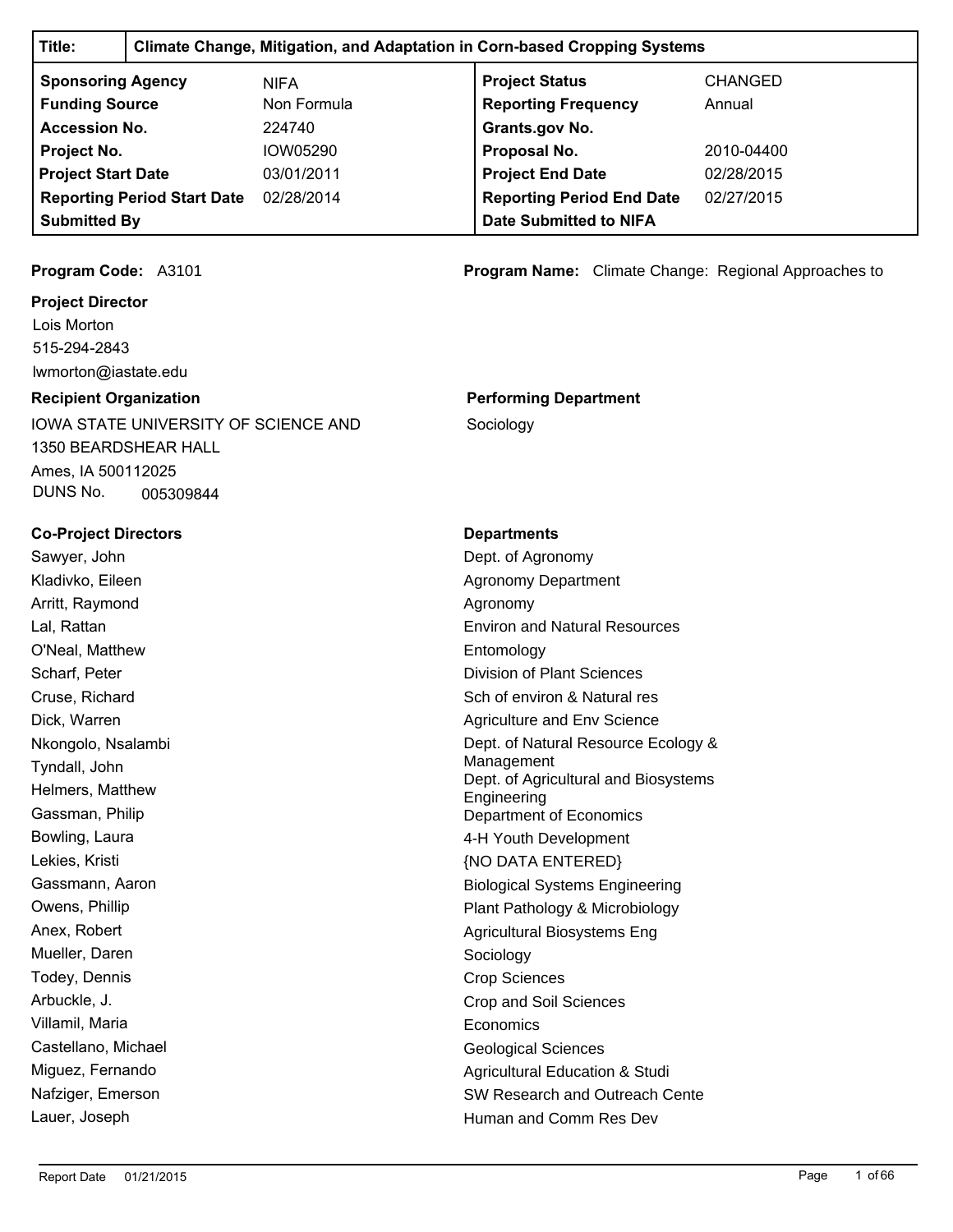### **Accession No. 224740 Project No. IOW05290**

Kravchenko, Sasha Kling, Catherine Basso, Bruno Abendroth, Lori Benning, Jamie Herzmann, Daryl Ingels, Chad Miller, William Strock, Jeff Moore, Richard Frankenberger, Jane Fausey, Norman

# **Non-Technical Summary**

The United States has a social and economic corn-based system that supports the very successful production of food, fuel, and fiber. However, this system imposes a number of unintended environmental consequences, among them contributions to hypoxia in the Gulf of Mexico and production of greenhouse gases (GHGs). Increased climate uncertainty and change are likely to exacerbate environmental impacts and threaten long-term sustainability and resilience unless mitigation and adaptive strategies are identified and implemented. More than 1/3 of the North Central Region farms produced corn in 2007 on over 76.3 million acres, with nearly half of these acres tile drained. Our collective Land Grant Universities and the Agricultural Research Service Centers have a several decades-long and productive history of studying soil and agronomic processes by monitoring and experimenting with interactions between nitrogen (N) and plant growth, N loss and water fluxes, soil organic carbon (C) storage in relation to soil quality and crop yields, and tillage systems as best management practices for N loss, C storage contributions and water flux, and soil and soil organic C loss. Despite this scientific legacy, gaps remain in this body of work, particularly with respect to climate variation and climate extremes. This project addresses the fragmented research on cornbased systems by uniquely integrating individual, discipline-based findings into a trans-disciplinary and multi-state functional network that connects current and future scientists, farmers, educators, and extension specialists and facilitates learning and exchange of expert and local knowledge. A team from 12 institutions across nine states will address these gaps and the agronomic and societal challenge to mitigate and adapt the North Central corn-based cropping system to climate change. The vision is to create a coordinated functional network to develop science-based knowledge on climate mitigation and adaptation that informs policy development and guides on-farm, watershed level, and public decision making. Standardized protocols and a network of 21 carefully selected sites will be used to provide baseline measurements on GHGs, C, N, and water usage data and to evaluate a suite of crop management practices. These practices include tillage, cover crops, crop rotations, drainage water management, and enhanced N management techniques. Data from these sites will be archived in a central database and used in conjunction with public climate data. Physical, climate, sociological, and economic models will be applied in an iterative way to establish strengths and weaknesses of a set of cropping practices. Life cycle analyses, social, and economic findings will be used to develop public policy recommendations and engage producers and stakeholders in managing for climate uncertainty and environmental sustainability. This project integrates research, extension, and education; builds capacity for extension to address climate change needs of stakeholders; and prepares the next generation of scientists for interdisciplinary research on the intersection of agriculture and climate.

# **Accomplishments**

#### **Major goals of the project**

Despite a long and productive history of studying soil and agronomic processes by many research institutions, gaps in knowledge exist with respect to climate variation and extremes. These gaps include knowledge about coupled cycling of carbon (C), nitrogen (N), and water; the effects on C, N, and water fluxes of corn systems management practices; and the willingness of the agricultural community to adopt practices to manage risk and enhance long-term sustainability. This project addresses these gaps and builds a framework for science-based policy and decision making through five long-term objectives. (1) Develop standardized methodologies for estimating C, N, and water footprints of corn production in the North Central region and perform baseline monitoring. Soil quality, C sequestration, greenhouse gases (GHGs), inorganic N, and soil water will be measured and correlated with agronomic indicators for sites across the region. A set of codified protocols will be developed and personnel will be trained to gather accurate and comparable data. These data will be archived in a publicly available database. (2) Perform field tests across 21 baseline sites in eight states to evaluate the impacts of a suite of crop management practices on C, N, and water footprints. Measurements from control plots will be compared to plots employing a suite of practices that have promise in reducing GHGs and N in tile flow and potential acceptability to farmers. Practices include no-till, extended crop rotations, drainage water management, cover crops, and canopy N-sensors. Data will be

Agriculture and Bio Engineerin Columbus, Ohio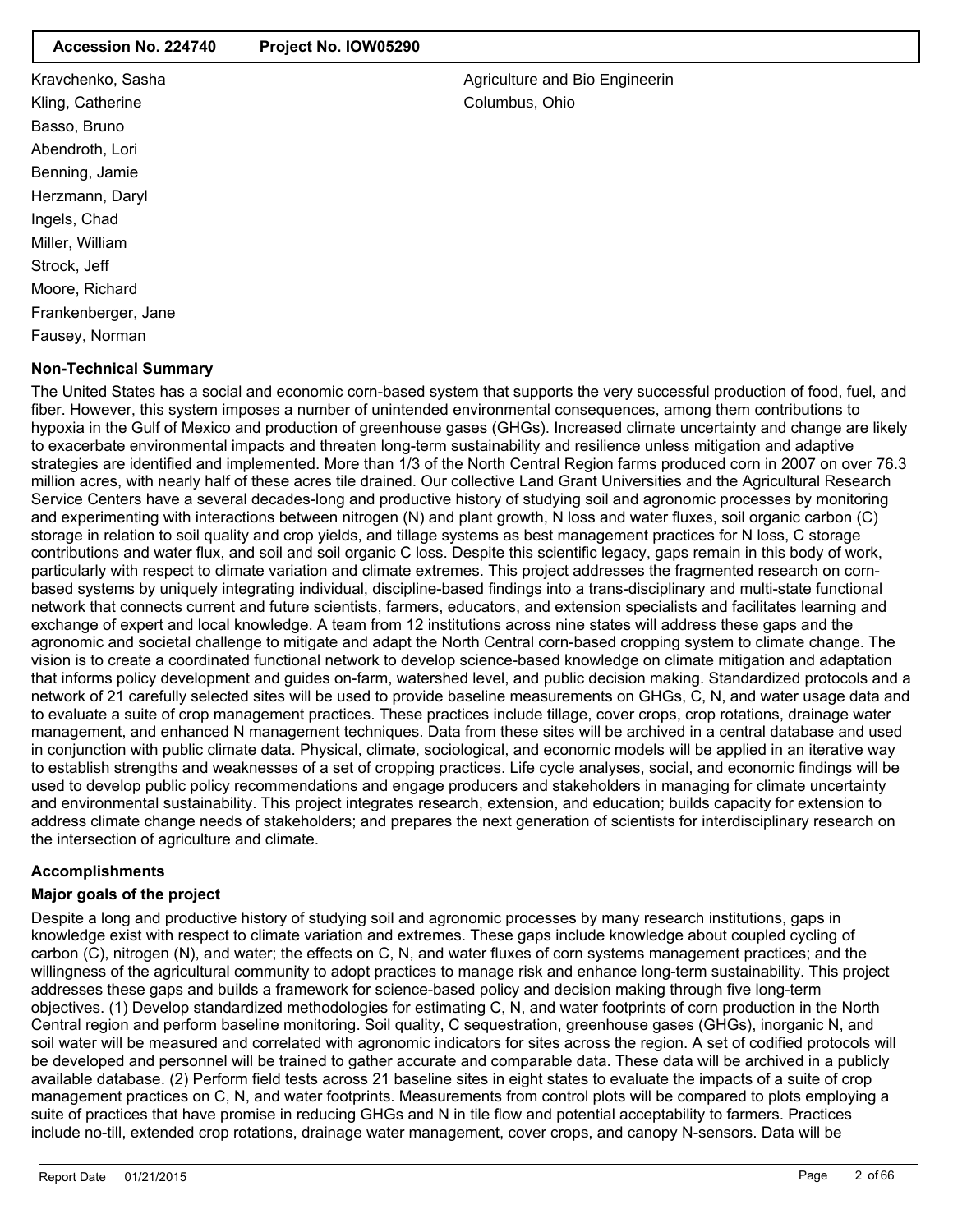archived in the database. (3) Apply climate and physical models to synthesize results from the field tests and extend them to predict climate and economic scenarios. These include DAYCENT for coupling crop and climate models, the Soil Landscape Interface Model for extending results to farm scale, and SWAT to extend these models to the watershed level and incorporate economic land-use models with physical and climate models. (4) Perform comprehensive life cycle analyses of proposed practices and evaluate the socio-economic-environmental willingness of producers to adopt new cropping systems through feedback loops between social science research, biophysical field research, monitoring, and modeling of production systems. (5) Integrate education, extension, outreach, and stakeholder participation across all aspects of the program, focusing on place-based education and outreach programs. Farmers will participate via I-FARM, an interactive tool to analyze the economic, agronomic, and social acceptability of the practices. These objectives will build a high-functioning, regionally coordinated network of science-based research, extension, and education that will inform decision and policy making. Outputs will include codified standard protocols for data collection and researchers trained in these methodologies; regional data and information for stakeholders; integration of farmer knowledge and experience with research knowledge to guide future research; trained students, teachers, and extension educators; peer-to-peer farmer watershed groups; and Extension and peer-reviewed publications.

# **What was accomplished under these goals?**

There are a number of high profile outcomes and impacts from Y4 for the whole team as well as individual Objectives. The Resilient Agriculture National Conference held August 5-7, 2014 in Ames, IA drew 189 people including producers, farm leaders and agricultural organizations and was streamed to 70 online attendees. This national conference showcased: 1) many project science findings to-date; 2) engagement of project farmers in the applications of the science; 3) strong partnerships built with the 25x'25 Alliance and the USDA U2U project; and, 4) project team engagement with knowledge exchanges among disciplines and stakeholders to address weather and climate challenges associated with corn-based cropping system management. A 48-page color magazine was published for the national conference with the farmer audience in mind; it highlighted project findings and was awarded for excellence by the American Society of Agronomy. A project-wide effort was the publication of key research in the Journal of Soil and Water Conservation (JSWC) Nov.-Dec. 2014 issue on Climate and Agriculture at http://www.jswconline.org/. Two years in the making, 14 of the 20 articles were authored all or in part by CSCAP researchers and graduate students. Collaborative research clusters and subgroups have worked more effectively together in Y4 on a cross-disciplinary and regional basis to analyze data and increase development of joint publication as result of increased understanding of diverse disciplinary perspectives and stronger trust relationships. Members have increased their comfort in communicating across disciplines and actively exchanging knowledge and generating new ideas to guide hypothesis testing and interpretation of findings. One outcome from the training of students has been the publication of 19 journal articles they have authored/co-authored to-date. The systems science focus and cross-disciplinary opportunities to learn continues to attract talented young people into the team, and to agricultural-based sciences. At this time, all Year 4 milestones are completed, although some have shifted in terms of focus or scale as the team continues to build out in many areas well beyond these milestones.

Further accomplishments are listed by Objective: Obj 1 & 2:

 1. Continuation of the team's research network of 35 sites that is being leveraged for additional funds and research beyond the original scope of CSCAP and is used to drive scientific and lay publications;

 2. Continued development of graduate student capacity in conducting field research and a knowledge of protocol methods and collection of data beyond their specific discipline;

 3. Working groups were formed with many of them highly functioning and well prepared to undertake the synthesis and analysis of data across time and space;

 4. Greater appreciation for the modeling and synthesis ability of Obj 3 personnel based on working group discussions and products;

 5. Sharing of findings to the entire team to aid comprehension and knowledge of C, N, and water responses to the treatments being investigated; and

 6. Dissemination of research through papers in journals, presentations, and the media to build scientific knowledge of the capacity these treatments have for adaptation and mitigation. Obj 3:

1. Interactions with the central database and data owners in use of primary data, interpretation, and co-authorship;

 2. Supporting and continuing to build consistency among Obj. 1 & 2 members in their familiarity and ease of data entry with an overall high level of comfort and ability attained. Data reviews summarizing data entered/missing for each subcontract were conducted and this further built the relationships between the Objectives;

 3. Continued development of graduate student capacity in data synthesis and modeling with connections to field research that go beyond their specific discipline;

 4. The Obj. 3 team has been building collaborations with other Objective teams as well as among the modeling teams. For example, SALUS and DAYCENT are being used in tandem with SALUS predicting impacts of climate variability on corn yield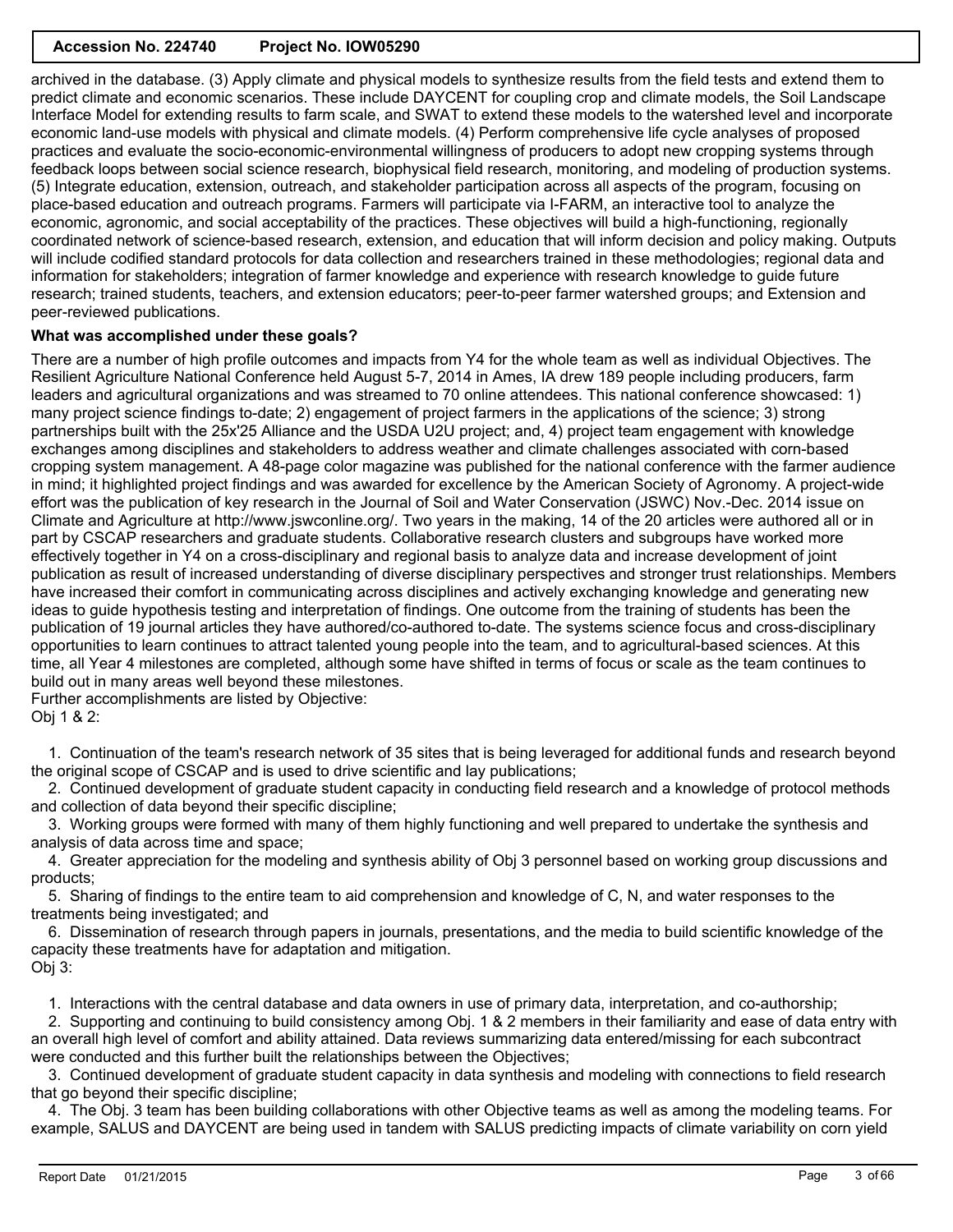# **Accession No. 224740 Project No. IOW05290**

and these yield changes allowing for more accurate predictions of soil  $N<sub>2</sub>O$  emissions;

 5. Dissemination of research through papers in refereed journals, presentations, and the media to build scientific knowledge of the effectiveness of these treatments in providing climate adaptation and mitigation; and,

 6. Continuing to build partnerships beyond the CSCAP to connect with data sources and model developers Obj 4:

 1. Publication of the "Farmer Perspectives on Agriculture and Weather Variability in the Corn Belt: A Statistical Atlas" presenting data from the survey of 4,778 farmers across 11 states and 22 HUC6 watersheds in tabular and map form. This major product of a dynamic partnership with the Purdue-led USDA grant "Useful to Usable" (U2U) and the National Agricultural Statistics Service (NASS) was downloaded 11,399 times in 2014;

 2. Dissemination of findings to key stakeholders and policy makers with several presentations to USDA administrators in the OSEC, NRCS, ARS, and FSA offices; these helped to guide language used by the Secretary of Agriculture in discussing climate change and framing the newly developing Climate Hubs. The scientific process and methods used in the survey have informed other farmer surveys throughout the US;

 3. Establishment of transdisciplinary research and extension partnerships across the CSCAP Objectives and incorporation of farmer survey data and in-person interview qualitative data to guide and interpret Obj 3 watershed modeling efforts; and

 4. Increased capacity among extension educators to translate climate and agriculture science to farmers by focusing on key adaptive strategies and concerns revealed through survey and interviews. Obj 5:

 1. Extension educators in all CSCAP states incorporated climate and agriculture presentations, information, and discussions into their existing extension programming efforts and reached over 7000 farmers, crop consultants, and other extension educators,

 2. Several extension educators have been able to step in to state-based information needs because of their knowledge through and experience with the CSCAP,

 3. Garnering widespread support in the team's efforts to programmatically strengthen the Land Grant University's focus on climate education for agriculture represents a significant shift relative to past efforts. Educators in IN and MI have conducted extension in-service this past year to address this need, and

 4. Partnership with the U2U project continued with promotion of U2U tools facilitated by CSCAP extension educators in extension presentations, newsletters, one-on-one conversations, and at the national conference. Obj 6:

 1. Graduate student involvement in research, extension and education efforts of the team are helping to shape them into the next generation of climate and agricultural scientists and educators. Currently, we have 47 graduate students. Many new graduate students recently joined the team and are being trained by individual PI's.

 2. Graduate students are highly engaged in team activities and presenting their work to external audiences. There was high student participation at the national conference with 71% of the team posters presented by graduate students. Students also are actively attending and presenting at professional society meetings.

 3. The web-based graduate seminar titled "The Science behind Climate Change" provided an opportunity for the students to learn about various sciences as they relate to climate change.

4. CSCAP climate camps for science and agriculture teachers were hosted in IA, MN, and OH.

 5. The appointment of our third graduate student representative to the Leadership Team continues two-way communication between the graduate students and the leadership team.

# **What opportunities for training and professional development has the project provided?**

In Years 1-3, we have had annual (internal) team meetings but this year we hosted a three-day national conference in Ames, IA with our team members, farmers, and external partners in attendance for cross-learning and dialogue. Graduate students participated in a "Next Generation Scientist" dinner at the national conference along with the "Next Generation Farmers" in attendance to allow for mutual learning and network building. In addition, 4 times during the year, Objective based working sessions occurred in-person to advance papers, outputs, and strategic plans. The groups included: cover crop working group, drainage water management working group, Obj. 3, and Obj. 5. All Objectives meet throughout the year virtually using web teleconferencing.

The CSCAP team includes a diverse set of expertise and specialties across the faculty, postdoctoral researchers, topic-based specialists/technical staff, graduate students, and undergraduate students. The CSCAP team is also actively engaged in helping train students within STEM disciplines. To-date, a total of 103 undergraduate students, 83 graduate students, and 18 postdoctoral researchers are members of this team; this equates to a total of 2708 months for this cohort of next generation scientists involved with the CSCAP. Our team's current Y4 contingent includes 46 graduate students and 10 post-doctoral scientists. Over the past three and a half years, our team has included a total of 83 graduate students (30% minority and 46% women) and 18 post-doctoral scientists (72% minority and 17% women). Undergraduate interns (n=10) at Iowa State University and The Ohio State University were engaged in team research with their mentors and presenting their findings.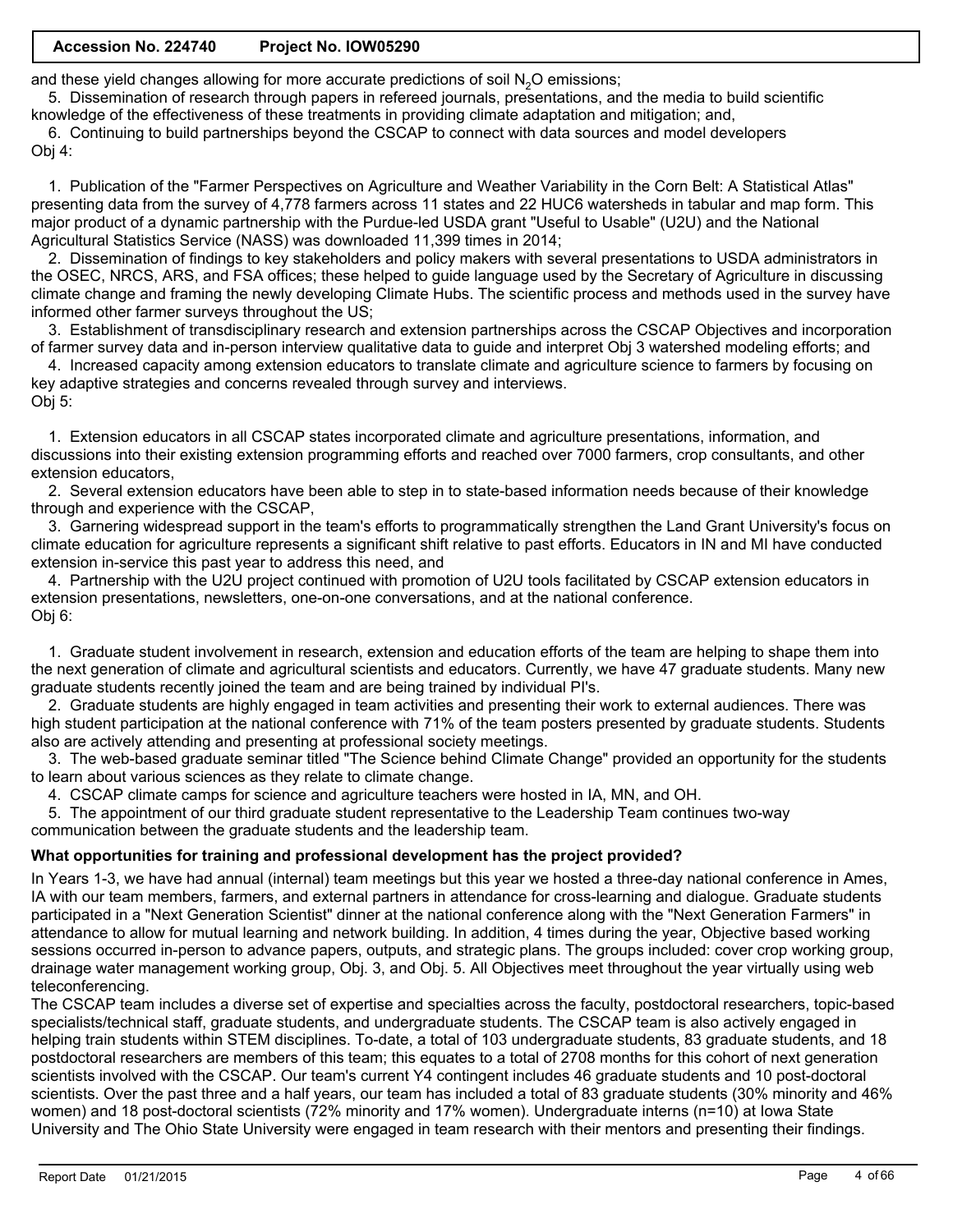Undergraduate research assistants (n=41) across CSCAP institutions were also involved in research such as in-field data collection and conducting of lab procedures. A total of 51 undergraduate students were involved in the CSCAP in Y4. Gabrielle Roesch-McNally, elected graduate student representative for Y4 and member of the Leadership Team, is working to connect graduate students to the opportunities within the CSCAP graduate student body and facilitate transdisciplinary engagement as possible. Graduate students continue to do outstanding work and are active, contributing members of the team as well as represent our team in professional meetings and USDA functions such as the Project Director meeting in Jan. 2014 where Andrea Basche (Iowa State University) and Lindsay Pease (The Ohio State University) attended and were part of the graduate student breakout and Gabrielle Roesch-McNally (Iowa State University) and Chris Eidson (The Ohio State University) were invited to attend the PINEMAP summer meeting and participate in the graduate student discussions. At our 2014 national conference, graduate student posters were part of a competition with the top 3 awarded for excellence: 1st: Maciej Kazula (University of Wisconsin), 2<sup>nd</sup>: Linda Geiger (Iowa State University), and 3<sup>rd</sup>: Lindsay (Kilpatrick) Pease (The Ohio State University). A cohort of our graduate students also authored a paper for the special issue of the JSWC highlighting what their experience has been in this project. Graduate students have been involved in the successful publication of 19 journal articles which they have authored/co-authored to-date.

The Y4 web-based graduate spring seminar titled "The Science behind Climate Change" highlighted three external and three internal faculty members. The weekly average attendance was 20 graduate students and staff; participants rated the webinars highly.

# **How have the results been disseminated to communities of interest?**

The team has been productive again with a total of 59 refereed journals\*, 5 project reports or promotional pieces\*, 5 white papers\*, 5 MS thesis\*, 3 PhD dissertations\*, 13 proposals\*, 7 books or book chapter, 26 extension publications\*, 152 conference presentations (92/152 entered into REEport)\*, 149 extension presentations, 13 education webinars\*, 3 education camps\*, 4 websites\*, 10 partnerships with external groups\*, 23 blog entries\*, 97 popular press pieces (such as Corn and Soybean Digest and Successful Farming)\*, 28 University press\*, 7 radio and TV spots\*, 27 videos\*, and 9 news releases\*. Please note that output categories with an asterisk have been brought into the Outputs section of this REEport but due to system capability the remaining outputs could not be uploaded. These outputs are in addition to those already reported in previous reports for Years 1-3.

The team website (www.sustainablecorn.org) has seen an increase in traffic; site usage statistics from Oct. 2013 through Sept. 2014 include 14,175 site visits (53% increase from last year), 7,161 unique visitors (74% increase), 36,602 page views (37% increase). The most visited pages include the AgriClimate Connection blog, field research, and farmer perspectives about agriculture and weather variability.

Efforts to increase communications in Y4 with key external target audiences also include the following:

• Ongoing blogposts made weekly on current topics through partnership with U2U.

 • A 48-page magazine was created containing 21 illustrated articles by our team members (Appendix G). It highlighted the science behind climate resilience strategies for corn-based cropping systems and featured some of the team's research findings to-date. A total of 320 print copies have been distributed to-date to farmers and crop advisors. The magazine continues to be available electronically on our public website.

 • A video entitled, Views from the Field: Farmers on Changing Weather Patterns, was collaboratively created by the team's videography student intern and extension educators. It debuted at the conference and is available at youtube.com/sustainablecorn.

 • News releases were sent out to highlight the statistical atlas by Obj. 4 and to tie the team's work in with nationally covered topics such as the release of the Third National Climate Assessment.

The 2014 national conference for Corn Belt farmers, crop advisors and CSCAP team members was promoted via news releases to ~400 local and national farm press, team website, blog, Twitter, postcards, ag and crop newsletters at partner universities, and outreach to corn and soybean farmer organizations through our relationships and our co-host 25x'25 Alliance. The CSCAP project and the science of crop resilience were carried in popular press publications such as Wallace's Farmer, Successful Farming Magazine and the Farm Bureau Spokesman. All conference products are available at www.sustainablecorn.org, including the magazine, conference sessions on video, Sec. Vilsack's comments on video, and

# **What do you plan to do during the next reporting period to accomplish the goals?**

The Climate and Corn-based Cropping Systems Coordinated Agricultural Project (CSCAP) is entering Y5 with goals to: 1) complete sampling measurements at 35 field sites and enter all data (biophysical and social economic) into the database; 2) accelerate synthesis and modeling of primary and secondary data and publish findings in scientific outlets; 3) increase acrossdisciplinary integration and knowledge exchanges of data and findings to address more complex human-natural system research questions; 4) develop recommendations and extend scientific findings to extension educators, farmers, policymakers, agricultural sector, and science educators with whom the team is working; and, 5) complete the graduate education of 47 project students and guide them into the next phases of their careers. In this last year of the project, the team will work to ensure future science and outreach programming are poised to build on what the project has learned by strengthening existing while also building out new partnerships to leverage and transfer the work of the team such as standardized protocols, research and management databases, internal website, field experiments, and inter-transdisciplinary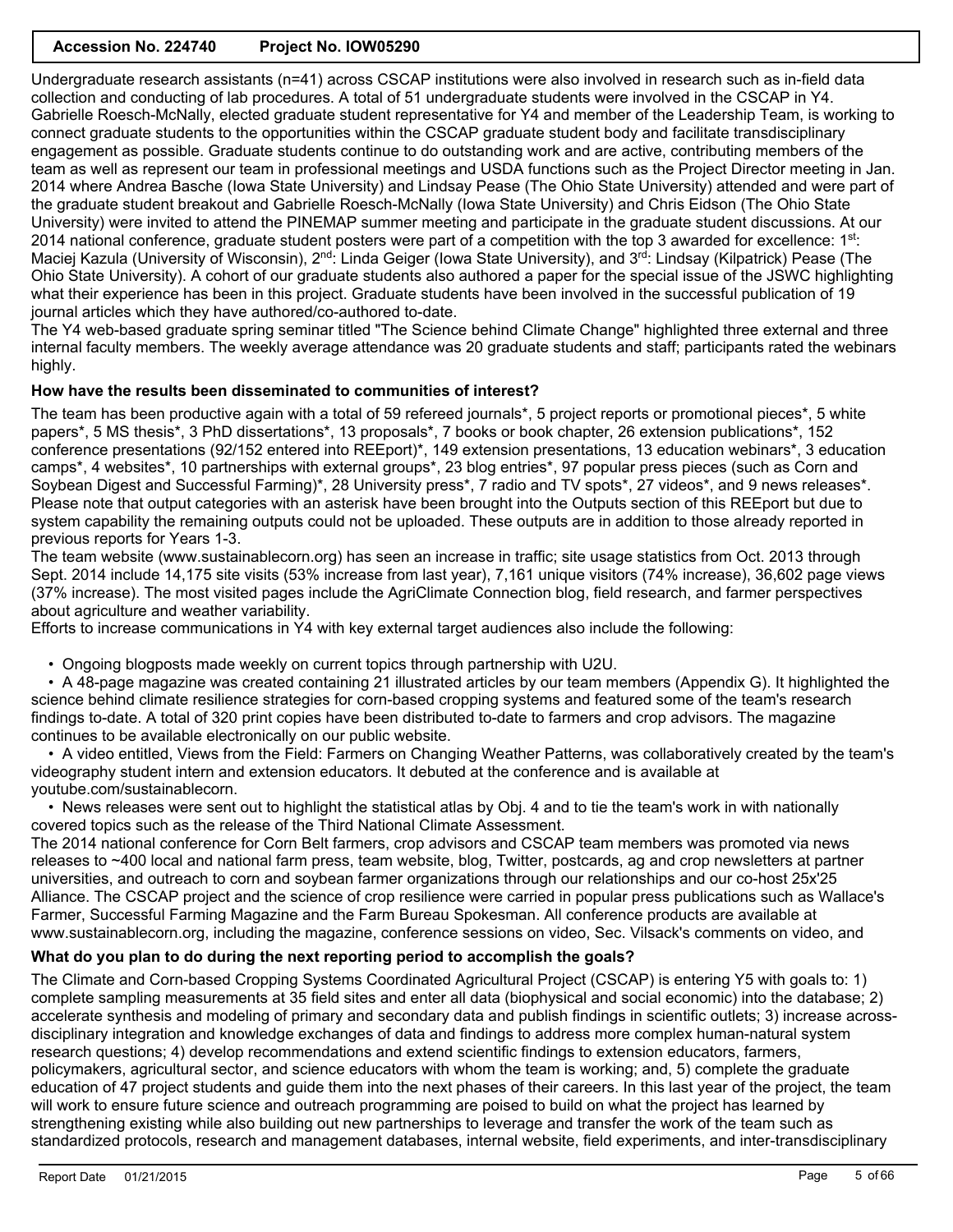networks of value to future proposals and projects. Many Advisory Board members are highly engaged with the team and are working with the team to plan for sustaining the project legacy.

Across-team Y5 integration goals are to: 1) accelerate synthesis and modeling of primary and secondary data and publish findings in scientific outlets; 2) increase across-disciplinary integration and knowledge exchanges of data and findings to address more complex human-natural system research questions; and, 3) develop recommendations and move scientific findings to applications for use by extension educators, farmers, policymakers, other groups in the agricultural sector, as well as science educators.

To accomplish the Y5 project goals we will continue the successful processes from past years that are bearing fruit and push forward to complete collection of all primary data (biophysical and social economic) with intent to finalize the project database; intensify cross-disciplinary efforts to conduct primary and regional analyses, synthesis, and modeling; and publish the science of the team for scientific and non-scientific audiences.

Y5 whole-team POW tasks are:

a) Complete the project database. Objectives 1-4 tasked with collecting, cleaning and preparing project primary data for analysis will actively interface with the database team to assure all data are in the database by end of Y5;

b) Identify point persons for Objectives and field treatment workgroups to accelerate integration of disciplinary knowledge, theories, data and findings within Objectives and across the team so as to push multi-disciplinary integration and to facilitate across team knowledge exchanges;

c) Strengthen integration by utilizing whole team monthly/bimonthly meetings to present preliminary findings and plans for writing papers, to identify integration and cross-cutting themes, and to organize integrated synthesis-writing workgroups; d) Increase virtual and face-to-face time for integrated team clusters to accelerate exchange of theories, propose and test hypotheses, analyze and synthesize data, and publish science findings;

e) Expand involvement of project extension educators into existing and new integrated team clusters to create more active feedback loops between research, extension, and education so that scientific findings have strong farmer applicability; f) Develop products for non-scientific audiences by communicating key scientific findings to extension and education so these

science outputs become inputs that extension and education teams can use with their target audiences;

g) Synthesize regional recommendations specific to experimental treatments (cover crops, drainage management, tillage, extended rotations, and N management, organic water use efficiency);

h) Publish regional recommendations via methods that target extension educators, agricultural advisors and intermediaries, farm media, science teachers, and project website visitors; and,

i) Develop workgroups and work closely with the CSCAP Advisory Board to explore mechanisms and partnerships to leverage and transfer the work of the team post-project (e.g., Midwest Climate Hub, North Central Region Experiment Station directors, NA Climate Smart Agriculture, industry-university-ARS consortia).

The Y5 plan of work for Objectives 1 & 2 focuses on building upon prior years collaborative work within topic subgroups (cover crops, drainage water management, organic systems, tillage management, nitrogen management, extended rotations, and integrated pest management), the final year collection of field research data across the 35 CSCAP research network sites, transmittal of data into the central database, integration meetings with Objective 3-6 members, and preparation of regional publications synthesizing data across the CSCAP network.

The Y5 plan of work for Obj. 3 includes ongoing synthesis and modeling of CSCAP data gathered during Y1-Y4, continued collaborative work among subgroups, improved functionality and support of the central database, and integrating socioeconomic and climate data into datasets for modeling and analysis.

The Y5 plan of work for Obj. 4 centers on continued (1) analysis of the quantitative and qualitative data that were collected in Y1-3, and (2) dissemination of that information, especially through the CSCAP Obj. 5 extension network. The close partnership with USDA U2U (Useful to Useable) project will continue with analyses and publications from the Obj. 4 shared database. Analysis and reporting will lead to improved understanding of farmer perspectives on climate change and adaptive and mitigative action; dissemination of that information to inform the work of scientists, natural resource and agricultural professionals, and policy makers; strengthening the transdisciplinary linkages with other project Objectives; and, continuation of learning partnerships with extension educators and farmers in nine Corn Belt states.

The Y5 plan of work for Obj. 5 includes continuing work with farmer groups, one-on-one discussions with farmers' about their production systems, state-specific field days and crop management meetings to convey science findings and

recommendations to assist in establishing practices for adaptation to climate change and facilitated discussions on weather variability and agriculture. As part of the accelerated integration goal of Y5, extension educators have been asked to become more actively involved in output development themselves and to integrate with project work clusters to provide feedback to the development of regional recommendations to farmers and interpretation of findings for non-scientific audiences. The Y5 plan of work for Obj. 6 is shaped around five key areas: (1) translate the science on climate change and agriculture (from this project and others) into educational materials for targeted stakeholder groups, (2) awaken and inspire the next generations of scientists and agricultural professionals to "do" agricultural science, (3) synergize and catalyze impacts and

accomplish more than the sum of outcomes from Objectives 1-5, (4) integrate and cycle educational outcomes generated by the respective Objectives back to transform the project, and (5) target the dissemination of the science, research, processes, results, and implications to priority audiences of the project: graduate students, undergraduate students, and high school science and agriculture teachers.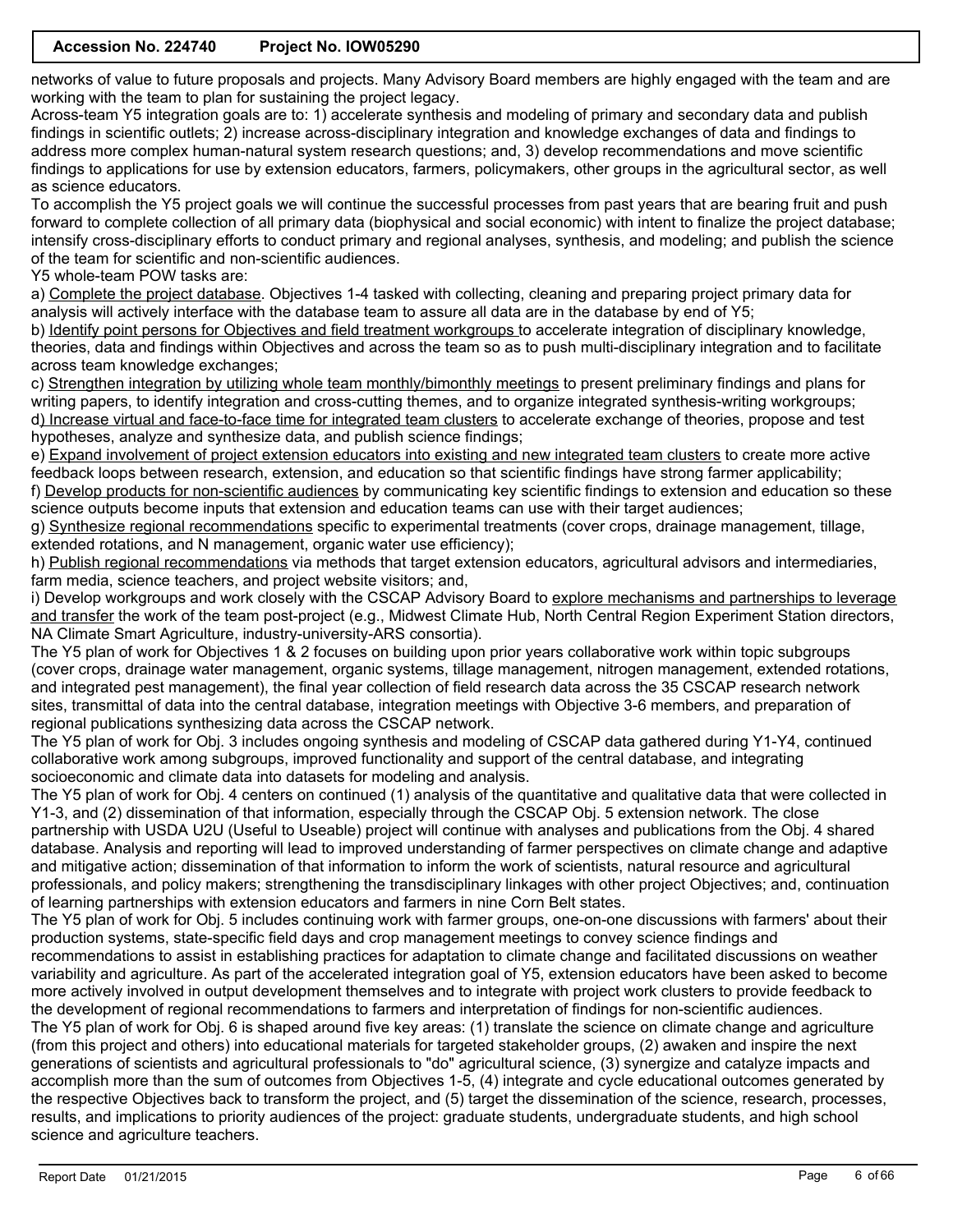### **Participants**

# **Actual FTE's for this Reporting Period**

| Role                  | <b>Non-Students or</b> | <b>Students with Staffing Roles</b> | <b>Computed Total</b> |                       |         |
|-----------------------|------------------------|-------------------------------------|-----------------------|-----------------------|---------|
|                       | faculty                | Undergraduate                       | <b>Graduate</b>       | <b>Post-Doctorate</b> | by Role |
| <b>Scientist</b>      | 3.3                    |                                     |                       | 0                     | 3.3     |
| Professional          | 5.2                    | 0                                   | 23.8                  | 7.6                   | 36.6    |
| <b>Technical</b>      | 10.8                   | 15                                  |                       | 0                     | 25.8    |
| Administrative        | 0.5                    |                                     |                       | 0                     | 0.5     |
| Other                 | O                      | 0                                   |                       | 0                     |         |
| <b>Computed Total</b> | 19.8                   | 15                                  | 23.8                  | 7.6                   | 66.2    |

# **Student Count by Classification of Instructional Programs (CIP) Code**

| Undergraduate | Graduate | <b>Post-Doctorate</b> | <b>CIP Code</b>                                                      |
|---------------|----------|-----------------------|----------------------------------------------------------------------|
| 8             | 16       |                       | 01.11 Plant Sciences.                                                |
| 8             | 12       | 3                     | 101.12 Soil Sciences.                                                |
|               | 6        |                       | 45.14 Rural Sociology.                                               |
|               |          | 2                     | 14.03 Agricultural Engineering.                                      |
| 5             |          |                       | 4   01.99 Agriculture, Agriculture Operations, and Related Sciences, |
|               |          |                       | 13.01 Education, General.                                            |

# **Target Audience**

The CSCAP team has six key audiences with each receiving attention and efforts for this reporting period: (1) all team members; (2) CSCAP graduate students; (3) affiliated undergraduate students; (4) agricultural stakeholders including farmers and the agribusiness industry; (5) citizen stakeholders including high school students; and (6) the scientific community. First, the team actively worked to develop individual team members through cross-training of others' disciplines, scientific discovery, and team science exercises that built transdisciplinary capacity. Second, the team is focused on uniquely training CSCAP graduate students to emerge from their programs with the ability to comprehend complex societal and environmental challenges from a multi-pronged cross disciplinary and stakeholder collaborative approach. Third, internship opportunities, mentoring, and employment within laboratories and field research experiments allow several inlets for undergraduate students to work alongside and learn from team scientists. Fourth, the team's extension educators are building relational networks and working to build knowledge of and adaptation to a changing climate among farmers and agribusiness stakeholders in their respective states. Fifth, the team has conducted non-formal learning events to educate and build capacity among high school teachers. Sixth, the team is working hard to discover new science and understanding behind the physical and social factors influencing the capacity for corn-based cropping systems to mitigate and adapt to a changing climate; these findings are communicated through societal presentations, refereed journals, and white papers.

#### **Products**

| <b>Type</b>      | Status    | <b>Year Published</b> | <b>NIFA Support Acknowledged</b> |
|------------------|-----------|-----------------------|----------------------------------|
| Journal Articles | Published | 2014                  | YES                              |

#### **Citation**

Mitchell, D.C., M.J. Helmers, T.B. Parkin, X.. Zhou and M.J. Castellano. 2014. Comparing nitrate sink strength in perennial filter strips at toeslope of cropland watersheds. J. Environ. Qual. 43(6). http://dx.doi.org/10.2134/jeq2014.05.0201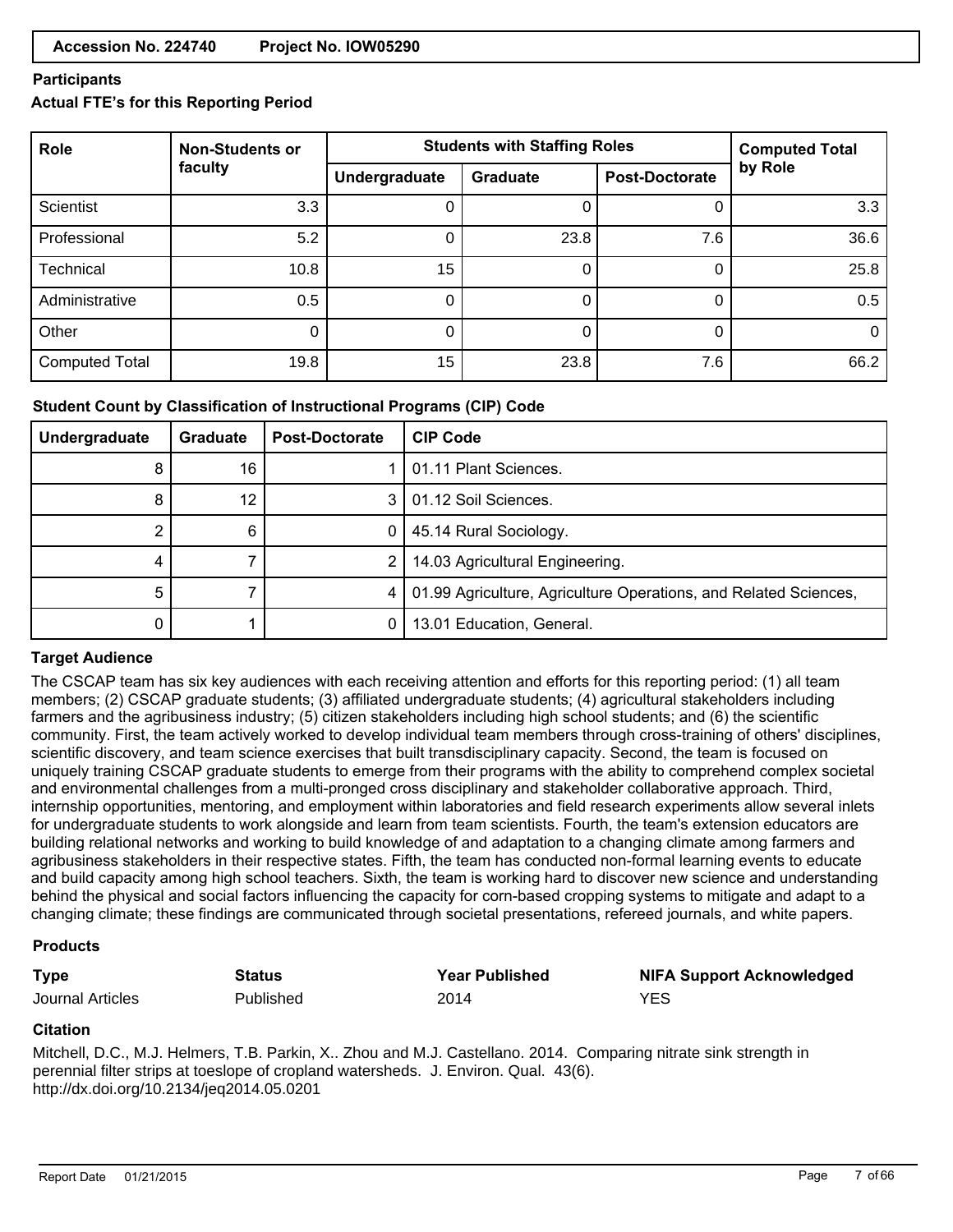| Accession No. 224740                         | Project No. IOW05290                                                             |                                                                                                                                                                                                                                              |                                                                                                                                                                                                                                                                                                                                                                        |
|----------------------------------------------|----------------------------------------------------------------------------------|----------------------------------------------------------------------------------------------------------------------------------------------------------------------------------------------------------------------------------------------|------------------------------------------------------------------------------------------------------------------------------------------------------------------------------------------------------------------------------------------------------------------------------------------------------------------------------------------------------------------------|
| <b>Type</b>                                  | <b>Status</b>                                                                    | <b>Year Published</b>                                                                                                                                                                                                                        | <b>NIFA Support Acknowledged</b>                                                                                                                                                                                                                                                                                                                                       |
| <b>Journal Articles</b>                      | Published                                                                        | 2014                                                                                                                                                                                                                                         | <b>YES</b>                                                                                                                                                                                                                                                                                                                                                             |
| <b>Citation</b>                              |                                                                                  |                                                                                                                                                                                                                                              |                                                                                                                                                                                                                                                                                                                                                                        |
| http://dx.doi.org/10.2136/sssaj2014.05.0221  |                                                                                  | Iqbal, J., M.J. Helmers, X.B. Zhou, T.B. Parkin and M. Castellano. 2014. Denitrification and N2O emissions in annual<br>croplands, perennial grass buffers and restored perennial grasslands. Soil Sci. Soc. Am. J.                          |                                                                                                                                                                                                                                                                                                                                                                        |
| <b>Type</b>                                  | <b>Status</b>                                                                    | <b>Year Published</b>                                                                                                                                                                                                                        | <b>NIFA Support Acknowledged</b>                                                                                                                                                                                                                                                                                                                                       |
| <b>Journal Articles</b>                      | Published                                                                        | 2013                                                                                                                                                                                                                                         | <b>YES</b>                                                                                                                                                                                                                                                                                                                                                             |
| <b>Citation</b>                              |                                                                                  |                                                                                                                                                                                                                                              |                                                                                                                                                                                                                                                                                                                                                                        |
|                                              |                                                                                  | Iqbal, J., T.B. Parkin and M. Castellano. 2013. Accuracy and precision of no instrument is guaranteed: A reply to<br>Rosenstock et al. Glob. Change Biol. 20(5): 1362-1365. http://dx.doi.org/10.1111/gcb.12446.                             |                                                                                                                                                                                                                                                                                                                                                                        |
| <b>Type</b>                                  | <b>Status</b>                                                                    | <b>Year Published</b>                                                                                                                                                                                                                        | <b>NIFA Support Acknowledged</b>                                                                                                                                                                                                                                                                                                                                       |
| <b>Journal Articles</b>                      | Published                                                                        | 2014                                                                                                                                                                                                                                         | <b>YES</b>                                                                                                                                                                                                                                                                                                                                                             |
| <b>Citation</b>                              |                                                                                  |                                                                                                                                                                                                                                              |                                                                                                                                                                                                                                                                                                                                                                        |
| 552. http://dx.doi.org/10.2489/jswc.69.6.543 |                                                                                  |                                                                                                                                                                                                                                              | Campbell, B., L. Chen, C. Dygert and W. Dick. 2014. Tillage and crop rotation impacts on greenhouse gas fluxes from two<br>long-term agronomic experimental sites in Ohio. J. Soil Water Conserv., Sp. Issue for Climate and Agriculture. 69(6): 543-                                                                                                                  |
| <b>Type</b>                                  | <b>Status</b>                                                                    | <b>Year Published</b>                                                                                                                                                                                                                        | <b>NIFA Support Acknowledged</b>                                                                                                                                                                                                                                                                                                                                       |
| <b>Journal Articles</b>                      | Published                                                                        | 2014                                                                                                                                                                                                                                         | <b>YES</b>                                                                                                                                                                                                                                                                                                                                                             |
| <b>Citation</b>                              | Climate and Agriculture. 69(6): 564-573. http://dx.doi.org/10.2489/jswc.69.6.564 | Daigh, A.L., M.J. Helmers, E. Kladivko, X. Zhou, R. Goeken, J. Cavadini, D. Barker and J. Sawyer. 2014. Soil water                                                                                                                           | during the drought of 2012 as affected by rye cover crop in fields in Iowa and Indiana. J. Soil Water Conserv., Sp. Issue for                                                                                                                                                                                                                                          |
| <b>Type</b>                                  | <b>Status</b>                                                                    | <b>Year Published</b>                                                                                                                                                                                                                        | <b>NIFA Support Acknowledged</b>                                                                                                                                                                                                                                                                                                                                       |
| <b>Journal Articles</b>                      | Published                                                                        | 2014                                                                                                                                                                                                                                         | <b>YES</b>                                                                                                                                                                                                                                                                                                                                                             |
| <b>Citation</b>                              |                                                                                  |                                                                                                                                                                                                                                              |                                                                                                                                                                                                                                                                                                                                                                        |
|                                              | Agriculture. 69(6): 532-542. http://dx.doi.org/10.2489/jswc.69.6.532             | Scharf, M.J. Shipitalo, J.S. Strock and M.B. Villamil. 2014. Standardized research protocols enable transdisciplinary<br>research of climate variation impacts in corn production systems. J. Soil Water Conserv., Sp. Issue for Climate and | Kladivko, E.J., M.J. Helmers, L.J. Abendroth, D. Herzmann, R. Lal, M. Castellano, D.S. Mueller, J.E. Sawyer, R.P. Anex,<br>R.W. Arritt, B. Basso, J.V. Bonta, L. Bowling, R.M. Cruse, N.R. Fausey, J. Frankenberger, P. Gassman, A.J. Gassmann,<br>C.L. Kling, A. Kravchenko, J.G. Lauer, F.E. Miguez, E.D. Nafziger, N. Nkongolo, M. O'Neal, L.B. Owens, P. Owens, P. |
| <b>Type</b>                                  | <b>Status</b>                                                                    | <b>Year Published</b>                                                                                                                                                                                                                        | <b>NIFA Support Acknowledged</b>                                                                                                                                                                                                                                                                                                                                       |
| <b>Journal Articles</b>                      | Published                                                                        | 2014                                                                                                                                                                                                                                         | <b>YES</b>                                                                                                                                                                                                                                                                                                                                                             |
| <b>Citation</b>                              |                                                                                  |                                                                                                                                                                                                                                              |                                                                                                                                                                                                                                                                                                                                                                        |
|                                              | 1924-1939. http://dx.doi.org/10.2136/sssaj2014.07.0308                           | structure influences phylogenetic composition of bacterial community in macroaggregates. Soil Sci. Soc. Am. J. 78:                                                                                                                           | Kravchenko, A.N., B. Hildebrandt, T.L. Marsh, W.C.Negassa, A.K. Guber and M.L. Rivers. 2014. Intra-aggregate pore                                                                                                                                                                                                                                                      |
| <b>Type</b>                                  | <b>Status</b>                                                                    | <b>Year Published</b>                                                                                                                                                                                                                        | <b>NIFA Support Acknowledged</b>                                                                                                                                                                                                                                                                                                                                       |
| Journal Articles                             | Published                                                                        | 2014                                                                                                                                                                                                                                         | <b>YES</b>                                                                                                                                                                                                                                                                                                                                                             |
| <b>Citation</b>                              |                                                                                  |                                                                                                                                                                                                                                              |                                                                                                                                                                                                                                                                                                                                                                        |
|                                              | $\sim$ 140 0400 $\sim$ 200100 044000                                             | matter in intact samples using X-ray computed micro-tomography. Soil Sci. Soc. Am. J. 78: 1177-1185.                                                                                                                                         | Kravchenko, A.N., W. Negassa, A.K. Guber and S. Schimidt. 2014. New approach to measure soil particulate organic                                                                                                                                                                                                                                                       |

http://dx.doi.org/10.2136/sssaj2014.01.0039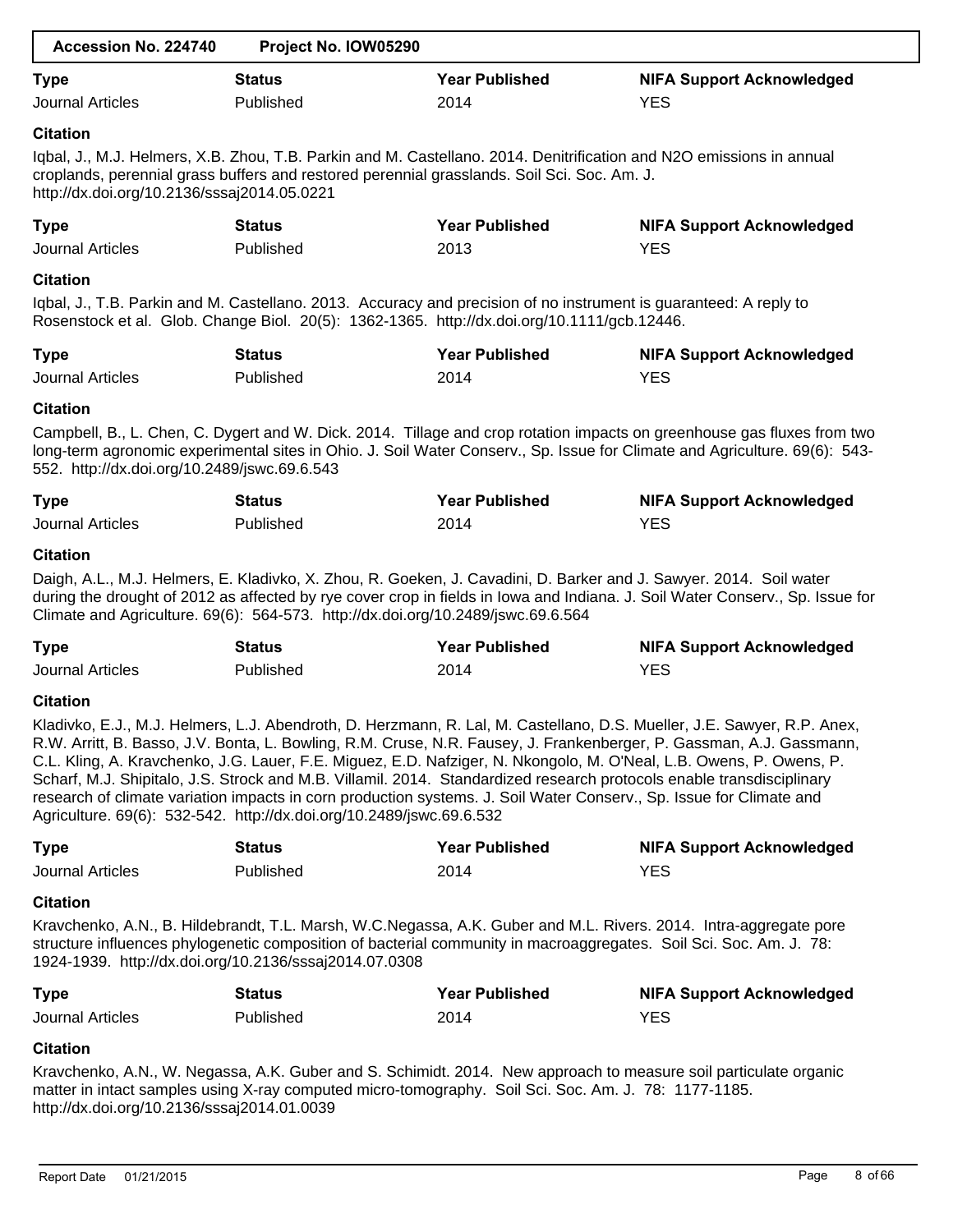| Accession No. 224740                                                                                                                                                                                                                                                                                                          | Project No. IOW05290                                   |                                                                                                                                                                                                                              |                                                                                                                          |  |  |  |  |
|-------------------------------------------------------------------------------------------------------------------------------------------------------------------------------------------------------------------------------------------------------------------------------------------------------------------------------|--------------------------------------------------------|------------------------------------------------------------------------------------------------------------------------------------------------------------------------------------------------------------------------------|--------------------------------------------------------------------------------------------------------------------------|--|--|--|--|
| <b>Type</b><br><b>Journal Articles</b>                                                                                                                                                                                                                                                                                        | <b>Status</b><br>Published                             | <b>Year Published</b><br>2014                                                                                                                                                                                                | <b>NIFA Support Acknowledged</b><br><b>YES</b>                                                                           |  |  |  |  |
| <b>Citation</b><br>Kravchenko, A.N. and G.P. Robertson. 2014. Statistical challenges in analyses of chamber-based soil CO2 and N2O<br>emissions data. Soil Sci. Soc. Am. J. http://dx.doi.org/doi:10.2136/sssaj2014.08.0325                                                                                                   |                                                        |                                                                                                                                                                                                                              |                                                                                                                          |  |  |  |  |
| <b>Type</b><br><b>Journal Articles</b>                                                                                                                                                                                                                                                                                        | <b>Status</b><br>Published                             | <b>Year Published</b><br>2013                                                                                                                                                                                                | <b>NIFA Support Acknowledged</b><br><b>YES</b>                                                                           |  |  |  |  |
| <b>Citation</b>                                                                                                                                                                                                                                                                                                               |                                                        | by topography. Agric. Ecosyst. Environ. 189: 229-239. http://dx.doi.org/10.1016/j.agee.2014.03.045                                                                                                                           | Munoz, J.D., J. Steibel, S. Snapp and A.N. Kravchenko. 2013. Cover crop effect on corn growth and yield as influenced    |  |  |  |  |
| <b>Type</b><br><b>Journal Articles</b>                                                                                                                                                                                                                                                                                        | <b>Status</b><br>Published                             | <b>Year Published</b><br>2014                                                                                                                                                                                                | <b>NIFA Support Acknowledged</b><br><b>YES</b>                                                                           |  |  |  |  |
| <b>Citation</b>                                                                                                                                                                                                                                                                                                               | 4531-4549. http://dx.doi.org/10.1007/s12665-014-3353-z |                                                                                                                                                                                                                              | Obade, V. and R. Lal. 2014. Soil quality evaluation under different land management practices. Environ. Earth Sci. 72:   |  |  |  |  |
| <b>Type</b><br><b>Journal Articles</b>                                                                                                                                                                                                                                                                                        | <b>Status</b><br>Published                             | <b>Year Published</b><br>2014                                                                                                                                                                                                | <b>NIFA Support Acknowledged</b><br><b>YES</b>                                                                           |  |  |  |  |
| <b>Citation</b>                                                                                                                                                                                                                                                                                                               |                                                        | Obade, V. and R. Lal. 2014. Using meta-analyses to assess pedo-variability under different land uses and soil<br>management in central Ohio, USA. Geoderma. 232-234: 56-68. http://dx.doi.org/10.1016/j.geoderma.2014.04.030 |                                                                                                                          |  |  |  |  |
| <b>Type</b><br><b>Journal Articles</b>                                                                                                                                                                                                                                                                                        | <b>Status</b><br>Published                             | <b>Year Published</b><br>2014                                                                                                                                                                                                | <b>NIFA Support Acknowledged</b><br><b>YES</b>                                                                           |  |  |  |  |
| <b>Citation</b><br>192A. http://dx.doi.org/doi:10.2489/jswc.69.6.186A                                                                                                                                                                                                                                                         |                                                        |                                                                                                                                                                                                                              | Lal, R. 2014. Societal value of soil carbon. J. Soil Water Conserv., Sp. Issue for Climate and Agriculture. 69(6): 186A- |  |  |  |  |
| <b>Type</b><br><b>Journal Articles</b>                                                                                                                                                                                                                                                                                        | <b>Status</b><br>Published                             | <b>Year Published</b><br>2014                                                                                                                                                                                                | <b>NIFA Support Acknowledged</b><br><b>YES</b>                                                                           |  |  |  |  |
| <b>Citation</b><br>Kumar, S., T. Nakajima, A. Kadono, R. Lal and N. Fausey. 2014. Long-term tillage and drainage influences on<br>greenhouse gas fluxes from a poorly-drained soil of central Ohio. J. Soil Water Conserv., Sp. Issue for Climate and<br>Agriculture. 69(6): 553-563. http://dx.doi.org/10.2489/jswc.69.6.553 |                                                        |                                                                                                                                                                                                                              |                                                                                                                          |  |  |  |  |
| <b>Type</b><br><b>Journal Articles</b>                                                                                                                                                                                                                                                                                        | <b>Status</b><br>Published                             | <b>Year Published</b><br>2014                                                                                                                                                                                                | <b>NIFA Support Acknowledged</b><br><b>YES</b>                                                                           |  |  |  |  |
| <b>Citation</b><br>http://dx.doi.org/10.1371/journal.pone.0105981                                                                                                                                                                                                                                                             |                                                        | Mukherjee, A. and R. Lal. 2014. Comparison of soil quality index using three methods. PLoS one. 9(8): 1-15.                                                                                                                  |                                                                                                                          |  |  |  |  |
| <b>Type</b><br><b>Journal Articles</b>                                                                                                                                                                                                                                                                                        | <b>Status</b><br>Published                             | <b>Year Published</b><br>2014                                                                                                                                                                                                | <b>NIFA Support Acknowledged</b><br><b>YES</b>                                                                           |  |  |  |  |
| <b>Citation</b>                                                                                                                                                                                                                                                                                                               |                                                        |                                                                                                                                                                                                                              |                                                                                                                          |  |  |  |  |

Nakajima, T. and R. Lal. 2014. Tillage and drainage management effect on soil gas diffusivity. Soil Tillage Res. 135: 71- 78. http://dx.doi.org/10.1016/j.still.2013.09.003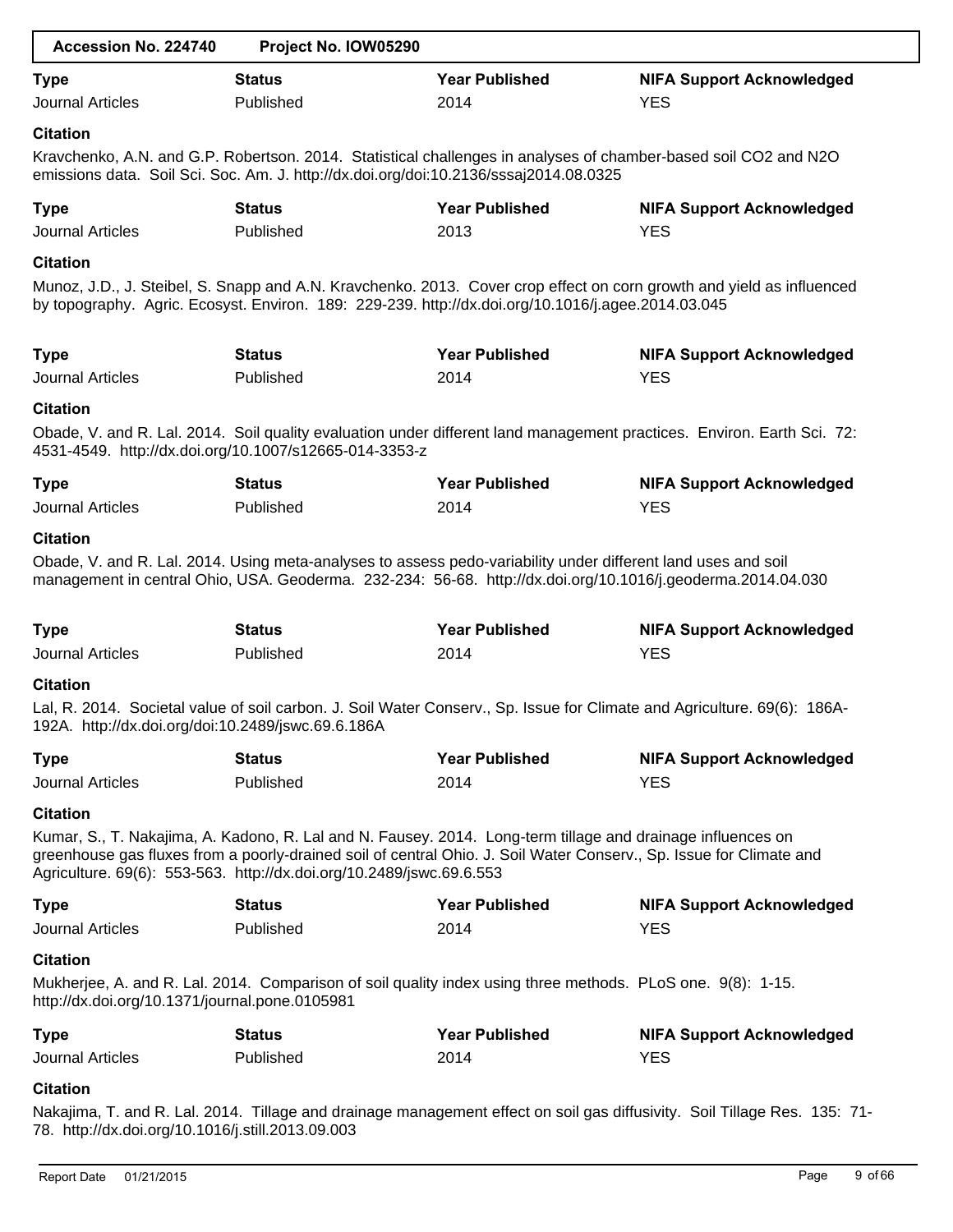| Accession No. 224740                                                  | Project No. IOW05290                                                                                    |                       |                                                                                                                                                                                                                                                                                                                                                                         |
|-----------------------------------------------------------------------|---------------------------------------------------------------------------------------------------------|-----------------------|-------------------------------------------------------------------------------------------------------------------------------------------------------------------------------------------------------------------------------------------------------------------------------------------------------------------------------------------------------------------------|
| <b>Type</b>                                                           | <b>Status</b>                                                                                           | <b>Year Published</b> | <b>NIFA Support Acknowledged</b>                                                                                                                                                                                                                                                                                                                                        |
| <b>Journal Articles</b>                                               | Published                                                                                               | 2013                  | <b>YES</b>                                                                                                                                                                                                                                                                                                                                                              |
| <b>Citation</b>                                                       |                                                                                                         |                       |                                                                                                                                                                                                                                                                                                                                                                         |
| http://dx.doi.org/10.1080/00103624.2014.932371                        | depths in a clay-loam soil. Commun. Soil Sci. Plant Anal. 45(17): 2305-2318.                            |                       | Haruna, S.I. and N.V. Nkongolo. 2013. Spatial and fractal characterization of soil chemical properties and nutrients across                                                                                                                                                                                                                                             |
| <b>Type</b>                                                           | <b>Status</b>                                                                                           | <b>Year Published</b> | <b>NIFA Support Acknowledged</b>                                                                                                                                                                                                                                                                                                                                        |
| <b>Journal Articles</b>                                               | Published                                                                                               | 2013                  | <b>YES</b>                                                                                                                                                                                                                                                                                                                                                              |
| <b>Citation</b>                                                       |                                                                                                         |                       |                                                                                                                                                                                                                                                                                                                                                                         |
|                                                                       | management practices. ISRN Soil Science. 2013: p. 1-8. http://dx.doi.org/10.1155/2013/418586            |                       | Haruna, S.I. and N.V. Nkongolo. 2013. Variability of soil physical properties in a clay-loam soil and its implication on soil                                                                                                                                                                                                                                           |
| <b>Type</b>                                                           | <b>Status</b>                                                                                           | <b>Year Published</b> | <b>NIFA Support Acknowledged</b>                                                                                                                                                                                                                                                                                                                                        |
| <b>Journal Articles</b>                                               | Published                                                                                               | 2014                  | <b>YES</b>                                                                                                                                                                                                                                                                                                                                                              |
| <b>Citation</b>                                                       |                                                                                                         |                       |                                                                                                                                                                                                                                                                                                                                                                         |
| http://dx.doi.org/10.2489/jswc.69.6.517                               | Central United States. J. Soil Water Conserv., Sp. Issue for Climate and Agriculture. 69(6): 517-531.   |                       | M. Necpálová, R.P. Anex, A.N. Kravchenko, L.J. Abendroth, S.J. Del Grosso, W.A. Dick, M.J. Helmers, D. Herzmann, J.G.<br>Lauer, E.D. Nafziger, J.E. Sawyer, P.C. Scharf, J.S.Strock and M.B. Villamil. 2014. What does it take to detect a change<br>in soil carbon stock? A regional comparison of minimum detectable difference and experiment duration in the North- |
| <b>Type</b>                                                           | <b>Status</b>                                                                                           | <b>Year Published</b> | <b>NIFA Support Acknowledged</b>                                                                                                                                                                                                                                                                                                                                        |
| <b>Journal Articles</b>                                               | Published                                                                                               | 2013                  | <b>YES</b>                                                                                                                                                                                                                                                                                                                                                              |
| <b>Citation</b>                                                       |                                                                                                         |                       |                                                                                                                                                                                                                                                                                                                                                                         |
|                                                                       |                                                                                                         |                       | Jha, M.K., P.W. Gassman and Y. Panagopoulos 2013. Regional changes in nitrate loadings in the Upper Mississippi<br>River Basin under predicted mid-century climate. Reg. Environ. Change. http://dx.doi.org/10.1007/s10113-013-0539-y                                                                                                                                   |
| <b>Type</b>                                                           | <b>Status</b>                                                                                           | <b>Year Published</b> | <b>NIFA Support Acknowledged</b>                                                                                                                                                                                                                                                                                                                                        |
| Journal Articles                                                      | Published                                                                                               | 2014                  | <b>YES</b>                                                                                                                                                                                                                                                                                                                                                              |
| <b>Citation</b>                                                       |                                                                                                         |                       |                                                                                                                                                                                                                                                                                                                                                                         |
| 8(1): 58-79. http://dx.doi.org/10.1093/reep/ret024                    |                                                                                                         |                       | Rabotyagov, S., A. Valcu, and C.L. Kling, P.W. Gassman, N.N. Rabalais and R.E. Turner. 2014. The economics of dead<br>zones: causes, impacts, policy challenges, and a model of the Gulf of Mexico Hypoxic Zone J. Environ. Econ. Manage.                                                                                                                               |
| <b>Type</b>                                                           | <b>Status</b>                                                                                           | <b>Year Published</b> | <b>NIFA Support Acknowledged</b>                                                                                                                                                                                                                                                                                                                                        |
| <b>Journal Articles</b>                                               | Published                                                                                               | 2014                  | <b>YES</b>                                                                                                                                                                                                                                                                                                                                                              |
| <b>Citation</b>                                                       |                                                                                                         |                       |                                                                                                                                                                                                                                                                                                                                                                         |
| http://dx.doi.org/10.2489/jswc.69.6.483                               | Mississippi River Basin. J. Soil Water Conserv., Sp. Issue for Climate and Agriculture. 69(6): 483-494. |                       | Panagopoulos, Y., P.W. Gassman, R. Arritt, D.E. Herzmann, T. Campbell, M.K. Jha, C.L. Kling, R. Srinivasan, M. White<br>and J.G. Arnold. 2014. Surface water quality and cropping systems sustainability under a changing climate in the Upper                                                                                                                          |
| <b>Type</b>                                                           | <b>Status</b>                                                                                           | <b>Year Published</b> | <b>NIFA Support Acknowledged</b>                                                                                                                                                                                                                                                                                                                                        |
| Journal Articles                                                      | Published                                                                                               | 2014                  | <b>YES</b>                                                                                                                                                                                                                                                                                                                                                              |
| <b>Citation</b>                                                       |                                                                                                         |                       |                                                                                                                                                                                                                                                                                                                                                                         |
| in China. 9(1): 25-51. http://dx.doi.org/10.3868/s060-003-014-0003-1. |                                                                                                         |                       | Rabotyagov, S.S., A. Valcua, C.L. Kling, T. Campbell, P.W. Gassman and M. Jha. 2014. An improved reverse auction for<br>addressing water quality in agricultural watersheds using coupled simulation-optimization models. Frontiers of Economics                                                                                                                        |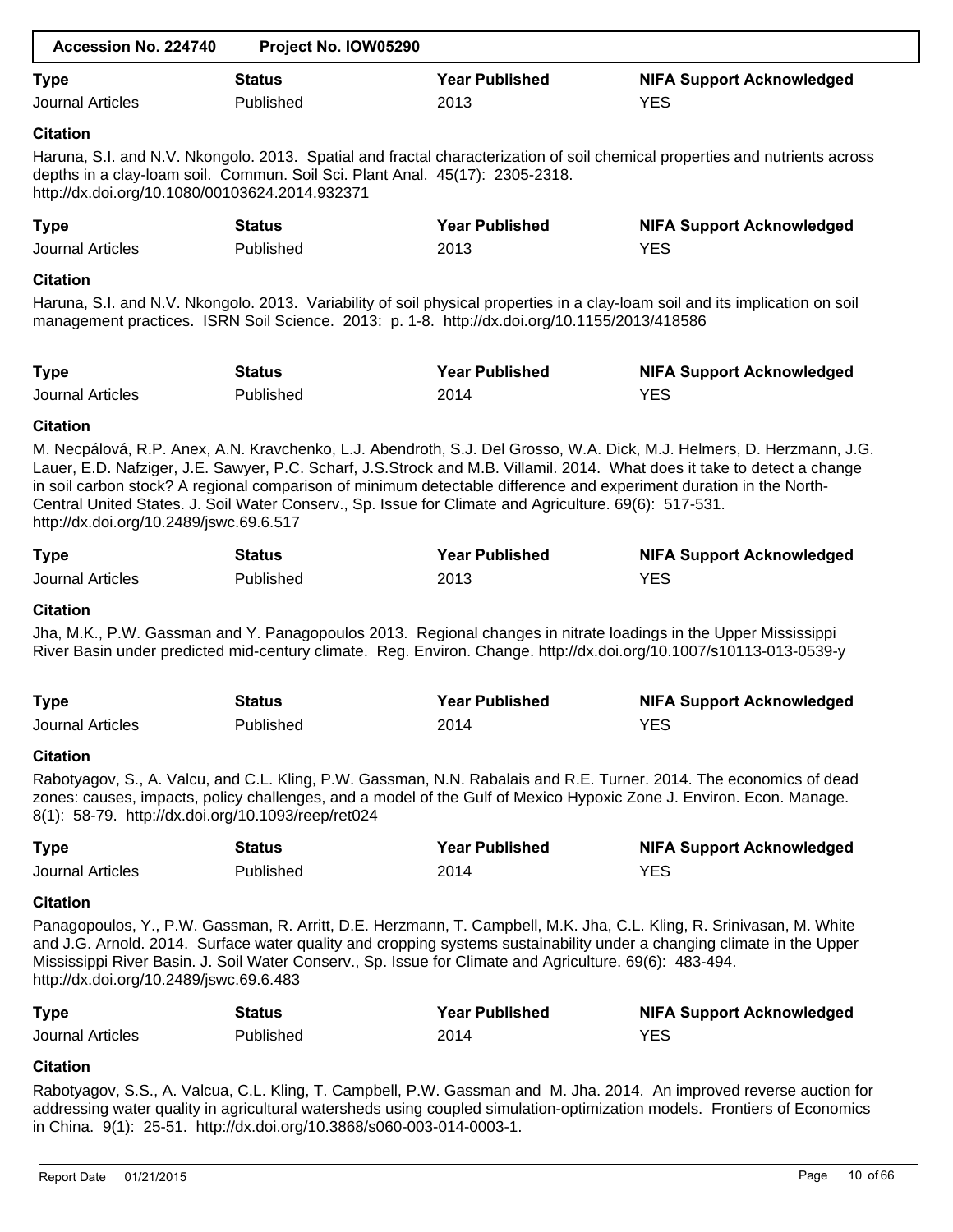| Accession No. 224740                                                                                                                                 | Project No. IOW05290 |                       |                                                                                                                                                                                                                                                                                                                                                                        |
|------------------------------------------------------------------------------------------------------------------------------------------------------|----------------------|-----------------------|------------------------------------------------------------------------------------------------------------------------------------------------------------------------------------------------------------------------------------------------------------------------------------------------------------------------------------------------------------------------|
| <b>Type</b>                                                                                                                                          | <b>Status</b>        | <b>Year Published</b> | <b>NIFA Support Acknowledged</b>                                                                                                                                                                                                                                                                                                                                       |
| <b>Journal Articles</b>                                                                                                                              | Published            | 2014                  | <b>YES</b>                                                                                                                                                                                                                                                                                                                                                             |
| <b>Citation</b>                                                                                                                                      |                      |                       |                                                                                                                                                                                                                                                                                                                                                                        |
| Mexico basin. Eur.J. Agric. Econ. 41(3): 431-459. http://dx.doi.org/10.1093/erae/jbu009                                                              |                      |                       | Kling, C.L., Y. Panagopoulos, A. Valcu, P.W. Gassman, S. Rabotyagov, T. Campbell, M. White, J.G. Arnold, R.<br>Srinivasan, M.K. Jha, J. Richardson, G. Turner and N. Rabalais. 2014. Land use model integrating agriculture and the<br>environment (LUMINATE): Linkages between agricultural land use, local water quality and hypoxic concerns in the Gulf of         |
| <b>Type</b>                                                                                                                                          | <b>Status</b>        | <b>Year Published</b> | <b>NIFA Support Acknowledged</b>                                                                                                                                                                                                                                                                                                                                       |
| <b>Journal Articles</b>                                                                                                                              | Published            | 2014                  | <b>YES</b>                                                                                                                                                                                                                                                                                                                                                             |
| <b>Citation</b>                                                                                                                                      |                      |                       |                                                                                                                                                                                                                                                                                                                                                                        |
| research and syntheses. J. Soil Water Conserv., Sp. Issue for Climate and Agriculture. 69(6): 180A-185A.<br>http://dx.doi.org/10.2489/jswc.69.6.180A |                      |                       | Herzmann, D.E., L.J. Abendroth and L.D Bunderson. 2014. Data management approach to multidisciplinary agricultural                                                                                                                                                                                                                                                     |
| <b>Type</b>                                                                                                                                          | <b>Status</b>        | <b>Year Published</b> | <b>NIFA Support Acknowledged</b>                                                                                                                                                                                                                                                                                                                                       |
| <b>Journal Articles</b>                                                                                                                              | Published            | 2013                  | <b>YES</b>                                                                                                                                                                                                                                                                                                                                                             |
| <b>Citation</b>                                                                                                                                      |                      |                       |                                                                                                                                                                                                                                                                                                                                                                        |
| http://dx.doi.org/10.1093/ajae/aat094                                                                                                                |                      |                       | Rabatyagor, S., A. Valcu and C. Kling. 2013. Reversing property rights: practice-based approaches for controlling<br>agricultural nonpoint-source water pollution when emissions aggregate nonlinearly. Am. J. Agric. Econ. 96(2): 397-419.                                                                                                                            |
| <b>Type</b>                                                                                                                                          | <b>Status</b>        | <b>Year Published</b> | <b>NIFA Support Acknowledged</b>                                                                                                                                                                                                                                                                                                                                       |
| <b>Journal Articles</b>                                                                                                                              | Published            | 2013                  | <b>YES</b>                                                                                                                                                                                                                                                                                                                                                             |
| <b>Citation</b>                                                                                                                                      |                      |                       |                                                                                                                                                                                                                                                                                                                                                                        |
| 28(3): 1-4. http://www.choicesmagazine.org/magazine/pdf/cmsarticle_326.pdf                                                                           |                      |                       | Kling, C.L. and A. Valcu. 2013. State level efforts to regulate agricultural sources of water quality impairment. Choices.                                                                                                                                                                                                                                             |
| <b>Type</b>                                                                                                                                          | <b>Status</b>        | <b>Year Published</b> | <b>NIFA Support Acknowledged</b>                                                                                                                                                                                                                                                                                                                                       |
| <b>Journal Articles</b>                                                                                                                              | Published            | 2014                  | <b>YES</b>                                                                                                                                                                                                                                                                                                                                                             |
| <b>Citation</b>                                                                                                                                      |                      |                       |                                                                                                                                                                                                                                                                                                                                                                        |
| Issue for Climate and Agriculture. 69(6): 176A-179A. http://dx.doi.org/10.2489/jswc.69.6.176A                                                        |                      |                       | Basche, A.D., G.E. Roesch-McNally, L.A. Pease, C.D. Eidson, G. Bou Lahdou, M.W. Dunbar, T.J. Frank, L. Frescoln, L.<br>Gu, R. Nagelkirk, J. Pantoja and A.K. Wilke. 2014. Challenges and opportunities in transdisciplinary science: The<br>experience of next generation scientists in an agriculture and climate research collaboration. J. Soil Water Conserv., Sp. |
| <b>Type</b>                                                                                                                                          | <b>Status</b>        | <b>Year Published</b> | <b>NIFA Support Acknowledged</b>                                                                                                                                                                                                                                                                                                                                       |
| <b>Journal Articles</b>                                                                                                                              | Published            | 2014                  | <b>YES</b>                                                                                                                                                                                                                                                                                                                                                             |
| <b>Citation</b>                                                                                                                                      |                      |                       |                                                                                                                                                                                                                                                                                                                                                                        |
| http://dx.doi.org/10.2489/jswc.69.6.471                                                                                                              |                      |                       | Basche, A., F. Miguez, T. Kasper and M. Castellano. 2014. Do cover crops increase or decrease nitrous oxide emissions<br>in agroecosystems? A meta-analysis. J. Soil Water Conserv., Sp. Issue for Climate and Agriculture. 69(6): 471-482.                                                                                                                            |
| <b>Type</b>                                                                                                                                          | <b>Status</b>        | <b>Year Published</b> | <b>NIFA Support Acknowledged</b>                                                                                                                                                                                                                                                                                                                                       |
| <b>Journal Articles</b>                                                                                                                              | Published            | 2014                  | <b>YES</b>                                                                                                                                                                                                                                                                                                                                                             |
| <b>Citation</b>                                                                                                                                      |                      |                       |                                                                                                                                                                                                                                                                                                                                                                        |
| Conserv., Sp. Issue for Climate and Agriculture. 69(6): 505-516. http://dx.doi.                                                                      |                      |                       | Arbuckle, J.G., J. Hobbs, A. Loy, L.W. Morton, L. Prokopy and J. Tyndall. 2014. Understanding farmer perspectives on<br>climate change: Toward effective communication strategies for adaptation and mitigation in the corn belt. J. Soil Water                                                                                                                        |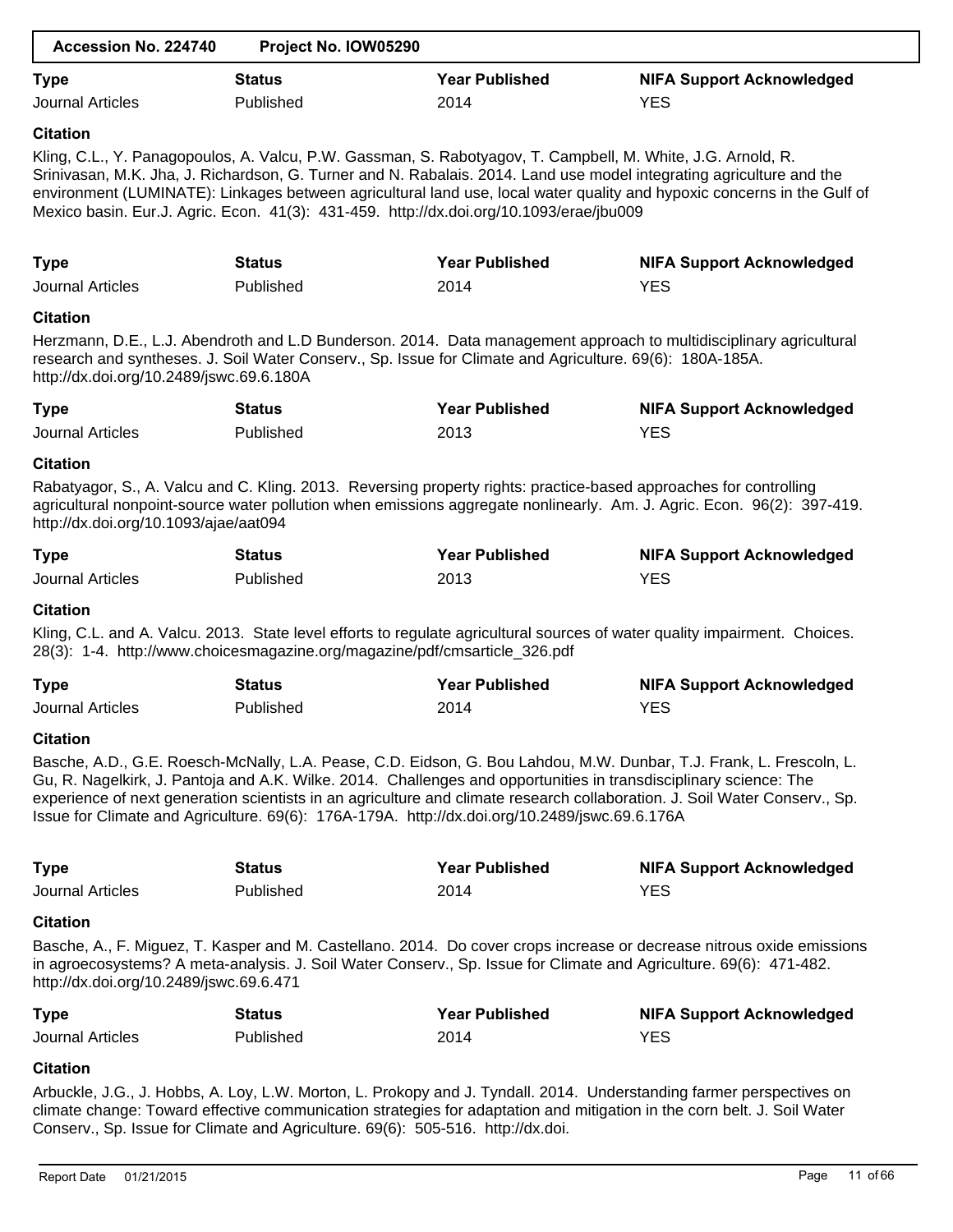| Accession No. 224740                             | Project No. IOW05290                                                        |                                                                                                                  |                                                                                                                                                                                                                                                                                                                                                                     |
|--------------------------------------------------|-----------------------------------------------------------------------------|------------------------------------------------------------------------------------------------------------------|---------------------------------------------------------------------------------------------------------------------------------------------------------------------------------------------------------------------------------------------------------------------------------------------------------------------------------------------------------------------|
| org/10.2489/jswc.69.6.505                        |                                                                             |                                                                                                                  |                                                                                                                                                                                                                                                                                                                                                                     |
| <b>Type</b>                                      | <b>Status</b>                                                               | <b>Year Published</b>                                                                                            | <b>NIFA Support Acknowledged</b>                                                                                                                                                                                                                                                                                                                                    |
| Journal Articles                                 | Published                                                                   | 2014                                                                                                             | <b>YES</b>                                                                                                                                                                                                                                                                                                                                                          |
| <b>Citation</b>                                  |                                                                             |                                                                                                                  |                                                                                                                                                                                                                                                                                                                                                                     |
|                                                  |                                                                             |                                                                                                                  | Reimer, A., A. Thompson, L.S. Prokopy, J. Arbuckle, K. Genskow, D. Jackson-Smith, G. Lynne, L. McCann, L.W. Morton<br>and P. Nowak. 2014. People, place, behavior, and context: A research agenda for expanding our understanding of what<br>motivates farmers' conservation behaviors. J. Soil Water Conserv. 69: 57A-61A. http://dx.doi.org/10.2489/jswc.69.2.57A |
| <b>Type</b>                                      | <b>Status</b>                                                               | <b>Year Published</b>                                                                                            | <b>NIFA Support Acknowledged</b>                                                                                                                                                                                                                                                                                                                                    |
| <b>Journal Articles</b>                          | Published                                                                   | 2013                                                                                                             | <b>YES</b>                                                                                                                                                                                                                                                                                                                                                          |
| <b>Citation</b>                                  |                                                                             |                                                                                                                  |                                                                                                                                                                                                                                                                                                                                                                     |
| 1-30. http://dx.doi.org/10.1177/0013916513503832 |                                                                             | Arbuckle, J., L.W. Morton and J. Hobbs. 2013. Understanding farmer perspectives on climate change adaptation and | mitigation: The roles of trust in sources of climate information, climate change beliefs, and perceived risk. Environ. Behav.                                                                                                                                                                                                                                       |
| <b>Type</b>                                      | <b>Status</b>                                                               | <b>Year Published</b>                                                                                            | <b>NIFA Support Acknowledged</b>                                                                                                                                                                                                                                                                                                                                    |
| <b>Journal Articles</b>                          | Published                                                                   | 2014                                                                                                             | <b>YES</b>                                                                                                                                                                                                                                                                                                                                                          |
| <b>Citation</b>                                  |                                                                             |                                                                                                                  |                                                                                                                                                                                                                                                                                                                                                                     |
|                                                  | Extension. 52: 3 http://www.joe.org/joe/2014june/a10.php                    |                                                                                                                  | Tyndall, J.C. and G. Roesch. 2014. A standardized approach to the financial analysis of structural water quality BMPs. J.                                                                                                                                                                                                                                           |
| <b>Type</b>                                      | <b>Status</b>                                                               | <b>Year Published</b>                                                                                            | <b>NIFA Support Acknowledged</b>                                                                                                                                                                                                                                                                                                                                    |
| <b>Journal Articles</b>                          | Published                                                                   | 2014                                                                                                             | <b>YES</b>                                                                                                                                                                                                                                                                                                                                                          |
| <b>Citation</b>                                  | Agric. Human Values. 32:99-110. http://dx.doi.org/10.1007/s10460-014-9531-5 |                                                                                                                  | Wilke, A.K. and L.W. Morton. 2014. Climatologists' patterns of conveying climate science to the agricultural community.                                                                                                                                                                                                                                             |
| <b>Type</b>                                      | <b>Status</b>                                                               | <b>Year Published</b>                                                                                            | <b>NIFA Support Acknowledged</b>                                                                                                                                                                                                                                                                                                                                    |
| <b>Journal Articles</b>                          | Published                                                                   | 2014                                                                                                             | <b>YES</b>                                                                                                                                                                                                                                                                                                                                                          |
| <b>Citation</b>                                  |                                                                             |                                                                                                                  |                                                                                                                                                                                                                                                                                                                                                                     |
|                                                  |                                                                             | J. Soil Water Conserv. 69(2): 31A-35A. http://dx.doi.org/10.2134/10.2489/jswc.69.2.31A                           | Olson, K.R. and L.W. Morton. 2014. Dredging of the fractured bedrock laden Mississippi river channel at Thebes, Illinois.                                                                                                                                                                                                                                           |
| <b>Type</b>                                      | <b>Status</b>                                                               | <b>Year Published</b>                                                                                            | <b>NIFA Support Acknowledged</b>                                                                                                                                                                                                                                                                                                                                    |
| <b>Journal Articles</b>                          | Published                                                                   | 2014                                                                                                             | <b>YES</b>                                                                                                                                                                                                                                                                                                                                                          |
| <b>Citation</b>                                  |                                                                             |                                                                                                                  |                                                                                                                                                                                                                                                                                                                                                                     |
| http://dx.doi.org/10.2134/agronj14.0039          |                                                                             | Morton, L.W. 2014. Achieving water security in agriculture the human factor. Agron. J. 106: 1-4.                 |                                                                                                                                                                                                                                                                                                                                                                     |
| <b>Type</b>                                      | <b>Status</b>                                                               | <b>Year Published</b>                                                                                            | <b>NIFA Support Acknowledged</b>                                                                                                                                                                                                                                                                                                                                    |
| <b>Journal Articles</b>                          | Published                                                                   | 2014                                                                                                             | <b>YES</b>                                                                                                                                                                                                                                                                                                                                                          |
| <b>Citation</b>                                  |                                                                             |                                                                                                                  |                                                                                                                                                                                                                                                                                                                                                                     |
|                                                  |                                                                             | river valley of southern Illinois. J. Soil Water Conserv. 69(1): 5A-10A. http://dx.doi.org/10.2489/jswc.69.1.5A  | Olson, K.R. and L.W. Morton. 2014. The 2011 Ohio River floodwaters reclaimed its ancient floodway through the cache                                                                                                                                                                                                                                                 |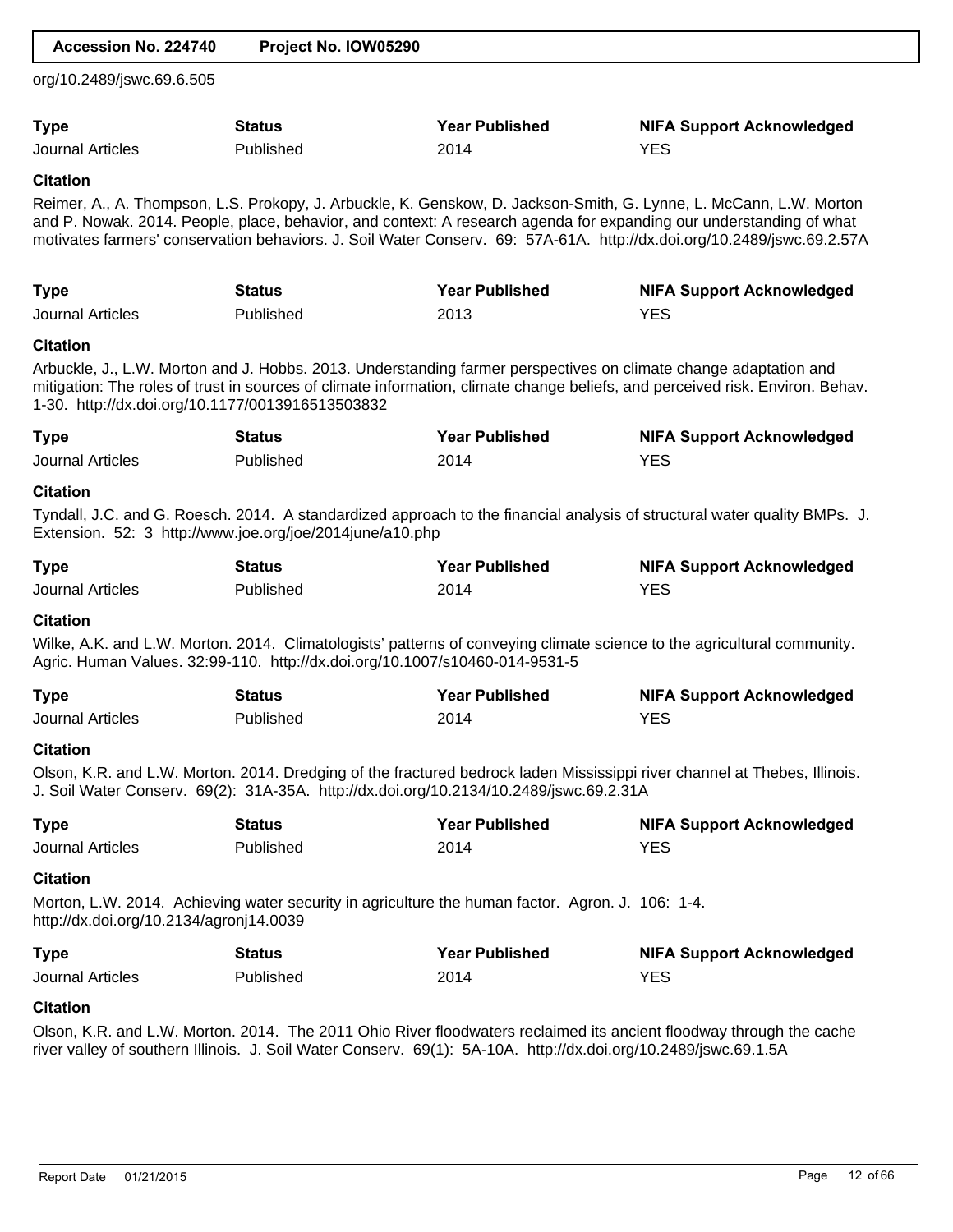| Accession No. 224740                   | Project No. IOW05290                                                                        |                               |                                                                                                                                                                                                                                                      |
|----------------------------------------|---------------------------------------------------------------------------------------------|-------------------------------|------------------------------------------------------------------------------------------------------------------------------------------------------------------------------------------------------------------------------------------------------|
| <b>Type</b><br><b>Journal Articles</b> | <b>Status</b><br>Published                                                                  | <b>Year Published</b><br>2014 | <b>NIFA Support Acknowledged</b><br><b>YES</b>                                                                                                                                                                                                       |
| <b>Citation</b>                        | Agriculture. 69(6): 170A-175A. http://dx.doi.org/10.2489/jswc.69.6.170A                     |                               | Eigenbrode S., L.W. Morton and T. Martin. 2014. Big interdisciplinarity to address climate change and agriculture:<br>Lessons from three USDA coordinated agricultural projects (CAPs) J. Soil Water Conserv., Sp. Issue for Climate and             |
| <b>Type</b><br><b>Journal Articles</b> | <b>Status</b><br>Published                                                                  | <b>Year Published</b><br>2014 | <b>NIFA Support Acknowledged</b><br><b>YES</b>                                                                                                                                                                                                       |
| <b>Citation</b>                        | for Climate and Agriculture. 69(6): 207A-212A. http://dx.doi.org/10.2489/jswc.69.6.207A     |                               | Morton, L.W. 2014. The science of variable climate and agro-ecosystem management. J. Soil Water Conserv., Sp. Issue                                                                                                                                  |
| <b>Type</b><br><b>Journal Articles</b> | <b>Status</b><br>Published                                                                  | <b>Year Published</b><br>2014 | <b>NIFA Support Acknowledged</b><br><b>YES</b>                                                                                                                                                                                                       |
| <b>Citation</b><br>00172.1             |                                                                                             |                               | Prokopy, L., L. Morton, J. Arbuckle, A. Mase and A. Wike. 2014. Agricultural stakeholder views on climate change:<br>Implications for conducting research and outreach. Bull. Amer. Meteor. Soc. http://dx.doi.org/10.1175/BAMS-D-13-                |
| <b>Type</b><br><b>Journal Articles</b> | <b>Status</b><br>Published                                                                  | <b>Year Published</b><br>2014 | <b>NIFA Support Acknowledged</b><br><b>NO</b>                                                                                                                                                                                                        |
| <b>Citation</b>                        | Soil Water Conserv. 69(4): 279-291. http://dx.doi.org/10.2489/jswc.69.4.279                 |                               | Kladivko, E.J., T.C. Kaspar, D.B. Jaynes, R.W. Malone, J. Singer, X.K. Morin and T. Searchinger. 2014. Cover crops in<br>the upper midwestern United States: Potential adoption and reduction of nitrate leaching in the Mississippi river basin. J. |
| <b>Type</b><br><b>Journal Articles</b> | <b>Status</b><br>Published                                                                  | <b>Year Published</b><br>2014 | <b>NIFA Support Acknowledged</b><br>NO                                                                                                                                                                                                               |
| <b>Citation</b>                        | drainage. J. Soil Water Conserv. 69(4): 292-305. http://dx.doi.org/10.2489/jswc.69.4.292    |                               | Malone, R.W., D.B. Jaynes, T.C. Kaspar, K.R. Thorpe, E. Kladivko, L. Ma, D.E. James, J. Singer, X.K. Morin and T.<br>Searchinger. 2014. Cover crops in the upper midwestern United States: Simulated effect on nitrate leaching with artificial      |
| <b>Type</b><br><b>Journal Articles</b> | <b>Status</b><br>Published                                                                  | <b>Year Published</b><br>2014 | <b>NIFA Support Acknowledged</b><br><b>NO</b>                                                                                                                                                                                                        |
| <b>Citation</b>                        | sensing. Water Resour. Econ. 28(14): 5091-5109. http://dx.doi.org/10.1007/s11269-014-0796-7 |                               | Obade, V., R. Lal and R. Moore. 2014. Assessing the accuracy of soil and water quality characterization using remote                                                                                                                                 |
| <b>Type</b><br><b>Journal Articles</b> | <b>Status</b><br>Published                                                                  | <b>Year Published</b><br>2014 | <b>NIFA Support Acknowledged</b><br><b>NO</b>                                                                                                                                                                                                        |
| <b>Citation</b>                        |                                                                                             |                               | Olson K M Al-Kaisi R Lal and B Lowery 2014 Examining the paired comparison method approach for determining                                                                                                                                           |

Olson, K., M. Al-Kaisi, R. Lal and B. Lowery. 2014. Examining the paired comparison method approach for determining soil organic carbon sequestration rates. J. Soil Water Conserv., Sp. Issue for Climate and Agriculture. 69(6): 193A-197A. http://dx.doi.org/10.2489/jswc.69.6.193A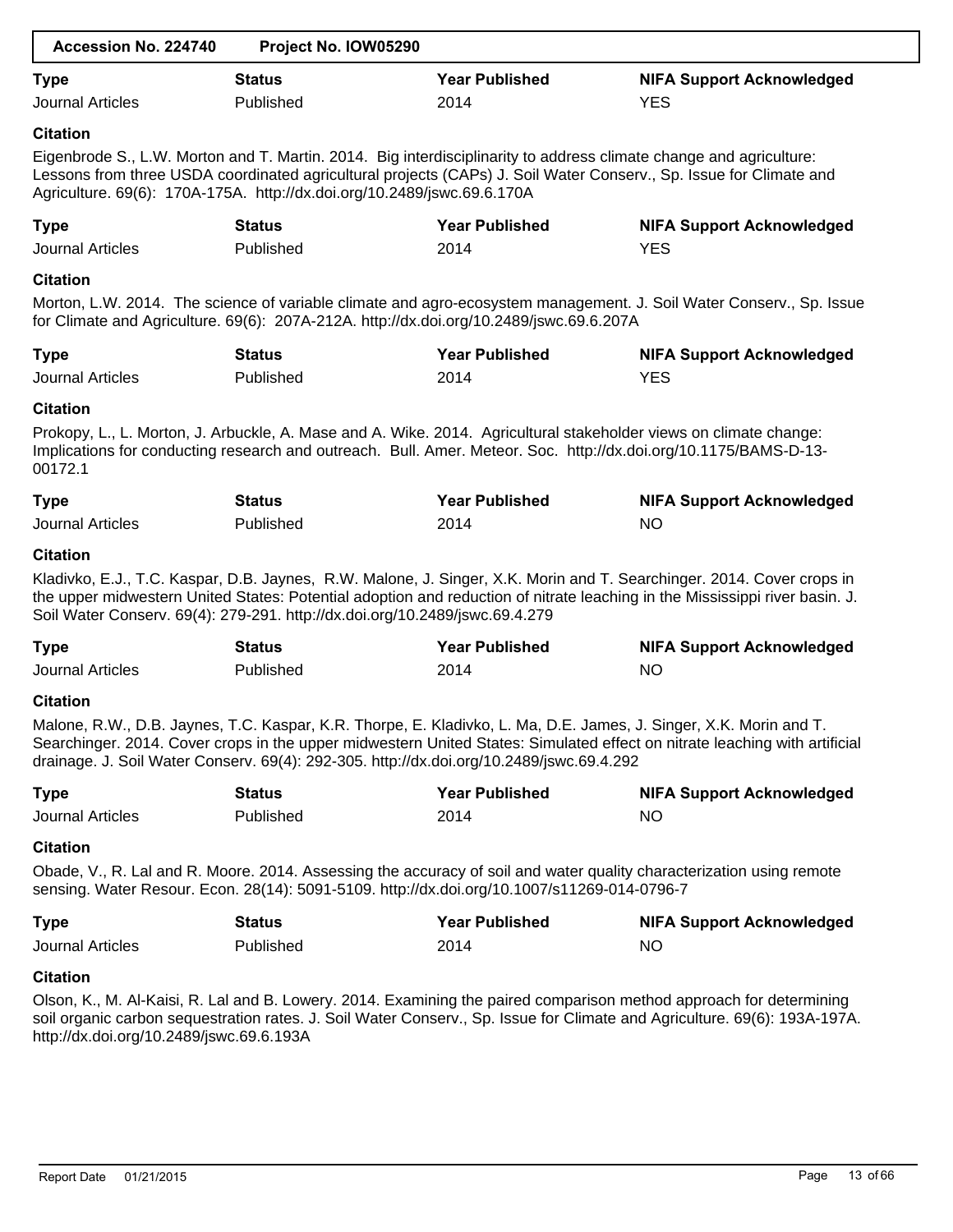| Accession No. 224740                                | Project No. IOW05290                                                                                                                                                                                                                    |                       |                                                                                                                             |
|-----------------------------------------------------|-----------------------------------------------------------------------------------------------------------------------------------------------------------------------------------------------------------------------------------------|-----------------------|-----------------------------------------------------------------------------------------------------------------------------|
| <b>Type</b>                                         | <b>Status</b>                                                                                                                                                                                                                           | <b>Year Published</b> | <b>NIFA Support Acknowledged</b>                                                                                            |
| <b>Journal Articles</b>                             | Published                                                                                                                                                                                                                               | 2014                  | <b>NO</b>                                                                                                                   |
| <b>Citation</b>                                     |                                                                                                                                                                                                                                         |                       |                                                                                                                             |
| http://dx.doi.org/10.2135/cropsci2013.04.0217       |                                                                                                                                                                                                                                         |                       | Oliveira, L.F. and P.C. Scharf. 2014. Diurnal variability in reflectance measurements from cotton. Crop Sci. 54: 1769-1781. |
| <b>Type</b>                                         | <b>Status</b>                                                                                                                                                                                                                           | <b>Year Published</b> | <b>NIFA Support Acknowledged</b>                                                                                            |
| <b>Journal Articles</b>                             | Published                                                                                                                                                                                                                               | 2013                  | <b>NO</b>                                                                                                                   |
| <b>Citation</b>                                     |                                                                                                                                                                                                                                         |                       |                                                                                                                             |
|                                                     | Casa, R., F. Castaldi, S. Pascucci, B. Basso and S. Pignatti. 2013. Geophysical and hyperspectral data fusion<br>techniques for in-field estimation of soil properties. Vadose Zone J. 12: 1-10. http://dx.doi.org/10.2136/vzj2012.0201 |                       |                                                                                                                             |
| <b>Type</b>                                         | <b>Status</b>                                                                                                                                                                                                                           | <b>Year Published</b> | <b>NIFA Support Acknowledged</b>                                                                                            |
| <b>Journal Articles</b>                             | Published                                                                                                                                                                                                                               | 2013                  | <b>NO</b>                                                                                                                   |
| <b>Citation</b>                                     |                                                                                                                                                                                                                                         |                       |                                                                                                                             |
|                                                     | crops more efficiently with limited water. Earth Sci. 1(1): 39-41. http://dx.doi.org/10.1002/2013EF000107                                                                                                                               |                       | Basso, B., A. Kendall and D.W. Hyndman. 2013. The future of agriculture over the Ogallala Aquifer: Solutions to grow        |
| <b>Type</b>                                         | <b>Status</b>                                                                                                                                                                                                                           | <b>Year Published</b> | <b>NIFA Support Acknowledged</b>                                                                                            |
| <b>Journal Articles</b>                             | Published                                                                                                                                                                                                                               | 2014                  | <b>NO</b>                                                                                                                   |
| <b>Citation</b>                                     | water use efficiency of a drip irrigated tomato. Eur. J. Agron. 59: 66-77. http://dx.doi.org/10.1016/j.eja.2014.05.012                                                                                                                  |                       | Marino, S., M. Aria. B. Basso, A. Leone and A. Alvino. 2014. Use of soil and vegetation spectroradiometry to investigate    |
| <b>Type</b>                                         | <b>Status</b>                                                                                                                                                                                                                           | <b>Year Published</b> | <b>NIFA Support Acknowledged</b>                                                                                            |
| Journal Articles                                    | Published                                                                                                                                                                                                                               | 2014                  | <b>NO</b>                                                                                                                   |
| <b>Citation</b>                                     |                                                                                                                                                                                                                                         |                       |                                                                                                                             |
|                                                     | technology. J. Soil Water Conserv. 69(5): 154A-160A. http://dx.doi.org/10.2489/jswc.69.5.154A                                                                                                                                           |                       | Kavdir, Y., W. Zhang, B. Basso and A.J.M. Smucker. 2014. Development of a new long-term drought resilient soil water        |
| <b>Type</b>                                         | <b>Status</b>                                                                                                                                                                                                                           | <b>Year Published</b> | <b>NIFA Support Acknowledged</b>                                                                                            |
| <b>Journal Articles</b>                             | Published                                                                                                                                                                                                                               | 2014                  | <b>NO</b>                                                                                                                   |
| <b>Citation</b>                                     |                                                                                                                                                                                                                                         |                       |                                                                                                                             |
|                                                     | wheat N in Mediterranean environments. Remote Sensing. 6: 2827-2844. http://dx.doi.org/10.3390/rs6042827                                                                                                                                |                       | Cammarano D., G. Fritzgerald, R. Casa and B.Basso. 2014. Assessing the robustness of vegetation indices to estimate         |
| <b>Type</b>                                         | <b>Status</b>                                                                                                                                                                                                                           | <b>Year Published</b> | <b>NIFA Support Acknowledged</b>                                                                                            |
| <b>Journal Articles</b>                             | Published                                                                                                                                                                                                                               | 2014                  | <b>NO</b>                                                                                                                   |
| <b>Citation</b>                                     |                                                                                                                                                                                                                                         |                       |                                                                                                                             |
| journals.com/index.php/IJARSG/article/view/Tech-286 | and environment influence based on simulation model. 3(1): 642-659. http://technical.cloud-                                                                                                                                             |                       | Van Hoang, T., T.Y. Chou, B. Basso, M.L. Yeh and C.Y. Chien. 2014. Climate change impact on agricultural productivity       |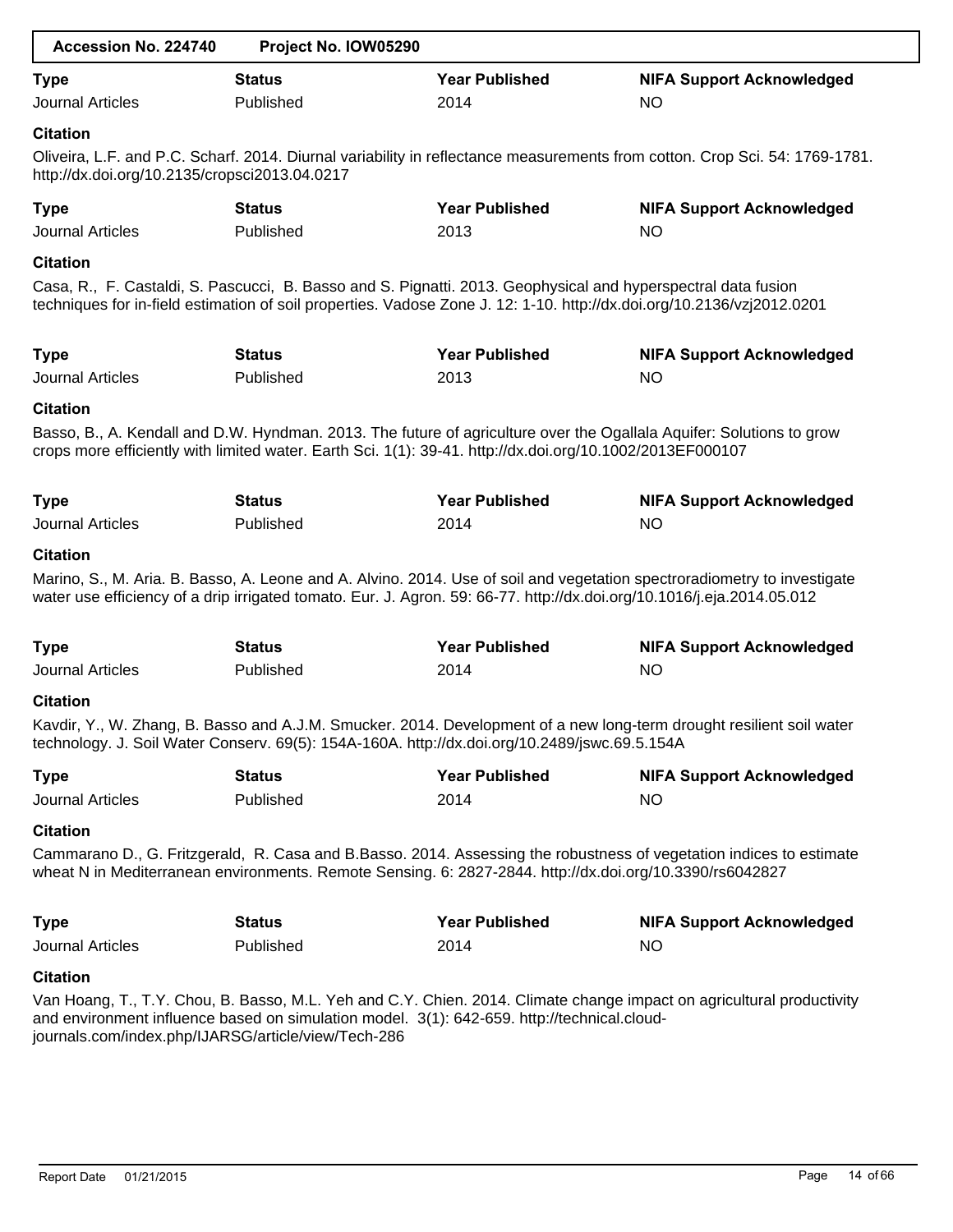| Accession No. 224740                                                                                                                                                                                                                                                                                                                                                                                                                                                                                                                                                                                                                                                                                                                                                                                  | Project No. IOW05290 |                                                                                                               |                                                                                                                                                                                                                                                                                                                                                                            |  |  |  |  |
|-------------------------------------------------------------------------------------------------------------------------------------------------------------------------------------------------------------------------------------------------------------------------------------------------------------------------------------------------------------------------------------------------------------------------------------------------------------------------------------------------------------------------------------------------------------------------------------------------------------------------------------------------------------------------------------------------------------------------------------------------------------------------------------------------------|----------------------|---------------------------------------------------------------------------------------------------------------|----------------------------------------------------------------------------------------------------------------------------------------------------------------------------------------------------------------------------------------------------------------------------------------------------------------------------------------------------------------------------|--|--|--|--|
| <b>Type</b>                                                                                                                                                                                                                                                                                                                                                                                                                                                                                                                                                                                                                                                                                                                                                                                           | <b>Status</b>        | <b>Year Published</b>                                                                                         | <b>NIFA Support Acknowledged</b>                                                                                                                                                                                                                                                                                                                                           |  |  |  |  |
| <b>Journal Articles</b>                                                                                                                                                                                                                                                                                                                                                                                                                                                                                                                                                                                                                                                                                                                                                                               | Published            | 2014                                                                                                          | <b>NO</b>                                                                                                                                                                                                                                                                                                                                                                  |  |  |  |  |
| <b>Citation</b>                                                                                                                                                                                                                                                                                                                                                                                                                                                                                                                                                                                                                                                                                                                                                                                       |                      |                                                                                                               |                                                                                                                                                                                                                                                                                                                                                                            |  |  |  |  |
| Martre, P., D. Wallach, S. Asseng, F. Ewert, J.W. Jones, R.P. Rötter, K.J. Boote, A.C. Ruane, P.J. Thorburn, D.<br>Cammarano, J.L. Hatfield, C. Rosenzweig, P.K. Aggarwal, C. Angulo, B. Basso, P. Bertuzzi, C. Biernath, N. Brisson, A.J.<br>Challinor, J. Doltra, S. Gayler, R. Goldberg, R.F. Grant, L. Heng, J. Hooker, L.A. Hunt, J. Ingwersen, R.C Izaurralde, K.C.<br>Kersebaum, C. Müller, S.N. Kumar, C. Nendel, G. O'Leary, J.E. Olesen, T.M. Osborne, T. Palosuo, E. Priesack, D.<br>Ripoche, M.A. Semenov, I. Shcherbak, P. Steduto, C.O. Stöckle, P. Stratonovitch, T. Streck, I. Supit, F. Tao, M. Travasso,<br>K. Waha, J.W. White and J. Wolf. 2014. Multimodel ensembles of wheat growth: Many models are better than one. Glob.<br>Change Biol. http://dx.doi.org/10.1111/gcb.12768 |                      |                                                                                                               |                                                                                                                                                                                                                                                                                                                                                                            |  |  |  |  |
| <b>Type</b>                                                                                                                                                                                                                                                                                                                                                                                                                                                                                                                                                                                                                                                                                                                                                                                           | <b>Status</b>        | <b>Year Published</b>                                                                                         | <b>NIFA Support Acknowledged</b>                                                                                                                                                                                                                                                                                                                                           |  |  |  |  |
| <b>Journal Articles</b>                                                                                                                                                                                                                                                                                                                                                                                                                                                                                                                                                                                                                                                                                                                                                                               | Published            | 2014                                                                                                          | <b>NO</b>                                                                                                                                                                                                                                                                                                                                                                  |  |  |  |  |
| <b>Citation</b><br>http://dx.doi.org/10.1038/nclimate2139                                                                                                                                                                                                                                                                                                                                                                                                                                                                                                                                                                                                                                                                                                                                             |                      | Basso, B. and J.T. Ritchie. 2014. Temperature and drought effects on maize yield. Nature Clim. Change 4: 233. |                                                                                                                                                                                                                                                                                                                                                                            |  |  |  |  |
| <b>Type</b>                                                                                                                                                                                                                                                                                                                                                                                                                                                                                                                                                                                                                                                                                                                                                                                           | <b>Status</b>        | <b>Year Published</b>                                                                                         | <b>NIFA Support Acknowledged</b>                                                                                                                                                                                                                                                                                                                                           |  |  |  |  |
| <b>Journal Articles</b>                                                                                                                                                                                                                                                                                                                                                                                                                                                                                                                                                                                                                                                                                                                                                                               | Published            | 2014                                                                                                          | <b>NO</b>                                                                                                                                                                                                                                                                                                                                                                  |  |  |  |  |
| http://dx.doi.org/10.1111/gcb.12520                                                                                                                                                                                                                                                                                                                                                                                                                                                                                                                                                                                                                                                                                                                                                                   |                      | maize crop models vary in their responses to climate change factors?. Glob. Change Biol. 20(7): 2301-2320.    | Basso, C. Biernath, H. Boogaard, S. Conijn, M. Corbeels, D. Deryng, G. De Sanctis, S. Gayler, P. Grassini, J. Hatfield, S.<br>Hoek, C. Izaurralde, R. Jongschaap, A.R. Kemanian, K.C. Kersebaum, S. Kim, N.S. Kumar, D. Makowski, C.Müller, C.<br>Nendel, E. Priesack, M.V. Pravia, F. Sau, I. Shcherbak, F. Tao, E. Teixeira, D. Timlin and K. Waha. 2014. How do various |  |  |  |  |
| <b>Type</b>                                                                                                                                                                                                                                                                                                                                                                                                                                                                                                                                                                                                                                                                                                                                                                                           | <b>Status</b>        | <b>Year Published</b>                                                                                         | <b>NIFA Support Acknowledged</b>                                                                                                                                                                                                                                                                                                                                           |  |  |  |  |
| <b>Journal Articles</b>                                                                                                                                                                                                                                                                                                                                                                                                                                                                                                                                                                                                                                                                                                                                                                               | Published            | 2014                                                                                                          | <b>NO</b>                                                                                                                                                                                                                                                                                                                                                                  |  |  |  |  |
| <b>Citation</b><br>Dumont B., B. Basso, V. Leemans, B. Bodson, J.P. Destain, and M.F. Destain. 2014. Systematic analysis of site-specific<br>yield distributions resulting from nitrogen management and climatic variability interactions. Precis. Agric.<br>http://dx.doi.org/10.1007/s11119-014-9380-7                                                                                                                                                                                                                                                                                                                                                                                                                                                                                              |                      |                                                                                                               |                                                                                                                                                                                                                                                                                                                                                                            |  |  |  |  |
| <b>Type</b>                                                                                                                                                                                                                                                                                                                                                                                                                                                                                                                                                                                                                                                                                                                                                                                           | <b>Status</b>        | <b>Year Published</b>                                                                                         | <b>NIFA Support Acknowledged</b>                                                                                                                                                                                                                                                                                                                                           |  |  |  |  |
| <b>Journal Articles</b>                                                                                                                                                                                                                                                                                                                                                                                                                                                                                                                                                                                                                                                                                                                                                                               | Published            | 2013                                                                                                          | <b>NO</b>                                                                                                                                                                                                                                                                                                                                                                  |  |  |  |  |
| <b>Citation</b><br>Olson, K.R. and L. W. Morton 2014. Runaway barges damage Marseilles Lock and Dam during 2013 flood on the Illinois<br>river. J. Soil Water Conserv. 69(4): 104-109. http://dx.doi.org/10.2489/jswc.69.4.104A                                                                                                                                                                                                                                                                                                                                                                                                                                                                                                                                                                       |                      |                                                                                                               |                                                                                                                                                                                                                                                                                                                                                                            |  |  |  |  |
| <b>Type</b>                                                                                                                                                                                                                                                                                                                                                                                                                                                                                                                                                                                                                                                                                                                                                                                           | <b>Status</b>        | <b>Year Published</b>                                                                                         | <b>NIFA Support Acknowledged</b>                                                                                                                                                                                                                                                                                                                                           |  |  |  |  |
| <b>Journal Articles</b>                                                                                                                                                                                                                                                                                                                                                                                                                                                                                                                                                                                                                                                                                                                                                                               | Published            | 2014                                                                                                          | <b>NO</b>                                                                                                                                                                                                                                                                                                                                                                  |  |  |  |  |
| <b>Citation</b><br>06404-190241                                                                                                                                                                                                                                                                                                                                                                                                                                                                                                                                                                                                                                                                                                                                                                       |                      |                                                                                                               | Harr, R.N., L. Wright Morton, S.R. Rusk, D.M. Engle, J.R. Miller and D. Debinski. 2014. Landowners' perceptions of risk in<br>grassland management: woody plant encroachment and prescribed fire. Ecol. Soc. 19(2): 41. http://doi.org/10.5751/ES-                                                                                                                         |  |  |  |  |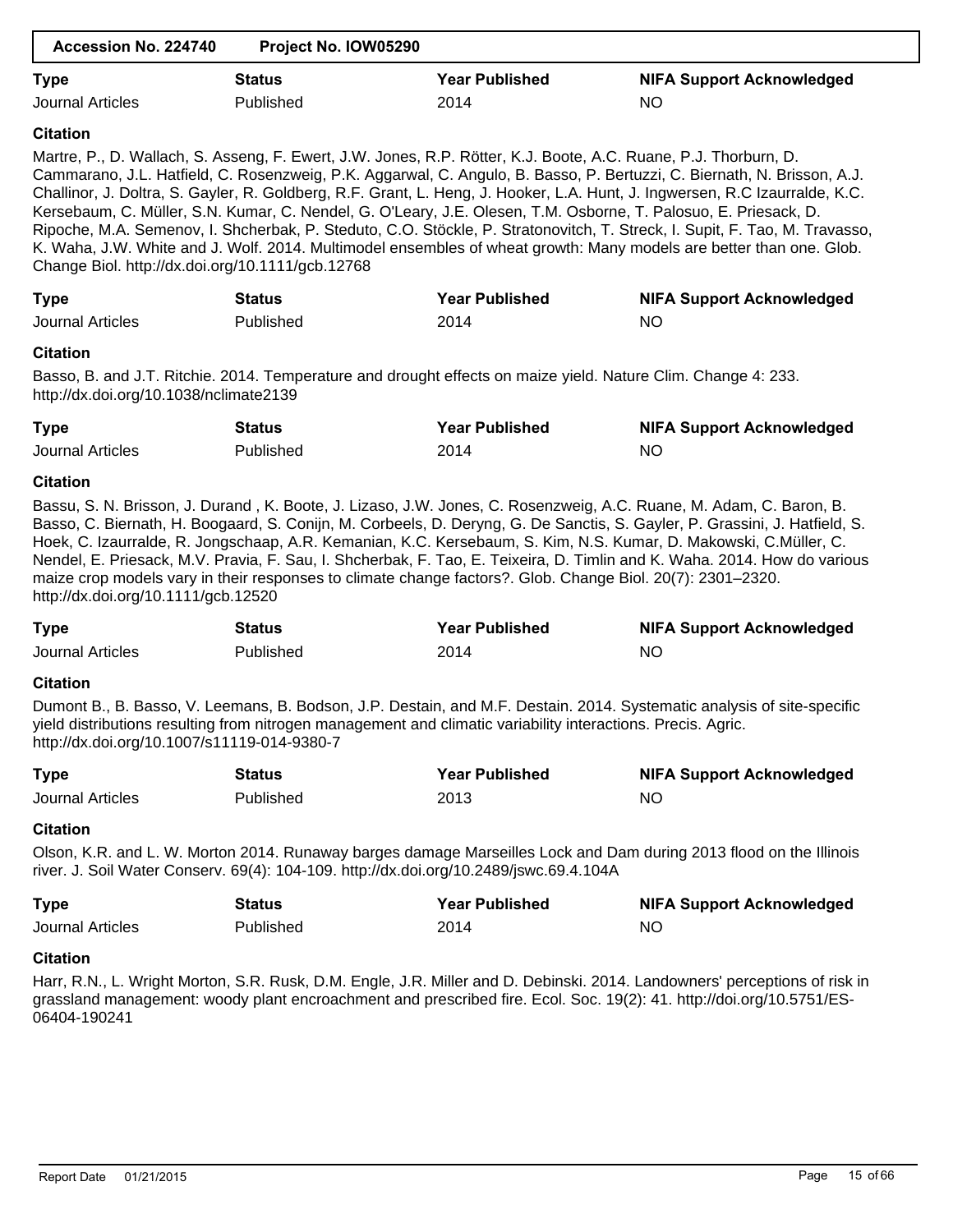| Accession No. 224740                                         | Project No. IOW05290                                                                                                                                                                                                   |                               |                                                                                                                     |
|--------------------------------------------------------------|------------------------------------------------------------------------------------------------------------------------------------------------------------------------------------------------------------------------|-------------------------------|---------------------------------------------------------------------------------------------------------------------|
| <b>Type</b>                                                  | <b>Status</b>                                                                                                                                                                                                          | <b>Year Published</b>         | <b>NIFA Support Acknowledged</b>                                                                                    |
| <b>Journal Articles</b>                                      | Published                                                                                                                                                                                                              | 2013                          | <b>NO</b>                                                                                                           |
| <b>Citation</b><br>http://dx.doi.org/10.4236/jep.2014.512117 | Morton, L.W. and K.R. Olson. 2014. Addressing soil degradation and flood risk decision making in levee protected<br>agricultural lands under increasingly variable climate conditions. J. Environ. Prot. 5: 1220-1234. |                               |                                                                                                                     |
| <b>Type</b><br><b>Journal Articles</b>                       | <b>Status</b><br>Published                                                                                                                                                                                             | <b>Year Published</b><br>2013 | <b>NIFA Support Acknowledged</b><br><b>NO</b>                                                                       |
| <b>Citation</b>                                              | among row-crop farmers in an age of environmental uncertainty. Hum. Organ. 72(4): 283-292.<br>http://search.proquest.com.proxy.lib.iastate.edu/docview/1467970847/abstract?accountid=10906                             |                               | Comito, J., J. Wolseth and L.W. Morton. 2013. Stewards, businessmen, and heroes? Role conflict and contradiction    |
| <b>Type</b><br>Theses/Dissertations                          | <b>Status</b><br>Published                                                                                                                                                                                             | <b>Year Published</b><br>2014 | <b>NIFA Support Acknowledged</b><br><b>YES</b>                                                                      |
| <b>Citation</b>                                              | Purdue University, ProQuest, UMI Dissertations Publishing, 2014. Library weblink not online yet.                                                                                                                       |                               | Lahdou, G.B. 2014. Systematic analysis of drainage events in free draining and managed subsurface drainage systems. |
| <b>Type</b><br>Theses/Dissertations                          | <b>Status</b><br>Published                                                                                                                                                                                             | <b>Year Published</b><br>2013 | <b>NIFA Support Acknowledged</b><br><b>YES</b>                                                                      |
| <b>Citation</b>                                              | State University. Paper 13322. http://lib.dr.iastate.edu/etd/13322/                                                                                                                                                    |                               | Goeken, R. 2013. Effects of perennial and cover crops on hydrology in Iowa. Graduate Theses and Dissertations, Iowa |
| <b>Type</b>                                                  | <b>Status</b>                                                                                                                                                                                                          | <b>Year Published</b>         | <b>NIFA Support Acknowledged</b>                                                                                    |
| <b>Theses/Dissertations</b>                                  | Published                                                                                                                                                                                                              | 2014                          | <b>YES</b>                                                                                                          |
| <b>Citation</b>                                              | and Dissertations, Iowa State University. Library weblink not online yet.                                                                                                                                              |                               | Zaworski, E. 2014. Effects of ILeVO® on soybean sudden death syndrome and soybean cyst nematode. Graduate Theses    |
| <b>Type</b><br><b>Theses/Dissertations</b>                   | <b>Status</b><br>Published                                                                                                                                                                                             | <b>Year Published</b><br>2014 | <b>NIFA Support Acknowledged</b><br><b>YES</b>                                                                      |
| <b>Citation</b>                                              | Proquest Dissertations & Theses, University of Wisconsin, Madison, WI. Library link not online yet.                                                                                                                    |                               | Li, A. 2014. Model-based life cycle environmental impacts analysis of agricultural managements on corn production.  |
| <b>Type</b><br>Theses/Dissertations                          | <b>Status</b><br>Published                                                                                                                                                                                             | <b>Year Published</b><br>2014 | <b>NIFA Support Acknowledged</b><br><b>YES</b>                                                                      |
| <b>Citation</b>                                              | Gu, L. 2014. The life cycle assessment of corn-based cropping systems with and without cover crop. Proquest<br>Dissertations & Theses, University of Wisconsin, Madison, WI. Library link not online yet.              |                               |                                                                                                                     |
| <b>Type</b><br>Theses/Dissertations                          | <b>Status</b><br>Published                                                                                                                                                                                             | <b>Year Published</b><br>2013 | <b>NIFA Support Acknowledged</b><br><b>NO</b>                                                                       |
|                                                              |                                                                                                                                                                                                                        |                               |                                                                                                                     |
| <b>Citation</b>                                              | Purdue University, ProQuest, UMI Dissertations Publishing, 2013. 3612937.                                                                                                                                              |                               | Chun-mei, C. 2013. Observation-based algorithm development for subsurface hydrology in northern temperate wetlands. |

http://search.proquest.com/docview/1508833742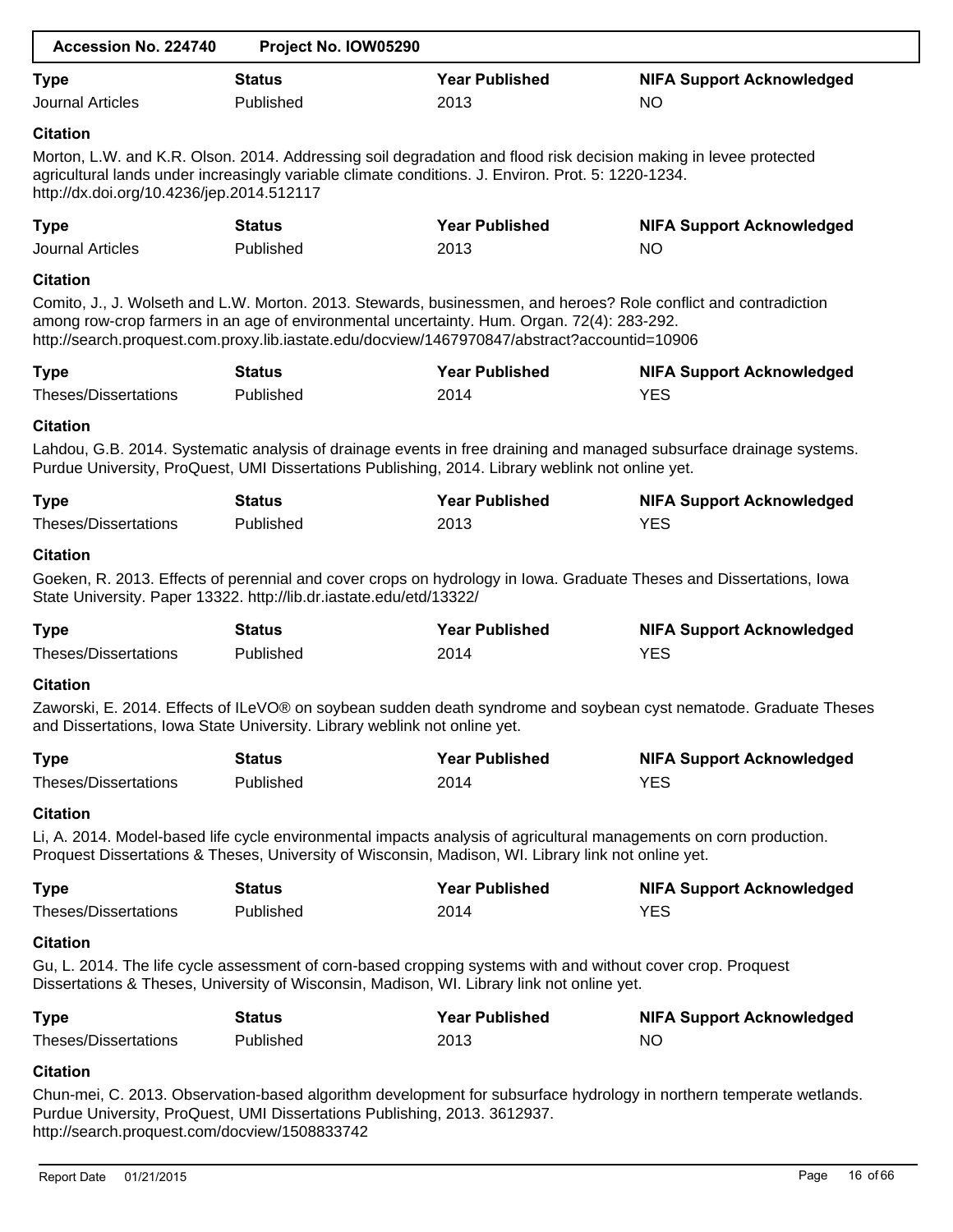| Accession No. 224740        | Project No. IOW05290                                                          |                                                                                                                                                                                                                                                                                                                                           |                                                                                                                                                                                                                                                                                                                                                                          |
|-----------------------------|-------------------------------------------------------------------------------|-------------------------------------------------------------------------------------------------------------------------------------------------------------------------------------------------------------------------------------------------------------------------------------------------------------------------------------------|--------------------------------------------------------------------------------------------------------------------------------------------------------------------------------------------------------------------------------------------------------------------------------------------------------------------------------------------------------------------------|
| <b>Type</b>                 | <b>Status</b>                                                                 | <b>Year Published</b>                                                                                                                                                                                                                                                                                                                     | <b>NIFA Support Acknowledged</b>                                                                                                                                                                                                                                                                                                                                         |
| <b>Theses/Dissertations</b> | Published                                                                     | 2014                                                                                                                                                                                                                                                                                                                                      | <b>YES</b>                                                                                                                                                                                                                                                                                                                                                               |
| <b>Citation</b>             |                                                                               |                                                                                                                                                                                                                                                                                                                                           |                                                                                                                                                                                                                                                                                                                                                                          |
|                             | ProQuest, UMI Dissertations Publishing, 2014. Library weblink not online yet. |                                                                                                                                                                                                                                                                                                                                           | Ashtekar, J. 2014. Utilizing knowledge-based inference soil mapping to scale soil-crop interactions. Purdue University,                                                                                                                                                                                                                                                  |
| <b>Type</b>                 | <b>Status</b>                                                                 | <b>Year Published</b>                                                                                                                                                                                                                                                                                                                     | <b>NIFA Support Acknowledged</b>                                                                                                                                                                                                                                                                                                                                         |
| <b>Theses/Dissertations</b> | Published                                                                     | 2014                                                                                                                                                                                                                                                                                                                                      | <b>NO</b>                                                                                                                                                                                                                                                                                                                                                                |
| <b>Citation</b>             |                                                                               |                                                                                                                                                                                                                                                                                                                                           |                                                                                                                                                                                                                                                                                                                                                                          |
|                             |                                                                               | Hobbs, J. 2014. Characterizing diurnal and interannual variability in the atmosphere through physical and stochastic<br>models. Graduate Theses and Dissertations, Iowa State University. Paper 13648. http://lib.dr.iastate.edu/etd/13648/                                                                                               |                                                                                                                                                                                                                                                                                                                                                                          |
| <b>Type</b>                 | <b>Status</b>                                                                 | <b>Year Published</b>                                                                                                                                                                                                                                                                                                                     | <b>NIFA Support Acknowledged</b>                                                                                                                                                                                                                                                                                                                                         |
| Conference Papers and       | Published                                                                     | 2013                                                                                                                                                                                                                                                                                                                                      | <b>YES</b>                                                                                                                                                                                                                                                                                                                                                               |
| <b>Citation</b>             |                                                                               |                                                                                                                                                                                                                                                                                                                                           |                                                                                                                                                                                                                                                                                                                                                                          |
|                             | Geophysical Union Fall Meeting, San Francisco, CA. December 9-13, 2013.       |                                                                                                                                                                                                                                                                                                                                           | Castellano, M. 2013. Nitrous oxide emissions from intensively managed croplands: the role of carbon inputs. American                                                                                                                                                                                                                                                     |
| <b>Type</b>                 | <b>Status</b>                                                                 | <b>Year Published</b>                                                                                                                                                                                                                                                                                                                     | <b>NIFA Support Acknowledged</b>                                                                                                                                                                                                                                                                                                                                         |
| Conference Papers and       | Published                                                                     | 2014                                                                                                                                                                                                                                                                                                                                      | <b>YES</b>                                                                                                                                                                                                                                                                                                                                                               |
| <b>Citation</b>             |                                                                               |                                                                                                                                                                                                                                                                                                                                           |                                                                                                                                                                                                                                                                                                                                                                          |
| Lee%20and%20Cruse.pdf       |                                                                               | Vision for Cropping System [Poster Symposium]. 2014. Resilient Agriculture Conference, Aug. 5-7, 2014, Ames, IA.<br>Cropping Systems Coordinated Project (CAP): Climate Change, Mitigation, and Adaptation in Corn-based Cropping<br>Systems. Pub. No. CSCAP-0160-2014. http://www.sustainablecorn.org/Publications/Posters_docs/2014/18- | Lee, S. and R.M. Cruse. 2014. Impact of soil erosion and climate on crop yield. Building an Integrated and Sustainable                                                                                                                                                                                                                                                   |
| <b>Type</b>                 | <b>Status</b>                                                                 | <b>Year Published</b>                                                                                                                                                                                                                                                                                                                     | <b>NIFA Support Acknowledged</b>                                                                                                                                                                                                                                                                                                                                         |
| Conference Papers and       | Published                                                                     | 2014                                                                                                                                                                                                                                                                                                                                      | <b>YES</b>                                                                                                                                                                                                                                                                                                                                                               |
| <b>Citation</b>             |                                                                               |                                                                                                                                                                                                                                                                                                                                           |                                                                                                                                                                                                                                                                                                                                                                          |
|                             | Adaptation in Corn-based Cropping Systems. Pub. No. CSCAP-0160-2014.          | http://www.sustainablecorn.org/Publications/Posters_docs/2014/25-Walia%20and%20Dick.pdf                                                                                                                                                                                                                                                   | Walia, M. and W.A. Dick. 2014. Effect of gypsum and crop residues on greenhouse gas fluxes from two contrasting soils in<br>Ohio. Building an Integrated and Sustainable Vision for Cropping System [Poster Symposium]. 2014. Resilient Agriculture<br>Conference, Aug. 5-7, 2014, Ames, IA. Cropping Systems Coordinated Project (CAP): Climate Change, Mitigation, and |
| <b>Type</b>                 | <b>Status</b>                                                                 | <b>Year Published</b>                                                                                                                                                                                                                                                                                                                     | <b>NIFA Support Acknowledged</b>                                                                                                                                                                                                                                                                                                                                         |
| Conference Papers and       | Published                                                                     | 2014                                                                                                                                                                                                                                                                                                                                      | <b>YES</b>                                                                                                                                                                                                                                                                                                                                                               |
| <b>Citation</b>             |                                                                               |                                                                                                                                                                                                                                                                                                                                           |                                                                                                                                                                                                                                                                                                                                                                          |
| Sengupta%20and%20Dick.pdf   |                                                                               | Ames, IA. Cropping Systems Coordinated Project (CAP): Climate Change, Mitigation, and Adaptation in Corn-based                                                                                                                                                                                                                            | Sengupta, A. and W.A. Dick. 2014. Microbial diversity in long-term plots using pyrosequencing. Building an Integrated and<br>Sustainable Vision for Cropping System [Poster Symposium]. 2014. Resilient Agriculture Conference, Aug. 5-7, 2014,<br>Cropping Systems. Pub. No. CSCAP-0160-2014. http://www.sustainablecorn.org/Publications/Posters_docs/2014/24-         |
|                             |                                                                               |                                                                                                                                                                                                                                                                                                                                           |                                                                                                                                                                                                                                                                                                                                                                          |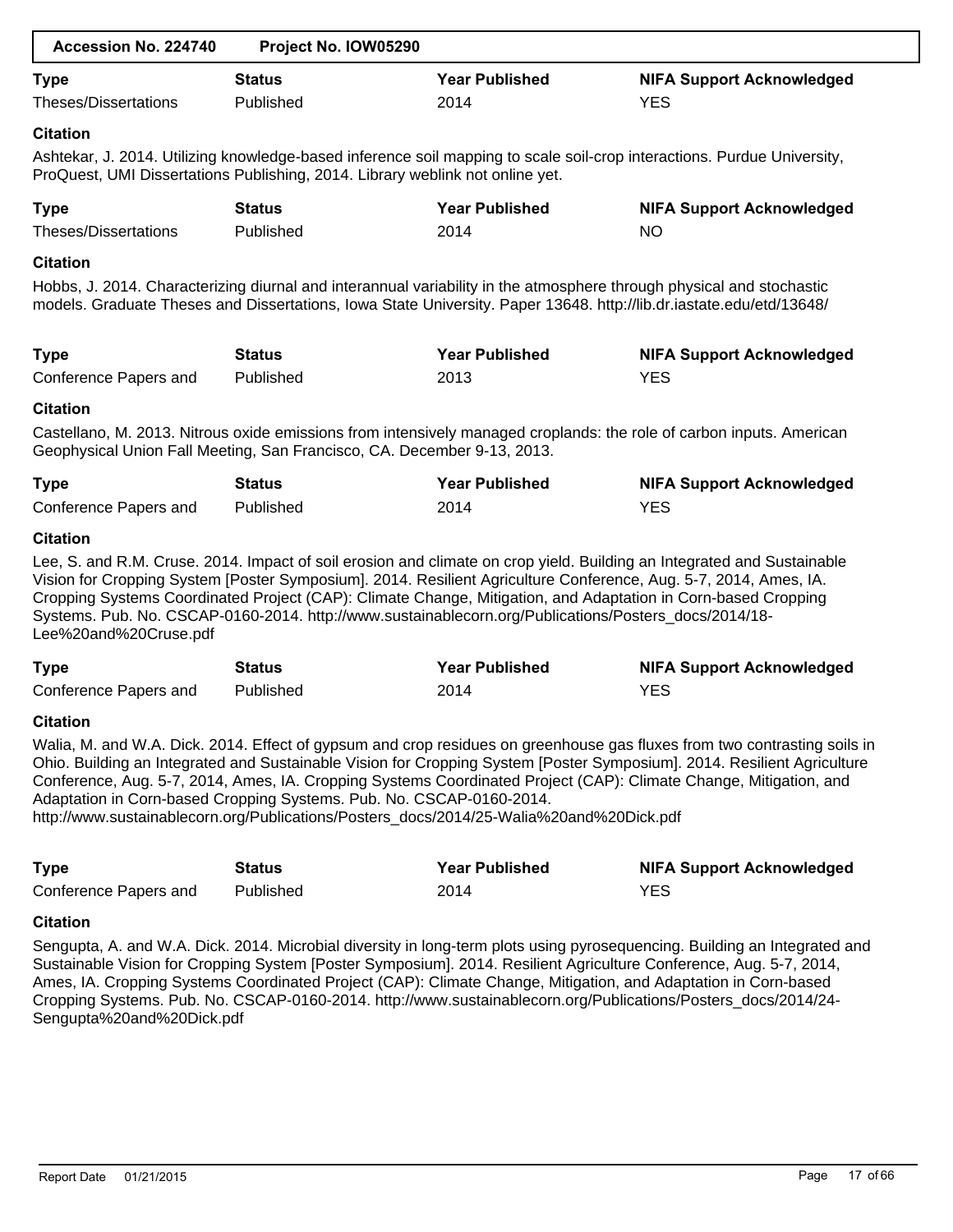| Accession No. 224740                                    | Project No. IOW05290                                                                                                                                                              |                               |                                                                                                                                                                                                                                                                                                                                                                   |
|---------------------------------------------------------|-----------------------------------------------------------------------------------------------------------------------------------------------------------------------------------|-------------------------------|-------------------------------------------------------------------------------------------------------------------------------------------------------------------------------------------------------------------------------------------------------------------------------------------------------------------------------------------------------------------|
| <b>Type</b>                                             | <b>Status</b>                                                                                                                                                                     | <b>Year Published</b>         | <b>NIFA Support Acknowledged</b>                                                                                                                                                                                                                                                                                                                                  |
| <b>Conference Papers and</b>                            | Published                                                                                                                                                                         | 2013                          | <b>YES</b>                                                                                                                                                                                                                                                                                                                                                        |
| <b>Citation</b>                                         | greenhouse gas fluxes from an Ohio soil. ASA-CSSA-SSSA Annual Meeting, Tampa, FL. Nov. 3-6, 2013.<br>https://scisoc.confex.com/crops/2013am/webprogram/Paper79784.html            |                               | Chen, L., D. Kost, C. Dygert and W. Dick. 2013. Tillage, crop rotation, nitrogen fertilizer and cover crop impacts on                                                                                                                                                                                                                                             |
| <b>Type</b>                                             | <b>Status</b>                                                                                                                                                                     | <b>Year Published</b>         | <b>NIFA Support Acknowledged</b>                                                                                                                                                                                                                                                                                                                                  |
| Conference Papers and                                   | Published                                                                                                                                                                         | 2014                          | <b>YES</b>                                                                                                                                                                                                                                                                                                                                                        |
| <b>Citation</b>                                         |                                                                                                                                                                                   |                               |                                                                                                                                                                                                                                                                                                                                                                   |
| OH. Apr. 2014.                                          |                                                                                                                                                                                   |                               | Fausey, N.R. 2014. Nutrient concentration trends in drainage water as effected by DWM. NCREA 217 Meeting, Findlay,                                                                                                                                                                                                                                                |
| <b>Type</b>                                             | <b>Status</b>                                                                                                                                                                     | <b>Year Published</b>         | <b>NIFA Support Acknowledged</b>                                                                                                                                                                                                                                                                                                                                  |
| Conference Papers and                                   | Published                                                                                                                                                                         | 2014                          | <b>YES</b>                                                                                                                                                                                                                                                                                                                                                        |
| <b>Citation</b>                                         |                                                                                                                                                                                   |                               |                                                                                                                                                                                                                                                                                                                                                                   |
|                                                         | Adaptation in Corn-based Cropping Systems. Pub. No. CSCAP-0160-2014.<br>http://www.sustainablecorn.org/Publications/Posters_docs/2014/03-Snyder%20et%20al.pdf                     |                               | Snyder, E., J. Srock and N. Fausey. 2014. Regional differences in water use by corn under different cropping systems.<br>Building an Integrated and Sustainable Vision for Cropping System [Poster Symposium]. 2014. Resilient Agriculture<br>Conference, Aug. 5-7, 2014, Ames, IA. Cropping Systems Coordinated Project (CAP): Climate Change, Mitigation, and   |
| <b>Type</b>                                             | <b>Status</b>                                                                                                                                                                     | <b>Year Published</b>         | <b>NIFA Support Acknowledged</b>                                                                                                                                                                                                                                                                                                                                  |
| Conference Papers and                                   | Published                                                                                                                                                                         | 2014                          | <b>YES</b>                                                                                                                                                                                                                                                                                                                                                        |
| <b>Citation</b>                                         |                                                                                                                                                                                   |                               |                                                                                                                                                                                                                                                                                                                                                                   |
|                                                         | Mitigation, and Adaptation in Corn-based Cropping Systems. Pub. No. CSCAP-0160-2014.<br>http://www.sustainablecorn.org/Publications/Posters_docs/2014/05-Kilpatrick%20et%20al.pdf |                               | Pease, L.A., N.R. Fausey and J.F. Martin. 2014. Controlled drainage reduces nitrogen and phosphorus loading in the Lake<br>Erie watershed. Building an Integrated and Sustainable Vision for Cropping System [Poster Symposium]. 2014. Resilient<br>Agriculture Conference, Aug. 5-7, 2014, Ames, IA. Cropping Systems Coordinated Project (CAP): Climate Change, |
| <b>Type</b>                                             | <b>Status</b>                                                                                                                                                                     | <b>Year Published</b>         | <b>NIFA Support Acknowledged</b>                                                                                                                                                                                                                                                                                                                                  |
| Conference Papers and                                   | Published                                                                                                                                                                         | 2014                          | <b>YES</b>                                                                                                                                                                                                                                                                                                                                                        |
| <b>Citation</b>                                         |                                                                                                                                                                                   |                               |                                                                                                                                                                                                                                                                                                                                                                   |
|                                                         | Annual International Meeting in Montreal, Canada. July 13-16, 2014.                                                                                                               |                               | Fausey, N.R. 2014. Impact of controlled drainage on nitrogen and phosphorus loading in the Lake Erie watershed. ASABE                                                                                                                                                                                                                                             |
| <b>Type</b><br>Conference Papers and                    | <b>Status</b><br>Published                                                                                                                                                        | <b>Year Published</b><br>2014 | <b>NIFA Support Acknowledged</b><br><b>YES</b>                                                                                                                                                                                                                                                                                                                    |
|                                                         |                                                                                                                                                                                   |                               |                                                                                                                                                                                                                                                                                                                                                                   |
| <b>Citation</b><br>pages/images/Program_ResilientAg.pdf | Resilient Agriculture Conference, Ames, IA. Aug. 5-7, 2014. http://sustainablecorn.org/conf-                                                                                      |                               | Frankenberger, J., M. Helmers and S. Wohnoutka. 2014. Drainage water management. Field Demonstrations, CSCAP                                                                                                                                                                                                                                                      |
| <b>Type</b>                                             | <b>Status</b>                                                                                                                                                                     | <b>Year Published</b>         | <b>NIFA Support Acknowledged</b>                                                                                                                                                                                                                                                                                                                                  |
| Conference Papers and                                   | Published                                                                                                                                                                         | 2014                          | <b>YES</b>                                                                                                                                                                                                                                                                                                                                                        |
| <b>Citation</b>                                         |                                                                                                                                                                                   |                               |                                                                                                                                                                                                                                                                                                                                                                   |
|                                                         |                                                                                                                                                                                   |                               |                                                                                                                                                                                                                                                                                                                                                                   |

Saadat, S., C. Hughes, G.B. Lahdou, J. Frankenberger, L. Bowling and E. Kladivko. 2014. Drainage water management effect on soil moisture, drain flow, and overland flow. Building an Integrated and Sustainable Vision for Cropping System [Poster Symposium]. 2014. Resilient Agriculture Conference, Aug. 5-7, 2014,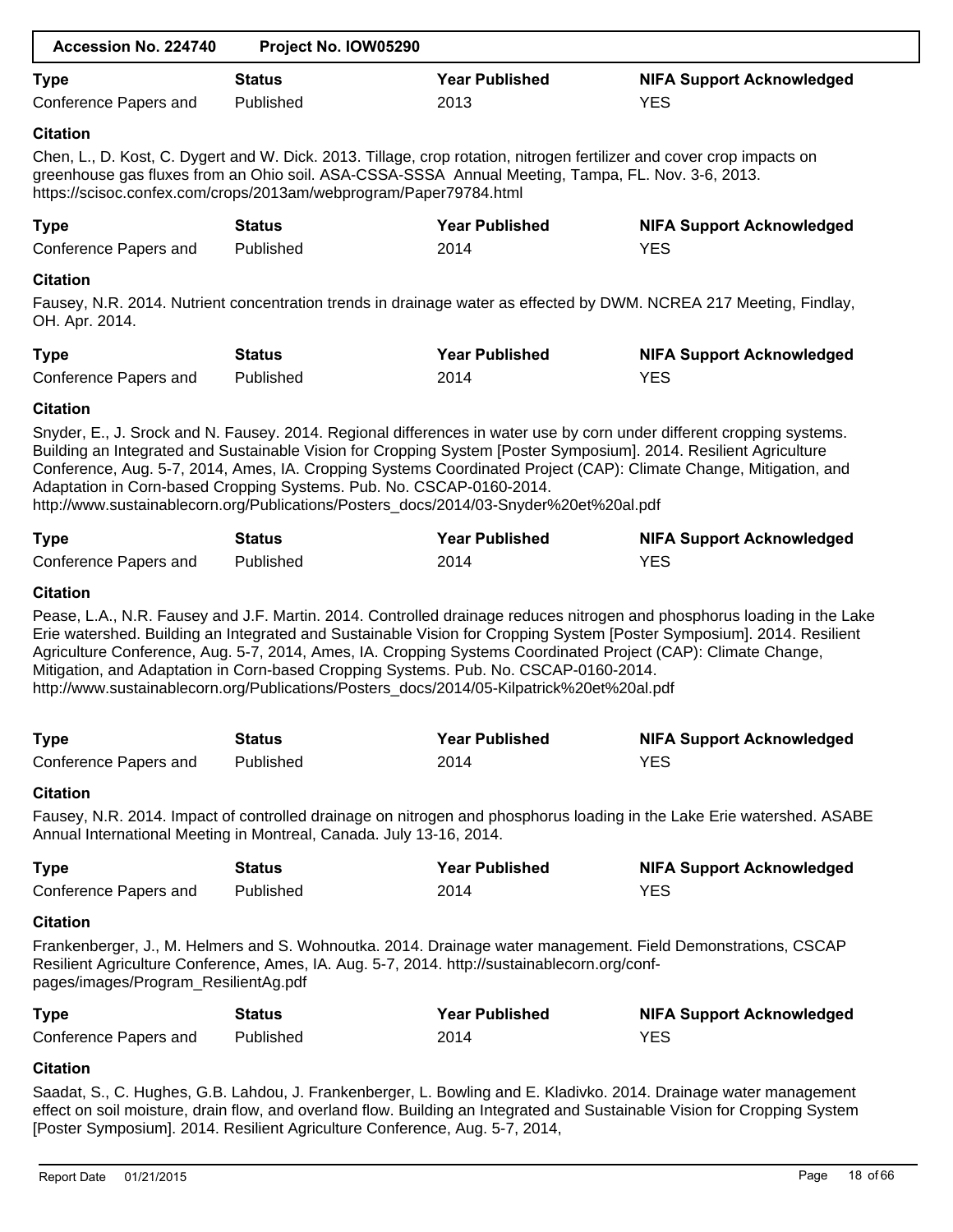| Accession No. 224740 | Project No. IOW05290 |
|----------------------|----------------------|
|----------------------|----------------------|

Ames, IA. Cropping Systems Coordinated Project (CAP): Climate Change, Mitigation, and Adaptation in Corn-based Cropping Systems. Pub. No. CSCAP-0160-2014. http://www.sustainablecorn.org/Publications/Posters\_docs/2014/04- Saadat%20et%20al.pdf

| <b>Type</b>           | <b>Status</b> | <b>Year Published</b> | <b>NIFA Support Acknowledged</b> |
|-----------------------|---------------|-----------------------|----------------------------------|
| Conference Papers and | Published     | 2014                  | <b>YES</b>                       |

# **Citation**

Frankenberger, J.R., G. Lahdou and L. Bowling. 2014. Drainage research in Indiana. Agricultural Drainage Management Systems Task Force Meeting, Findlay, OH. Apr. 3, 2014.

| <b>Type</b>           | Status    | <b>Year Published</b> | <b>NIFA Support Acknowledged</b> |
|-----------------------|-----------|-----------------------|----------------------------------|
| Conference Papers and | Published | 2014                  | <b>YES</b>                       |

# **Citation**

Geiger, L., M. Helmers, C. Pederson and A. Lagzdins. 2014. Effects of drainage water management on crop yield, drainage volume, and nitrate loss in southeastern Iowa. Building an Integrated and Sustainable Vision for Cropping System [Poster Symposium]. 2014. Resilient Agriculture Conference, Aug. 5-7, 2014, Ames, IA. Cropping Systems Coordinated Project (CAP): Climate Change, Mitigation, and Adaptation in Corn-based Cropping Systems. Pub. No. CSCAP-0160-2014. http://www.sustainablecorn.org/Publications/Posters\_docs/2014/06-Geiger%20et%20al.pdf

| <b>Type</b>           | Status    | <b>Year Published</b> | <b>NIFA Support Acknowledged</b> |
|-----------------------|-----------|-----------------------|----------------------------------|
| Conference Papers and | Published | 2014                  | <b>YES</b>                       |

# **Citation**

Lagzdins, A., M. Helmers, C. Pederson, L. Geiger, X. Zhou and A. Daigh. 2014. Effects of nitrogen application timing, tillage systems and winter cereal rye cover crop on corn and soybean yields and nitrate-nitrogen concentrations from a tile-drained field in Iowa. Building an Integrated and Sustainable Vision for Cropping System [Poster Symposium]. 2014. Resilient Agriculture Conference, Aug. 5-7, 2014, Ames, IA. Cropping Systems Coordinated Project (CAP): Climate Change, Mitigation, and Adaptation in Corn-based Cropping Systems. Pub. No. CSCAP-0160-2014. http://www.sustainablecorn.org/Publications/Posters\_docs/2014/07-Lagzdins%20et%20al.pdf

| <b>Type</b>           | Status    | <b>Year Published</b> | <b>NIFA Support Acknowledged</b> |
|-----------------------|-----------|-----------------------|----------------------------------|
| Conference Papers and | Published | 2013                  | <b>YES</b>                       |

#### **Citation**

Horton, K., J. Cavadini, E. Kladivko, J. Camberato and S. Casteel. 2013. Nitrogen cycling with oilseed radish cover crops in Indiana crop rotations. ASA-CSSA-SSSA Annual Meeting, Tampa, FL. Nov. 3-6, 2013. https://scisoc.confex.com/scisoc/2013am/webprogram/Paper80528.html

| <b>Type</b>           | Status    | <b>Year Published</b> | <b>NIFA Support Acknowledged</b> |
|-----------------------|-----------|-----------------------|----------------------------------|
| Conference Papers and | Published | 2013                  | <b>YES</b>                       |

# **Citation**

Cavadini, J., K. Horton, E. Kladivko, B. Joern and D. Smith. 2013. Cover crop bicultures and their effects on phosphorus cycling and soil conservation. ASA-CSSA-SSSA Annual Meeting, Tampa, FL. Nov. 3-6, 2013. https://scisoc.confex.com/scisoc/2013am/webprogram/Paper81449.html

| <b>Type</b>           | Status    | <b>Year Published</b> | <b>NIFA Support Acknowledged</b> |
|-----------------------|-----------|-----------------------|----------------------------------|
| Conference Papers and | Published | 2014                  | <b>YES</b>                       |

# **Citation**

Kladivko, E. 2014. Cover crops and climate change. CSCAP Resilient Agriculture Conference, Ames, IA. Aug. 5-7, 2014. http://sustainablecorn.org/conf-pages/images/Program\_ResilientAg.pdf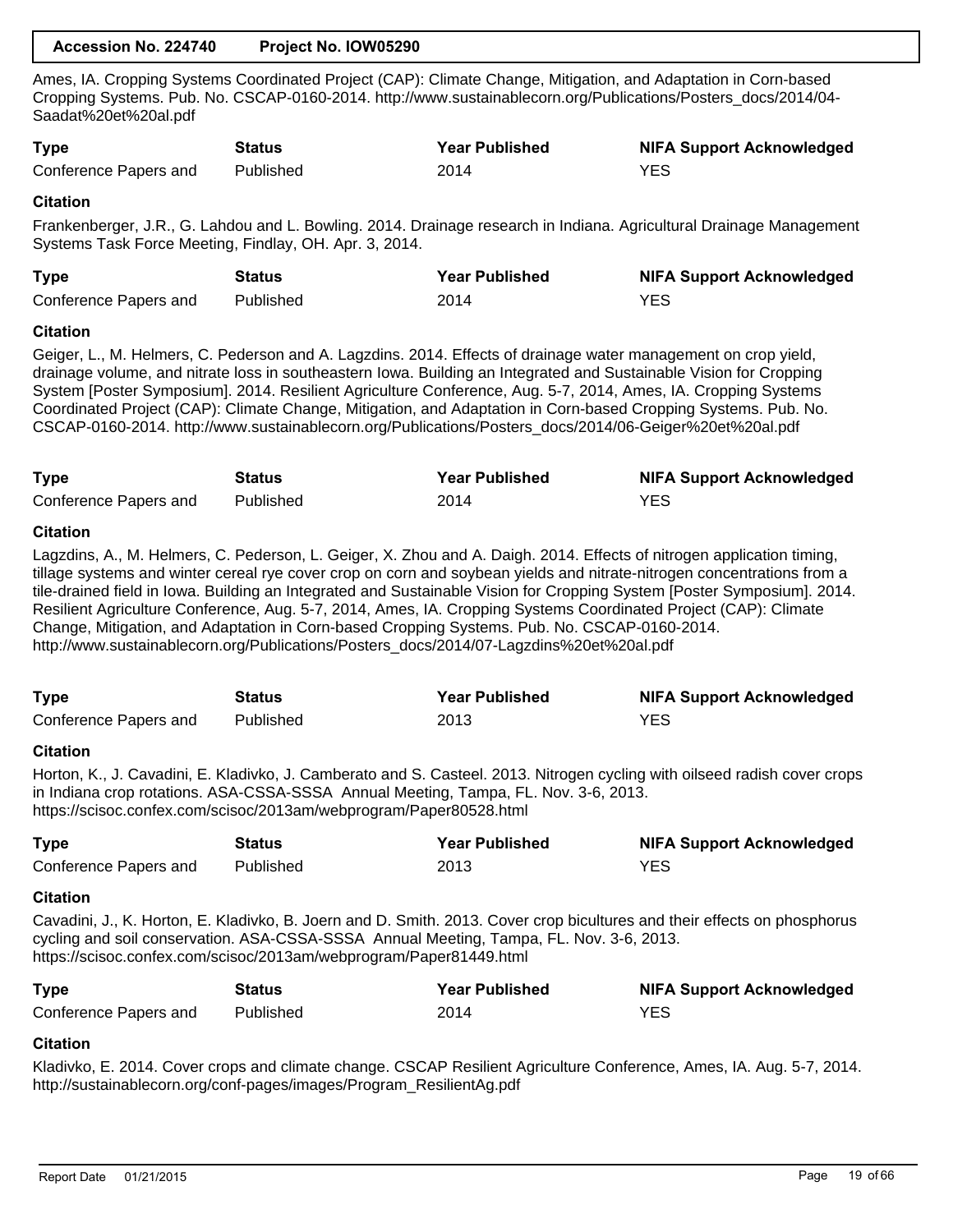| Accession No. 224740                                                                                                       | Project No. IOW05290 |                                                                                                                                                                                             |                                                                                                                                                                                                                                                                                                                                                                              |
|----------------------------------------------------------------------------------------------------------------------------|----------------------|---------------------------------------------------------------------------------------------------------------------------------------------------------------------------------------------|------------------------------------------------------------------------------------------------------------------------------------------------------------------------------------------------------------------------------------------------------------------------------------------------------------------------------------------------------------------------------|
| <b>Type</b>                                                                                                                | <b>Status</b>        | <b>Year Published</b>                                                                                                                                                                       | <b>NIFA Support Acknowledged</b>                                                                                                                                                                                                                                                                                                                                             |
| Conference Papers and                                                                                                      | Published            | 2014                                                                                                                                                                                        | <b>YES</b>                                                                                                                                                                                                                                                                                                                                                                   |
| <b>Citation</b>                                                                                                            |                      |                                                                                                                                                                                             |                                                                                                                                                                                                                                                                                                                                                                              |
|                                                                                                                            |                      | Change, Mitigation, and Adaptation in Corn-based Cropping Systems. Pub. No. CSCAP-0160-2014.<br>http://www.sustainablecorn.org/Publications/Posters_docs/2014/08-Frank%20and%20Kladivko.pdf | Frank, T.J. and E.J. Kladivko. 2014. Effects of a Cereal Rye (Secale cereale L.) cover crop on soil properties and crop<br>productivity in southeast Indiana. Building an Integrated and Sustainable Vision for Cropping System [Poster Symposium].<br>2014. Resilient Agriculture Conference, Aug. 5-7, 2014, Ames, IA. Cropping Systems Coordinated Project (CAP): Climate |
| <b>Type</b>                                                                                                                | <b>Status</b>        | <b>Year Published</b>                                                                                                                                                                       | <b>NIFA Support Acknowledged</b>                                                                                                                                                                                                                                                                                                                                             |
| Conference Papers and                                                                                                      | Published            | 2013                                                                                                                                                                                        | <b>YES</b>                                                                                                                                                                                                                                                                                                                                                                   |
| <b>Citation</b>                                                                                                            |                      |                                                                                                                                                                                             |                                                                                                                                                                                                                                                                                                                                                                              |
|                                                                                                                            |                      | Meeting, Tampa, FL. Nov. 3-6, 2013. https://scisoc.confex.com/scisoc/2013am/webprogram/Paper78842.html                                                                                      | Kravchenko, A. 2013. Statistical challenges in soil carbon and GHG emission analyses. ASA-CSSA-SSSA Annual                                                                                                                                                                                                                                                                   |
| <b>Type</b>                                                                                                                | <b>Status</b>        | <b>Year Published</b>                                                                                                                                                                       | <b>NIFA Support Acknowledged</b>                                                                                                                                                                                                                                                                                                                                             |
| Conference Papers and                                                                                                      | Published            | 2013                                                                                                                                                                                        | <b>YES</b>                                                                                                                                                                                                                                                                                                                                                                   |
| <b>Citation</b>                                                                                                            |                      |                                                                                                                                                                                             |                                                                                                                                                                                                                                                                                                                                                                              |
| https://scisoc.confex.com/scisoc/2013am/webprogram/Paper79829.html                                                         |                      | affect soil respiration and microbial activity?. ASA-CSSA-SSSA Annual Meeting, Tampa, FL. Nov. 3-6, 2013.                                                                                   | Negassa, W., A. Guber, A. Kravchenko, B. Hildebrandt, T. Marsh and M. Rivers. 2013. Does X-ray computed Tomography                                                                                                                                                                                                                                                           |
| <b>Type</b>                                                                                                                | <b>Status</b>        | <b>Year Published</b>                                                                                                                                                                       | <b>NIFA Support Acknowledged</b>                                                                                                                                                                                                                                                                                                                                             |
| Conference Papers and                                                                                                      | Published            | 2013                                                                                                                                                                                        | <b>YES</b>                                                                                                                                                                                                                                                                                                                                                                   |
| <b>Citation</b>                                                                                                            |                      |                                                                                                                                                                                             |                                                                                                                                                                                                                                                                                                                                                                              |
| SSSA Annual Meeting, Tampa, FL. Nov. 3-6, 2013.<br>https://scisoc.confex.com/scisoc/2013am/webprogram/Paper79045.html      |                      |                                                                                                                                                                                             | Ladoni, M. and A. Kravchenko 2013. Interactive effects of cover crops and topography on soil nitrate levels. ASA-CSSA-                                                                                                                                                                                                                                                       |
| <b>Type</b>                                                                                                                | <b>Status</b>        | <b>Year Published</b>                                                                                                                                                                       | <b>NIFA Support Acknowledged</b>                                                                                                                                                                                                                                                                                                                                             |
| Conference Papers and                                                                                                      | Published            | 2013                                                                                                                                                                                        | <b>YES</b>                                                                                                                                                                                                                                                                                                                                                                   |
| <b>Citation</b>                                                                                                            |                      |                                                                                                                                                                                             |                                                                                                                                                                                                                                                                                                                                                                              |
| https://scisoc.confex.com/scisoc/2013am/webprogram/Paper79338.html                                                         |                      | topography corrected infiltration. ASA-CSSA-SSSA Annual Meeting, Tampa, FL. Nov. 3-6, 2013.                                                                                                 | Munoz-Robayo, J.D., A.K. Guber, B. Basso and A. Kravchenko. 2013. One-dimensional modeling of crop production with                                                                                                                                                                                                                                                           |
| <b>Type</b>                                                                                                                | <b>Status</b>        | <b>Year Published</b>                                                                                                                                                                       | <b>NIFA Support Acknowledged</b>                                                                                                                                                                                                                                                                                                                                             |
| Conference Papers and                                                                                                      | Published            | 2013                                                                                                                                                                                        | <b>YES</b>                                                                                                                                                                                                                                                                                                                                                                   |
| <b>Citation</b>                                                                                                            |                      |                                                                                                                                                                                             |                                                                                                                                                                                                                                                                                                                                                                              |
| CSSA-SSSA Annual Meeting, Tampa, FL. Nov. 3-6, 2013.<br>https://scisoc.confex.com/scisoc/2013am/webprogram/Paper79433.html |                      |                                                                                                                                                                                             | Negassa, W., A. Guber, A. Kravchenko and M. Rivers. 2013. Soil pore structure influences rates of soil organic carbon<br>and plant residue decomposition: Evidence from coupled incubation and X-Ray computed tomography analyses. ASA-                                                                                                                                      |
| <b>Type</b>                                                                                                                | <b>Status</b>        | <b>Year Published</b>                                                                                                                                                                       | <b>NIFA Support Acknowledged</b>                                                                                                                                                                                                                                                                                                                                             |
| Conference Papers and                                                                                                      | Published            | 2014                                                                                                                                                                                        | <b>YES</b>                                                                                                                                                                                                                                                                                                                                                                   |
| <b>Citation</b>                                                                                                            |                      |                                                                                                                                                                                             |                                                                                                                                                                                                                                                                                                                                                                              |
|                                                                                                                            |                      |                                                                                                                                                                                             | Kravchenko, A.N., B. Hildebrandt, T.L.Marsh, W. Negassa, A.K. Guber and M.L. Rivers. 2014. Better understanding of                                                                                                                                                                                                                                                           |

intra-aggregate processes from combining X-ray computed micro-tomography and phylogenetic composition of bacterial community analyses. Annual meeting of British Society of Soil Science,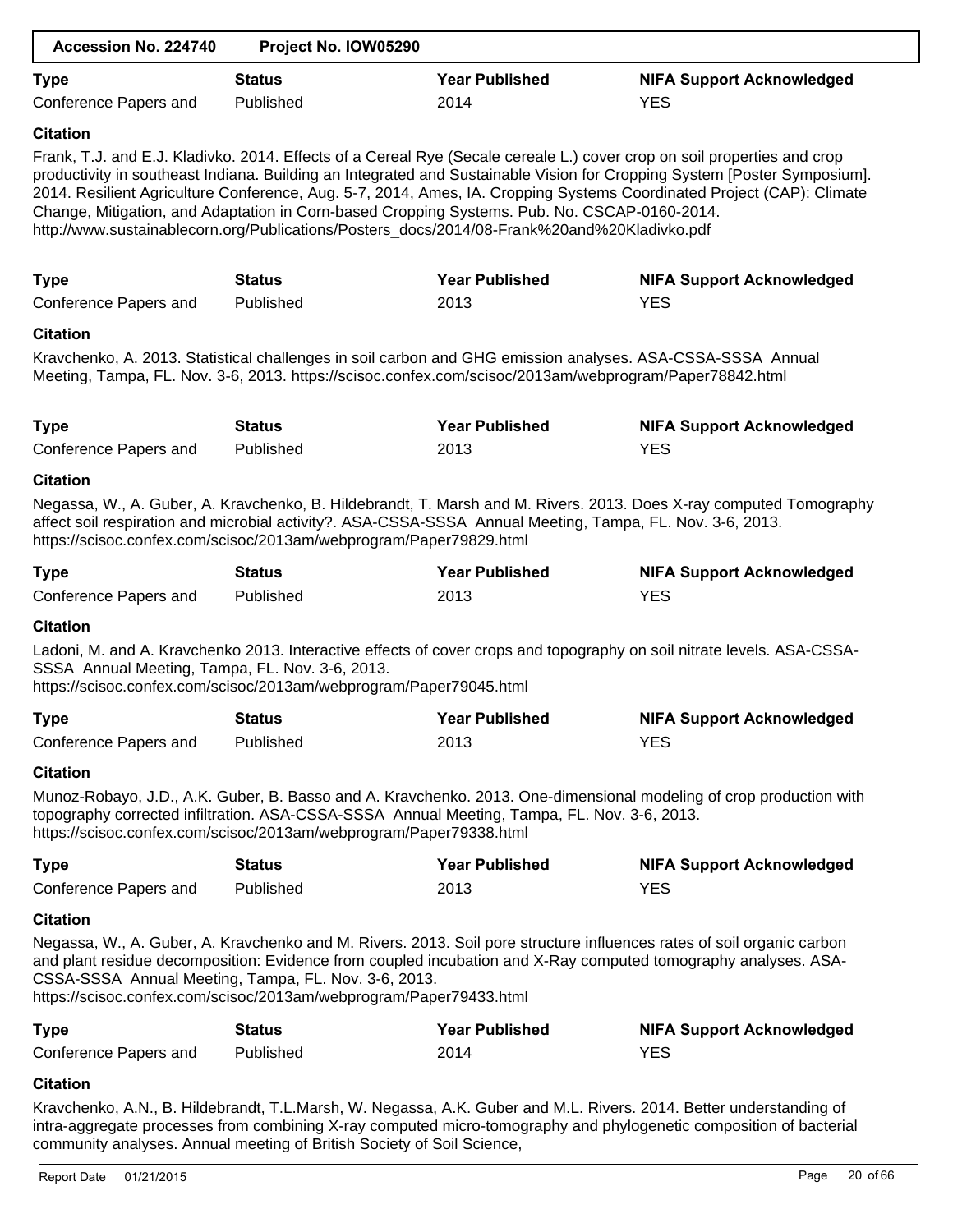| Accession No. 224740                                            | Project No. IOW05290                                                                                                       |                                                                                                                |                                                                                                                                                                                                                                                                                                                                                                        |
|-----------------------------------------------------------------|----------------------------------------------------------------------------------------------------------------------------|----------------------------------------------------------------------------------------------------------------|------------------------------------------------------------------------------------------------------------------------------------------------------------------------------------------------------------------------------------------------------------------------------------------------------------------------------------------------------------------------|
| Manchester, United Kingdom. Sept. 3-4, 2014.                    |                                                                                                                            |                                                                                                                |                                                                                                                                                                                                                                                                                                                                                                        |
| <b>Type</b><br>Conference Papers and                            | <b>Status</b><br>Published                                                                                                 | <b>Year Published</b><br>2014                                                                                  | <b>NIFA Support Acknowledged</b><br><b>YES</b>                                                                                                                                                                                                                                                                                                                         |
| <b>Citation</b><br>Union, Vienna, Austria. Apr. 27-May 2, 2014. |                                                                                                                            |                                                                                                                | Negassa, W., A.K. Guber, A.N. Kravchenko and M.L. Rivers. 2014. Influence of pore size distributions on decomposition<br>of maize leaf residue: evidence from X-ray computed micro-tomography. Annual meeting of the European Geosciences                                                                                                                              |
| <b>Type</b><br>Conference Papers and                            | <b>Status</b><br>Published                                                                                                 | <b>Year Published</b><br>2013                                                                                  | <b>NIFA Support Acknowledged</b><br><b>YES</b>                                                                                                                                                                                                                                                                                                                         |
| <b>Citation</b>                                                 | CSSA-SSSA Annual Meeting, Tampa, FL. Nov. 3-6, 2013.<br>https://scisoc.confex.com/scisoc/2013am/webprogram/Paper78476.html |                                                                                                                | Obade, V. and R. Lal. 2013. Using Meta-Analyses to assess pedo-variability under different land management. ASA-                                                                                                                                                                                                                                                       |
| <b>Type</b><br>Conference Papers and                            | <b>Status</b><br>Published                                                                                                 | <b>Year Published</b><br>2013                                                                                  | <b>NIFA Support Acknowledged</b><br><b>YES</b>                                                                                                                                                                                                                                                                                                                         |
| <b>Citation</b>                                                 |                                                                                                                            | Tampa, FL. Nov. 3-6, 2013. https://scisoc.confex.com/scisoc/2013am/webprogram/Paper79743.html                  | Mukherjee, A. and R. Lal. 2013. Tillage effects on quality of two contrasting soils. ASA-CSSA-SSSA Annual Meeting,                                                                                                                                                                                                                                                     |
| <b>Type</b><br>Conference Papers and                            | <b>Status</b><br>Published                                                                                                 | <b>Year Published</b><br>2014                                                                                  | <b>NIFA Support Acknowledged</b><br><b>YES</b>                                                                                                                                                                                                                                                                                                                         |
| <b>Citation</b>                                                 | http://sustainablecorn.org/conf-pages/images/Program_ResilientAg.pdf                                                       | Lal, R. 2014. Carbon's resiliency role. CSCAP Resilient Agriculture Conference, Ames, IA. Aug. 5-7, 2014.      |                                                                                                                                                                                                                                                                                                                                                                        |
| <b>Type</b><br>Conference Papers and                            | <b>Status</b><br>Published                                                                                                 | <b>Year Published</b><br>2014                                                                                  | <b>NIFA Support Acknowledged</b><br><b>YES</b>                                                                                                                                                                                                                                                                                                                         |
| <b>Citation</b>                                                 |                                                                                                                            | Cropping System [Poster Symposium]. 2014. Resilient Agriculture Conference, Aug. 5-7, 2014, Ames, IA. Cropping | Obade, V. and R. Lal. 2014. Towards a consistent soil quality index. Building an Integrated and Sustainable Vision for<br>Systems Coordinated Project (CAP): Climate Change, Mitigation, and Adaptation in Corn-based Cropping Systems. Pub.<br>No. CSCAP-0160-2014. http://www.sustainablecorn.org/Publications/Posters_docs/2014/19-Obade%20and%20Lal.pdf            |
| <b>Type</b><br>Conference Papers and                            | <b>Status</b><br>Published                                                                                                 | <b>Year Published</b><br>2014                                                                                  | <b>NIFA Support Acknowledged</b><br><b>YES</b>                                                                                                                                                                                                                                                                                                                         |
| <b>Citation</b>                                                 |                                                                                                                            |                                                                                                                |                                                                                                                                                                                                                                                                                                                                                                        |
| Nakajima%20and%20Lal.PDF                                        |                                                                                                                            | Ames, IA. Cropping Systems Coordinated Project (CAP): Climate Change, Mitigation, and Adaptation in Corn-based | Nakajima, T. and R. Lal. 2014. Assessing of soil quality index by scoring function analysis in Ohio. Building an Integrated<br>and Sustainable Vision for Cropping System [Poster Symposium]. 2014. Resilient Agriculture Conference, Aug. 5-7, 2014,<br>Cropping Systems. Pub. No. CSCAP-0160-2014. http://www.sustainablecorn.org/Publications/Posters_docs/2014/20- |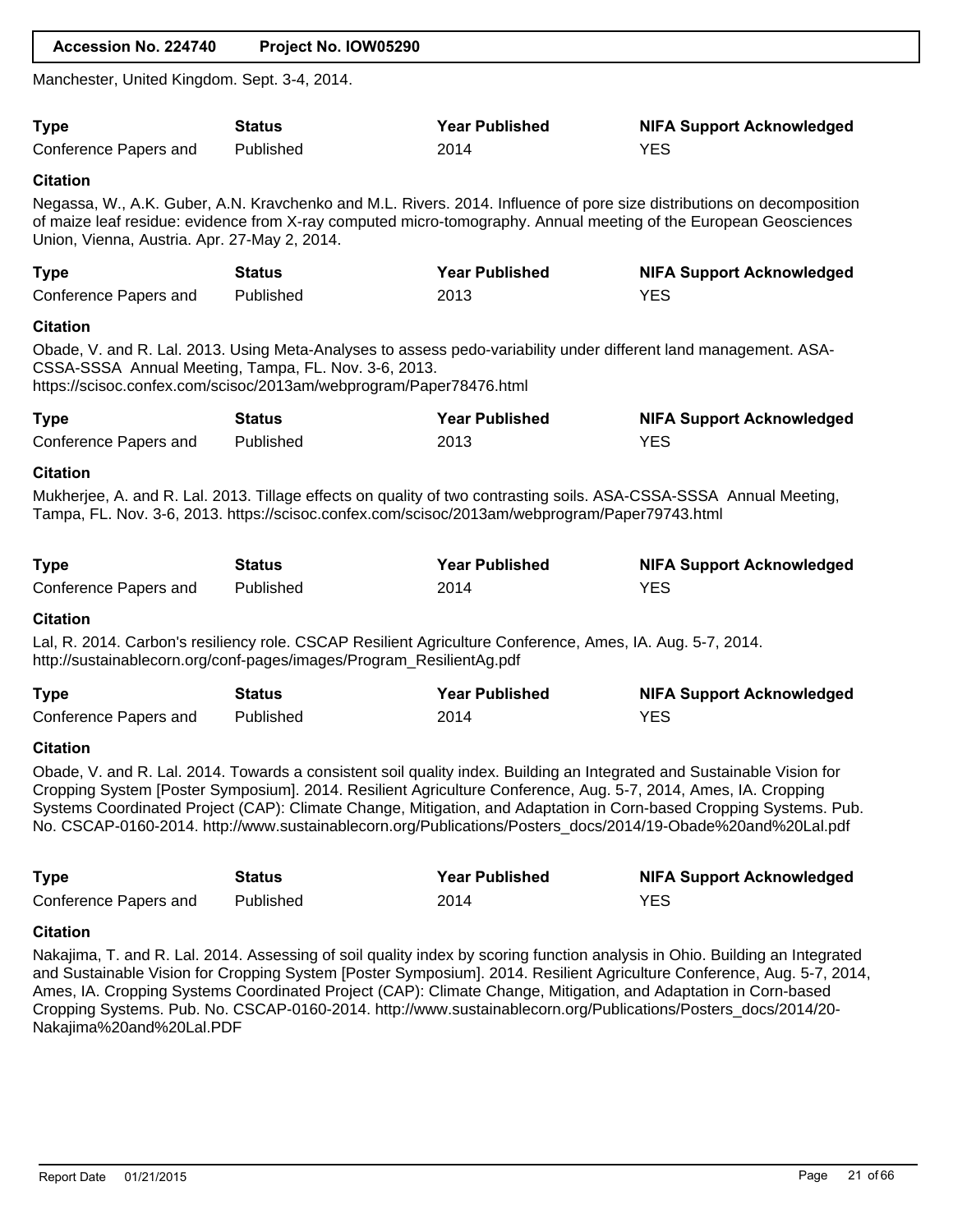| Accession No. 224740      | Project No. IOW05290                                                                                                                                                         |                       |                                                                                                                                                                                                                                                                                                                                                                                                                                                                                  |
|---------------------------|------------------------------------------------------------------------------------------------------------------------------------------------------------------------------|-----------------------|----------------------------------------------------------------------------------------------------------------------------------------------------------------------------------------------------------------------------------------------------------------------------------------------------------------------------------------------------------------------------------------------------------------------------------------------------------------------------------|
| <b>Type</b>               | <b>Status</b>                                                                                                                                                                | <b>Year Published</b> | <b>NIFA Support Acknowledged</b>                                                                                                                                                                                                                                                                                                                                                                                                                                                 |
| Conference Papers and     | Published                                                                                                                                                                    | 2014                  | <b>YES</b>                                                                                                                                                                                                                                                                                                                                                                                                                                                                       |
| <b>Citation</b>           |                                                                                                                                                                              |                       |                                                                                                                                                                                                                                                                                                                                                                                                                                                                                  |
| Mukherjee%20and%20lal.pdf |                                                                                                                                                                              |                       | Mukherjee, A. and R. Lal. 2014. Comparison of soil quality from three on-site farms in Ohio. Building an Integrated and<br>Sustainable Vision for Cropping System [Poster Symposium]. 2014. Resilient Agriculture Conference, Aug. 5-7, 2014,<br>Ames, IA. Cropping Systems Coordinated Project (CAP): Climate Change, Mitigation, and Adaptation in Corn-based<br>Cropping Systems. Pub. No. CSCAP-0160-2014. http://www.sustainablecorn.org/Publications/Posters_docs/2014/21- |
| <b>Type</b>               | <b>Status</b>                                                                                                                                                                | <b>Year Published</b> | <b>NIFA Support Acknowledged</b>                                                                                                                                                                                                                                                                                                                                                                                                                                                 |
| Conference Papers and     | Published                                                                                                                                                                    | 2014                  | <b>YES</b>                                                                                                                                                                                                                                                                                                                                                                                                                                                                       |
| <b>Citation</b>           |                                                                                                                                                                              |                       |                                                                                                                                                                                                                                                                                                                                                                                                                                                                                  |
|                           | Mitigation, and Adaptation in Corn-based Cropping Systems. Pub. No. CSCAP-0160-2014.<br>http://www.sustainablecorn.org/Publications/Posters_docs/2014/28-Maciek%20Kazula.pdf |                       | Kazulla, M., J. Lauer and T. Diallo. 2014. Greenhouse gases emission from Wisconsin soils in long-term corn-based crop<br>rotations. Building an Integrated and Sustainable Vision for Cropping System [Poster Symposium]. 2014. Resilient<br>Agriculture Conference, Aug. 5-7, 2014, Ames, IA. Cropping Systems Coordinated Project (CAP): Climate Change,                                                                                                                      |
| <b>Type</b>               | <b>Status</b>                                                                                                                                                                | <b>Year Published</b> | <b>NIFA Support Acknowledged</b>                                                                                                                                                                                                                                                                                                                                                                                                                                                 |
| Conference Papers and     | Published                                                                                                                                                                    | 2014                  | <b>YES</b>                                                                                                                                                                                                                                                                                                                                                                                                                                                                       |
| <b>Citation</b>           |                                                                                                                                                                              |                       |                                                                                                                                                                                                                                                                                                                                                                                                                                                                                  |
|                           | Conference, Ames, IA. Aug. 5-7, 2014. http://sustainablecorn.org/conf-pages/images/Program_ResilientAg.pdf                                                                   |                       | Lauer, J. 2014. Cropping Systems Coordinated Agricultural Project: Extended rotations. CSCAP Resilient Agriculture                                                                                                                                                                                                                                                                                                                                                               |
| <b>Type</b>               | <b>Status</b>                                                                                                                                                                | <b>Year Published</b> | <b>NIFA Support Acknowledged</b>                                                                                                                                                                                                                                                                                                                                                                                                                                                 |
| Conference Papers and     | Published                                                                                                                                                                    | 2013                  | <b>YES</b>                                                                                                                                                                                                                                                                                                                                                                                                                                                                       |
| <b>Citation</b>           |                                                                                                                                                                              |                       |                                                                                                                                                                                                                                                                                                                                                                                                                                                                                  |
|                           |                                                                                                                                                                              |                       | Nafziger, E.D. and M.B. Villamil. 2013. Crop rotation and tillage effects on corn and soybean yields. ASA-CSSA-SSSA<br>Annual Meeting, Tampa, FL. Nov. 3-6, 2013. https://scisoc.confex.com/scisoc/2013am/webprogram/Paper80819.html                                                                                                                                                                                                                                             |
| <b>Type</b>               | <b>Status</b>                                                                                                                                                                | <b>Year Published</b> | <b>NIFA Support Acknowledged</b>                                                                                                                                                                                                                                                                                                                                                                                                                                                 |
| Conference Papers and     | Published                                                                                                                                                                    | 2013                  | <b>YES</b>                                                                                                                                                                                                                                                                                                                                                                                                                                                                       |
| <b>Citation</b>           |                                                                                                                                                                              |                       |                                                                                                                                                                                                                                                                                                                                                                                                                                                                                  |
|                           | CSSA-SSSA Annual Meeting, Tampa, FL. Nov. 3-6, 2013.<br>https://scisoc.confex.com/scisoc/2013am/webprogram/Paper79275.html                                                   |                       | Zuber, S., G. Behnke, M.B. Villamil and E.D. Nafziger. 2013. Crop rotation and tillage effects on soil properties. ASA-                                                                                                                                                                                                                                                                                                                                                          |
| <b>Type</b>               | <b>Status</b>                                                                                                                                                                | <b>Year Published</b> | <b>NIFA Support Acknowledged</b>                                                                                                                                                                                                                                                                                                                                                                                                                                                 |
| Conference Papers and     | Published                                                                                                                                                                    | 2013                  | <b>YES</b>                                                                                                                                                                                                                                                                                                                                                                                                                                                                       |
| <b>Citation</b>           |                                                                                                                                                                              |                       |                                                                                                                                                                                                                                                                                                                                                                                                                                                                                  |
|                           |                                                                                                                                                                              |                       | Roberto C. S. Zuber E.D. Natziger and M.R. Villamil 2012, Long term erep retation and tillage effects on greenbeyse gas                                                                                                                                                                                                                                                                                                                                                          |

Behnke, G., S. Zuber, E.D. Nafziger and M.B. Villamil. 2013. Long term crop rotation and tillage effects on greenhouse gas emissions from corn, soybean and wheat systems in Illinois, USA. ASA-CSSA-SSSA Annual Meeting, Tampa, FL. Nov. 3- 6, 2013. https://scisoc.confex.com/scisoc/2013am/webprogram/Paper78787.html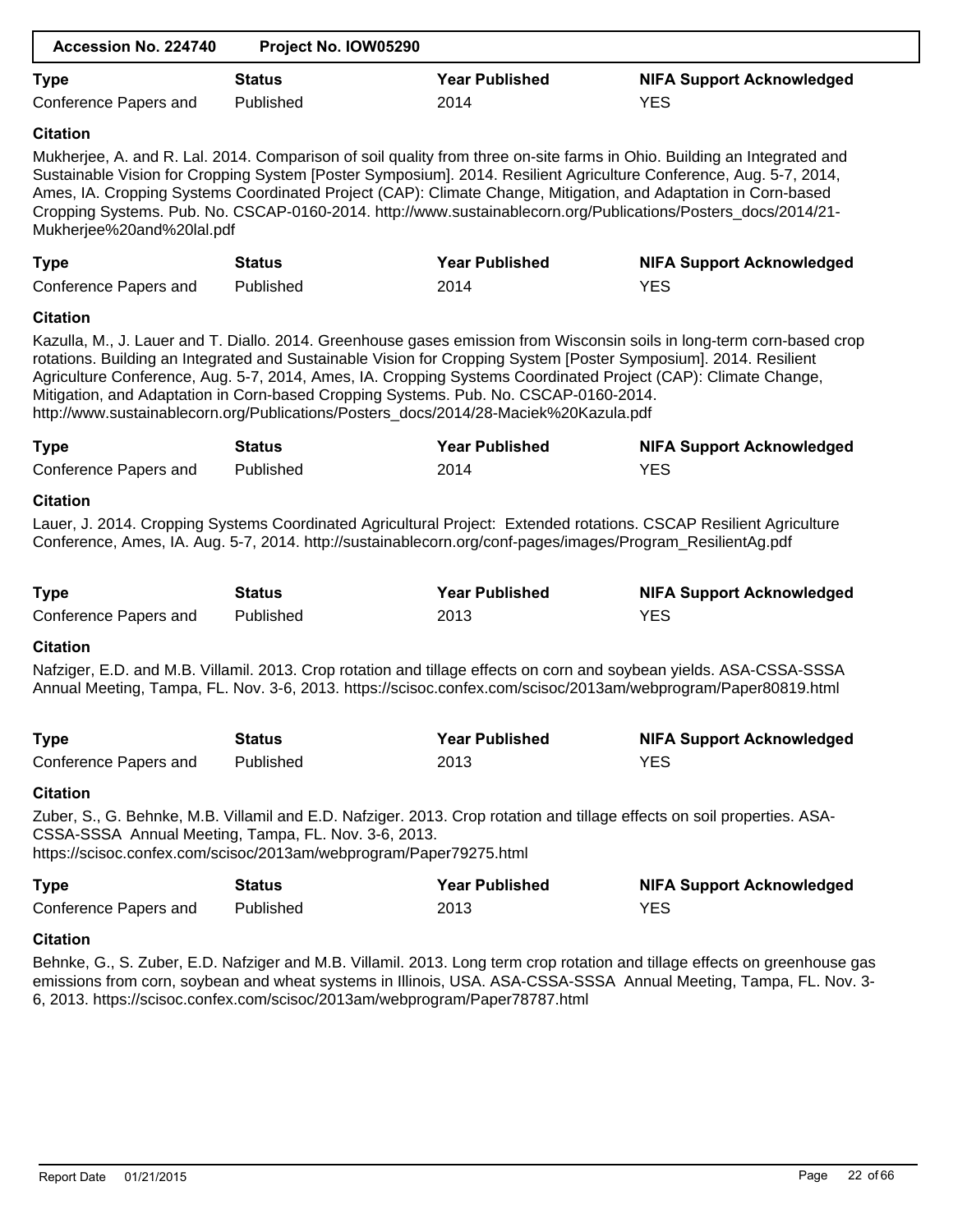| Accession No. 224740                                                                                                                                                                                                                                                                                                                                 | Project No. IOW05290                                                              |                                                                                                                                                                                                                                                                                                                                                                                                                                                                                                                                        |                                                                                                                                                                                                                                            |  |
|------------------------------------------------------------------------------------------------------------------------------------------------------------------------------------------------------------------------------------------------------------------------------------------------------------------------------------------------------|-----------------------------------------------------------------------------------|----------------------------------------------------------------------------------------------------------------------------------------------------------------------------------------------------------------------------------------------------------------------------------------------------------------------------------------------------------------------------------------------------------------------------------------------------------------------------------------------------------------------------------------|--------------------------------------------------------------------------------------------------------------------------------------------------------------------------------------------------------------------------------------------|--|
| <b>Type</b>                                                                                                                                                                                                                                                                                                                                          | <b>Status</b>                                                                     | <b>Year Published</b>                                                                                                                                                                                                                                                                                                                                                                                                                                                                                                                  | <b>NIFA Support Acknowledged</b>                                                                                                                                                                                                           |  |
| Conference Papers and                                                                                                                                                                                                                                                                                                                                | Published                                                                         | 2014                                                                                                                                                                                                                                                                                                                                                                                                                                                                                                                                   | <b>YES</b>                                                                                                                                                                                                                                 |  |
| <b>Citation</b>                                                                                                                                                                                                                                                                                                                                      |                                                                                   |                                                                                                                                                                                                                                                                                                                                                                                                                                                                                                                                        |                                                                                                                                                                                                                                            |  |
|                                                                                                                                                                                                                                                                                                                                                      | Adaptation in Corn-based Cropping Systems. Pub. No. CSCAP-0160-2014.              | Building an Integrated and Sustainable Vision for Cropping System [Poster Symposium]. 2014. Resilient Agriculture<br>http://www.sustainablecorn.org/Publications/Posters_docs/2014/09-Panday%20and%20Nkongolo.pdf                                                                                                                                                                                                                                                                                                                      | Panday, D. and N. Nkongolo. 2014. Effect of tillage, cover crop and corn-soybean rotation on soil pore space indices.<br>Conference, Aug. 5-7, 2014, Ames, IA. Cropping Systems Coordinated Project (CAP): Climate Change, Mitigation, and |  |
| <b>Type</b>                                                                                                                                                                                                                                                                                                                                          | <b>Status</b>                                                                     | <b>Year Published</b>                                                                                                                                                                                                                                                                                                                                                                                                                                                                                                                  | <b>NIFA Support Acknowledged</b>                                                                                                                                                                                                           |  |
| Conference Papers and                                                                                                                                                                                                                                                                                                                                | Published                                                                         | 2014                                                                                                                                                                                                                                                                                                                                                                                                                                                                                                                                   | <b>YES</b>                                                                                                                                                                                                                                 |  |
| <b>Citation</b>                                                                                                                                                                                                                                                                                                                                      |                                                                                   |                                                                                                                                                                                                                                                                                                                                                                                                                                                                                                                                        |                                                                                                                                                                                                                                            |  |
|                                                                                                                                                                                                                                                                                                                                                      |                                                                                   | properties. Soil and Water Conservation Society Annual Conference, Lombard, IL. July 27-30, 2014.<br>http://www.swcs.org/documents/filelibrary/14ac/Abstract_Book__FINAL_FB7B07FB89022.pdf                                                                                                                                                                                                                                                                                                                                             | Haruna, S.I., N.V. Nkongolo and S.H. Anderso. 2014. Effects of cover crop management on soil physical and biological                                                                                                                       |  |
| <b>Type</b>                                                                                                                                                                                                                                                                                                                                          | <b>Status</b>                                                                     | <b>Year Published</b>                                                                                                                                                                                                                                                                                                                                                                                                                                                                                                                  | <b>NIFA Support Acknowledged</b>                                                                                                                                                                                                           |  |
| Conference Papers and                                                                                                                                                                                                                                                                                                                                | Published                                                                         | 2014                                                                                                                                                                                                                                                                                                                                                                                                                                                                                                                                   | <b>YES</b>                                                                                                                                                                                                                                 |  |
| <b>Citation</b>                                                                                                                                                                                                                                                                                                                                      |                                                                                   |                                                                                                                                                                                                                                                                                                                                                                                                                                                                                                                                        |                                                                                                                                                                                                                                            |  |
|                                                                                                                                                                                                                                                                                                                                                      |                                                                                   | Ali, H. and N. Nkongolo. 2014. Relationship between soil properties and CO2 and N2O emissions in corn-soybean<br>rotation. Building an Integrated and Sustainable Vision for Cropping System [Poster Symposium]. 2014. Resilient<br>Agriculture Conference, Aug. 5-7, 2014, Ames, IA. Cropping Systems Coordinated Project (CAP): Climate Change,<br>Mitigation, and Adaptation in Corn-based Cropping Systems. Pub. No. CSCAP-0160-2014.<br>http://www.sustainablecorn.org/Publications/Posters_docs/2014/26-Ali%20and%20Nkongolo.pdf |                                                                                                                                                                                                                                            |  |
| <b>Type</b>                                                                                                                                                                                                                                                                                                                                          | <b>Status</b>                                                                     | <b>Year Published</b>                                                                                                                                                                                                                                                                                                                                                                                                                                                                                                                  | <b>NIFA Support Acknowledged</b>                                                                                                                                                                                                           |  |
| Conference Papers and                                                                                                                                                                                                                                                                                                                                | Published                                                                         | 2014                                                                                                                                                                                                                                                                                                                                                                                                                                                                                                                                   | <b>YES</b>                                                                                                                                                                                                                                 |  |
| <b>Citation</b>                                                                                                                                                                                                                                                                                                                                      |                                                                                   |                                                                                                                                                                                                                                                                                                                                                                                                                                                                                                                                        |                                                                                                                                                                                                                                            |  |
|                                                                                                                                                                                                                                                                                                                                                      | 25-26, 2014. http://missouriacadsci.org/2014Sections/Poster-Abstracts-revised.pdf | Ali, H. and N.V. Nkongolo. 2014. Relationship between soil properties and CO2 and N2O emissions in corn-soybean                                                                                                                                                                                                                                                                                                                                                                                                                        | rotation. 50th Annual Missouri Academy of Science Conference, University of Central Missouri, Warrensburg, MO. Apr.                                                                                                                        |  |
| <b>Type</b>                                                                                                                                                                                                                                                                                                                                          | <b>Status</b>                                                                     | <b>Year Published</b>                                                                                                                                                                                                                                                                                                                                                                                                                                                                                                                  | <b>NIFA Support Acknowledged</b>                                                                                                                                                                                                           |  |
| Conference Papers and                                                                                                                                                                                                                                                                                                                                | Published                                                                         | 2014                                                                                                                                                                                                                                                                                                                                                                                                                                                                                                                                   | <b>YES</b>                                                                                                                                                                                                                                 |  |
| <b>Citation</b>                                                                                                                                                                                                                                                                                                                                      |                                                                                   |                                                                                                                                                                                                                                                                                                                                                                                                                                                                                                                                        |                                                                                                                                                                                                                                            |  |
| Haruna, S.I. and N.V. Nkongolo. 2014. The effects of two years of tillage, cover crop and crop rotation on soil chemical<br>properties and nutrients. 50th Annual Missouri Academy of Science Conference, University of Central Missouri,<br>Warrensburg, MO. Apr. 25-26, 2014. http://missouriacadsci.org/2014Sections/Poster-Abstracts-revised.pdf |                                                                                   |                                                                                                                                                                                                                                                                                                                                                                                                                                                                                                                                        |                                                                                                                                                                                                                                            |  |
| <b>Type</b>                                                                                                                                                                                                                                                                                                                                          | <b>Status</b>                                                                     | <b>Year Published</b>                                                                                                                                                                                                                                                                                                                                                                                                                                                                                                                  | <b>NIFA Support Acknowledged</b>                                                                                                                                                                                                           |  |
| Conference Papers and                                                                                                                                                                                                                                                                                                                                | Published                                                                         | 2014                                                                                                                                                                                                                                                                                                                                                                                                                                                                                                                                   | <b>YES</b>                                                                                                                                                                                                                                 |  |
| <b>Citation</b>                                                                                                                                                                                                                                                                                                                                      |                                                                                   |                                                                                                                                                                                                                                                                                                                                                                                                                                                                                                                                        |                                                                                                                                                                                                                                            |  |
| pages/images/Program_ResilientAg.pdf                                                                                                                                                                                                                                                                                                                 |                                                                                   | Sawyer, J., P. Scharf and D. Wolkowski. 2014. Rye cover crop, corn nitrogen fertilization, and canopy sensing. Field                                                                                                                                                                                                                                                                                                                                                                                                                   | Demonstrations, CSCAP Resilient Agriculture Conference, Ames, IA. Aug. 5-7, 2014. http://sustainablecorn.org/conf-                                                                                                                         |  |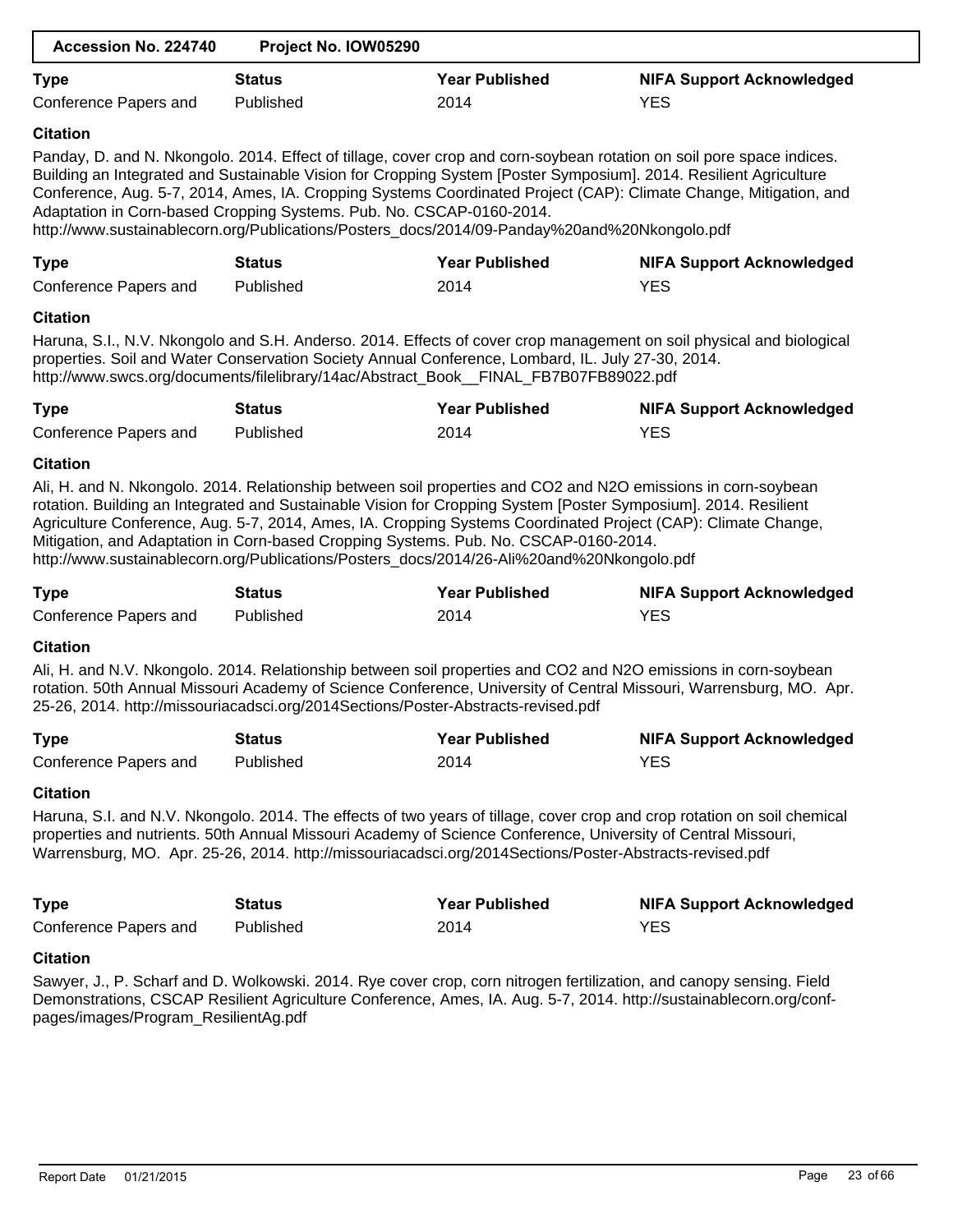| Accession No. 224740                                               | Project No. IOW05290                                                                                                                                                                                                                                        |                       |                                                                                                                         |
|--------------------------------------------------------------------|-------------------------------------------------------------------------------------------------------------------------------------------------------------------------------------------------------------------------------------------------------------|-----------------------|-------------------------------------------------------------------------------------------------------------------------|
| <b>Type</b>                                                        | <b>Status</b>                                                                                                                                                                                                                                               | <b>Year Published</b> | <b>NIFA Support Acknowledged</b>                                                                                        |
| Conference Papers and                                              | Published                                                                                                                                                                                                                                                   | 2013                  | <b>YES</b>                                                                                                              |
| <b>Citation</b>                                                    |                                                                                                                                                                                                                                                             |                       |                                                                                                                         |
|                                                                    | https://scisoc.confex.com/scisoc/2013am/webprogram/Paper82124.html                                                                                                                                                                                          |                       | Scharf, P. 2013. Managing nitrogen in flood and drought. ASA-CSSA-SSSA Annual Meeting, Tampa, FL. Nov. 3-6, 2013.       |
| <b>Type</b>                                                        | <b>Status</b>                                                                                                                                                                                                                                               | <b>Year Published</b> | <b>NIFA Support Acknowledged</b>                                                                                        |
| Conference Papers and                                              | Published                                                                                                                                                                                                                                                   | 2013                  | <b>YES</b>                                                                                                              |
| <b>Citation</b><br>Champaign, IL. Dec. 2, 2013.                    | Scharf, P. 2013. Sensor-based N rates: Opportunities, on-farm results, and obstacles. Ag Masters Conference,                                                                                                                                                |                       |                                                                                                                         |
| <b>Type</b>                                                        | <b>Status</b>                                                                                                                                                                                                                                               | <b>Year Published</b> | <b>NIFA Support Acknowledged</b>                                                                                        |
| Conference Papers and                                              | Published                                                                                                                                                                                                                                                   | 2013                  | <b>YES</b>                                                                                                              |
| <b>Citation</b><br>SSSA Annual Meeting, Tampa, FL. Nov. 3-6, 2013. | https://scisoc.confex.com/scisoc/2013am/webprogram/Paper82214.html                                                                                                                                                                                          |                       | Scharf, P. 2013. Canopy sensors to match N rate to crop need and reduce the pool of vulnerable nitrate. ASA-CSSA-       |
| <b>Type</b>                                                        | <b>Status</b>                                                                                                                                                                                                                                               | <b>Year Published</b> | <b>NIFA Support Acknowledged</b>                                                                                        |
| Conference Papers and                                              | Published                                                                                                                                                                                                                                                   | 2013                  | <b>YES</b>                                                                                                              |
| <b>Citation</b>                                                    |                                                                                                                                                                                                                                                             |                       |                                                                                                                         |
|                                                                    | Strock, J.S., P.H. Pagliari, S.E. Feser and G. Feyereisen. 2013. Factoring P into N-Based controlled drainage<br>management. ASA-CSSA-SSSA Annual Meeting, Tampa, FL. Nov. 3-6, 2013.<br>https://scisoc.confex.com/scisoc/2013am/webprogram/Paper77632.html |                       |                                                                                                                         |
| <b>Type</b>                                                        | <b>Status</b>                                                                                                                                                                                                                                               | <b>Year Published</b> | <b>NIFA Support Acknowledged</b>                                                                                        |
| Conference Papers and                                              | Published                                                                                                                                                                                                                                                   | 2013                  | <b>YES</b>                                                                                                              |
| <b>Citation</b>                                                    | soil health. ASA-CSSA-SSSA Annual Meeting, Tampa, FL. Nov. 3-6, 2013.<br>https://scisoc.confex.com/scisoc/2013am/webprogram/Paper78778.html                                                                                                                 |                       | Strock, J.S., P.H. Pagliari, S.E. Feser, E.E. Evans and M.R. Coulter. 2013. Drainage management, climate change and     |
| <b>Type</b>                                                        | <b>Status</b>                                                                                                                                                                                                                                               | <b>Year Published</b> | <b>NIFA Support Acknowledged</b>                                                                                        |
| Conference Papers and                                              | Published                                                                                                                                                                                                                                                   | 2014                  | <b>YES</b>                                                                                                              |
| <b>Citation</b>                                                    |                                                                                                                                                                                                                                                             |                       |                                                                                                                         |
|                                                                    | Conference, Ames, IA. Aug.5-7, 2014. http://sustainablecorn.org/Videos/Index.html                                                                                                                                                                           |                       | Strock, J. 2014. Crop water use and it's role in ensuring resilience in a changing climate. CSCAP Resilient Agriculture |
| <b>Type</b>                                                        | <b>Status</b>                                                                                                                                                                                                                                               | <b>Year Published</b> | <b>NIFA Support Acknowledged</b>                                                                                        |
| Conference Papers and                                              | Published                                                                                                                                                                                                                                                   | 2014                  | <b>YES</b>                                                                                                              |
| <b>Citation</b>                                                    |                                                                                                                                                                                                                                                             |                       |                                                                                                                         |
|                                                                    | Conference, Ames, IA. Aug. 5-7, 2014. http://sustainablecorn.org/conf-pages/images/Program_ResilientAg.pdf                                                                                                                                                  |                       | Davis, V., B. Bailey and J. Iqbal. 2014. Measuring greenhouse gases. Field Demonstrations, CSCAP Resilient Agriculture  |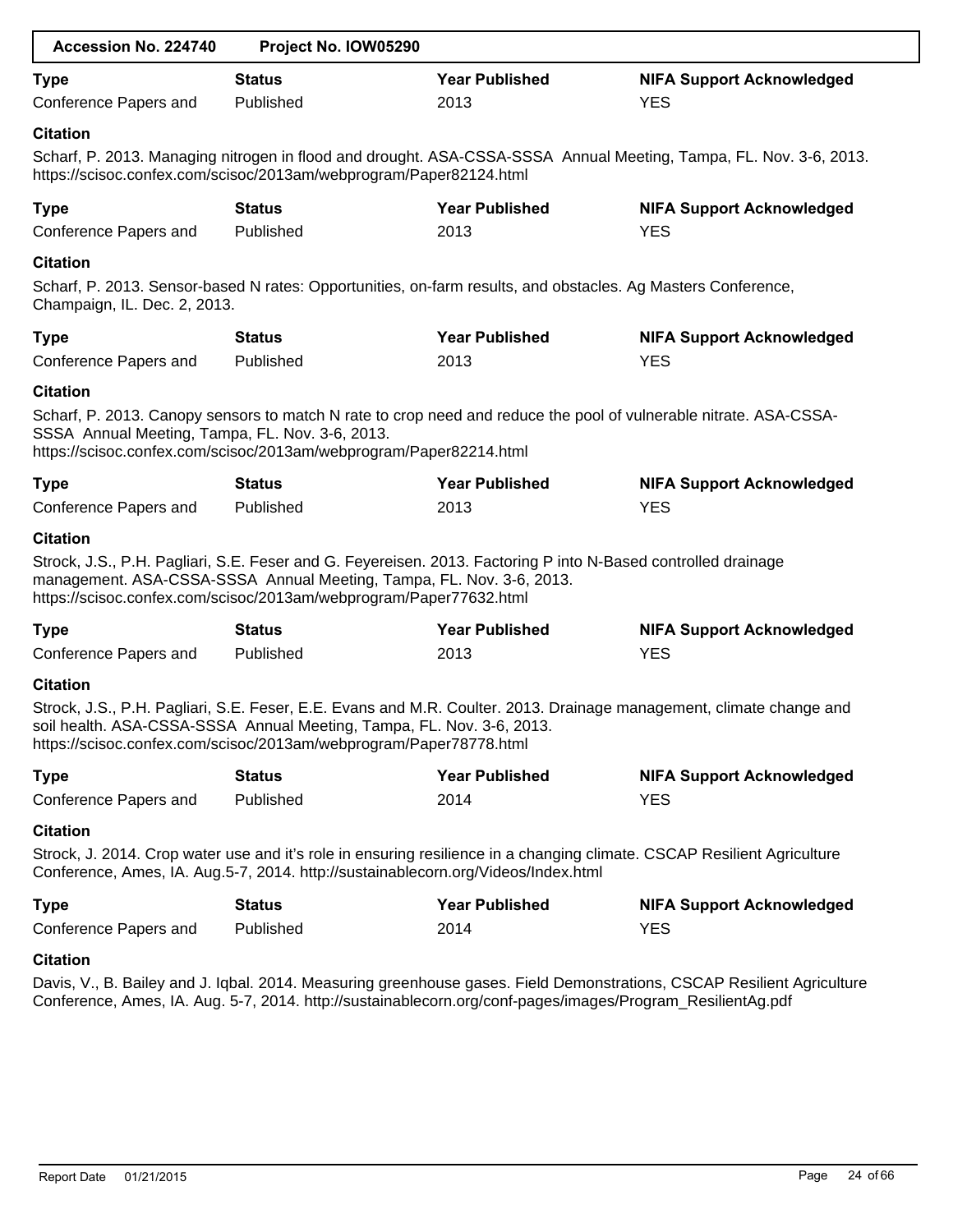| Accession No. 224740                 | Project No. IOW05290                                                                                                                                                              |                               |                                                                                                                                                                                                                                                                                                                                                                     |
|--------------------------------------|-----------------------------------------------------------------------------------------------------------------------------------------------------------------------------------|-------------------------------|---------------------------------------------------------------------------------------------------------------------------------------------------------------------------------------------------------------------------------------------------------------------------------------------------------------------------------------------------------------------|
| <b>Type</b><br>Conference Papers and | <b>Status</b><br>Published                                                                                                                                                        | <b>Year Published</b><br>2014 | <b>NIFA Support Acknowledged</b><br><b>YES</b>                                                                                                                                                                                                                                                                                                                      |
| <b>Citation</b>                      | Dunbar, M.W., A.J. Gassmann and M.E. O'Neal. 2013. Impacts of rye cover crop on ground-dwelling beneficial<br>https://esa.confex.com/esa/2013ncb/webprogram/Paper73303.html       |                               | arthropods. Entomological Society of America, North Central Branch Meeting, Rapids City, IA, June 16-19, 2013.                                                                                                                                                                                                                                                      |
| <b>Type</b><br>Conference Papers and | <b>Status</b><br>Published                                                                                                                                                        | <b>Year Published</b><br>2014 | <b>NIFA Support Acknowledged</b><br><b>YES</b>                                                                                                                                                                                                                                                                                                                      |
| <b>Citation</b>                      | Moines, IA. Mar. 9-12, 2014. https://esa.confex.com/esa/2014ncb/webprogram/Paper81658.html                                                                                        |                               | Dunbar, M.W., M.E. O'Neal, and A. Gassmann. 2014. Effect of crop management on root injury, adult abundance, and<br>susceptibility to Bt toxins on western corn rootworm. Entomological Society of America North Central Branch Meeting, Des                                                                                                                        |
| <b>Type</b><br>Conference Papers and | <b>Status</b><br>Published                                                                                                                                                        | <b>Year Published</b><br>2014 | <b>NIFA Support Acknowledged</b><br><b>YES</b>                                                                                                                                                                                                                                                                                                                      |
| <b>Citation</b>                      | Dunbar, M. 2014. Crop insects. CSCAP Resilient Agriculture Conference, Ames, IA. Aug. 5-7, 2014.<br>http://sustainablecorn.org/conf-pages/images/Program_ResilientAg.pdf          |                               |                                                                                                                                                                                                                                                                                                                                                                     |
| <b>Type</b><br>Conference Papers and | <b>Status</b><br>Published                                                                                                                                                        | <b>Year Published</b><br>2014 | <b>NIFA Support Acknowledged</b><br><b>YES</b>                                                                                                                                                                                                                                                                                                                      |
| <b>Citation</b>                      | Mitigation, and Adaptation in Corn-based Cropping Systems. Pub. No. CSCAP-0160-2014.<br>http://www.sustainablecorn.org/Publications/Posters_docs/2014/23-Zaworski%20et%20al.pdf   |                               | Zaworski, E.R., G.L. Tylka and D.S. Mueller. 2014. Effects of fluopyram on soybean sudden death syndrome and soybean<br>cyst nematode. Building an Integrated and Sustainable Vision for Cropping System [Poster Symposium]. 2014. Resilient<br>Agriculture Conference, Aug. 5-7, 2014, Ames, IA. Cropping Systems Coordinated Project (CAP): Climate Change,       |
| <b>Type</b>                          | <b>Status</b>                                                                                                                                                                     | <b>Year Published</b>         | <b>NIFA Support Acknowledged</b>                                                                                                                                                                                                                                                                                                                                    |
| Conference Papers and                | Published                                                                                                                                                                         | 2014                          | <b>YES</b>                                                                                                                                                                                                                                                                                                                                                          |
| <b>Citation</b>                      | Change, Mitigation, and Adaptation in Corn-based Cropping Systems. Pub. No. CSCAP-0160-2014.<br>http://www.sustainablecorn.org/Publications/Posters_docs/2014/14-Gu%20et%20al.pdf |                               | Gu, L., R. Anex, E. Kladivko, M. Helmers, J. Sawyer and P. Scharf. 2014. Life cycle impacts of a corn-soybean system<br>with and without cover crop. Building an Integrated and Sustainable Vision for Cropping System [Poster Symposium].<br>2014. Resilient Agriculture Conference, Aug. 5-7, 2014, Ames, IA. Cropping Systems Coordinated Project (CAP): Climate |
| <b>Type</b><br>Conference Papers and | <b>Status</b><br>Published                                                                                                                                                        | <b>Year Published</b><br>2014 | <b>NIFA Support Acknowledged</b><br><b>YES</b>                                                                                                                                                                                                                                                                                                                      |
| <b>Citation</b>                      | Ames, IA. Aug. 5-7, 2014. http://sustainablecorn.org/conf-pages/images/Program_ResilientAg.pdf                                                                                    |                               | Anex, R. 2014. Nitrogen and its role in agriculture resilience to climate change. CSCAP Resilient Agriculture Conference,                                                                                                                                                                                                                                           |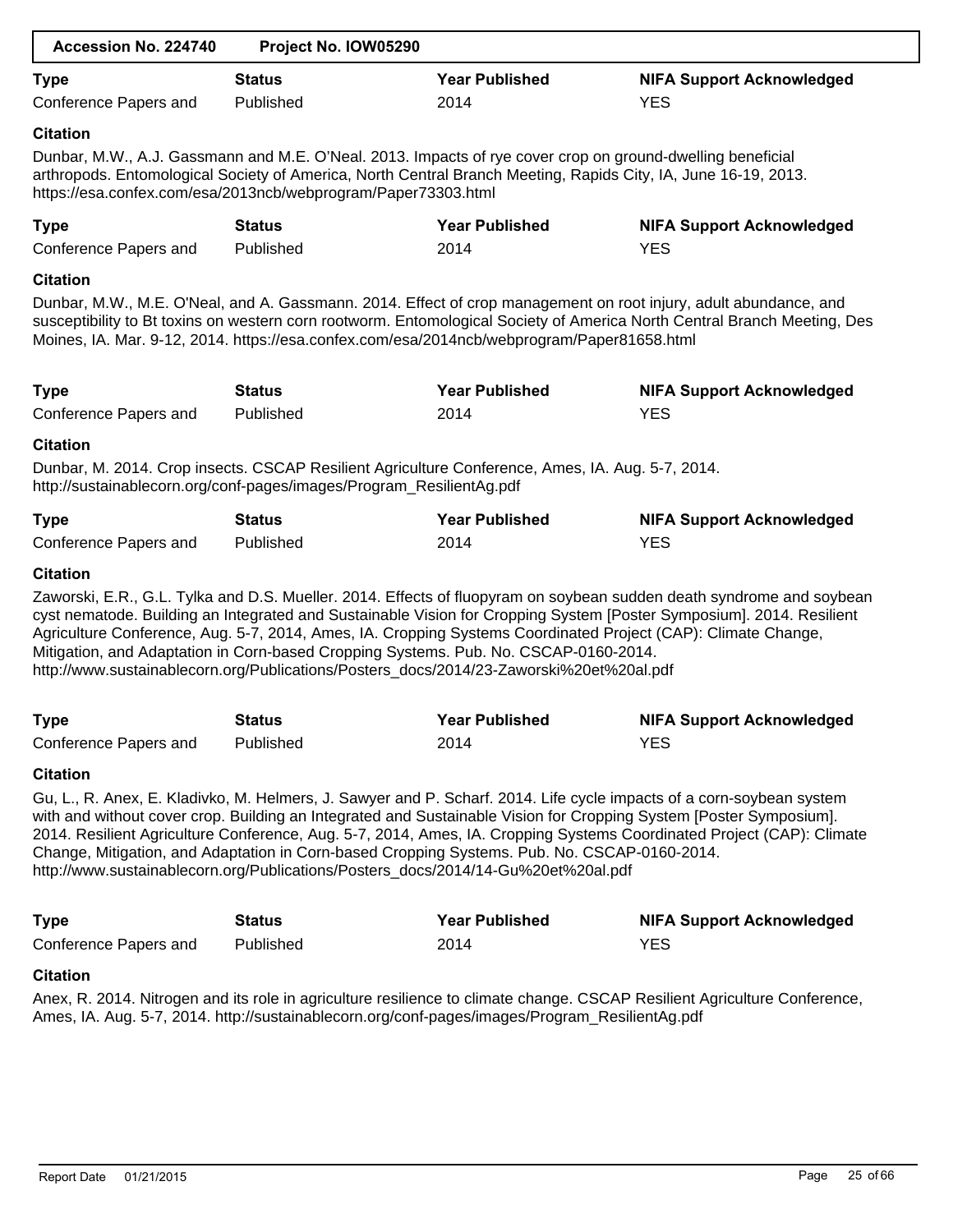| Accession No. 224740                                   | Project No. IOW05290                                                                                                                                                                                                                                                                                             |                       |                                                                                                                                                                                                                                                                                                                                                                        |
|--------------------------------------------------------|------------------------------------------------------------------------------------------------------------------------------------------------------------------------------------------------------------------------------------------------------------------------------------------------------------------|-----------------------|------------------------------------------------------------------------------------------------------------------------------------------------------------------------------------------------------------------------------------------------------------------------------------------------------------------------------------------------------------------------|
| <b>Type</b>                                            | <b>Status</b>                                                                                                                                                                                                                                                                                                    | <b>Year Published</b> | <b>NIFA Support Acknowledged</b>                                                                                                                                                                                                                                                                                                                                       |
| Conference Papers and                                  | Published                                                                                                                                                                                                                                                                                                        | 2014                  | <b>YES</b>                                                                                                                                                                                                                                                                                                                                                             |
| <b>Citation</b>                                        |                                                                                                                                                                                                                                                                                                                  |                       |                                                                                                                                                                                                                                                                                                                                                                        |
|                                                        | Necpalova, M., M.N. Fienen, S. DelGrosso and R. Anex. 2014. Inverse modeling of DayCENT. Discovery Challenge<br>Research Symposium, Wisconsin Institutes for Discovery, Madison, WI. May 21, 2014.<br>http://discovery.wisc.edu/home/town-center/programs--events/discovery-challenge/Discovery%20challenge.cmsx |                       |                                                                                                                                                                                                                                                                                                                                                                        |
| <b>Type</b>                                            | <b>Status</b>                                                                                                                                                                                                                                                                                                    | <b>Year Published</b> | <b>NIFA Support Acknowledged</b>                                                                                                                                                                                                                                                                                                                                       |
| Conference Papers and                                  | Published                                                                                                                                                                                                                                                                                                        | 2014                  | <b>YES</b>                                                                                                                                                                                                                                                                                                                                                             |
| <b>Citation</b>                                        |                                                                                                                                                                                                                                                                                                                  |                       |                                                                                                                                                                                                                                                                                                                                                                        |
|                                                        | General Assembly Conference, Vienna, Austria. Apr. 27 - May 2, 2014.                                                                                                                                                                                                                                             |                       | Arritt, R.W. and A.R. Daniel. 2014. Precipitation intensity changes in regional climate projections for North America. EGU                                                                                                                                                                                                                                             |
| <b>Type</b>                                            | <b>Status</b>                                                                                                                                                                                                                                                                                                    | <b>Year Published</b> | <b>NIFA Support Acknowledged</b>                                                                                                                                                                                                                                                                                                                                       |
| Conference Papers and                                  | Published                                                                                                                                                                                                                                                                                                        | 2014                  | <b>YES</b>                                                                                                                                                                                                                                                                                                                                                             |
| <b>Citation</b><br>http://gewex.org/2014conf/home.html | International Scientific Conference on the Global Energy and Water Cycle, Hague, Netherlands. July 14-17, 2014.                                                                                                                                                                                                  |                       | Arritt, R., P.Y. Groisman and A.R. Daniel. 2014. Predicted changes in extreme heavy precipitation over North America. 7th                                                                                                                                                                                                                                              |
| <b>Type</b>                                            | <b>Status</b>                                                                                                                                                                                                                                                                                                    | <b>Year Published</b> | <b>NIFA Support Acknowledged</b>                                                                                                                                                                                                                                                                                                                                       |
| Conference Papers and                                  | Published                                                                                                                                                                                                                                                                                                        | 2014                  | <b>YES</b>                                                                                                                                                                                                                                                                                                                                                             |
|                                                        | Modelling, Lund, Sweden. June 16-19, 2014. http://www.baltex-research.eu/RCM2014/afterm.html                                                                                                                                                                                                                     |                       | Arritt, R., P.Y. Groisman and A.R. Daniel. 2014. Projecting trends in extreme precipitation with a multiple GCM and mixed<br>physics ensemble. 3rd Lund Regional-scale Climate Modelling Workshop: 21st Century Challenges in Regional Climate                                                                                                                         |
| <b>Type</b>                                            | <b>Status</b>                                                                                                                                                                                                                                                                                                    | <b>Year Published</b> | <b>NIFA Support Acknowledged</b>                                                                                                                                                                                                                                                                                                                                       |
| Conference Papers and                                  | Published                                                                                                                                                                                                                                                                                                        | 2014                  | <b>YES</b>                                                                                                                                                                                                                                                                                                                                                             |
| <b>Citation</b>                                        |                                                                                                                                                                                                                                                                                                                  |                       |                                                                                                                                                                                                                                                                                                                                                                        |
|                                                        | Ames, IA. Aug. 5-7, 2014. http://sustainablecorn.org/conf-pages/images/Program_ResilientAg.pdf                                                                                                                                                                                                                   |                       | Basso, B. 2014. Predicting the impact of increasing temperatures on corn yield. CSCAP Resilient Agriculture Conference,                                                                                                                                                                                                                                                |
| <b>Type</b>                                            | <b>Status</b>                                                                                                                                                                                                                                                                                                    | <b>Year Published</b> | <b>NIFA Support Acknowledged</b>                                                                                                                                                                                                                                                                                                                                       |
| Conference Papers and                                  | Published                                                                                                                                                                                                                                                                                                        | 2014                  | <b>YES</b>                                                                                                                                                                                                                                                                                                                                                             |
| <b>Citation</b>                                        |                                                                                                                                                                                                                                                                                                                  |                       |                                                                                                                                                                                                                                                                                                                                                                        |
| based Cropping Systems. Pub. No. CSCAP-0160-2014.      | http://www.sustainablecorn.org/Publications/Posters_docs/2014/1-Nagelkirk%20and%20Basso.pdf                                                                                                                                                                                                                      |                       | Nagelkirk, R. and B. Basso. 2014. Modeling the impacts of climate change on midwestern U.S. corn yields. Building an<br>Integrated and Sustainable Vision for Cropping System [Poster Symposium]. 2014. Resilient Agriculture Conference, Aug.<br>5-7, 2014, Ames, IA. Cropping Systems Coordinated Project (CAP): Climate Change, Mitigation, and Adaptation in Corn- |
| <b>Type</b>                                            | <b>Status</b>                                                                                                                                                                                                                                                                                                    | <b>Year Published</b> | <b>NIFA Support Acknowledged</b>                                                                                                                                                                                                                                                                                                                                       |
| Conference Papers and                                  | Published                                                                                                                                                                                                                                                                                                        | 2014                  | <b>YES</b>                                                                                                                                                                                                                                                                                                                                                             |
| <b>Citation</b>                                        |                                                                                                                                                                                                                                                                                                                  |                       |                                                                                                                                                                                                                                                                                                                                                                        |
| pages/images/Program_ResilientAg.pdf&d=true            | Bowling, L., S. Lee and M. Thelen. 2014. Soil moisture and water infiltration. Field Demonstrations, CSCAP Resilient<br>Agriculture Conference, Ames, IA. Aug. 5-7, 2014. http://sustainablecorn.org/PDF_download.php?f=conf-                                                                                    |                       |                                                                                                                                                                                                                                                                                                                                                                        |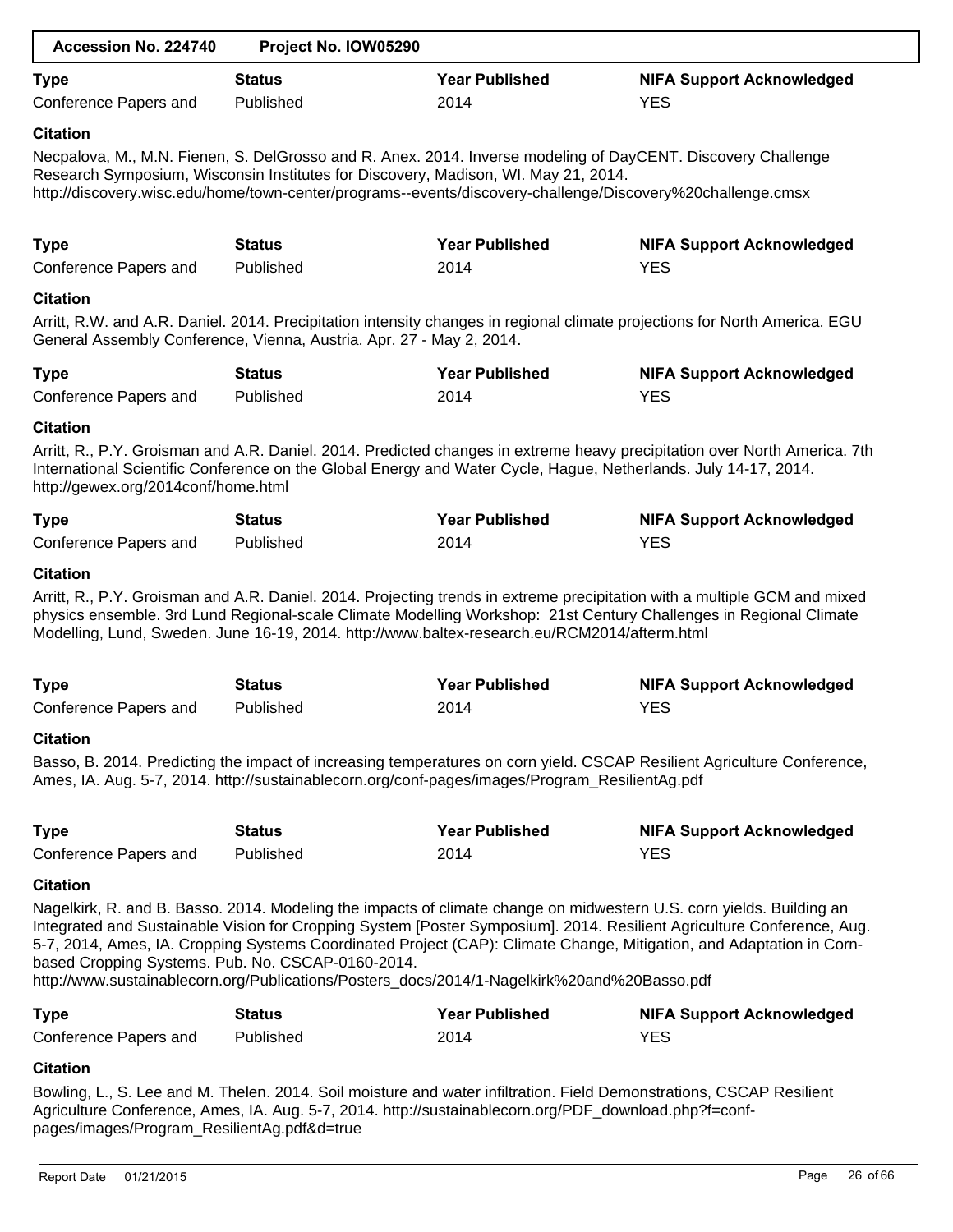| Accession No. 224740                                                                        | Project No. IOW05290 |                                                                                                                                                                                                                    |                                                                                                                                                                                                                                                                                                                                                                           |
|---------------------------------------------------------------------------------------------|----------------------|--------------------------------------------------------------------------------------------------------------------------------------------------------------------------------------------------------------------|---------------------------------------------------------------------------------------------------------------------------------------------------------------------------------------------------------------------------------------------------------------------------------------------------------------------------------------------------------------------------|
| <b>Type</b>                                                                                 | <b>Status</b>        | <b>Year Published</b>                                                                                                                                                                                              | <b>NIFA Support Acknowledged</b>                                                                                                                                                                                                                                                                                                                                          |
| Conference Papers and                                                                       | Published            | 2013                                                                                                                                                                                                               | <b>YES</b>                                                                                                                                                                                                                                                                                                                                                                |
| <b>Citation</b>                                                                             |                      |                                                                                                                                                                                                                    |                                                                                                                                                                                                                                                                                                                                                                           |
| https://scisoc.confex.com/scisoc/2013am/webprogram/Paper82427.html                          |                      | relation to carbon cycling model testing needs. ASA-CSSA-SSSA Annual Meeting, Tampa, FL. Nov. 3-6, 2013.                                                                                                           | De Kok-Mercado, O., C. Tornquist and P.W. Gassman. 2013. A synthesis of corn belt region soil carbon field studies in                                                                                                                                                                                                                                                     |
| <b>Type</b>                                                                                 | <b>Status</b>        | <b>Year Published</b>                                                                                                                                                                                              | <b>NIFA Support Acknowledged</b>                                                                                                                                                                                                                                                                                                                                          |
| Conference Papers and                                                                       | Published            | 2013                                                                                                                                                                                                               | <b>YES</b>                                                                                                                                                                                                                                                                                                                                                                |
| <b>Citation</b>                                                                             |                      |                                                                                                                                                                                                                    |                                                                                                                                                                                                                                                                                                                                                                           |
|                                                                                             |                      | systems for two large U.S. corn belt river basins. Northwest A&F University, Yangling, China. Oct. 29, 2014.                                                                                                       | Gassman, P.W., Y. Panagopoulos, C.L. Kling, M. Jha, J. Arnold, M. White, R. Srinivasan, S. Rabotyagov, M. Moskal, J.<br>Anderson, R.E. Turner, N. Rabalais, R. Arritt and D. Herzmann. 2013. Development and application of SWAT modeling                                                                                                                                 |
| <b>Type</b>                                                                                 | <b>Status</b>        | <b>Year Published</b>                                                                                                                                                                                              | <b>NIFA Support Acknowledged</b>                                                                                                                                                                                                                                                                                                                                          |
| Conference Papers and                                                                       | Published            | 2013                                                                                                                                                                                                               | <b>YES</b>                                                                                                                                                                                                                                                                                                                                                                |
| <b>Citation</b>                                                                             |                      |                                                                                                                                                                                                                    |                                                                                                                                                                                                                                                                                                                                                                           |
|                                                                                             |                      |                                                                                                                                                                                                                    |                                                                                                                                                                                                                                                                                                                                                                           |
|                                                                                             |                      |                                                                                                                                                                                                                    | Kling, C.L., S. Rabotyagov, T. Campbell, P. Gassman, M. Jha, J. Arnold, M. White, L. Norfleet, J. Atwood, R. Srinivasan,<br>M. Moskal, R.E. Turner and N. Rabalais. 2013. Linking externalities from the land to their consequences in the sea: A<br>model of land use, costs, hydrology and the Gulf of Mexico hypoxic zone. Water Resources Conference, Saint Paul, MN. |
|                                                                                             | <b>Status</b>        | <b>Year Published</b>                                                                                                                                                                                              | <b>NIFA Support Acknowledged</b>                                                                                                                                                                                                                                                                                                                                          |
| Oct. 15-16, 2013. http://www.wrc.umn.edu/waterconf/<br><b>Type</b><br>Conference Papers and | Published            | 2014                                                                                                                                                                                                               | <b>YES</b>                                                                                                                                                                                                                                                                                                                                                                |
| <b>Citation</b>                                                                             |                      |                                                                                                                                                                                                                    |                                                                                                                                                                                                                                                                                                                                                                           |
| CA. May 1-2, 2014.                                                                          |                      |                                                                                                                                                                                                                    | Rabotyagov, S., C. Kling, T. Campbell, P. Gassman, A. Valcu, J. Arnold, M. White, L. Norfleet, J. Atwood, J. Richardson,<br>R.E. Turner and N. Rabalais. 2014. Cost-effective targeting of conservation investments to reduce the northern Gulf of<br>Mexico hypoxic zone. Bren School Land Use and Ecosystem Services Workshop, University of California, Santa Barbara, |
|                                                                                             | <b>Status</b>        | <b>Year Published</b>                                                                                                                                                                                              | <b>NIFA Support Acknowledged</b>                                                                                                                                                                                                                                                                                                                                          |
|                                                                                             | Published            | 2014                                                                                                                                                                                                               | <b>YES</b>                                                                                                                                                                                                                                                                                                                                                                |
| <b>Type</b><br>Conference Papers and<br><b>Citation</b>                                     |                      |                                                                                                                                                                                                                    |                                                                                                                                                                                                                                                                                                                                                                           |
|                                                                                             |                      | Kling, C., S. Rabotyagov, S., T. Campbell, A. Valcu, P. Gassman, J. Arnold, M. White, L. Norfleet, J. Atwood, R.<br>Turkey. June 28 - July 2, 2014. http://www.webmeets.com/wcere/2014/prog/viewpaper.asp?pid=1773 | Srinivasan, R.E. Turner and N. Rabalais. 2014. Optimization of agricultural conservation investments to cost-efficiently<br>reduce the northern Gulf of Mexico hypoxic zone. World Congress of Environmental and Resource Economists, Istanbul,                                                                                                                           |
| <b>Type</b>                                                                                 | <b>Status</b>        | <b>Year Published</b>                                                                                                                                                                                              |                                                                                                                                                                                                                                                                                                                                                                           |
| Conference Papers and                                                                       | Published            | 2014                                                                                                                                                                                                               | <b>NIFA Support Acknowledged</b><br><b>YES</b>                                                                                                                                                                                                                                                                                                                            |

Arnold. 2014. Hydrologic, water quality and crop productivity impacts of climate change in the Ohio-Tennessee river basin. International SWAT Conference, Pernambuco, Brazil. July 28 - Aug. 1, 2014. http://swat.tamu.edu/conferences/2014/material/july-31/d2/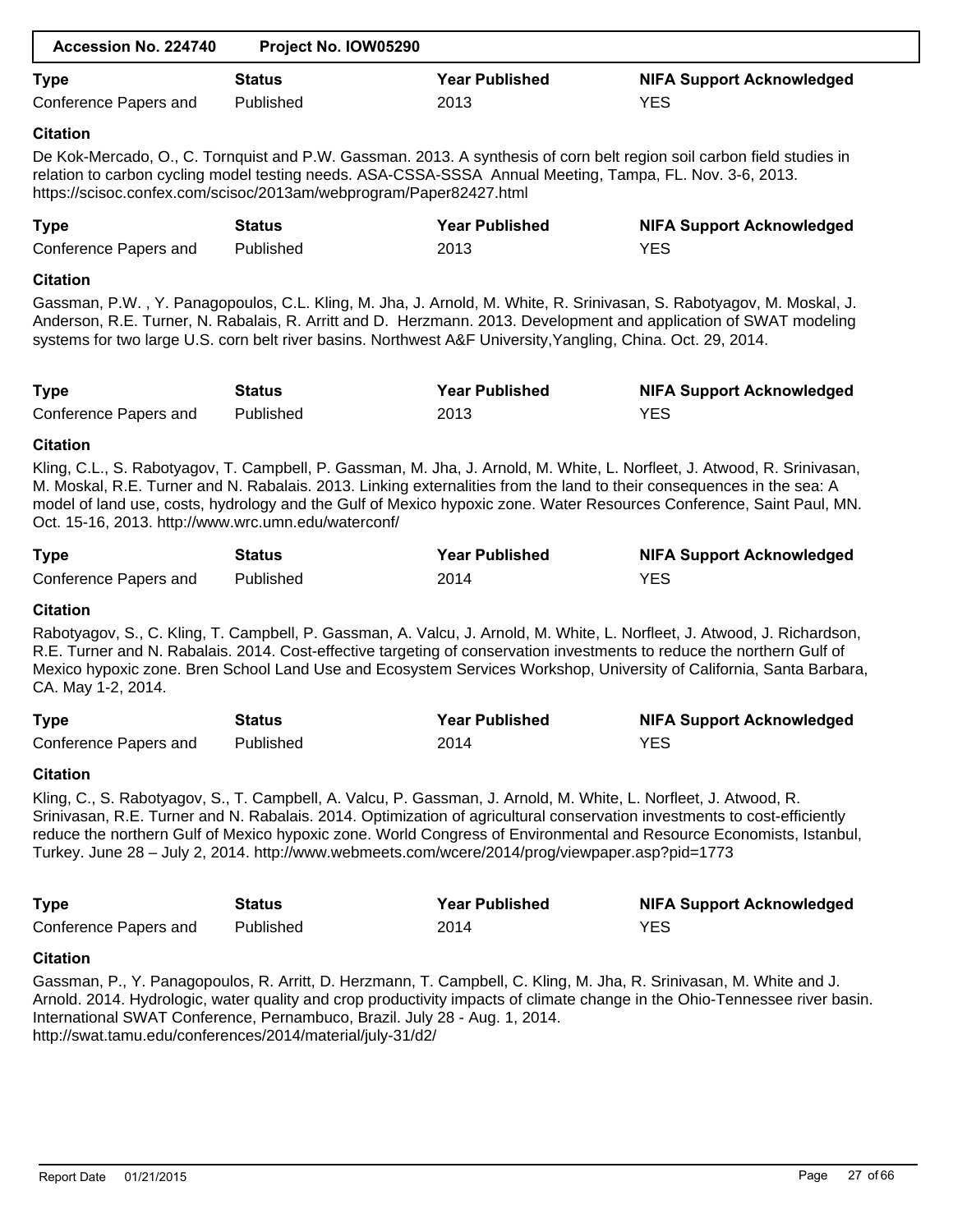| Accession No. 224740  | Project No. IOW05290 |                       |                                  |
|-----------------------|----------------------|-----------------------|----------------------------------|
| <b>Type</b>           | <b>Status</b>        | <b>Year Published</b> | <b>NIFA Support Acknowledged</b> |
| Conference Papers and | Published            | 2014                  | YES                              |

# **Citation**

González Ramírez, M.J. and C.L. Kling 2014. Double-dipping in environmental markets under two second best scenarios. Heartland Environmental and Resource Economics Workshop, Univeristy of Illinois, Champaign-Urbana, IL. Oct. 31, 2014

| <b>Type</b>           | Status    | <b>Year Published</b> | <b>NIFA Support Acknowledged</b> |
|-----------------------|-----------|-----------------------|----------------------------------|
| Conference Papers and | Published | 2013                  | <b>YES</b>                       |

# **Citation**

Miguez, F. 2013. Evaluating cover crop impacts on soil water dynamics and predicting long term nitrate and cash crop yield effects using APSIM. ASA-CSSA-SSSA Annual Meeting, Tampa, FL. Nov. 3-6, 2013. https://scisoc.confex.com/scisoc/2013am/webprogram/Paper80478.html

| <b>Type</b>           | Status    | <b>Year Published</b> | <b>NIFA Support Acknowledged</b> |
|-----------------------|-----------|-----------------------|----------------------------------|
| Conference Papers and | Published | 2014                  | YES                              |

# **Citation**

Marcillo, G. and F. Miguez. 2014. A preliminary review of multidecadal corn productivity in Iowa at the county level. Building an Integrated and Sustainable Vision for Cropping System [Poster Symposium]. 2014. Resilient Agriculture Conference, Aug. 5-7, 2014, Ames, IA. Cropping Systems Coordinated Project (CAP): Climate Change, Mitigation, and Adaptation in Corn-based Cropping Systems. Pub. No. CSCAP-0160-2014. http://www.sustainablecorn.org/Publications/Posters\_docs/2014/02-Marcillo%20and%20Miguez.PDF

| <b>Type</b>           | Status    | <b>Year Published</b> | <b>NIFA Support Acknowledged</b> |
|-----------------------|-----------|-----------------------|----------------------------------|
| Conference Papers and | Published | 2014                  | YES                              |

# **Citation**

Basche, A., F. Miguez, S. Archontoulis and T. Kaspar. 2014. Early cover crop planting effects on crop yields and environmental benefits. Building an Integrated and Sustainable Vision for Cropping System [Poster Symposium]. 2014. Resilient Agriculture Conference, Aug. 5-7, 2014, Ames, IA. Cropping Systems Coordinated Project (CAP): Climate Change, Mitigation, and Adaptation in Corn-based Cropping Systems. Pub. No. CSCAP-0160-2014. http://www.sustainablecorn.org/Publications/Posters\_docs/2014/13-Basche%20et%20al.pdf

| <b>Type</b>           | <b>Status</b> | <b>Year Published</b> | <b>NIFA Support Acknowledged</b> |
|-----------------------|---------------|-----------------------|----------------------------------|
| Conference Papers and | Published     | 2014                  | <b>YES</b>                       |

# **Citation**

Basche, A. and F. Miguez. 2014. Cover crop modeling approaches and opportunities for the MCCC Selector Tool. Midwest Cover Crop Council Meeting, Warsaw, IN. Apr. 8, 2014.

| <b>Type</b>           | Status    | <b>Year Published</b> | <b>NIFA Support Acknowledged</b> |
|-----------------------|-----------|-----------------------|----------------------------------|
| Conference Papers and | Published | 2014                  | YES                              |

#### **Citation**

Roesch, G., J. Arbuckle and J. Tyndall. 2014. What would farmers do? Adaptive management intentions of corn belt farmers given a climate change scenario. Rural Sociological Society Annual Conference. New Orleans, LA, July 30 - Aug. 3, 2014. http://www.ruralsociology.us/wp-content/uploads/2014/07/2014-AM-Program-Session-Schedule-Updated.pdf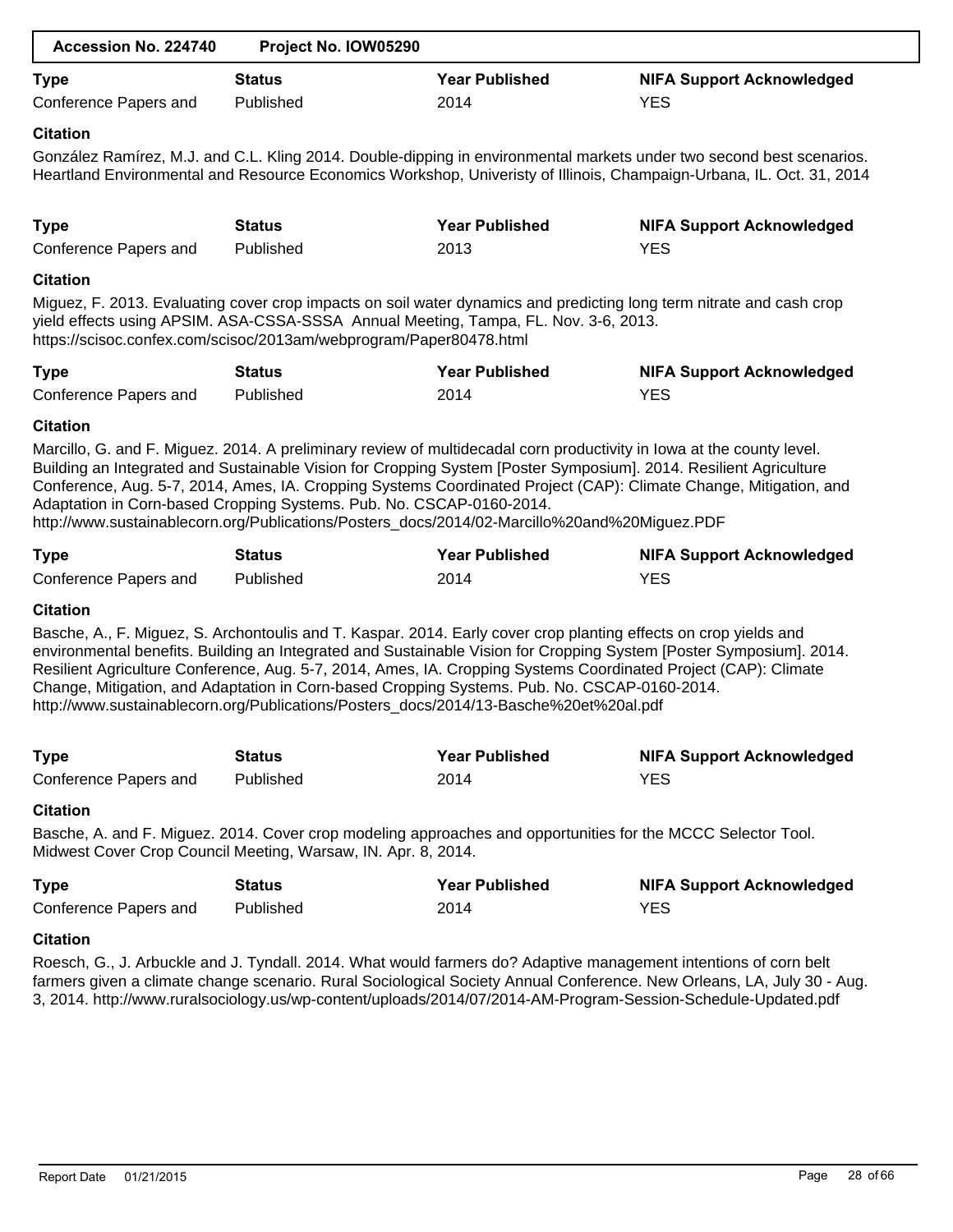| Accession No. 224740                              | Project No. IOW05290                                                                                                                                                                                      |                       |                                                                                                                                                                                                                                                                                                                                                                          |
|---------------------------------------------------|-----------------------------------------------------------------------------------------------------------------------------------------------------------------------------------------------------------|-----------------------|--------------------------------------------------------------------------------------------------------------------------------------------------------------------------------------------------------------------------------------------------------------------------------------------------------------------------------------------------------------------------|
| <b>Type</b>                                       | <b>Status</b>                                                                                                                                                                                             | <b>Year Published</b> | <b>NIFA Support Acknowledged</b>                                                                                                                                                                                                                                                                                                                                         |
| Conference Papers and                             | Published                                                                                                                                                                                                 | 2014                  | <b>YES</b>                                                                                                                                                                                                                                                                                                                                                               |
| <b>Citation</b>                                   |                                                                                                                                                                                                           |                       |                                                                                                                                                                                                                                                                                                                                                                          |
|                                                   | lowa farm and rural life poll. Iowa Water Conference, Ames, IA. March 3, 2014.                                                                                                                            |                       | Arbuckle, J. and H. Rosman. 2014. Investigating lowa farmers' use of nutrient management strategies: Results from the                                                                                                                                                                                                                                                    |
| <b>Type</b>                                       | <b>Status</b>                                                                                                                                                                                             | <b>Year Published</b> | <b>NIFA Support Acknowledged</b>                                                                                                                                                                                                                                                                                                                                         |
| Conference Papers and                             | Published                                                                                                                                                                                                 | 2014                  | <b>YES</b>                                                                                                                                                                                                                                                                                                                                                               |
| <b>Citation</b>                                   |                                                                                                                                                                                                           |                       |                                                                                                                                                                                                                                                                                                                                                                          |
| IA.                                               | climate change: Toward effective communication strategies for adaptation and mitigation. Global Food Security                                                                                             |                       | Arbuckle, J.G. Jr., J. Hobbs, A. Loy, L.W. Morton, L.S. Prokopy J. Tyndall. 2014. Midwestern farmers' six perspectives on<br>Consortium and Leroy and Barbara Everson Seed and Biosafety Symposium Closing Yield Gaps, Apr. 29-30, 2014, Ames,                                                                                                                           |
| <b>Type</b>                                       | <b>Status</b>                                                                                                                                                                                             | <b>Year Published</b> | <b>NIFA Support Acknowledged</b>                                                                                                                                                                                                                                                                                                                                         |
| Conference Papers and                             | Published                                                                                                                                                                                                 | 2014                  | <b>YES</b>                                                                                                                                                                                                                                                                                                                                                               |
| <b>Citation</b>                                   |                                                                                                                                                                                                           |                       |                                                                                                                                                                                                                                                                                                                                                                          |
|                                                   | lowa farm and rural life poll. Soil and Water Conservation Society Annual Conference. Lombard, IL. July 28, 2014.<br>http://www.swcs.org/documents/filelibrary/14ac/Abstract_Book_FINAL_FB7B07FB89022.pdf |                       | Arbuckle, J. and H. Rosman. 2014. Investigating lowa farmers' use of nutrient management strategies: Results from the                                                                                                                                                                                                                                                    |
| <b>Type</b>                                       | <b>Status</b>                                                                                                                                                                                             | <b>Year Published</b> | <b>NIFA Support Acknowledged</b>                                                                                                                                                                                                                                                                                                                                         |
| Conference Papers and                             | Published                                                                                                                                                                                                 | 2014                  | <b>YES</b>                                                                                                                                                                                                                                                                                                                                                               |
|                                                   | Conference, Ames, IA. Aug. 5-7, 2014. http://sustainablecorn.org/conf-pages/images/Program_ResilientAg.pdf                                                                                                |                       | Hobbs, J. 2014. Regional water challenges and opportunities to increase crop resilience. CSCAP Resilient Agriculture                                                                                                                                                                                                                                                     |
| <b>Type</b>                                       | <b>Status</b>                                                                                                                                                                                             | <b>Year Published</b> | <b>NIFA Support Acknowledged</b>                                                                                                                                                                                                                                                                                                                                         |
| Conference Papers and                             | Published                                                                                                                                                                                                 | 2014                  | <b>YES</b>                                                                                                                                                                                                                                                                                                                                                               |
| <b>Citation</b>                                   |                                                                                                                                                                                                           |                       |                                                                                                                                                                                                                                                                                                                                                                          |
| based Cropping Systems. Pub. No. CSCAP-0160-2014. | http://www.sustainablecorn.org/Publications/Posters_docs/2014/29-Wilke%20and%20Morton.pdf                                                                                                                 |                       | Wilke, A. and L.W. Morton. 2014. Climate is always changing: Climatologists as trusted information source. Building an<br>Integrated and Sustainable Vision for Cropping System [Poster Symposium]. 2014. Resilient Agriculture Conference, Aug.<br>5-7, 2014, Ames, IA. Cropping Systems Coordinated Project (CAP): Climate Change, Mitigation, and Adaptation in Corn- |
| <b>Type</b>                                       | <b>Status</b>                                                                                                                                                                                             | <b>Year Published</b> | <b>NIFA Support Acknowledged</b>                                                                                                                                                                                                                                                                                                                                         |
| Conference Papers and                             | Published                                                                                                                                                                                                 | 2014                  | <b>YES</b>                                                                                                                                                                                                                                                                                                                                                               |
| <b>Citation</b>                                   |                                                                                                                                                                                                           |                       |                                                                                                                                                                                                                                                                                                                                                                          |
|                                                   | CSCAP-0160-2014. http://www.sustainablecorn.org/Publications/Posters_docs/2014/16-Higgins.pdf                                                                                                             |                       | Higgins, T. 2014. Grazing cover crops: Lessons learned. Building an Integrated and Sustainable Vision for Cropping<br>System [Poster Symposium]. 2014. Resilient Agriculture Conference, Aug. 5-7, 2014, Ames, IA. Cropping Systems<br>Coordinated Project (CAP): Climate Change, Mitigation, and Adaptation in Corn-based Cropping Systems. Pub. No.                    |
| <b>Type</b>                                       | <b>Status</b>                                                                                                                                                                                             | <b>Year Published</b> | <b>NIFA Support Acknowledged</b>                                                                                                                                                                                                                                                                                                                                         |
| Conference Papers and                             | Published                                                                                                                                                                                                 | 2014                  | <b>YES</b>                                                                                                                                                                                                                                                                                                                                                               |
| <b>Citation</b>                                   |                                                                                                                                                                                                           |                       |                                                                                                                                                                                                                                                                                                                                                                          |
|                                                   |                                                                                                                                                                                                           |                       | Edwards, L. 2014. Climatological context of extreme Events: The South Dakota blizzard of October 2013. REACCH 2014                                                                                                                                                                                                                                                       |
|                                                   | Annual Meeting Posters. Tri-Cities, WA, March 5-8, 2013. https://www.reacchpna.                                                                                                                           |                       |                                                                                                                                                                                                                                                                                                                                                                          |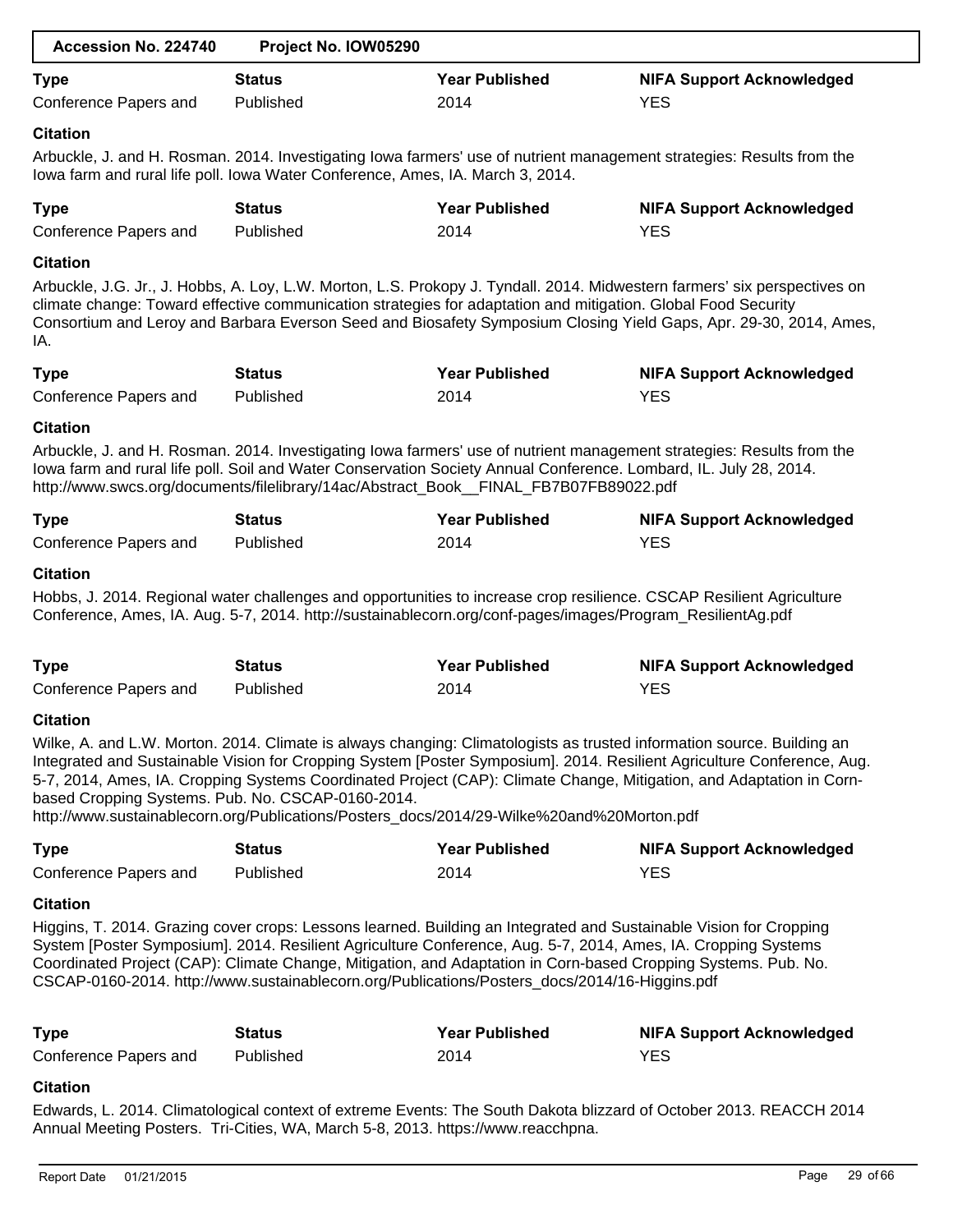|                                                                    |               | org/whatsnew/meetings/reacch-meeting-2014/reacch-2014-annual-meeting-materials/                                                                                                       |                                                                                                                                                                                                                                                                                                                                                                                                                                                                                      |
|--------------------------------------------------------------------|---------------|---------------------------------------------------------------------------------------------------------------------------------------------------------------------------------------|--------------------------------------------------------------------------------------------------------------------------------------------------------------------------------------------------------------------------------------------------------------------------------------------------------------------------------------------------------------------------------------------------------------------------------------------------------------------------------------|
| <b>Type</b>                                                        | <b>Status</b> | <b>Year Published</b>                                                                                                                                                                 | <b>NIFA Support Acknowledged</b>                                                                                                                                                                                                                                                                                                                                                                                                                                                     |
| Conference Papers and                                              | Published     | 2014                                                                                                                                                                                  | <b>YES</b>                                                                                                                                                                                                                                                                                                                                                                                                                                                                           |
| <b>Citation</b>                                                    |               |                                                                                                                                                                                       |                                                                                                                                                                                                                                                                                                                                                                                                                                                                                      |
|                                                                    |               | on Atmospheric Biogeosciences and Agricultural and Forest Meteorology, Portland, OR. May 14, 2014.                                                                                    | Edwards, L. 2014. Water use demand for corn in northeastern South Dakota. American Meteorological Society conference                                                                                                                                                                                                                                                                                                                                                                 |
| <b>Type</b>                                                        | <b>Status</b> | <b>Year Published</b>                                                                                                                                                                 | <b>NIFA Support Acknowledged</b>                                                                                                                                                                                                                                                                                                                                                                                                                                                     |
| Conference Papers and                                              | Published     | 2014                                                                                                                                                                                  | <b>YES</b>                                                                                                                                                                                                                                                                                                                                                                                                                                                                           |
| <b>Citation</b>                                                    |               |                                                                                                                                                                                       |                                                                                                                                                                                                                                                                                                                                                                                                                                                                                      |
|                                                                    |               | Change, Mitigation, and Adaptation in Corn-based Cropping Systems. Pub. No. CSCAP-0160-2014.<br>http://www.sustainablecorn.org/Publications/Posters_docs/2014/32-Miller%20et%20al.pdf | Miller, W., O.P. McCubbins and L. Frescoln. 2014. Climate change and agriculture: Preparing the next generation via a<br>climate change workshop. Building an Integrated and Sustainable Vision for Cropping System [Poster Symposium]. 2014.<br>Resilient Agriculture Conference, Aug. 5-7, 2014, Ames, IA. Cropping Systems Coordinated Project (CAP): Climate                                                                                                                     |
| <b>Type</b>                                                        | <b>Status</b> | <b>Year Published</b>                                                                                                                                                                 | <b>NIFA Support Acknowledged</b>                                                                                                                                                                                                                                                                                                                                                                                                                                                     |
| Conference Papers and                                              | Published     | 2014                                                                                                                                                                                  | <b>YES</b>                                                                                                                                                                                                                                                                                                                                                                                                                                                                           |
| <b>Citation</b>                                                    |               |                                                                                                                                                                                       |                                                                                                                                                                                                                                                                                                                                                                                                                                                                                      |
| Washington DC. Jan. 28-30, 2014.                                   |               | 14th National Conference and Global Forum on Science, Policy and the Environment: Building Climate Solutions,                                                                         | Moore, R., D. Todey, W. Miller, K. Lekies and N. Nkongolo. 2014. Climate education solutions for the US corn belt. The                                                                                                                                                                                                                                                                                                                                                               |
| <b>Type</b>                                                        | <b>Status</b> | <b>Year Published</b>                                                                                                                                                                 | <b>NIFA Support Acknowledged</b>                                                                                                                                                                                                                                                                                                                                                                                                                                                     |
| Conference Papers and                                              | Published     | 2014                                                                                                                                                                                  | <b>YES</b>                                                                                                                                                                                                                                                                                                                                                                                                                                                                           |
| <b>Citation</b>                                                    |               |                                                                                                                                                                                       |                                                                                                                                                                                                                                                                                                                                                                                                                                                                                      |
| Department of Resource and Environmental Economics, Feb. 20, 2014. |               | Moore, R. 2014. The mental mapping of amish farming production, social organization, and nature in Ohio, USA.                                                                         | Workshop on the Interconnections between the Humanities, Social Sciences, and Brain Science, Tohoku University                                                                                                                                                                                                                                                                                                                                                                       |
| <b>Type</b>                                                        | <b>Status</b> | <b>Year Published</b>                                                                                                                                                                 | <b>NIFA Support Acknowledged</b>                                                                                                                                                                                                                                                                                                                                                                                                                                                     |
| Conference Papers and                                              | Published     | 2014                                                                                                                                                                                  | <b>YES</b>                                                                                                                                                                                                                                                                                                                                                                                                                                                                           |
| <b>Citation</b>                                                    |               |                                                                                                                                                                                       |                                                                                                                                                                                                                                                                                                                                                                                                                                                                                      |
| Blockstein%20and%20Herrera.pdf                                     |               | No. CSCAP-0160-2014. http://www.sustainablecorn.org/Publications/Posters_docs/2014/31-                                                                                                | Blockstein, D. and A. Herrera. 2014. CAMEL (Climate Adaptation and Mitigation E-Learning) - A source of information<br>about climate change and agriculture at www.CAMELclimatechange.org. Building an Integrated and Sustainable Vision for<br>Cropping System [Poster Symposium]. 2014. Resilient Agriculture Conference, Aug. 5-7, 2014, Ames, IA. Cropping<br>Systems Coordinated Project (CAP): Climate Change, Mitigation, and Adaptation in Corn-based Cropping Systems. Pub. |
| <b>Type</b>                                                        | <b>Status</b> | <b>Year Published</b>                                                                                                                                                                 | <b>NIFA Support Acknowledged</b>                                                                                                                                                                                                                                                                                                                                                                                                                                                     |
| Conference Papers and                                              | Published     | 2014                                                                                                                                                                                  | <b>YES</b>                                                                                                                                                                                                                                                                                                                                                                                                                                                                           |

 **Accession No. 224740 Project No. IOW05290**

# **Citation**

Moore, R. K. Lekies, W. Miller, L. Frescoln, N. Nkongolo, D. Todey, M. Schafbuch and D. Hudgins. 2014. Climate education solutions for the US corn belt. Building an Integrated and Sustainable Vision for Cropping System [Poster Symposium]. 2014. Resilient Agriculture Conference, Aug. 5-7, 2014, Ames, IA. Cropping Systems Coordinated Project (CAP): Climate Change, Mitigation, and Adaptation in Corn-based Cropping Systems. Pub. No. CSCAP-0160-2014. http://www.sustainablecorn.org/Publications/Posters\_docs/2014/30-Moore%20et%20al.pdf

Conference Papers and Published 2014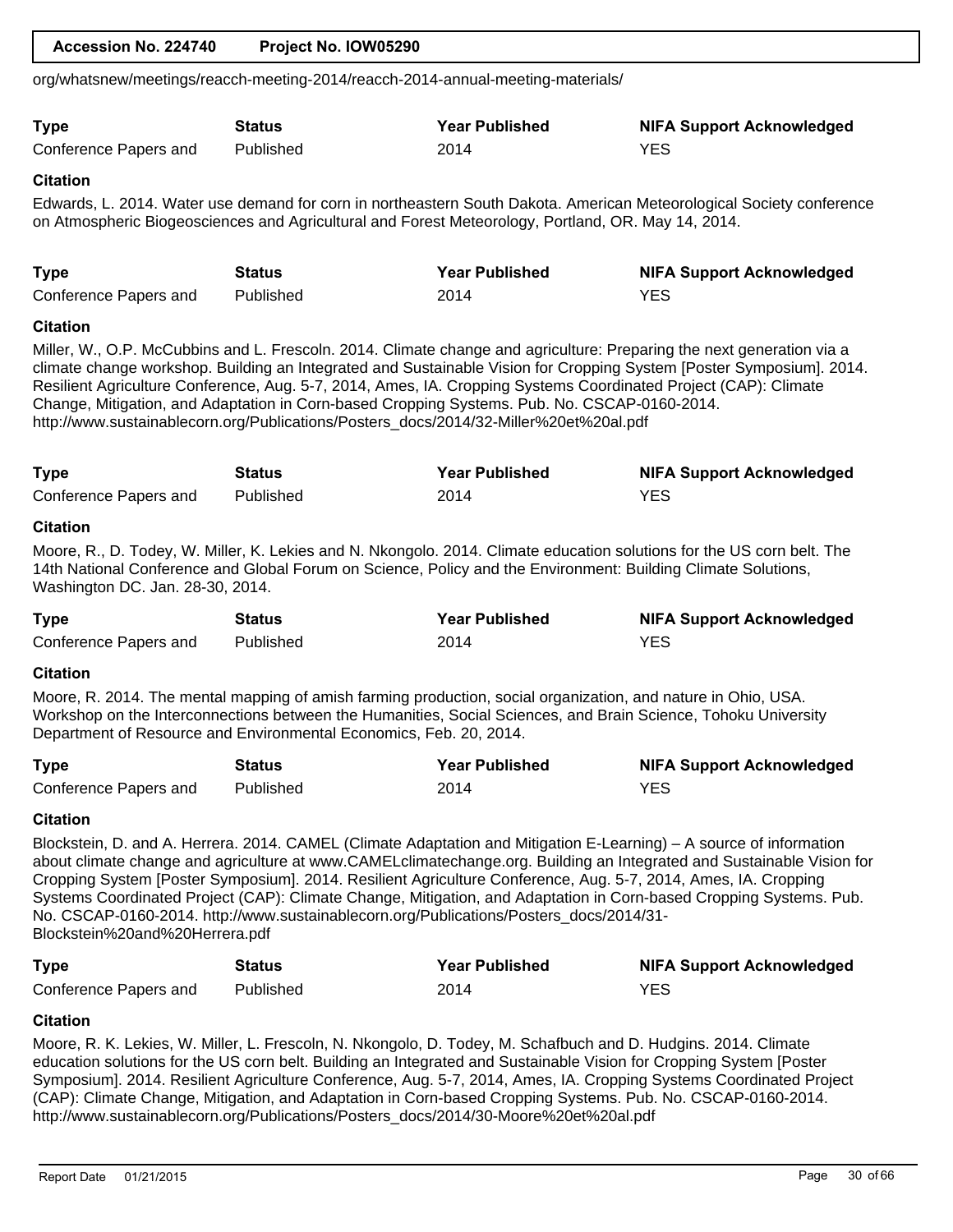| Accession No. 224740                                    | Project No. IOW05290                                                                         |                       |                                                                                                                                                                                                                                    |
|---------------------------------------------------------|----------------------------------------------------------------------------------------------|-----------------------|------------------------------------------------------------------------------------------------------------------------------------------------------------------------------------------------------------------------------------|
| <b>Type</b>                                             | <b>Status</b>                                                                                | <b>Year Published</b> | <b>NIFA Support Acknowledged</b>                                                                                                                                                                                                   |
| Conference Papers and                                   | Published                                                                                    | 2014                  | <b>YES</b>                                                                                                                                                                                                                         |
| <b>Citation</b>                                         | Aug. 5-7, 2014. http://sustainablecorn.org/conf-pages/images/Program_ResilientAg.pdf         |                       | Hatfield, J. 2014. Climate change and agriculture in the United States. CSCAP Resilient Agriculture Conference, Ames, IA.                                                                                                          |
| <b>Type</b>                                             | <b>Status</b>                                                                                | <b>Year Published</b> | <b>NIFA Support Acknowledged</b>                                                                                                                                                                                                   |
| Conference Papers and                                   | Published                                                                                    | 2014                  | <b>YES</b>                                                                                                                                                                                                                         |
| <b>Citation</b><br>Findlay, OH. Apr. 2014.              |                                                                                              |                       | Fausey, N.R. 2014. Nutrient concentration trends in drainage water as effected by DWM. ADMS Task Force Meeting,                                                                                                                    |
| <b>Type</b>                                             | <b>Status</b>                                                                                | <b>Year Published</b> | <b>NIFA Support Acknowledged</b>                                                                                                                                                                                                   |
| Conference Papers and                                   | Published                                                                                    | 2014                  | <b>YES</b>                                                                                                                                                                                                                         |
| <b>Citation</b><br>pages/images/Program_ResilientAg.pdf | Resilient Agriculture Conference, Ames, IA. Aug. 5-7, 2014. http://sustainablecorn.org/conf- |                       | Kladivko, E., B. Overstreet and C. Ellis. 2014. Cover crops options and management. Field Demonstrations, CSCAP                                                                                                                    |
| <b>Type</b>                                             | <b>Status</b>                                                                                | <b>Year Published</b> | <b>NIFA Support Acknowledged</b>                                                                                                                                                                                                   |
| Conference Papers and                                   | Published                                                                                    | 2013                  | <b>YES</b>                                                                                                                                                                                                                         |
| <b>Citation</b><br>Bloomingdale, IL. Oct. 2-4, 2013.    |                                                                                              |                       | Hildebrandt, B., A.N. Kravchenko and T.L. Marsh. 2013. Biogeochemical processes controlling soil carbon storage in<br>conventional and cover-crop-enhanced row crop agro-ecosystems. 5th Annual Argonne Soil Metagenomics Meeting, |
| <b>Type</b>                                             | <b>Status</b>                                                                                | <b>Year Published</b> | <b>NIFA Support Acknowledged</b>                                                                                                                                                                                                   |
| Conference Papers and                                   | Published                                                                                    | 2014                  | <b>YES</b>                                                                                                                                                                                                                         |
| <b>Citation</b>                                         |                                                                                              |                       |                                                                                                                                                                                                                                    |
|                                                         |                                                                                              |                       | Negassa, W., R. Price, A. Basir, S. Snapp and A. Kravchenko 2014. Cover crop and ridge tillage effect on greenhouse gas                                                                                                            |

emission at diverse agricultural landscapes. Building an Integrated and Sustainable Vision for Cropping System [Poster Symposium]. 2014. Resilient Agriculture Conference, Aug. 5-7, 2014, Ames, IA. Cropping Systems Coordinated Project (CAP): Climate Change, Mitigation, and Adaptation in Corn-based Cropping Systems. Pub. No. CSCAP-0160-2014. http://www.sustainablecorn.org/Publications/Posters\_docs/2014/12-Negassa%20et%20al.pdf

# **Other Products**

# **Product Type**

Audio or Video

# **Description**

Basso, B. 2014. Great Lakes now special: Food supply. Great Lakes Now. July 31, 2014. http://www.greatlakesnow.org/2014/07/food-supply/

# **Product Type**

Audio or Video

# **Description**

Frankenberger, J. 2013. Drainage water management. Television show 'Great Lakes Now Connect: Freshwater and Farming, developed by Detroit Public Television. Nov. 12, 2013.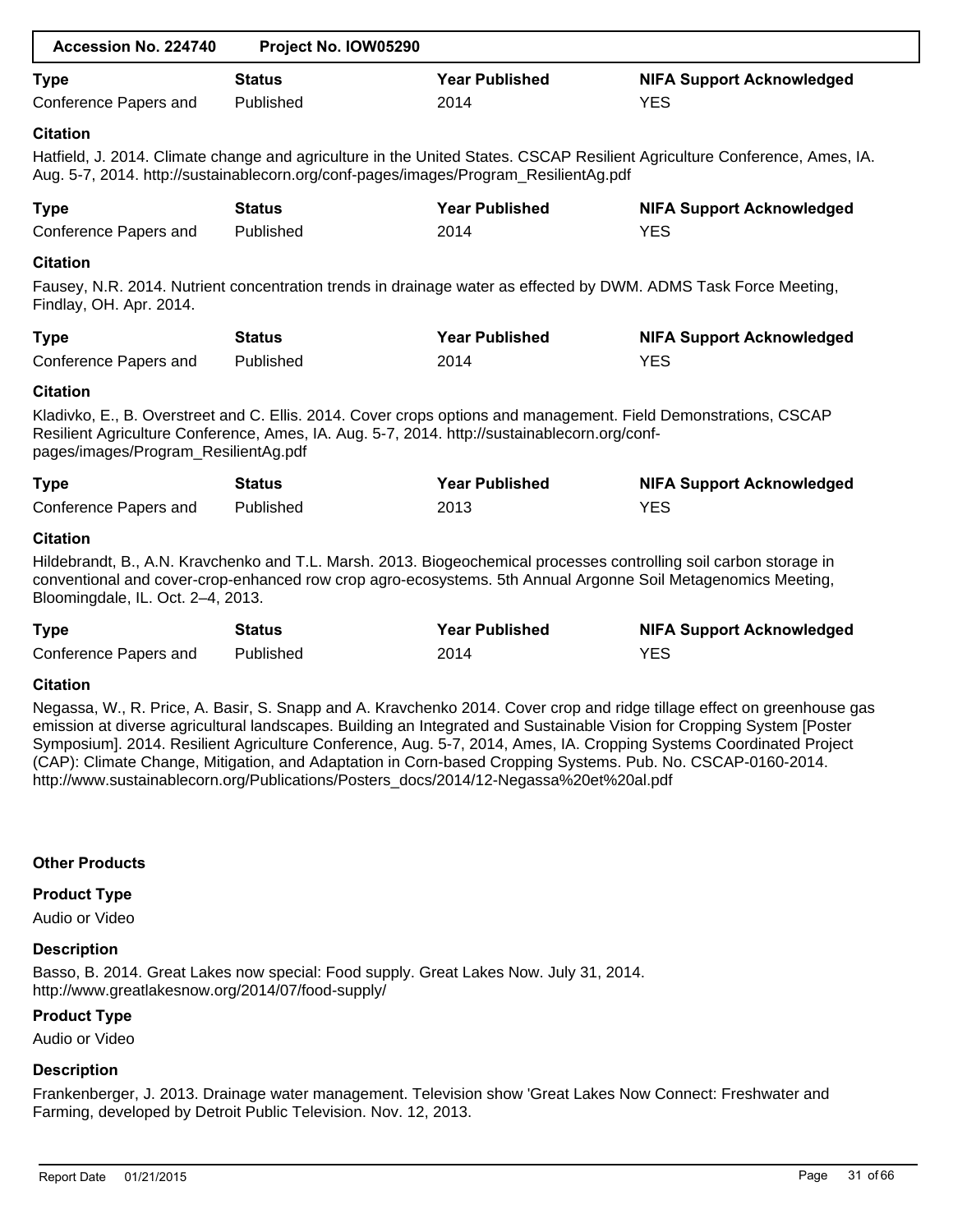Audio or Video

### **Description**

Thelen, M. 2013. Nitrogen use in corn production. Michigan State Radio, Michigan Farm Radio Network. July 2, 2013.

# **Product Type**

Audio or Video

### **Description**

[Anonymous Press] (Lois Wright Morton cited). 2014. Conference for corn belt farmers and future farmers. KRVN 880 Rural Radio, Nebraska Rural Radio Association. July 21, 2014.

#### **Product Type**

Audio or Video

# **Description**

[Anonymous Press] (Lois Wright Morton cited). 2014. Conference for corn belt farmers and future farmers. KTIC 840 Rural Radio, Rural Radio Network. July 2, 2014.

#### **Product Type**

**Other** 

#### **Description**

Edwards, L.M., M.J. Bunkers, J.T. Abatzoglou, D.P. Todey and L.E. Parker. 2014 No October 2013 blizzard in western South Dakota. In: Herring, S.C., M.P. Hoerling, T.C. Peterson and P.A. Stott, (editors), Explaining extreme events of 2013 from climate perspective, Bulletin of Americam Metereological Society. 95(9): 23-25. http://www2.ametsoc.org/ams/assets/File/publications/BAMS\_EEE\_2013\_Full\_Report.pdf

### **Product Type**

**Other** 

# **Description**

Lekies, K. 2014. 2014 climate camp evaluation report.

#### **Product Type**

**Other** 

# **Description**

Lekies, K. 2014. 2014 graduate spring webinar series evaluation report.

#### **Product Type**

**Other** 

#### **Description**

Lekies, K. 2014. 2014 summer course at Stone Laboratory evaluation report.

### **Product Type**

**Other** 

#### **Description**

USDA-NIFA. 2014. Research team works to sustain corn through weather extremes. USDA National Institute of Food and Agriculture 2014 Impacts Report. http://nifa.usda.gov/about/pdfs/nifa\_2014\_impact\_rep\_fnl.pdf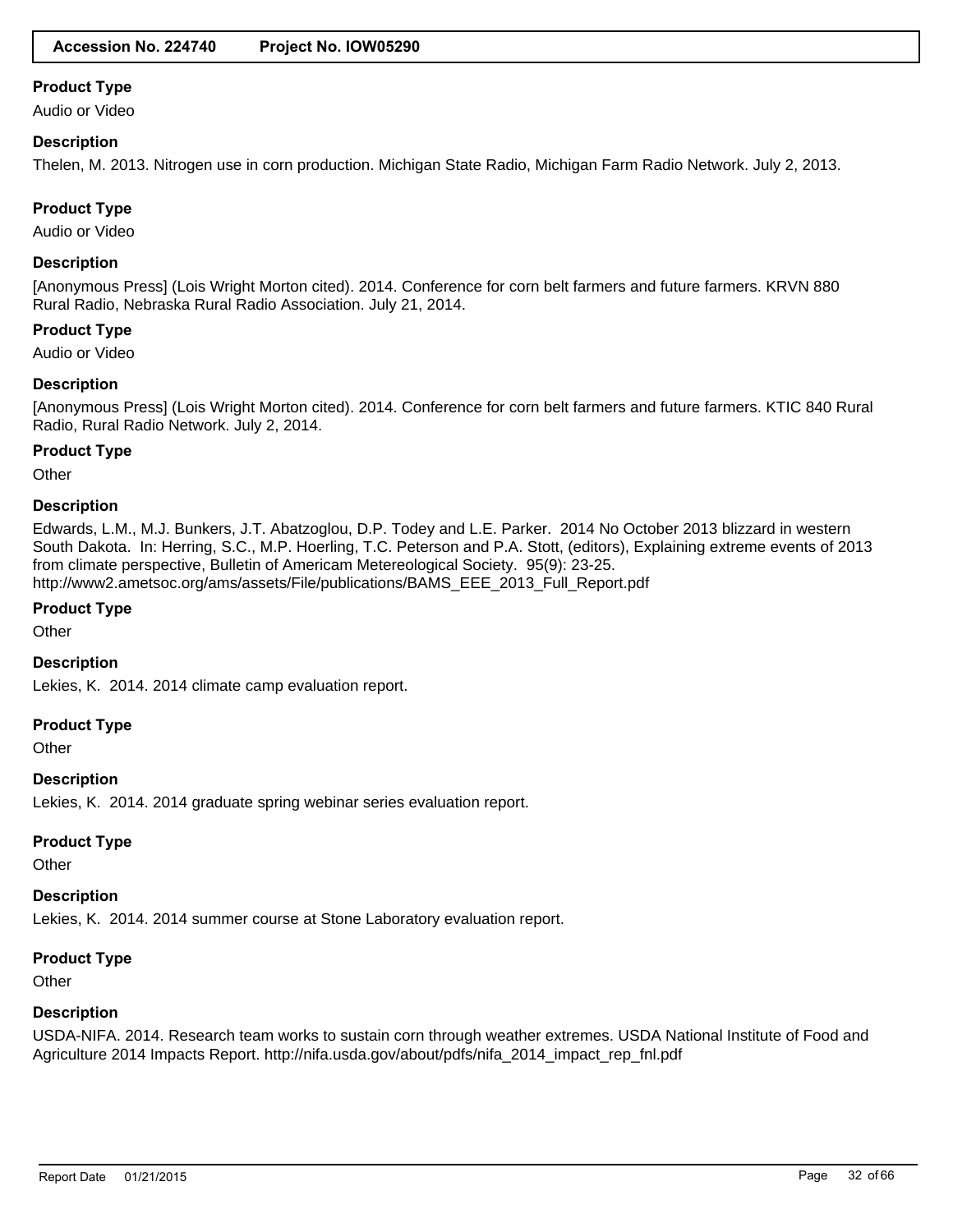**Other** 

# **Description**

Laws, L. Bartelt, and D. Herzmann. 2011+. Sustainablecorn.org website. Cropping Systems Coordinated Project (CAP): Climate Change, Mitigation, and Adaptation in Corn-based Cropping Systems. http://sustainablecorn.org/

#### **Product Type**

**Other** 

# **Description**

Abendroth, L. and D. Herzmann. 2011+. Internal website. Cropping Systems Coordinated Project (CAP): Climate Change, Mitigation, and Adaptation in Corn-based Cropping Systems.

# **Product Type**

**Other** 

# **Description**

Rahe, D. (Peter Scharf cited). 2013. Variable rate nitrogen using sensors. Observations in Agriculture Blog. Dec. 15, 2013. http://daverahe.blogspot.com/2013/12/variable-rate-nitrogen-using-sensors.html

#### **Product Type**

**Other** 

# **Description**

Rahe, D. (Peter Scharf cited). 2014. Nitrogen sensors revisited. Observations in Agriculture Blog. Jan. 23, 2014. http://daverahe.blogspot.com/2014/01/nitrogen-sensors-revisited.html

# **Product Type**

**Other** 

#### **Description**

Rabotyagov, S., C. Kling, P. Gassman, N. Rabalais and R.E. Turner. 2014. Economists must work together with scientists to address the problem of 'dead zones' such as the one in the Gulf of Mexico. The London School of Economics and Political Science (LSE) Blog. Mar. 26, 2014. http://blogs.lse.ac.uk/usappblog/2014/03/26/economists-must-work-togetherwith-scientists-to-address-the-problem-of-dead-zones-such-as-the-one-in-the-gulf-of-mexico/.

#### **Product Type**

**Other** 

#### **Description**

Sawyer, J. 2013. Tips for fall nutrient and lime applications. AgriClimate Connection (CSCAP & U2U Blog). Sept. 30, 2013. http://sustainablecorn.org/blog/?p=341

#### **Product Type**

**Other** 

#### **Description**

Thelen, M. 2014. Farmers weigh in on Nitrogen management in a changing climate. AgriClimate Connection (CSCAP & U2U Blog). Mar. 24, 2014. http://sustainablecorn.org/blog/?p=465

#### **Product Type**

**Other** 

# **Description**

Thelen, M. 2014. Web-based corn GDD tool helps farmers with planting decisions. AgriClimate Connection (CSCAP & U2U Blog). May 12, 2014. http://sustainablecorn.org/blog/?p=490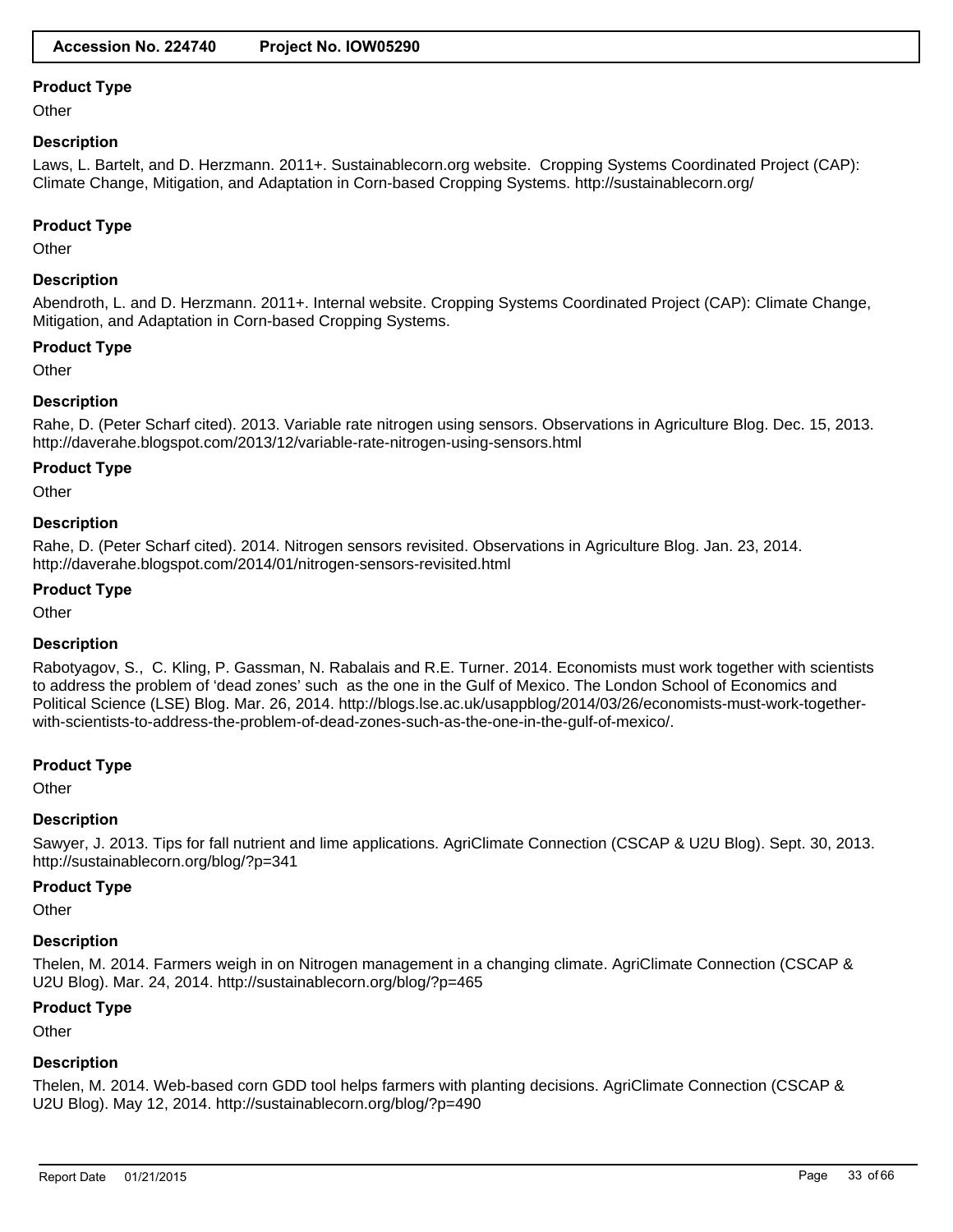**Other** 

# **Description**

Wolkowski, D. 2013. Cover crop observation - Wisconsin. AgriClimate Connection (CSCAP & U2U Blog). Oct. 28, 2013. http://sustainablecorn.org/blog/?p=348

#### **Product Type**

**Other** 

# **Description**

Todey, D. 2013. Fall crop harvest weather, progress and impacts. AgriClimate Connection (CSCAP & U2U Blog). Oct. 18, 2013. http://sustainablecorn.org/blog/?p=344

# **Product Type**

**Other** 

# **Description**

Todey, D. 2013. Drought of 2012-13 – Over or not?. AgriClimate Connection (CSCAP & U2U Blog). Apr. 14, 2014. http://sustainablecorn.org/blog/?p=175

# **Product Type**

**Other** 

# **Description**

Todey, D. 2014. Spring/summer outlook and El Nino. AgriClimate Connection (CSCAP & U2U Blog). Jan. 28, 2014. http://sustainablecorn.org/blog/?p=426

# **Product Type**

**Other** 

# **Description**

Todey, D. 2014. Corn belt heat into early September. AgriClimate Connection (CSCAP & U2U Blog). Aug. 28, 2014. http://sustainablecorn.org/blog/?p=592

#### **Product Type**

**Other** 

#### **Description**

Ingels, C. 2014. Decision tools that are useful and usable. AgriClimate Connection (CSCAP & U2U Blog). Feb. 5, 2014. http://sustainablecorn.org/blog/?p=435

# **Product Type**

**Other** 

# **Description**

Ingels, C. 2014. Water chat. AgriClimate Connection (CSCAP & U2U Blog). Mar. 12, 2014. http://sustainablecorn.org/blog/?p=461

#### **Product Type**

**Other** 

#### **Description**

Ingels, C. 2014. Working for a more Resilient Agriculture. AgriClimate Connection (CSCAP & U2U Blog). June 13, 2014. http://sustainablecorn.org/blog/?p=505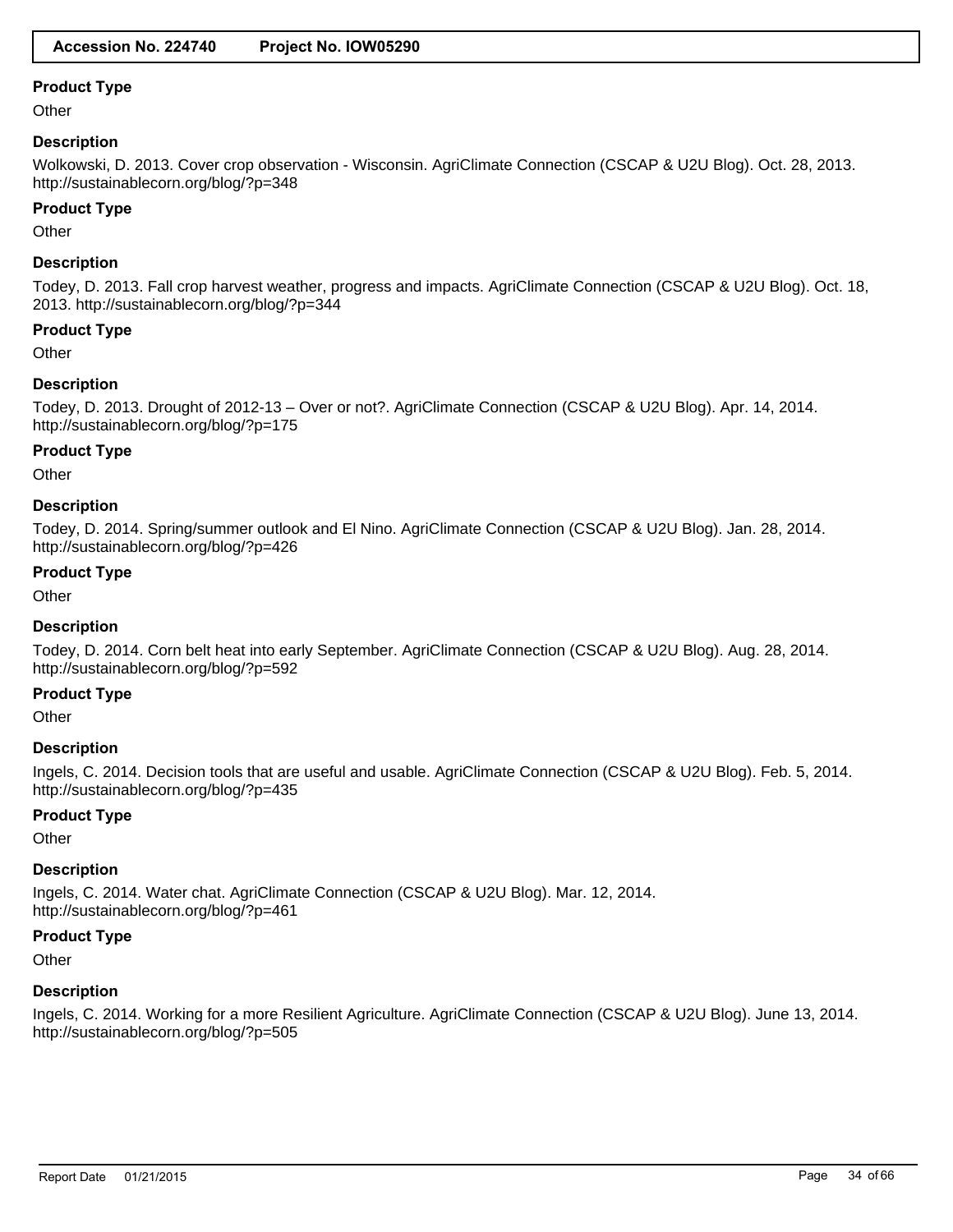**Other** 

# **Description**

Ingels, C. 2014. Climate camp 2014. AgriClimate Connection (CSCAP & U2U Blog). June 30, 2014. http://sustainablecorn.org/blog/?p=531

### **Product Type**

**Other** 

# **Description**

Ingels, C. 2014. Trying for a more resilient farming. AgriClimate Connection (CSCAP & U2U Blog). July 09, 2014. http://sustainablecorn.org/blog/?p=549

# **Product Type**

**Other** 

# **Description**

Ingels, C. 2014. There's still time to collect samples for the cornstalk nitrate nitrogen test. AgriClimate Connection (CSCAP & U2U Blog). Oct. 29, 2014. http://sustainablecorn.org/blog/?p=609

# **Product Type**

**Other** 

# **Description**

Todey, D. 2014. Climate camp 2014. AgriClimate Connection (CSCAP & U2U Blog). July 25, 2014. http://sustainablecorn.org/blog/?p=580

# **Product Type**

**Other** 

# **Description**

Laws, L. 2014. Corn belt farmer perspectives on climate and Ag summarized in new report. AgriClimate Connection (CSCAP & U2U Blog). Jan. 21, 2014. http://sustainablecorn.org/blog/?p=417

# **Product Type**

**Other** 

#### **Description**

Laws, L. 2014. State nutrient reduction strategy: Information Midwestern farmers can use. AgriClimate Connection (CSCAP & U2U Blog). Feb. 10, 2014. http://sustainablecorn.org/blog/?p=448

# **Product Type**

**Other** 

# **Description**

McGinity, M. 2014. Suggestions for young farmers?. AgriClimate Connection (CSCAP & U2U Blog). Apr. 11, 2014. http://sustainablecorn.org/blog/?p=484

#### **Product Type**

**Other** 

#### **Description**

[Anonymous Press]. 2014. Resilient agriculture conference. U2U - Useful to Usable blog. July 21, 2014. https://mygeohub.org/groups/u2u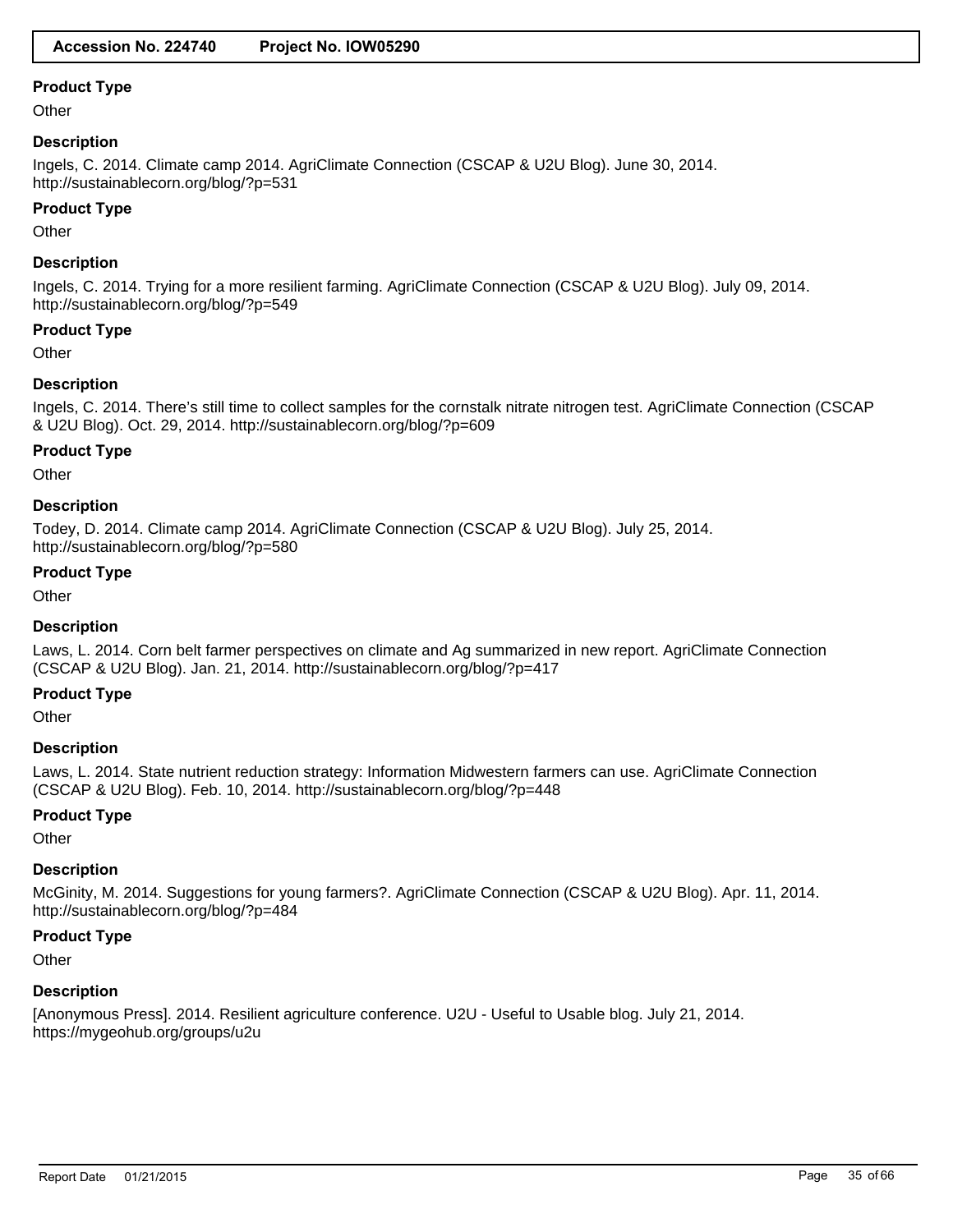**Other** 

# **Description**

 Laws, L., M. Prokopy, and J. Kriva. 2013+. AgriClimate connection. AgriClimate Connection (CSCAP & U2U Blog). http://sustainablecorn.org/blog/

#### **Product Type**

**Other** 

### **Description**

[Anonymous] (Cruse interviewed). 2014. Erosion estimated to cost Iowa \$1 Billion in yield. Des Moines Register. May 3, 2014. http://www.desmoinesregister.com/search/cruse%20soil%20erosion/

### **Product Type**

**Other** 

# **Description**

Robinson, K. (Frankenberger and Bowling cited). 2014. Purdue team aims to increase agricultural resilience amid climate change. Purdue University News. May 7, 2014. http://www.purdue.edu/newsroom/releases/2014./Q2/purdue-team-aimsto-increase-agricultural-resilience-amid-climate-change.html

#### **Product Type**

**Other** 

#### **Description**

Kladivko, E 2013. Cover crop seeding into standing crops or after harvest?.Conservation Cropping System Initiative. Sept. 11, 2013. http://ccsin.iaswcd.org/?p=624

### **Product Type**

**Other** 

#### **Description**

Potter, B. (Eileen Kladivko cited). 2014. Climate change research is all wet. AgWeb. Farm Journal, Inc. May 22, 2014.

#### **Product Type**

**Other** 

#### **Description**

Robinson, K. (Eileen Kladivko cited). 2014. Purdue team aims to increase agricultural resilience amid climate change. CropLife. May 7, 2014. http://www.croplife.com/management/purdue-team-aims-to-increase-agricultural-resilience-amidclimate-change/?utm\_source=knowledgemarketing&utm\_medium=newsletter&utm\_campaign=clenews%2005142014.

#### **Product Type**

**Other** 

#### **Description**

Boyles, P. (Eileen Kladivko and Peter Scharf were cited). 2014. Soil health partnership helps farmers focus on soil. Ag Professional, Vance Publishing Corporation. Feb. 6, 2014. http://www.extension.org/pages/70340/polar-vortex-californiadrought-alaskan-heat-wave-climate-change:-whats-with-the-weird-weather#.U1ldefldV8F

#### **Product Type**

**Other** 

#### **Description**

[Anonymous Press] (Eileen Kladivko cited). 2014. Purdue team aims to increase ag resilience amid climate change. Feedstuffs FoodLink, iNet Solutions Group. May 10, 2014. http://feedstuffsfoodlink.com/story-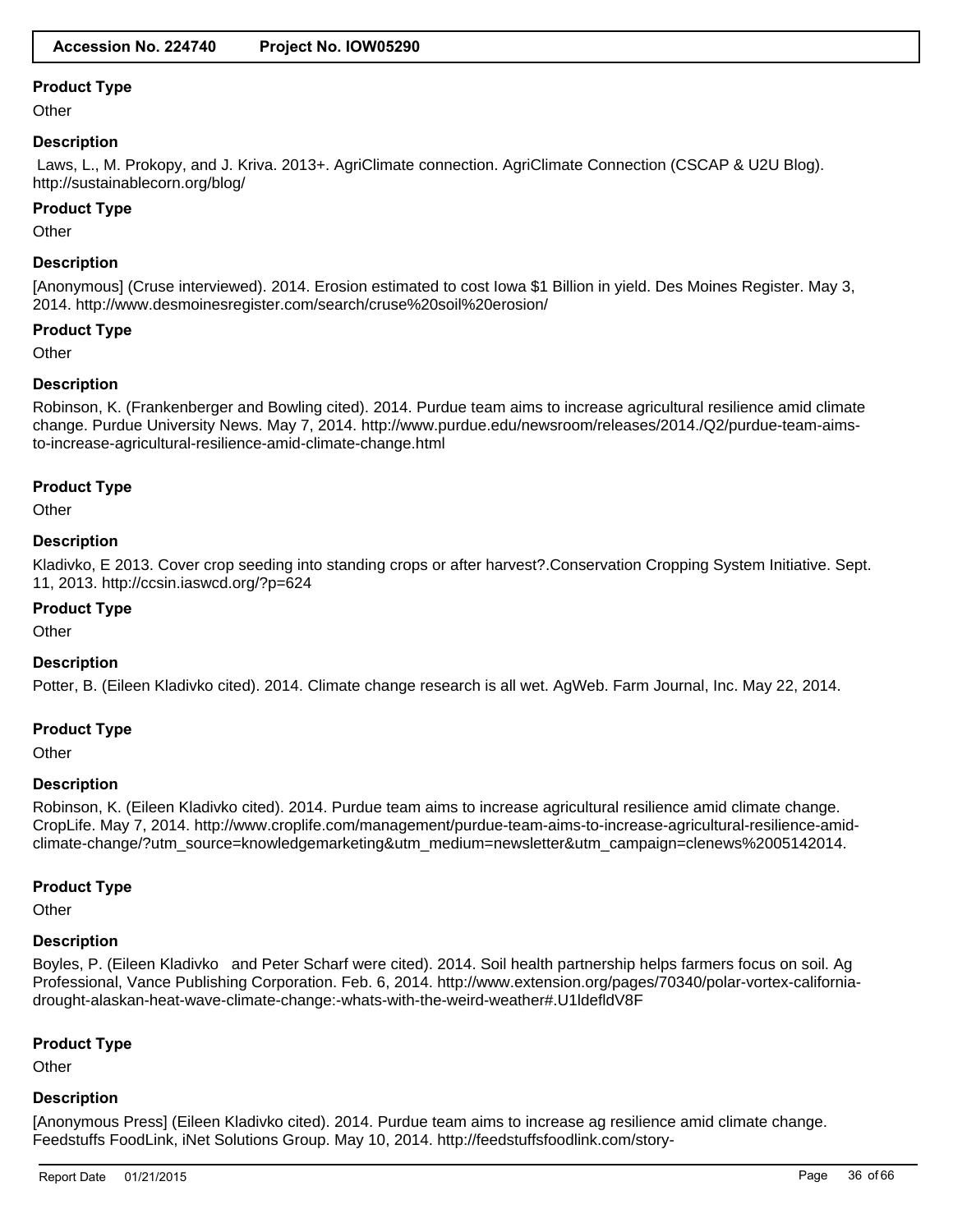# **Accession No. 224740 Project No. IOW05290**

purdue-team-aims-increase-ag-resilience-amid-climate-change-0-112327

### **Product Type**

**Other** 

### **Description**

[Anonymous Press] (Eileen Kladivko cited). 2014. Fertilizer institute: Cover crops gaining popularity. Wallace Farmer. Oct. 14, 2014. http://farmprogress.com/story-fertilizer-institute-cover-crops-gaining-popularity-improving-farm-sustainability-8- 118927-nl\_3\_nlr\_13?utm\_source=newsletter&utm\_medium=email&utm\_campaign=14+October+2014.

### **Product Type**

**Other** 

# **Description**

[Anonymous Press] (Eileen Kladivko cited). 2014. Research reviews cover crops' ability to improve Ag resiliency. Wallaces Farmer. May 12, 2014. http://farmprogress.com/story-research-reviews-cover-crops-ability-improve-ag-resiliency-8- 112374-nl\_3\_nlr\_13?utm\_source=newsletter&utm\_medium=email&utm\_campaign=13+May+2014.

# **Product Type**

**Other** 

# **Description**

Knutson, J. (Joe Lauer cited). 2013. Just beans and corn: Two-crop rotation has pros and cons. AgWeek, Forum Communications Company. Dec. 3, 2013. http://www.agweek.com/event/article/id/22178/publisher\_ID/80/

# **Product Type**

**Other** 

# **Description**

Pocock, J. (Peter Scharf cited). 2014. Nitrogen adjustment. Progressive Farmer. Feb. 2014. http://dtnpfdigital.com/article/Nitrogen\_Adjustment/1612322/192535/article.html

# **Product Type**

**Other** 

# **Description**

[Anonymous Press] (Peter Scharf cited). 2014. Crop sensors improve nitrogen application. Iowa Corn Stalk. Oct. 22, 2014. http://www.iowacornstalk.com/2014./10/crop-sensors-improve-nitrogen.html

# **Product Type**

**Other** 

# **Description**

Herrold, B. (Peter Scharf cited). 2014. Nitrogen plan among early planting decisions. Missouri Farmer Today. Feb. 27, 2014. http://www.missourifarmertoday.com/news/crop/nitrogen-plan-among-early-planting-decisions/article\_83dce9e0- 9f1e-11e3-a725-001a4bcf887a.html

#### **Product Type**

**Other** 

# **Description**

[Anonymous Press] (Peter Scharf cited). 2014. Crop sensors improve nitrogen application. High Plains Journal. Sept. 8, 2014. http://www.hpj.com/archives/2014./sep14/sep8/0902CropSensorsNitrogenrt1pix.cfm#.VEgcA\_nF98E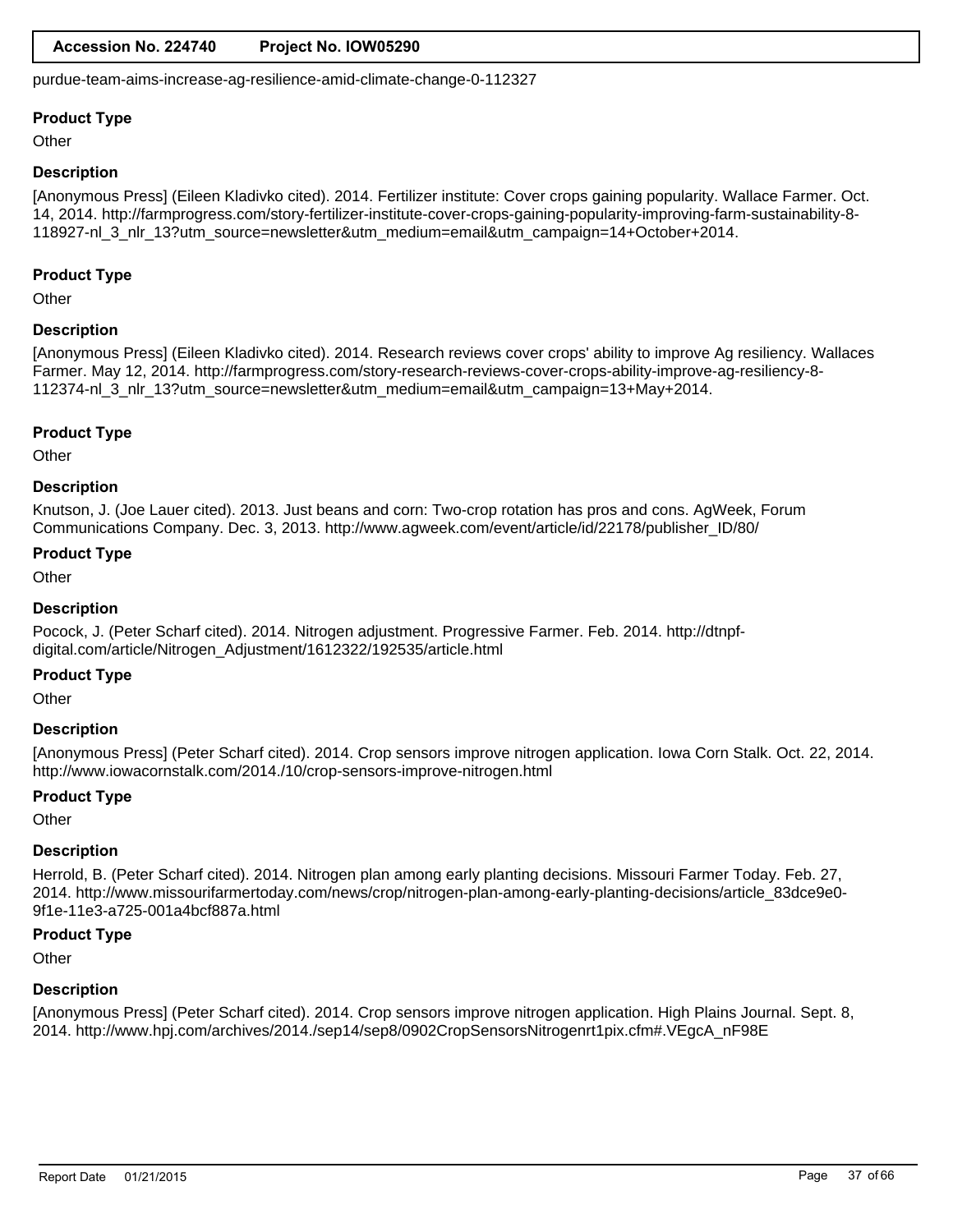**Other** 

### **Description**

[Anonymous Press] (Peter Scharf cited). 2014. Crop sensors improve nitrogen application. Bolivar Herald. Sept. 4, 2014.

# **Product Type**

**Other** 

# **Description**

Olson, J. (Peter Scharf cited). 2014. Changing weather patterns impact nitrogen management. Missouri Ruralist. Feb. 6, 2014. http://farmprogress.com/story-changing-weather-patterns-impact-nitrogen-management-14-108581

# **Product Type**

**Other** 

# **Description**

[Anonymous Press] (Peter Scharf cited). 2014. Crop sensors improve nitrogen application. Missouri Ruralist. Sept. 2, 2014. http://farmprogress.com/story-using-crop-sensors-detect-nitrogen-levels-corn-9-117112

#### **Product Type**

**Other** 

#### **Description**

Harris, T. (Peter Scharf cited). 2014. Wetter springs change nitrogen application. Farm Progress. Feb. 2014. http://plantsci.missouri.edu/nutrientmanagement/nitrogen/Nitrogen%20loss%20articles/Wetter%20Springs%20Change%2 0Nitrogen%20Application.pdf

#### **Product Type**

**Other** 

#### **Description**

Johansen, J. (Peter Scharf cited). 2014. Crop sensors improve nitrogen application. AgWired. Sept. 2, 2014. http://precision.agwired.com/2014./09/02/crop-sensors-improve-nitrogen-application/

#### **Product Type**

**Other** 

#### **Description**

Geist, L. (Peter Scharf cited). 2014. Crop sensors improve nitrogen application. University of Missouri Press Release. Aug. 29, 2014. http://extension.missouri.edu/n/2323

#### **Product Type**

**Other** 

#### **Description**

Pocock, J. (Peter Scharf cited). 2013. Regain lost yield potential. Progressive Farmer. Winter 2013.. http://dtnpfdigital.com/article/Regain\_Lost\_Yield\_Potential\_/1595536/190033/article.html

# **Product Type**

**Other** 

# **Description**

[Anonymous Press] (Matthew Helmers cited). 2013. Iowa state scientists team up to keep nitrates on fields. Clean Water Iowa. Iowa Department of Agriculture & Land Stewardship. Dec. 3, 2013. http://www.cleanwateriowa.org/article.aspx?id=31&Iowa+State+Scientists+Team+Up+to+Keep+Nitrates+on+Fields+%7C+ ISU+College+of+Agriculture+%26amp%3B+Life+Sciences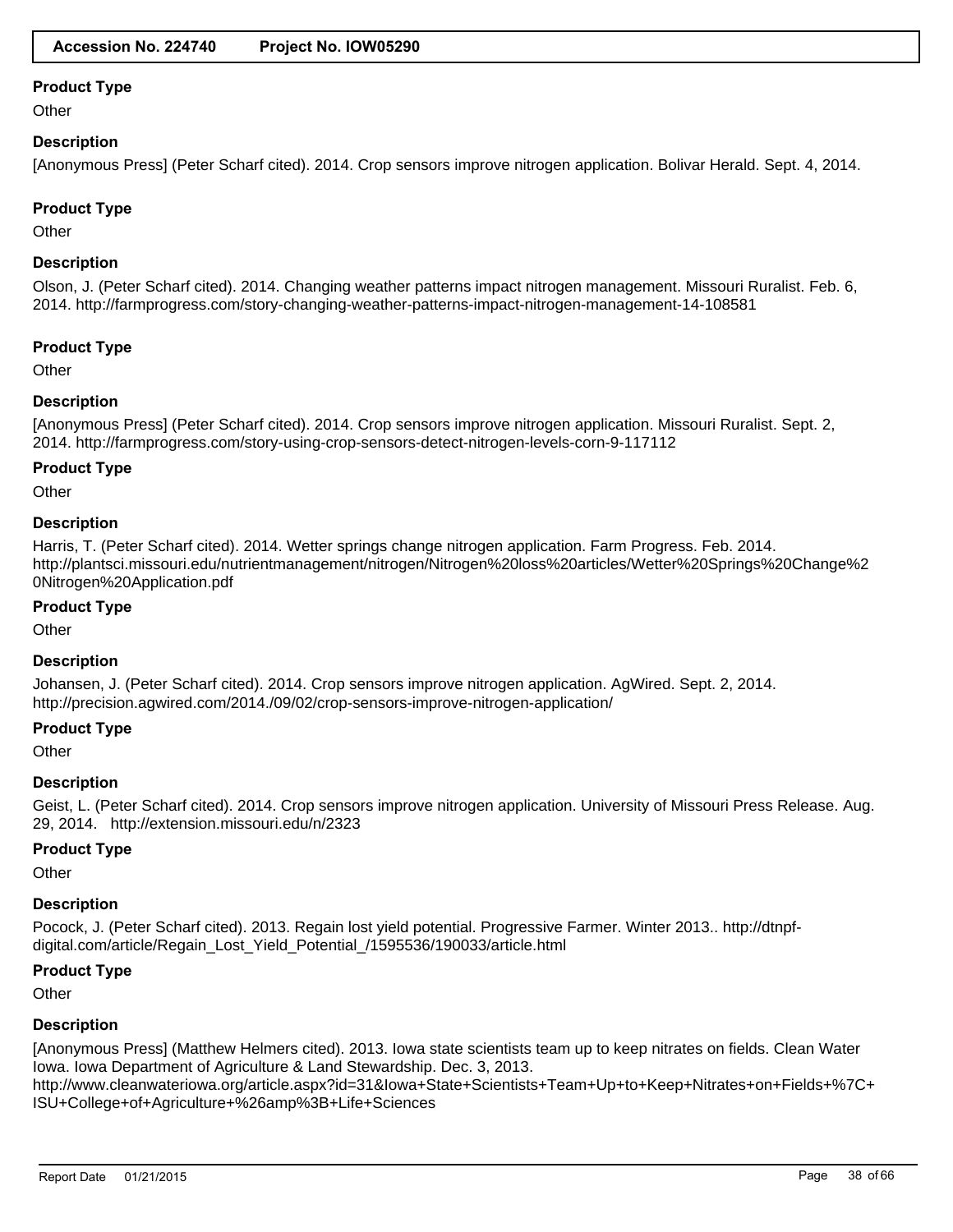**Other** 

# **Description**

Helmers, M 2013. Scientists team up to keep nitrates out of rivers. Drainage Contractor. Dec. 5, 2013. http://www.drainagecontractor.com/industry-news/scientists-team-up-to-keep-nitrates-out-of-rivers

### **Product Type**

**Other** 

# **Description**

[Anonymous Press] (Matthew Helmers cited). 2013. Scientists team up to keep nitrates on fields. Drainage Contractor Magazine Online, Annex Business Media. Dec. 5, 2013. http://www.drainagecontractor.com/industry-news/scientists-teamup-to-keep-nitrates-out-of-rivers

# **Product Type**

**Other** 

# **Description**

Helmers, M 2013.Keeping nitrates on the field.Farm Talk. Dec. 10, 2013.

#### **Product Type**

**Other** 

# **Description**

[Anonymous Press] (Matthew Helmers cited). 2013. Iowa state scientists team up to keep nitrates on fields. Ag Professionals. Dec. 4, 2013. http://www.agprofessional.com/news/Iowa-State-scientists-team-up-to-keep-nitrates-onfields-234491411.html

# **Product Type**

**Other** 

#### **Description**

[Anonymous Press] (Matthew Helmers cited). 2013. Iowa state team studies runoff solutions. Agri-View. Dec. 18, 2013. http://www.agriview.com/news/crop/iowa-state-team-studies-runoff-solutions/article\_ac82f0cc-4f94-5516-87f2-0c5400f6ac07.html?comment\_form=true

# **Product Type**

**Other** 

#### **Description**

Helmers, M. and E. Adcock 2013. Iowa State scientists team up to keep nitrates on fields. Iowa State University.College of Agriculture and Life Sciences. Dec. 3, 2013. http://www.cals.iastate.edu/news/releases/iowa-state-scientists-team-keepnitrates-fields

#### **Product Type**

**Other** 

# **Description**

Deaver, C. (Matthew Helmers cited). 2013. Scientists promote strategies to keep nitrates out of water systems. Iowa State Daily. Dec. 13, 2013. http://www.iowastatedaily.com/news/article\_7d34a8b0-6370-11e3-8f62-001a4bcf887a.html

# **Product Type**

**Other** 

# **Description**

[Anonymous Press] (Matthew Helmers cited). 2013. Iowa State scientists team up to keep nitrates on fields. Iowa State University College of Agriculture and Life Sciences News.Iowa State University of Science and Technology. Dec. 3, 2013. https://www.cals.iastate.edu/news/releases/iowa-state-scientists-team-keep-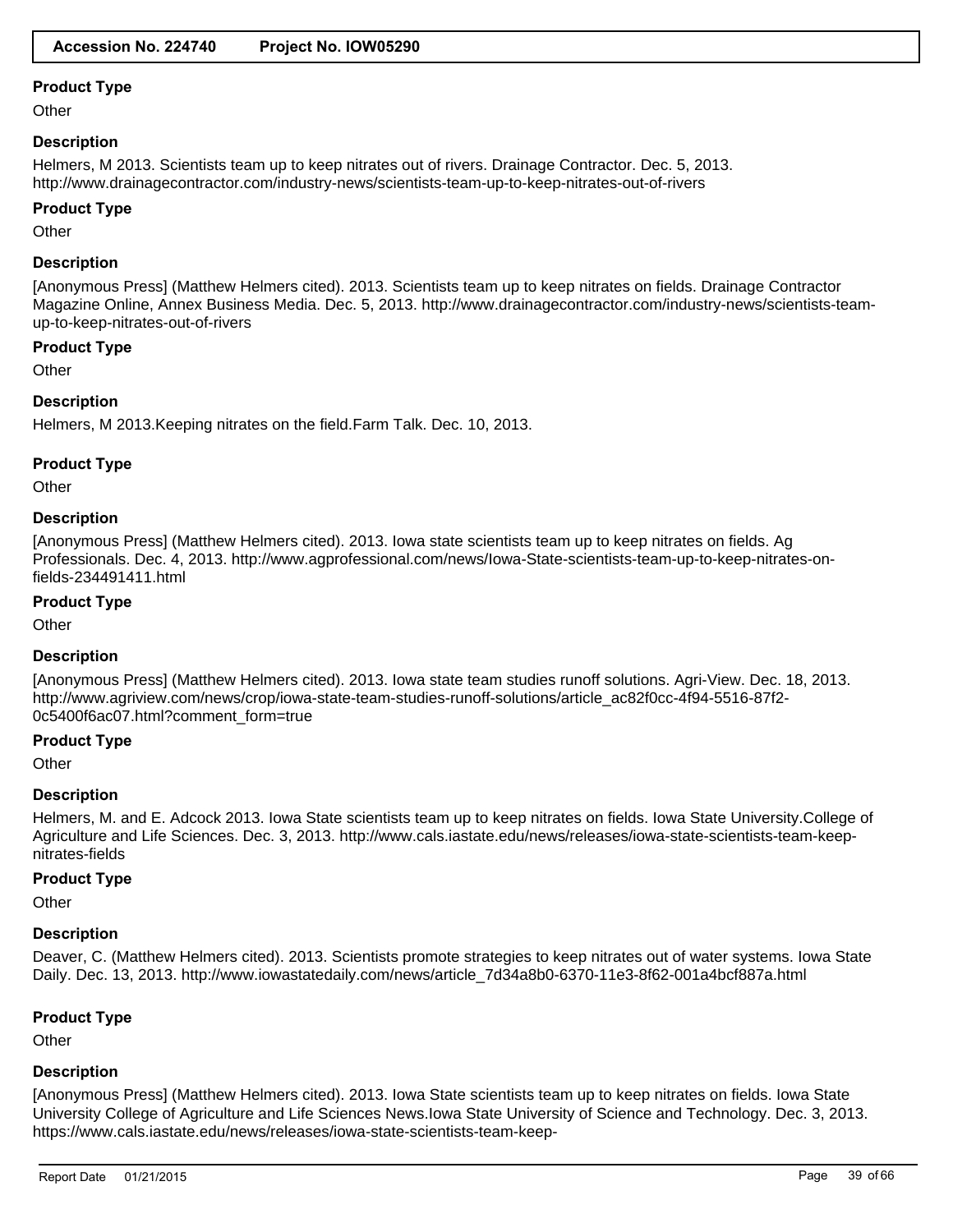#### nitrates-fields

#### **Product Type**

**Other** 

#### **Description**

Mueller, D., J. Benning and L. Laws 2013. Revisions in corn field guide reduce uncertainty. Iowa State University Extension and Outreach. Nov. 22, 2013. http://www.extension.iastate.edu/article/revisions-corn-field-guide-reduceuncertainty

#### **Product Type**

**Other** 

#### **Description**

Gray, P. (Darin Eastburn cited). 2014. Study: Cover crops can ward off soybean diseases. Harvest Public Media, Filed Notes. Jan. 8, 2014. http://harvestpublicmedia.org/content/study-cover-crops-can-ward-soybean-diseases#.U1lxQ\_ldV8G

#### **Product Type**

**Other** 

#### **Description**

Herzmann, D. and W. Klein 2013.Iowa environmental mesonet data used by thousands every day.Iowa State University Extension and Outreach. Sept. 30, 2014. http://www.extension.iastate.edu/article/iowa-environmental-mesonet-data-usedthousands-every-day

#### **Product Type**

**Other** 

#### **Description**

Arbuckle, J.G 2013. Agriculture: Survey shows slow erosion of climate change skepticism among Iowa farmers. ClimateWire. Nov. 8, 2013. http://www.eenews.net/cw/2013./11/08

#### **Product Type**

**Other** 

#### **Description**

[Anonomous Press] (J. Arbuckle cited). 2013. 2013. Farm poll examines climate change and agriculture. Post-Bulletin. Nov. 22, 2013. http://www.postbulletin.com/archives/farm-poll-examines-climate-change-and-agriculture/article\_6ebf89aaf56f-5123-9596-fe2739cbb2b0.html

#### **Product Type**

**Other** 

#### **Description**

Arbuckle, J, G. and D. Looker 2013.Shifting farmer views on climate change.Agriculture.com News. Oct. 25, 2013. http://www.agriculture.com/news/crops/shifting-farmer-views-on-climate-chge\_2-ar34803

#### **Product Type**

**Other** 

#### **Description**

[Anonomous Press] 2014. Landlords seek cover crops?.Corn and Soybean Digest. July 30, 2014. http://cornandsoybeandigest.com/conservation/landlords-seek-cover-crops?page=2

#### **Product Type**

**Other** 

#### **Description**

[Anonomous Press] (Project website cited). 2014. Corn belt farmer perspectives on climate, ag summarized in new report. Missouri Valley News. Jan 31, 2014. http://www.enterprisepub.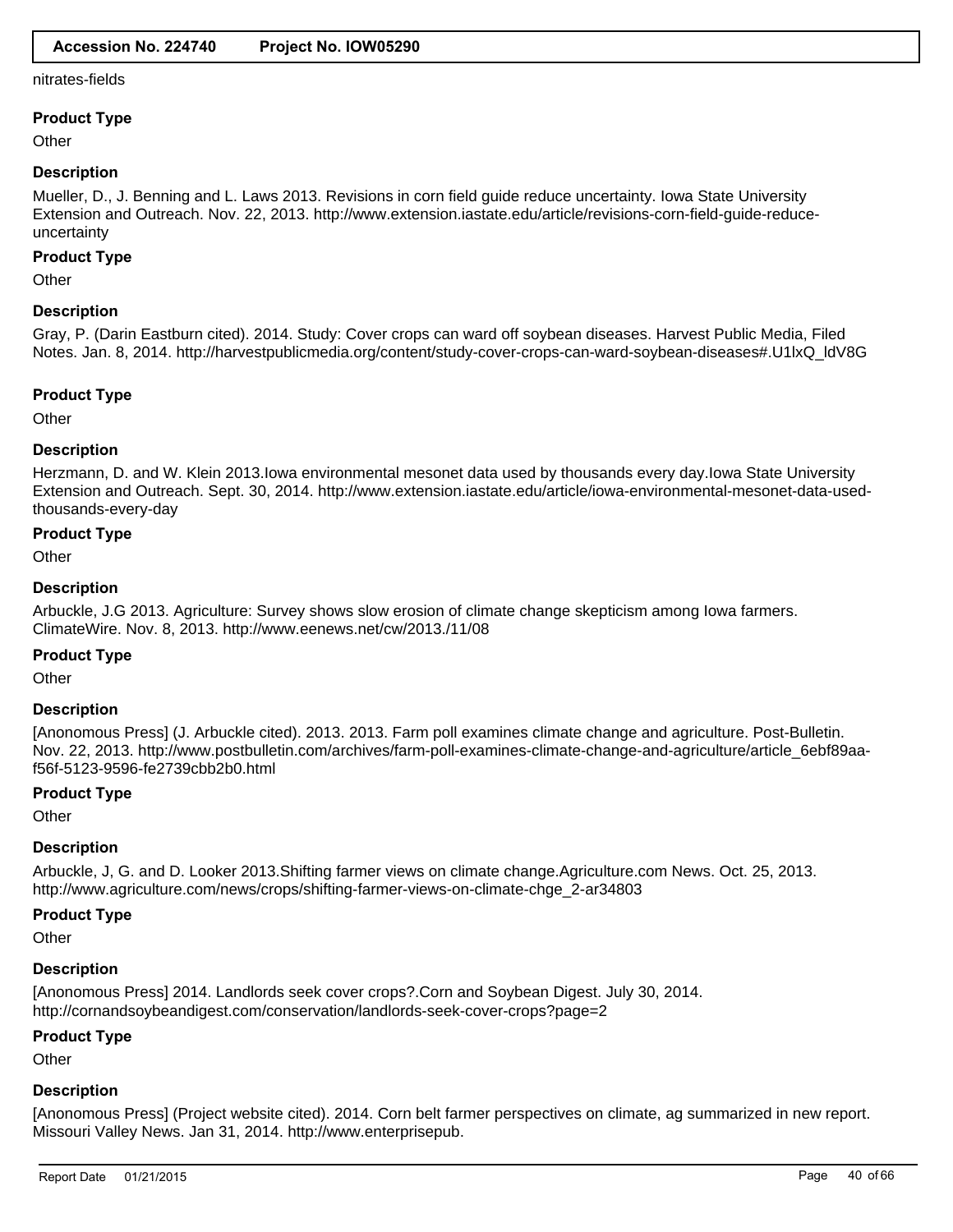com/movalley/news/agriculture/corn-belt-farmer-perspectives-on-climate-ag-summarized-in-new/article\_41f6f030-8aa5- 11e3-a219-0017a43b2370.html

# **Product Type**

**Other** 

### **Description**

Arbuckle, J. and L. Sternweis 2014. Farm poll: Room for improvement in nutrient management strategies. Ag Annex. July 2014.. http://www.agannex.com/energy/farm-poll-room-for-improvement-in-nutrient-management-strategies

#### **Product Type**

**Other** 

# **Description**

Goldenberg, S. (J. Arbuckle cited). 2014. Frame climate change as a food issue, experts say. The Guardian.Guardian News and Media Limited. Apr. 1, 2014. http://www.theguardian.com/environment/2014./apr/01/climate-change-food-issueipcc-report

#### **Product Type**

**Other** 

# **Description**

Roesch, G 2014. Corn belt farmers respond to climate change. UCS Science Network, Union of Concerned Scientists. Jan. 15, 2014. http://blog.ucsusa.org/corn-belt-farmers-respond-to-climate-change-375

#### **Product Type**

**Other** 

# **Description**

Demyer, M. (Lois Morton Journal Article cover story). 2014. Water security and agriculture: The human factor. American Society of Agronomy (ASA). June 06, 2014. https://www.agronomy.org/science-news/water-security-and-agriculturehuman-factor

#### **Product Type**

**Other** 

# **Description**

Sloan, D 2014. Good options to choose from. The Cedar Rapids Gazette, Gazette Communications. Feb. 2, 2014. http://thegazette.com/2014./02/02/good-options-to-choose-from/

#### **Product Type**

**Other** 

#### **Description**

Clausen, H. (Dick Wolkowski Cited). 2014. Adapting to change: 'Common-sense' practices can help farmers cope with climate change. The County Today. Jan. 27, 2014. http://www.thecountrytoday.com/farm/article\_180046aa-8776-11e3- 9758-001a4bcf887a.html

#### **Product Type**

**Other** 

#### **Description**

Wolkowski, D 2014. Resilient Agriculture: Adapting to a changing climate – A conference for farmers, scientists, and Ag. profesionals. Integrated Pest and Crop Management - News and Resources for Wisconsin Agriculture from the University of Wisconsin.Integrated Pest and Crop Management. July 1, 2014. http://ipcm.wisc.edu/blog/2014./07/resilient-agricultureadapting-to-a-changing-climate-a-conference-for-farmers-scientists-and-ag-profesionals/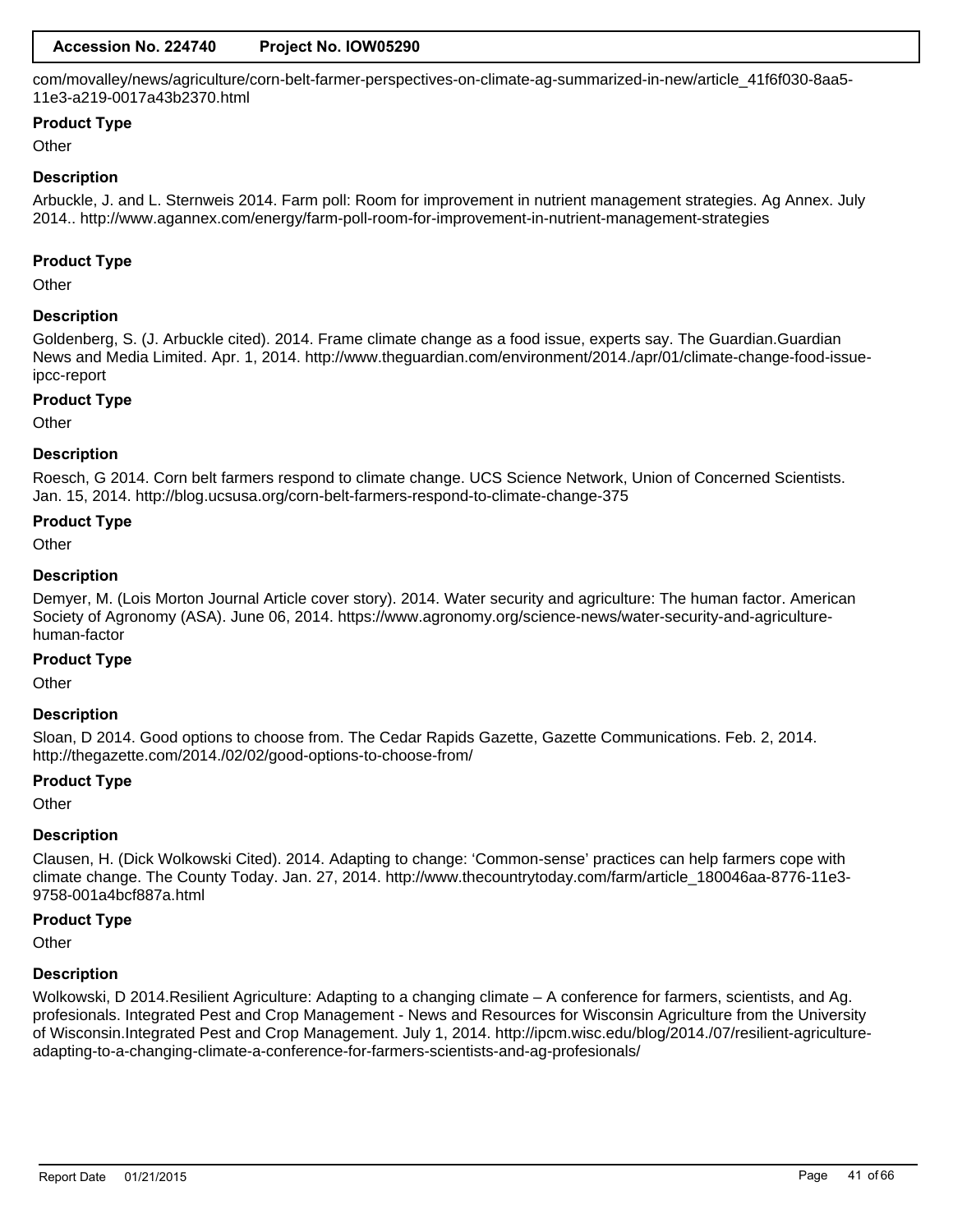**Other** 

# **Description**

Thelen, M 2014.Evaluate changes in crop management and get results now; optimize water, carbon and nitrogen cycling to improve yield and minimize environmental impacts. MSU Extension News. Jan. 17, 2014. http://msue.anr.msu.edu/news/evaluate\_changes\_in\_crop\_management\_and\_get\_results\_now

### **Product Type**

**Other** 

# **Description**

Thelen, M 2014.Evaluating weather damaged crops, 3 part series on hail, flood and wind damage. MSU Extension News. July 26, 2014. http://msue.anr.msu.edu/news/evaluating\_hail\_damaged\_cropspart\_1

#### **Product Type**

**Other** 

# **Description**

Thelen, M 2014.Farmer discussion on sustainable corn production practices - MSU researcher seek farmer input on nitrogen management, stover harvest, climate and cover crops. MSU Extension News. Feb. 28, 2014. http://msue.anr.msu.edu/news/farmer\_discussion\_on\_sustainable\_corn\_production\_practices

#### **Product Type**

**Other** 

#### **Description**

Project (Cited MSU Extension staff). 2014. Farmer discussion on sustainable corn production practices. Michigan State University Extension, Michigan State University Board of Trustees. Feb. 28, 2014. http://msue.anr.msu.edu/news/farmer\_discussion\_on\_sustainable\_corn\_production\_practices

#### **Product Type**

**Other** 

#### **Description**

Peltier, A 2014. Resilient ag conference now open to crop advisors and farmers - Register by July 28th. University of Illinois Extension - Hill and Furrow.University of Illinois at Urbana-Champaign, IL. July 21, 2014. http://web.extension.illinois.edu/nwiardc/eb270/entry\_8783

#### **Product Type**

**Other** 

#### **Description**

Thelen, M 2014. Farmers weigh in on nitrogen management. MSU Extension News. Apr. 18, 2014. http://msue.anr.msu.edu/news/farmers\_weigh\_in\_on\_nitrogen\_management\_in\_a\_changing\_climate

#### **Product Type**

**Other** 

#### **Description**

Thelen, M 2014. Filling in the blanks in a poor corn stand is not a good idea. MSU Extension News. May 30, 2014. http://msue.anr.msu.edu/news/filling\_in\_the\_blanks\_in\_a\_poor\_corn\_stand\_is\_not\_a\_good\_idea

#### **Product Type**

**Other** 

#### **Description**

Thelen, M 2014.Keeping nutrients in the field and out of tile lines.MSU Extension News. July 25, 2014. http://msue.anr.msu.edu/news/keeping\_nutrients\_in\_the\_field\_and\_out\_of\_tile\_lines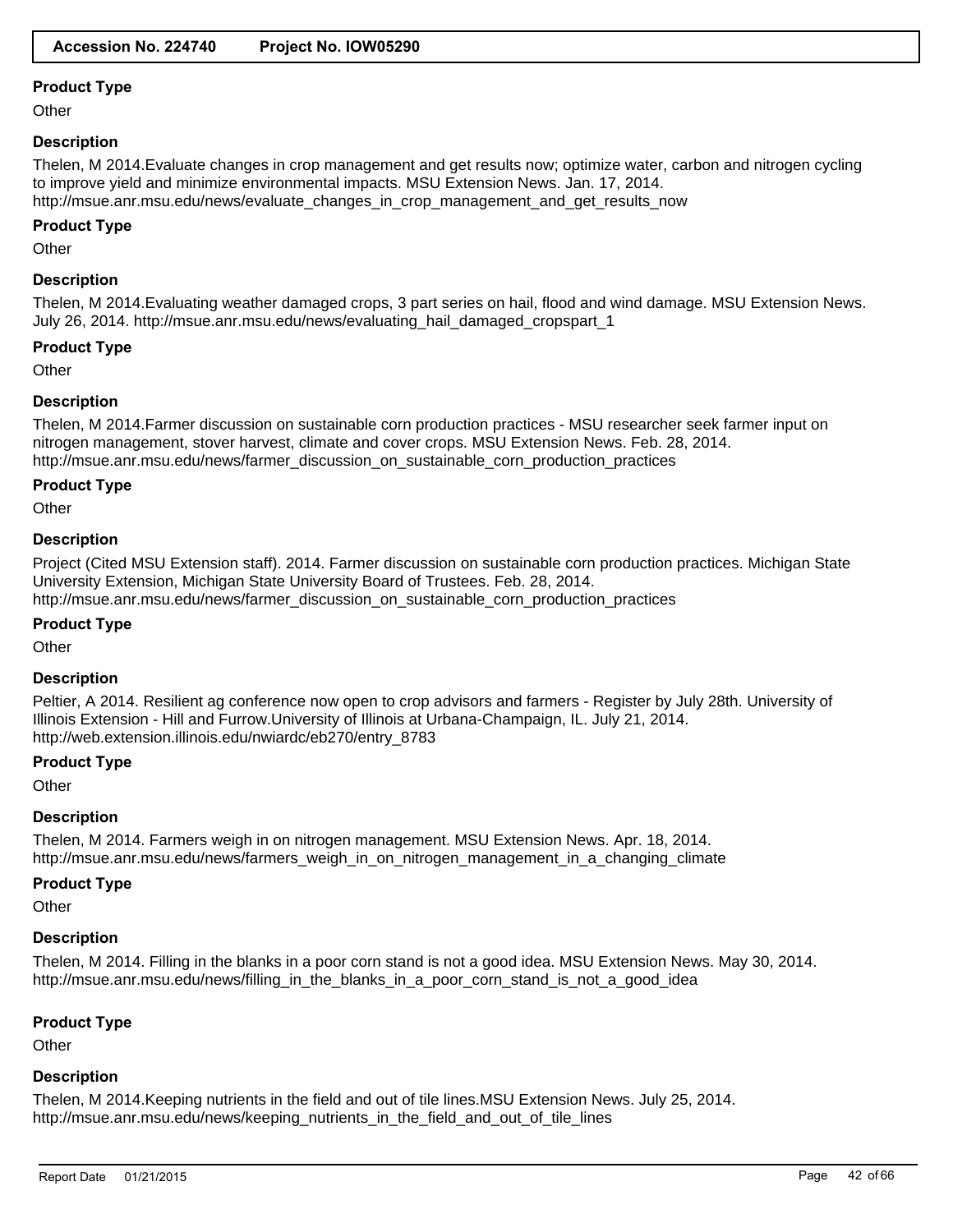**Other** 

# **Description**

Thelen, M 2014. Planting past Memorial Day - what are the risks?.MSU Extension News. May 22, 2014. http://msue.anr.msu.edu/news/planting\_corn\_past\_memorial\_day\_what\_are\_the\_risks

#### **Product Type**

**Other** 

#### **Description**

Thelen, M 2014.Resilient Ag Conference begins August 5 in Ames, Iowa. MSU Extension News. July 25, 2014. http://msue.anr.msu.edu/news/resilient\_ag\_conference\_begins\_august\_5\_in\_ames\_iowa

# **Product Type**

**Other** 

# **Description**

Thelen, M 2014. Web-based corn GDD tool helps farmers with planting decisions. MSU Extension News. Apr. 24, 2014. http://msue.anr.msu.edu/news/web\_based\_corn\_growing\_degree\_day\_tool\_helps\_with\_planting\_decisions

#### **Product Type**

**Other** 

#### **Description**

Thelen, M 2013.Managing fields after what harvest.MSU Extension News. July 25, 2013. http://msue.anr.msu.edu/news/managing\_fields\_after\_wheat\_harvest

#### **Product Type**

**Other** 

#### **Description**

[Anonymous] (Chad Ingels cited). 2013. Bioreactors help reduce fertilizer runoff. Cedar Rapids Gazette. Nov. 26, 2013. http://thegazette.com/searchresults/?search=Bioreactors%20help%20reduce%20fertilizer%20runoff%20

#### **Product Type**

**Other** 

#### **Description**

Casper-Simmet, J. (Chad Ingels and Dick Sloan cited). 2014. Resilient Agriculture Conference coming to Ames in August. AgriNews.com July 22, 2014. http://www.agrinews.com/news/iowa\_news/resilient-agriculture-conference-coming-to-amesin-august/article\_3acdde39-3017-5903-968e-77884c8d0ced.html

#### **Product Type**

Other

#### **Description**

Houghton, D. (Lori Abendroth and Chad Ingels cited). 2014. Reaching for resilience. The Furrow, John Deere Magazine. Nov. 2014. http://www.deere.com/en\_US/industry/agriculture/our\_offerings/furrow/furrow.page

#### **Product Type**

**Other** 

#### **Description**

Boyles, P. (Chad Ingels interviewed). 2014. Polar vortex, California drought, Alaskan heat wave, climate change: What's with the weird weather?.eXtension. Feb. 14, 2014. http://www.extension.org/pages/70340/polar-vortex-california-droughtalaskan-heat-wave-climate-change:-whats-with-the-weird-weather#.U1ldefldV8F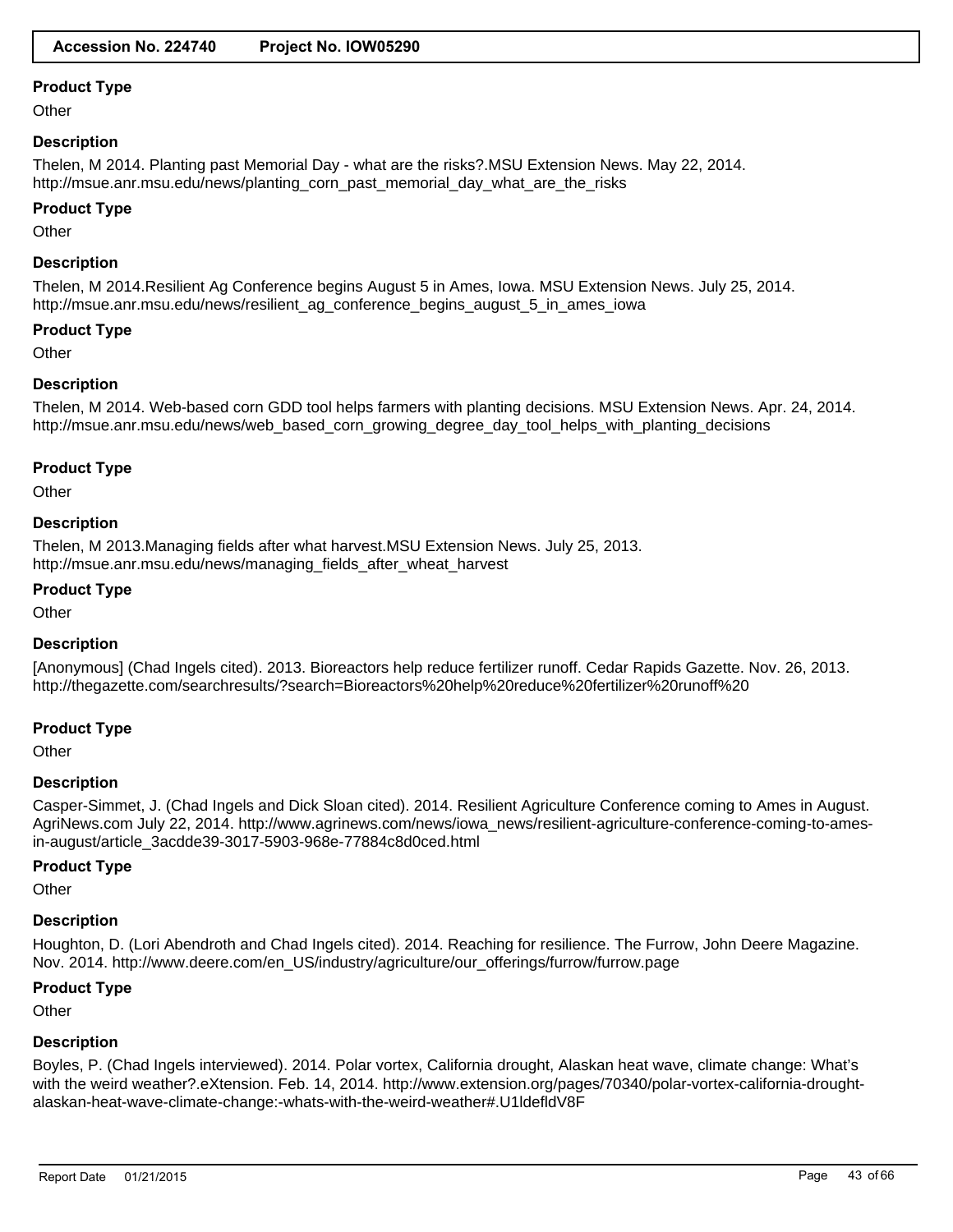**Other** 

### **Description**

Martin, Z. (Chad Ingels and Matt Helmers cited). 2014. Wood-chip filled trenches filter runoff from fields. Iowa Farmers Today. Dec. 12, 2013. http://www.iowafarmertoday.com/news/crop/wood-chip-filled-trenches-filter-runoff-fromfields/article\_8a8b2742-629d-11e3-8610-0019bb2963f4.html

# **Product Type**

**Other** 

# **Description**

Caspers-Simmet, J. (Chad Ingels interviewed). 2014. Bioreactor to remove nitrate from tile water. AgriNews. Oct. 3, 2013. http://www.postbulletin.com/archives/bioreactor-to-remove-nitrate-from-tile-water/article\_edd216d7-c9b0-523b-a371 c5ac42078a0b.html?mode=jqm

#### **Product Type**

**Other** 

# **Description**

Love, O. (Chad Ingels interviewed). 2014. Bioreactors, component of Iowa's nutrient reduction strategy, help reduce fertilizer runoff. Cedar Rapids Gazette. Mar. 29, 2014. http://thegazette.com/2013./11/26/bioreactors-component-of-iowasnutrient-reduction-strategy-help-reduce-fertilizer-runoff/

# **Product Type**

**Other** 

# **Description**

Edward, L. and D. Todey 2014. Fall blizzards in a changing climate. Agweb. Oct. 30, 2014. [Anonymous Press] (Dennis Todey cited). 2014. Helping farmers adapt to changing growing conditions. Science Daily. Apr. 11, 2014. http://www.sciencedaily.com/releases/2014./08/140811132257.htm

#### **Product Type**

**Other** 

# **Description**

[Anonymous Press] (Dennis Todey and Laura Edwards were cited). 2014. New online tools help farmers use climate data. Farm Ranch Guide. Aug. 12, 2014. http://www.farmandranchguide.com/news/crop/new-online-tools-help-farmers-useclimate-data/article\_48dbe5f2-2179-11e4-af18-001a4bcf887a.html

#### **Product Type**

**Other** 

#### **Description**

Robinson, K. (Eileen Kladivko cited). 2014. Purdue, OSU assisting in ag meeting for corn belt farmers. FeedLot, FeedLot Magazine. Aug. 2, 2014. http://feedlotmagazine.com/events/purdue-osu-assisting-in-ag-meeting-for-corn-belt-farmers/

# **Product Type**

**Other** 

# **Description**

Robinson, K. (Eileen Kladivko cited). 2014. Purdue, OSU assist in meeting. Morning Ag Clips. Morning Ag Clips, LLC. July 6, 2014. https://www.morningagclips.com/purdue-osu-assist-in-meeting/

#### **Product Type**

**Other** 

### **Description**

Robinson, K. (Eileen Kladivko cited). 2014. Purdue, OSU assisting in ag meeting for corn belt farmers. Ag Answers, A partnership of Purdue University and The Ohio State University. July 25, 2014. https://ag.purdue.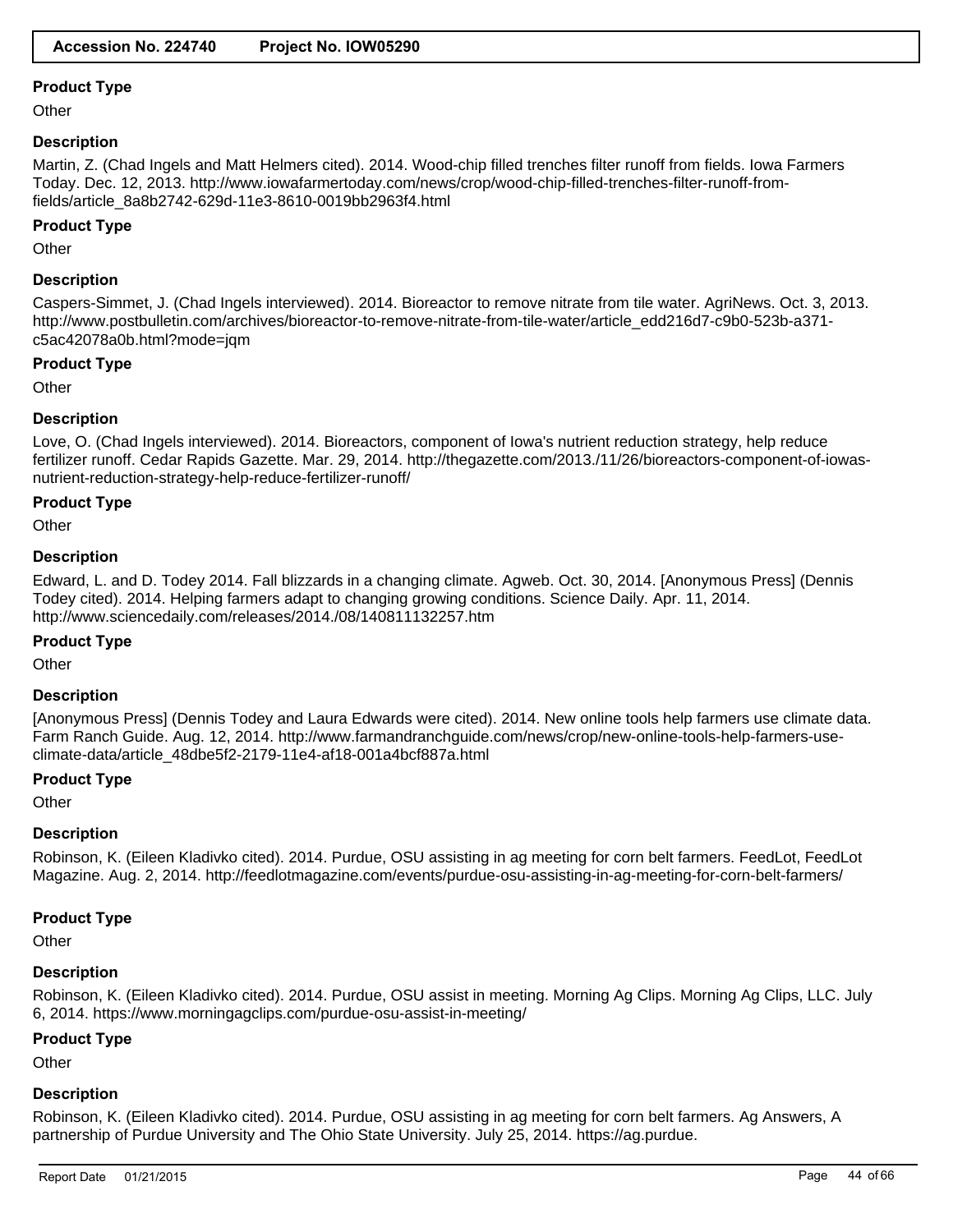# **Accession No. 224740 Project No. IOW05290**

edu/aganswers/Pages/archive.aspx?story=661#.U\_tvqvmwLYi

### **Product Type**

**Other** 

#### **Description**

Laws, L. (news release) (J. Arbuckle, Lois Wright Morton and Jamie Benning cited). 2014. Corn belt farmer perspectives on climate and agriculture summarized in new report. The Mapleton Press, Washington County Enterprise and Pilot Tribune. Jan. 31, 2014. http://m.enterprisepub.com/mobile/mapleton/news/corn-belt-farmer-perspectives-on-climate-andagriculture-summarized-in/article\_3a78dc08-8a85-11e3-ae3c-001a4bcf6878.html

# **Product Type**

**Other** 

#### **Description**

[Anonymous Press] (J. Arbuckle, Jamie Benning and Lois Wright Morton cited). 2014. Weathering the weather: Grain farmers respond. National Hog Farmer. Jan. 15, 2014. http://nationalhogfarmer.com/business/weathering-weather-grainfarmers-respond

#### **Product Type**

**Other** 

#### **Description**

Laws, L. (news release) (J. Arbuckle and Lois Wright Morton cited). 2014. Corn Belt farmer perspectives on climate and agriculture summarized in new report. Agri-View. Jan. 25, 2014. http://www.agriview.com/briefs/crop/corn-belt-farmerperspectives-on-climate-and-agriculture-summarized-in/article\_3498c4b7-aadb-5fed-869c-e92ae3d01319.html

#### **Product Type**

**Other** 

#### **Description**

Laws, L. (news release) (J. Arbuckle cited). 2014. Corn belt farmer perspectives on climate and agriculture summarized in new report. Iowa State University, College of Ag and Life Science, News Release. Jan. 10, 2014. http://www.cals.iastate.edu/news/releases/corn-belt-farmer-perspectives-climate-and-agriculture-summarized-new-report

#### **Product Type**

**Other** 

#### **Description**

[Anonymous Press] (Dick Wolkowski cited). 2014. Climate change conference for farmers, scientists and others. Agri-View, Madison, WI. July 13, 2014. http://www.agriview.com/briefs/crop/climate-change-conference-for-farmers-scientistsand-others/article\_c2d9f06c-da52-519c-b839-a53c4f44f4b2.html

#### **Product Type**

**Other** 

#### **Description**

Abendroth, L 2014. Make agriculture more resilient. Wallaces Farmer. July 1, 2014. http://magissues.farmprogress.com/WAL/WF07Jul14/wal025.pdf

#### **Product Type**

**Other** 

# **Description**

Gerhold, D. (Lori Abendroth, Lynn Laws and Linda Geiger cited). 2014. Project seeks new agricultural systems to prepare for climate change. Iowa State Daily. Feb. 4, 2014. http://www.iowastatedaily.com/news/article\_242ac938-8d2e-11e3 bee7-0019bb2963f4.html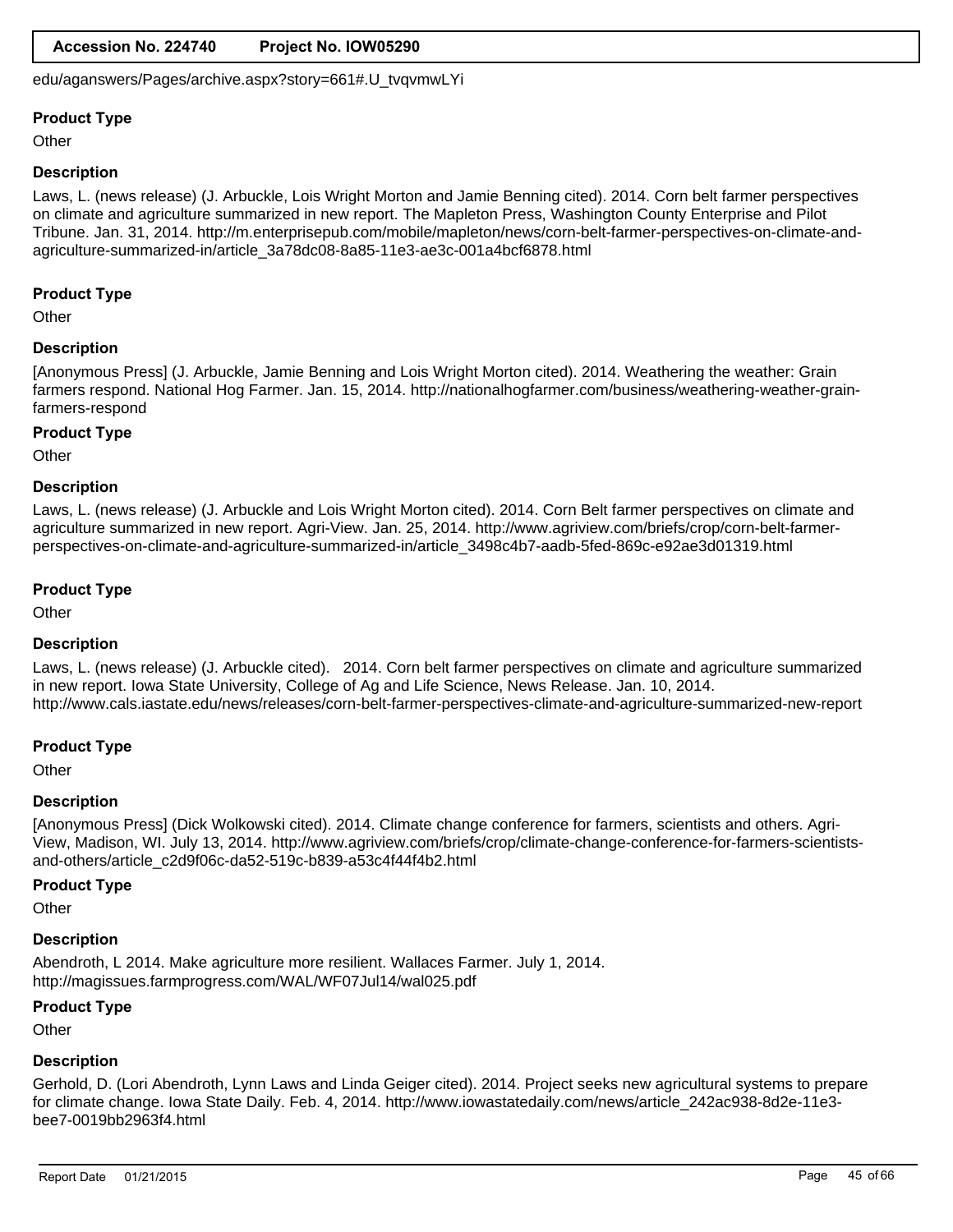**Other** 

### **Description**

Deaver, C. (Matt Helmers cited). 2013. Scientists promote strategies to keep nitrates out of water systems. BC Water News, Brown and Caldwell. Dec. 17, 2013. http://www.bcwaternews.com//bcwn/GreatLakes/121713.html

#### **Product Type**

**Other** 

### **Description**

Laws, L (news release). 2013. Iowa state scientists team up to keep nitrates on fields. TinyKnowledge.com. Dec. 8, 2013. http://www.tinyknowledge.com (updated daily)

#### **Product Type**

**Other** 

# **Description**

Laws, L (news release). 2013. Iowa state scientists team up to keep nitrates on fields. InsideView. Dec. 4, 2013. http://www.insideview.com (updated daily)

#### **Product Type**

**Other** 

# **Description**

Laws, L (news release). 2013. Iowa state scientists team up to keep nitrates on fields. Northern California Agriculture News. Dec. 6, 2013. http://norcalagblog.com/scientists-team-keep-nitrates-fields-water/

#### **Product Type**

**Other** 

#### **Description**

Laws, L (news release). 2013. Iowa state scientists team up to keep nitrates on fields. Agriculture Industry Today by EIN Newsdesk, IPD Group, Inc. Dec. 5, 2013. http://www.agriculture.einnews.com (updated daily)

#### **Product Type**

**Other** 

#### **Description**

[Anonymous Press]. 2014. Conference: Resilient agriculture: Adapting to a changing climate. FARMD, Forum for Agricultural Risk Management in Development. Aug. 2, 2014. https://www.agriskmanagementforum.org/event/conferenceresilient-agriculture-adapting-changing-climate

#### **Product Type**

**Other** 

#### **Description**

[Anonymous Press]. 2014. Purdue, OSU assist in meeting. Morning Ag Clips. Morning Ag Clips, LLC. June 29, 2014. https://www.morningagclips.com/purdue-osu-assisting-in-ag-meeting/

# **Product Type**

**Other** 

#### **Description**

Winsor, S 2014.Less time for planting.Corn and Soybean Digest, Penton. Apr. 13, 2014. http://cornandsoybeandigest.com/corn/less-time-planting?NL=SO-01&Issue=SO-01\_2014.0414\_SO-01\_459&YM\_RID=labend@iastate.edu&YM\_MID=1460335&sfvc4enews=42&cl=article\_3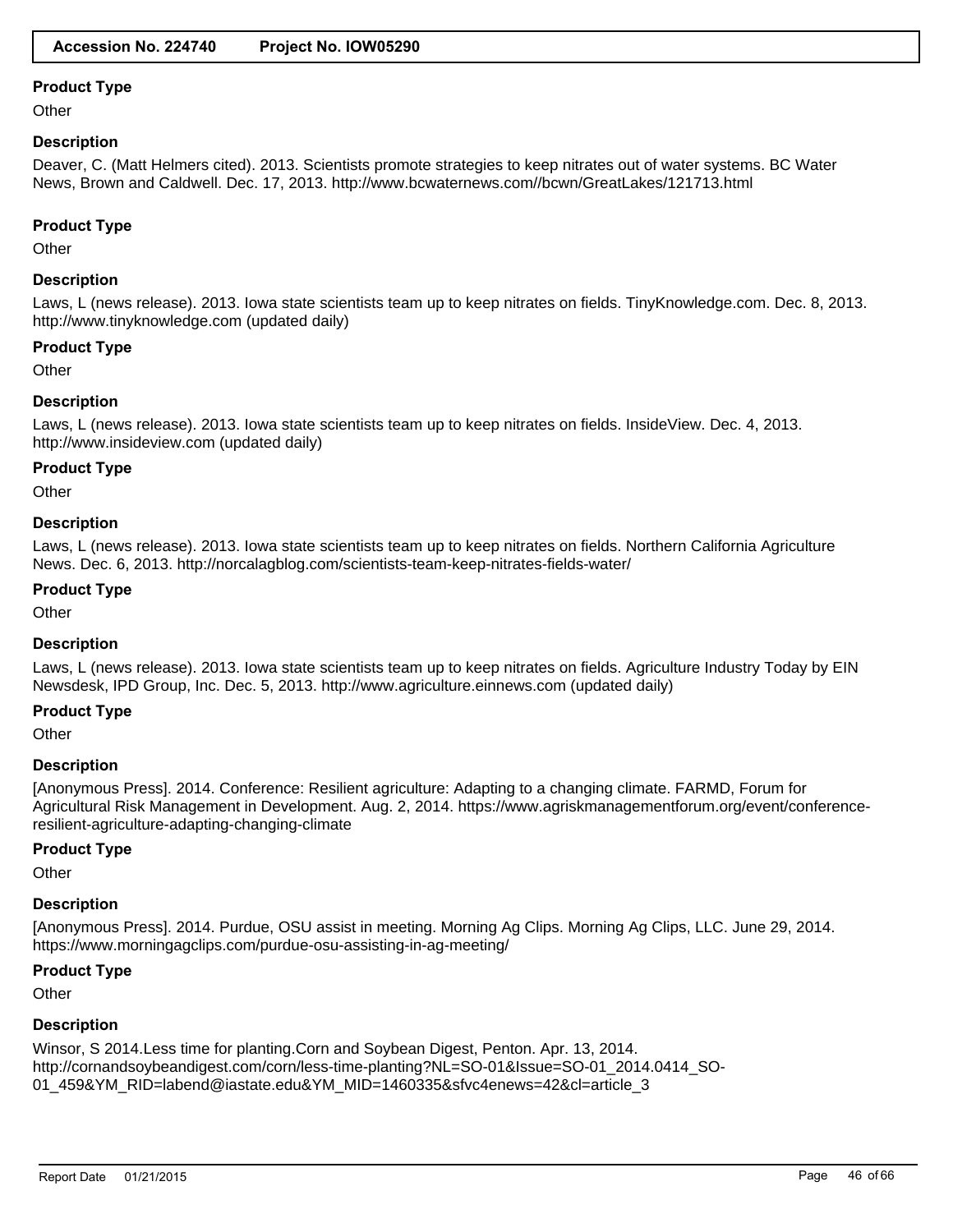**Other** 

### **Description**

Taylor, A.J 2014. Vilsack to speak to Corn belt farmers August 5th. KIOW Mix 107.3. North Iowa Broadcasting, Inc. Coloff Media, LLC. July 31, 2014. http://kiow.com/2014./07/31/vilsack-to-speak-to-corn-belt-farmers-august-5th/

#### **Product Type**

**Other** 

# **Description**

The Gazette Editorial Board. 2014. A strategy for 'nutrient reduction'. The Cedar Rapids Gazette, Gazette Communications. Feb. 2, 2014.

#### **Product Type**

**Other** 

# **Description**

Block, T 2014. Farmers see economic gains in conservation practices. Spokesman, Iowa Farm Bureau. Aug. 13, 2014.

#### **Product Type**

**Other** 

# **Description**

Moore, P 2014.Important farm research taking place at north Appalachian experimental watershed.The Holmes County Bargain Hunter, Graphic Publications, Inc. Jan. 27, 2014.

# **Product Type**

**Other** 

#### **Description**

Zingula, C 2014. No 'easy street' for farmers. The Cedar Rapids Gazette, Gazette Communications. Feb. 2, 2014.

# **Product Type**

**Other** 

### **Description**

[Anonymous Press]. 2014. Resilient Agriculture: Adapting to a changing climate. National Sustainable Agriculture Information Service, The National Center for Appropriate Technology. July 21, 2014.

#### **Product Type**

**Other** 

#### **Description**

[Anonymous Press]. 2014. Resilient Agriculture: Adapting to a changing climate. Soil and Water Conservation Society. July 21, 2014.

#### **Product Type**

**Other** 

#### **Description**

Herrera, A. 2014. Resilient Agriculture Conference on August 5-7. Climate Adaptation Mitigation E-Learning, CAMEL. Aug. 1, 2014.

http://www.camelclimatechange.org/view/presentation/53dbf77d0cf2541de6d02761/?topic=51cbfc8ef702fc2ba812d44e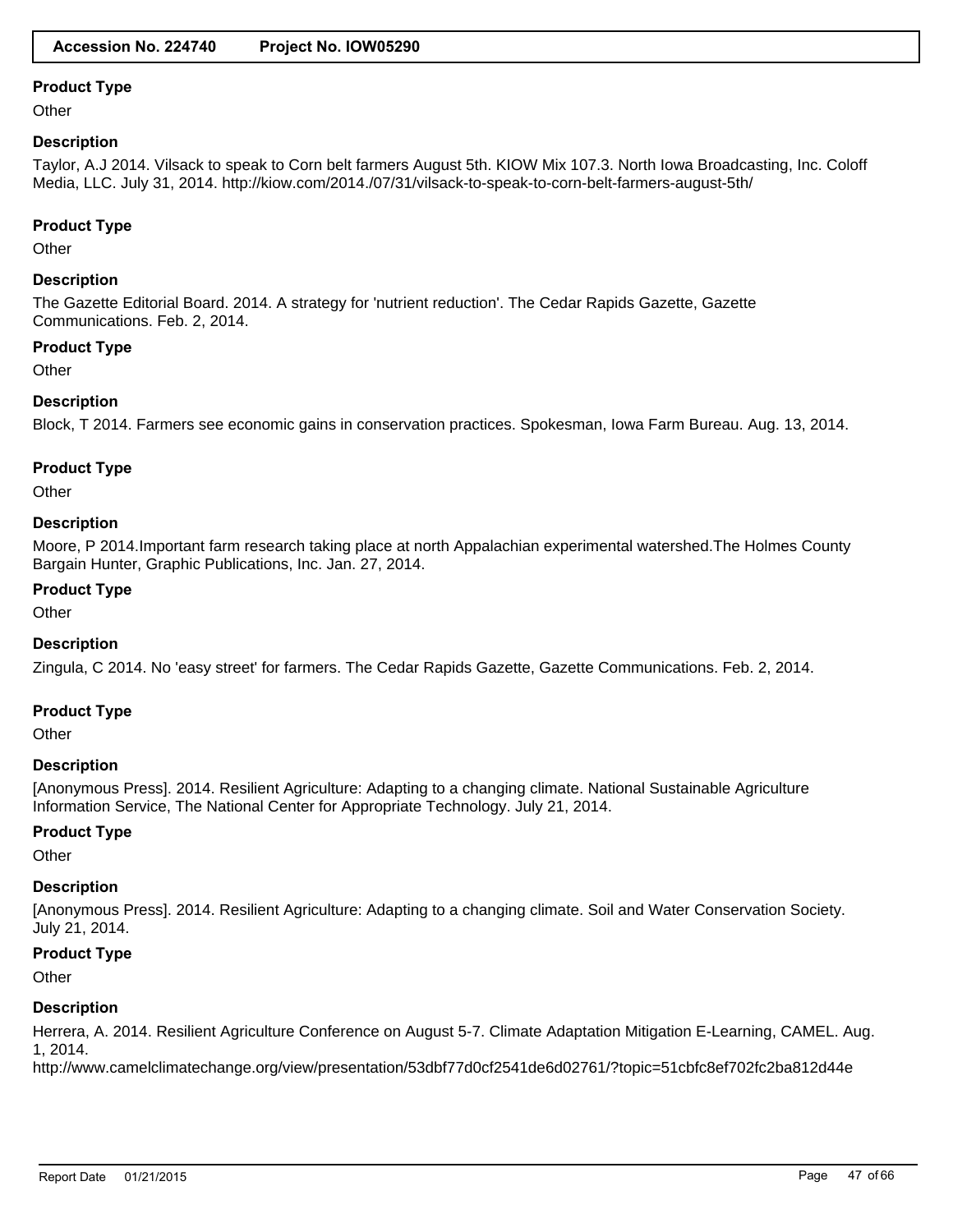**Other** 

### **Description**

[Anonymous Press]. 2014. Resilient Agriculture Conference open to CCAs. Ag Professional, Vance Publishing Corporation. July 22, 2014. http://www.agprofessional.com/news/Resilient-Agriculture-Conference-now-open-to-cropadvisors-268156862.html

### **Product Type**

**Other** 

# **Description**

[Anonymous Press]. 2014. USDA Corn Conference now open to crop advisors and farmers. Farmers Hot Line, Heartland Communications Group, Inc. July 29, 2014. http://www.farmershotline.com/stories/usda-corn-conference-now-open-cropadvisors-and-farmers

#### **Product Type**

**Other** 

# **Description**

Laws, L. (news release). 2014. Corn conference now open to crop advisers and farmers. Agri-View, Madison, WI. July 21, 2014. http://www.agriview.com/briefs/crop/corn-conference-now-open-to-crop-advisers-and-farmers/article\_db5d1ad8- 0840-5703-9231-39c24ff55111.html

# **Product Type**

**Other** 

# **Description**

[Anonymous Press]. 2014. Resilient Agriculture meeting for corn belt farmers to be held. Agri-View, Madison, WI. July 2, 2014. http://www.agriview.com/briefs/crop/resilient-agriculture-meeting-for-corn-belt-farmers-to-be-held/article\_2a9fda95- 1747-50c1-a4b7-8845d2340a63.html

#### **Product Type**

**Other** 

#### **Description**

Laws, L. (news release)(J. Arbuckle and Projectwebsite cited). 2014. Corn belt farmer perspectives on climate and agriculture summarized in new report. Enterprise Online. Jan. 31, 2014. http://m.enterprisepub.com/mobile/mapleton/news/corn-belt-farmer-perspectives-on-climate-and-agriculture-summarizedin/article\_3a78dc08-8a85-11e3-ae3c-001a4bcf6878.html

#### **Product Type**

**Other** 

#### **Description**

[Anonymous Press]. 2014. Resilient Agriculture Conference. Practical Farmers of Iowa. July 7, 2014. http://practicalfarmers.org/news-events/events/

#### **Product Type**

**Other** 

#### **Description**

[Anonymous Press]. 2014. Resilient Agriculture: Adapting to a changing climate. Women Caring For the Land.Women, Food, and Agriculture Network. July 21, 2014. http://womencaringfortheland.org/blog/ai1ec\_event/resilient-agricultureadapting-to-a-changing-climate/?instance\_id=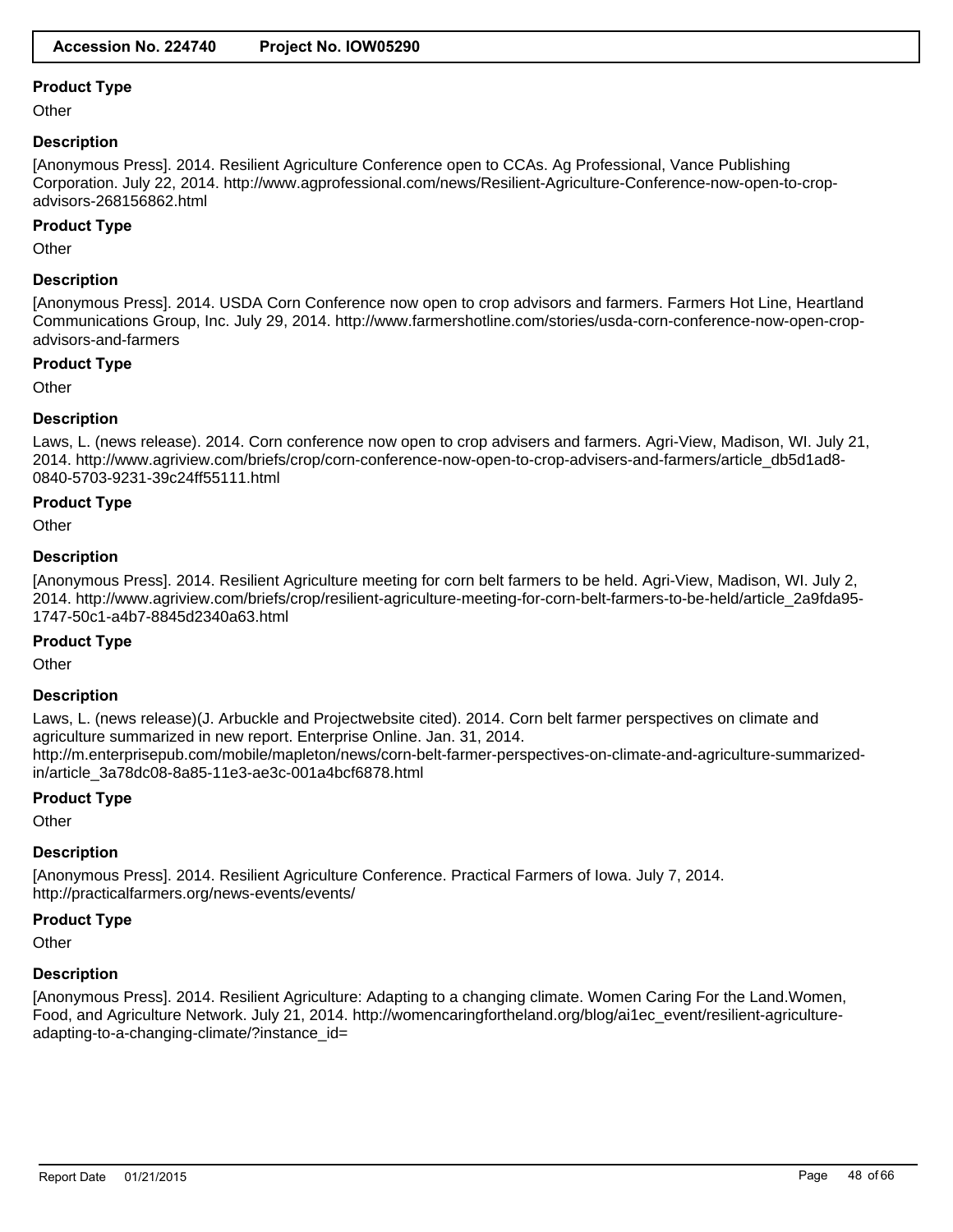**Other** 

### **Description**

[Anonymous Press]. 2014. USDA, 25x'25 Announce Resilient Agriculture Conference. AgriMarketing.com, Henderson Communications, LLC. July 24, 2014. http://www.agrimarketing.com/s/90211

#### **Product Type**

**Other** 

### **Description**

Tevis, C 2014. Vilsack: Farmers urged to support sustainable farming. agriculture.com. Aug. 06, 2014. http://www.agriculture.com/news/crops/vilsack-farmers-urged-to-suppt\_2-ar44605

# **Product Type**

**Other** 

# **Description**

Laws, L (news release). 2014. USDA Corn Conference now open to crop advisors and farmers. The Mapleton Press, Washington County Enterprise and Pilot Tribune. July 24, 2014. http://www.enterprisepub.com/mapleton/news/usda-cornconference-now-open-to-crop-advisors-and-farmers/article\_98eba184-1343-11e4-b12f-0017a43b2370.html

#### **Product Type**

**Other** 

#### **Description**

[Anonymous Press]. 2014. USDA Corn Conference now open to crop advisors and farmers. Missouri Valley Times News, Washington County Enterprise and Pilot Tribune. July 23, 2014. http://www.enterprisepub.com/movalley/news/agriculture/usda-corn-conference-open-to-crop-advisorsfarmers/article\_f205a622-12b0-11e4-8ac0-0017a43b2370.html

#### **Product Type**

**Other** 

#### **Description**

[Anonymous Press]. 2014. USDA - Resilient Agriculture Conference now open to crop advisors - CCA certification credits available. SeedQuest. July 21, 2014.

http://www.seedquest.com/news.php?type=news&id\_article=51318&id\_region=&id\_category=&id\_crop=

#### **Product Type**

**Other** 

#### **Description**

25x'25. 2014. Corn farmers help lead adaptive management discussions at Resilient Agriculture Conference. 25x'25 RESource, 25x'25 Alliance. Aug. 8, 2014. http://25x25blog.org/corn-farmers-help-lead-adaptive-management-discussionsat-resilient-agriculture-conference/

#### **Product Type**

**Other** 

#### **Description**

Harker, J 2014.New agriculture climate alliance.Brownfield Ag News for America.Brownfield Ag News. Sept. 24, 2014. http://brownfieldagnews.com/2014./09/24/new-agriculture-climate-alliance/

#### **Product Type**

**Other** 

#### **Description**

Abendroth, A., L. Laws and G. Wallace 2014. Resilient Ag conference now open to crop advisers and farmers. Iowa State University Extension and Outreach. July 22, 2014. http://www.extension.iastate.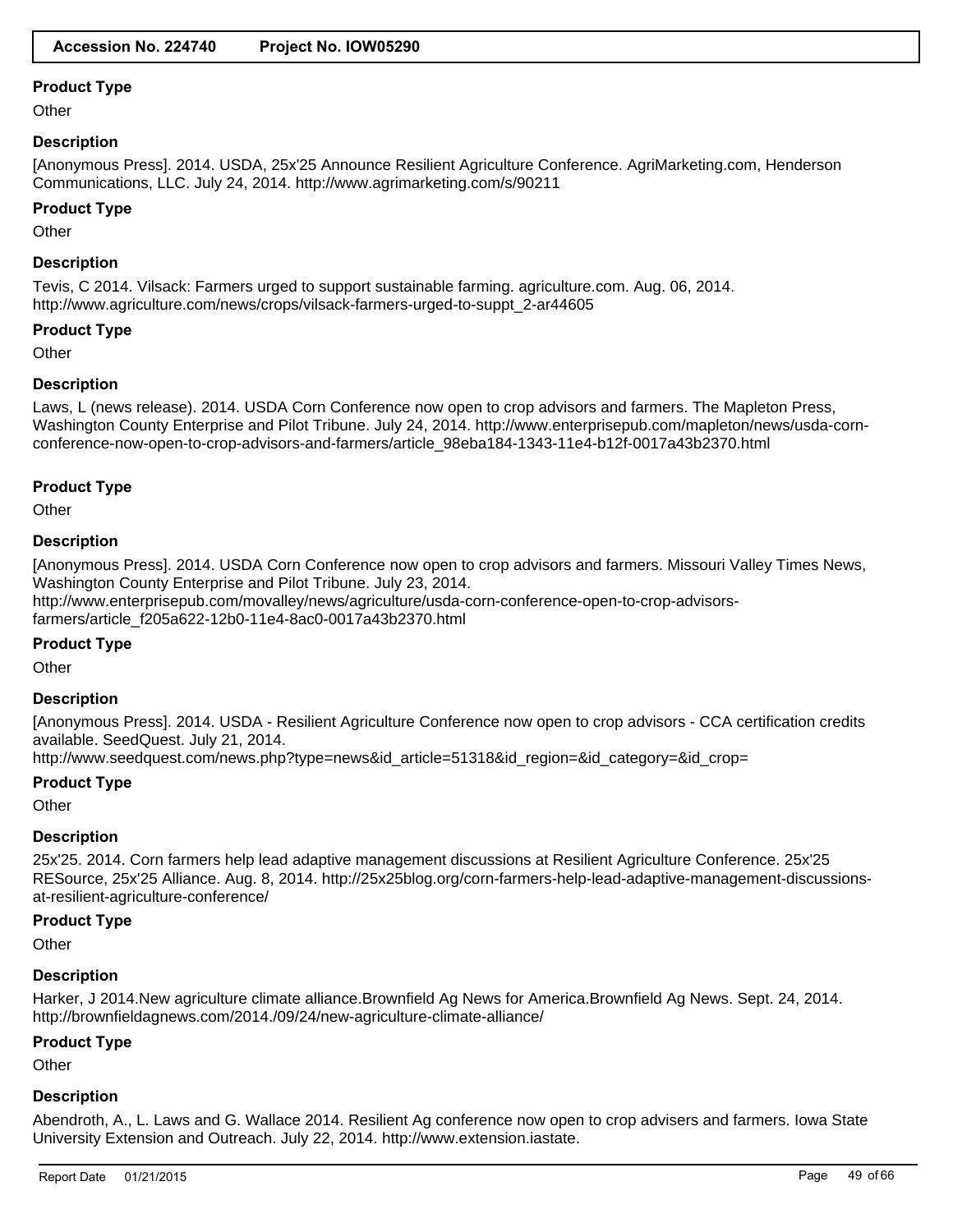edu/article/resilient-ag-conference-now-open-crop-advisers-and-farmers

#### **Product Type**

**Other** 

#### **Description**

Laws, L. (news release). 2014. Resilient Ag Conference now open to ag advisors and farmers: CCA certification credits available. Iowa State University Extension and Outreach, Iowa State University. July 25, 2014. http://www.growersedge.com/showcontrol.aspx?mid=4933

#### **Product Type**

**Other** 

#### **Description**

Laws, L 2014. Resilient Ag conference now open to crop advisers and farmers. Iowa State University Extension and Outreach. July 22, 2014. http://www.extension.iastate.edu/CropNews/2014./0725LLaws.htm

#### **Product Type**

**Other** 

#### **Description**

Abendroth, L. and L. Laws 2014. Resilient Ag Conference now open to ag advisors and farmers: CCA certification credits available. Integrated Pest and Crop Management - News and Resources for Wisconsin Agriculture from the University of Wisconsin. July 23, 2014. http://ipcm.wisc.edu/blog/2014./07/resilient-ag-conference-now-open-to-crop-advisors-andfarmers-cca-certification-credits-available/

# **Product Type**

**Other** 

#### **Description**

Laws, L. (news release). 2014. Resilient Ag Conference now open to ag advisors and farmers: CCA certification credits available. Marquette County, University of Wisconsin-Extension. July 23, 2014. http://marquette.uwex.edu/agriculture

#### **Product Type**

**Other** 

#### **Description**

Laws, L. (news release). 2014. Resilient Ag Conference now open to ag advisors and farmers: CCA certification credits available. Pierce County, University of Wisconsin-Extension. July 23, 2014. http://pierce.uwex.edu/agriculture

#### **Product Type**

**Other** 

#### **Description**

Laws, L. (news release). 2014. Resilient Ag Conference now open to ag advisors and farmers: CCA certification credits available. Vernon County, University of Wisconsin-Extension. July 23, 2014. http://vernon.uwex.edu/agriculture

#### **Product Type**

**Other** 

#### **Description**

Laws, L. (news release). 2014. Resilient Ag Conference now open to ag advisors and farmers: CCA certification credits available. Barron County, University of Wisconsin-Extension. July 23, 2014. http://barron.uwex.edu/agriculture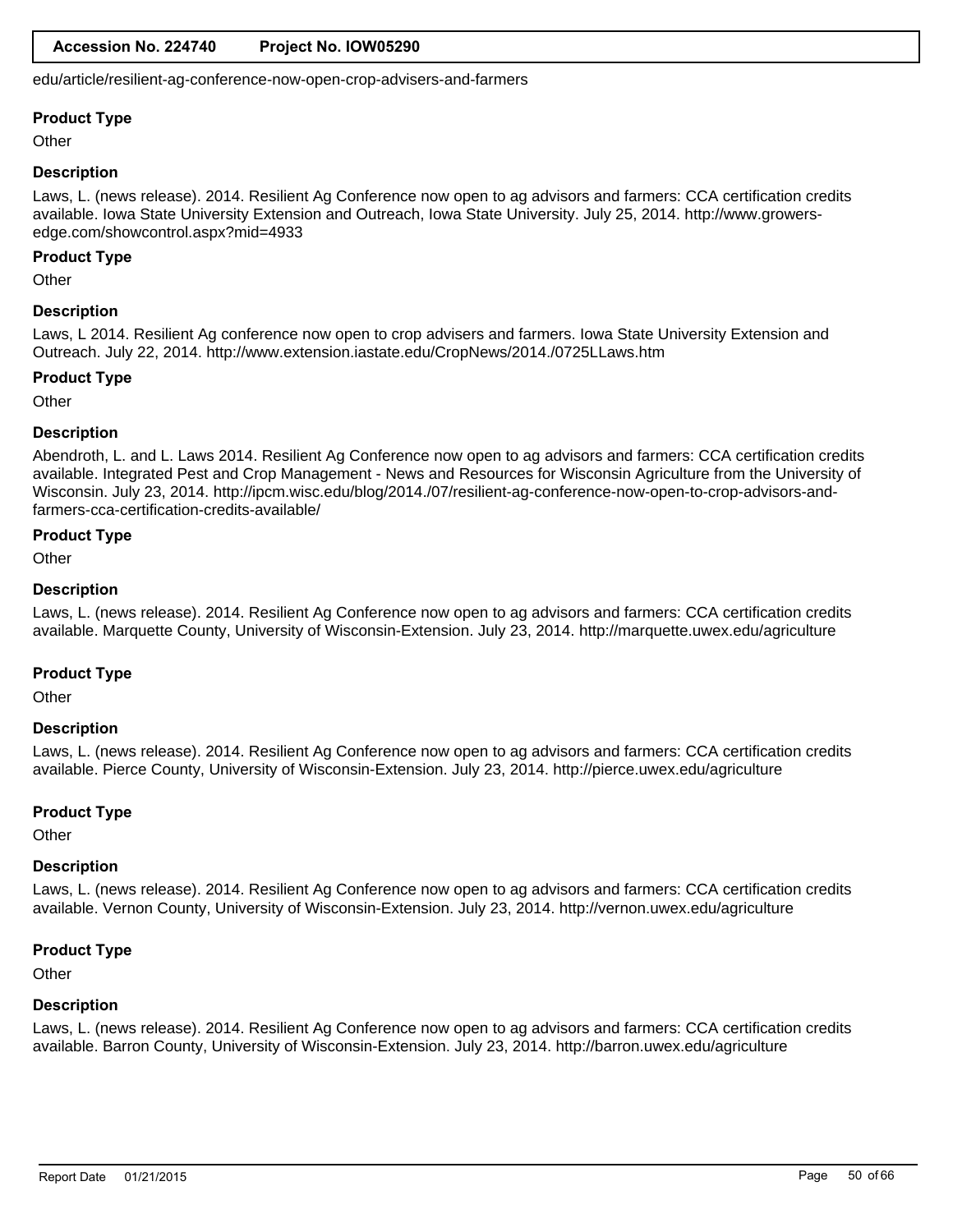**Other** 

# **Description**

Laws, L. (news release). 2014. Resilient Ag Conference now open to ag advisors and farmers: CCA certification credits available. Calumet County, University of Wisconsin-Extension. July 23, 2014. http://calumet.uwex.edu/agriculture

### **Product Type**

**Other** 

# **Description**

[Anonymous Press]. 2014. Resilient Agriculture: Adapting to a changing climate. Leopold Center for Sustainable Agriculture, Iowa State University College of Agriculture and Life Sciences. Aug. 5, 2014. http://www.leopold.iastate.edu/news/calendar/2014.-08-05/resilient-agriculture-adapting-changing-climate

#### **Product Type**

**Other** 

# **Description**

Laws, L. (news release). 2014. Resilient Ag conference now open to crop advisers and farmers. CropWatch, University of Nebraska-Lincoln. July 24, 2014. https://cropwatch.unl.edu/corn/-/asset\_publisher/z8AkAVDcRycd/content/resilient-agconference-now-open-to-crop-advisors-and-farmers

# **Product Type**

**Other** 

# **Description**

[Anonymous Press]. 2014. Resilient Agriculture Conference @ Iowa. iGrow, South Dakota State University. Aug. 5, 2014.

# **Product Type**

**Other** 

#### **Description**

Laws, L 2014.USDA to be briefed on research from climate and corn project.ISU College of Ag and Life Sciences Online Newsletter, Iowa State University of Science and Technology. July 14, 2014.

#### **Product Type**

**Other** 

#### **Description**

Laws, L 2014.Conference open to crop advisors and farmers. The College of Agriculture and Life Sciences Newsletter, Iowa State University of Science and Technology. July 28, 2014.

#### **Product Type**

**Other** 

# **Description**

[Anonymous Press] (Eileen Kladivko and Lois Wright Morton cited). 2014. Purdue, OSU assist in meeting for corn farmers. AgriNews, LaSalle, IL. July 5, 2014. http://agrinews-pubs.com/Content/News/MoneyNews/Article/Purdue--OSU-assist-inmeeting-for-corn-farmers-/8/27/10730

#### **Product Type**

**Other** 

# **Description**

[Anonymous Press] (Lois Wright Morton cited). 2014. Iowa State University faculty contribute to national climate assessment. Agriculture Industry News, Net Mainstream Media EC. May 6, 2014. http://www.industriesnews.net/story?sid=s221730531&cid=14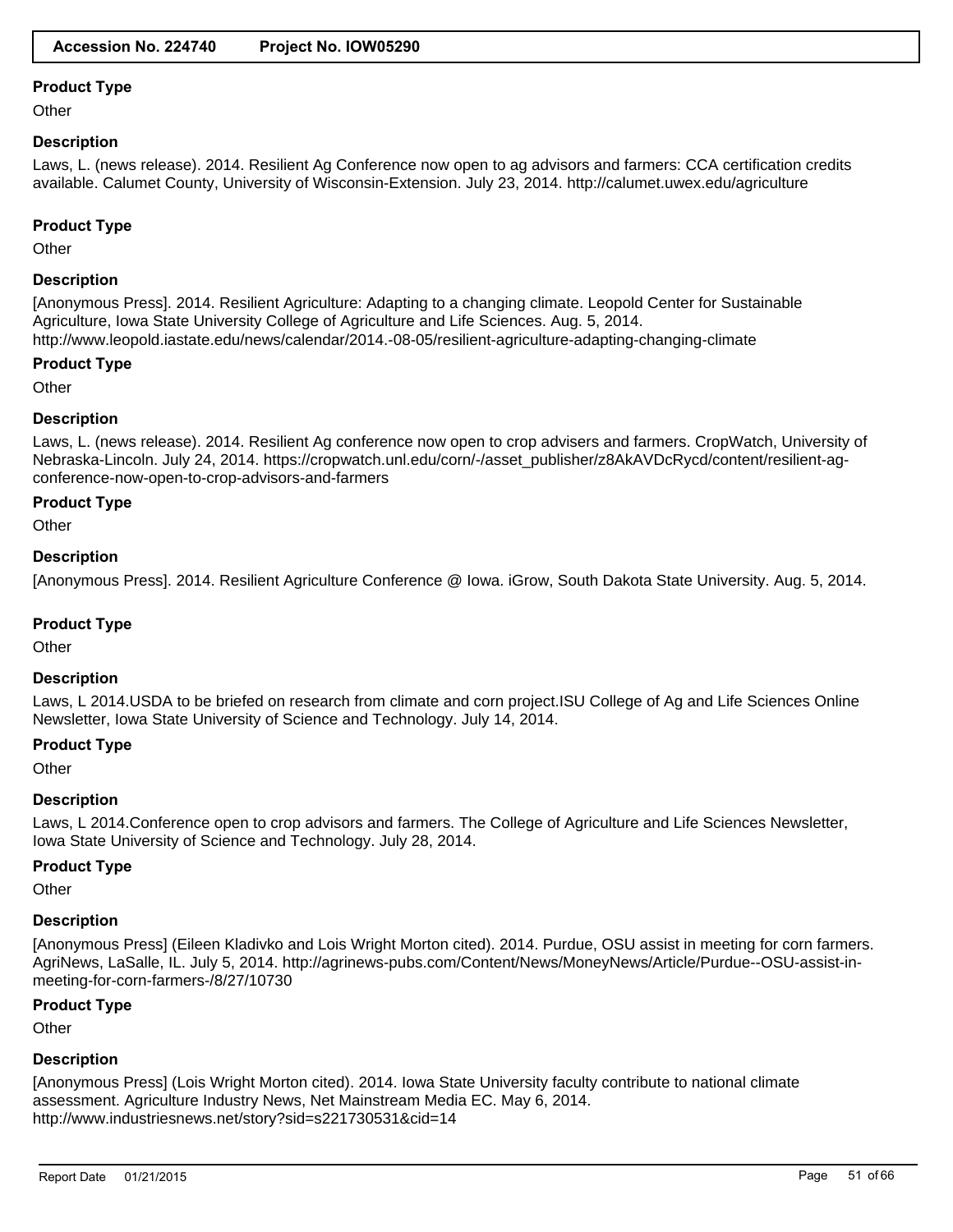**Other** 

# **Description**

Geiling, N. (Lois Wright Morton cited). 2014. Is there such a thing as sustainable corn?.Modern Farmer, Modern Farmer Media. June 4, 2014. http://modernfarmer.com/2014./06/thing-sustainable-corn/

#### **Product Type**

Other

# **Description**

Tevis, C. (Lois Wright Morton cited). 2014. Vilsack: Farmers urged to support sustainable farming. Agriculture.com, Meredith Corporation. Aug. 6, 2014. http://www.agriculture.com/news/crops/vilsack-farmers-urged-to-suppt\_2-ar44605

# **Product Type**

**Other** 

# **Description**

Anderson, K. (Lois Wright Morton cited). 2014. NCA3 examines effects of climate change on rural communities. Brownfield Ag News for America.Brownfield Ag News. May 7, 2014. http://brownfieldagnews.com/2014./05/07/nca3-examines-effectsclimate-change-rural-communities/

#### **Product Type**

**Other** 

#### **Description**

Taylor, A.J. (Lois Wright Morton cited). 2014. Meeting for corn belt farmers August 5-7, Iowa State University, Ames, Iowa. KIOW Mix 107.3. North Iowa Broadcasting, Inc. Coloff Media, LLC. July 3, 2014.

# **Product Type**

**Other** 

# **Description**

[Anonymous Press] (Lois Wright Morton cited). 2014. Iowa State to host meeting of scientists and farmers. AgriMarketing.com, Henderson Communications, LLC. July 3, 2014. http://www.agrimarketing.com/s/89884

#### **Product Type**

**Other** 

#### **Description**

Laws, L. (news release) (Lois Wright Morton cited). 2014. Iowa State University faculty contribute to national climate assessment. College of Agriculture and Life Sciences News Service, Iowa State University of Science and Technology. May 6, 2014. http://www.cals.iastate.edu/news/releases/iowa-state-university-faculty-contribute-national-climateassessment

#### **Product Type**

**Other** 

#### **Description**

[Anonymous Press] (Lois Wright Morton cited). 2014. Iowa State to host meeting of scientists and farmers. Growing Ohio, Growing America. July 7, 2014. http://growingohio.com/features/2014./07/iowa-state-host-meeting-scientists-and-farmers/

#### **Product Type**

**Other** 

#### **Description**

[Anonymous Press] (Lois Wright Morton cited). 2014. Purdue, OSU to assist at ag meeting for corn belt farmers. Growing Ohio, Growing America. June 30, 2014. http://growingohio.com/news/2014./06/purdue-osu-assist-ag-meeting-corn-beltfarmers/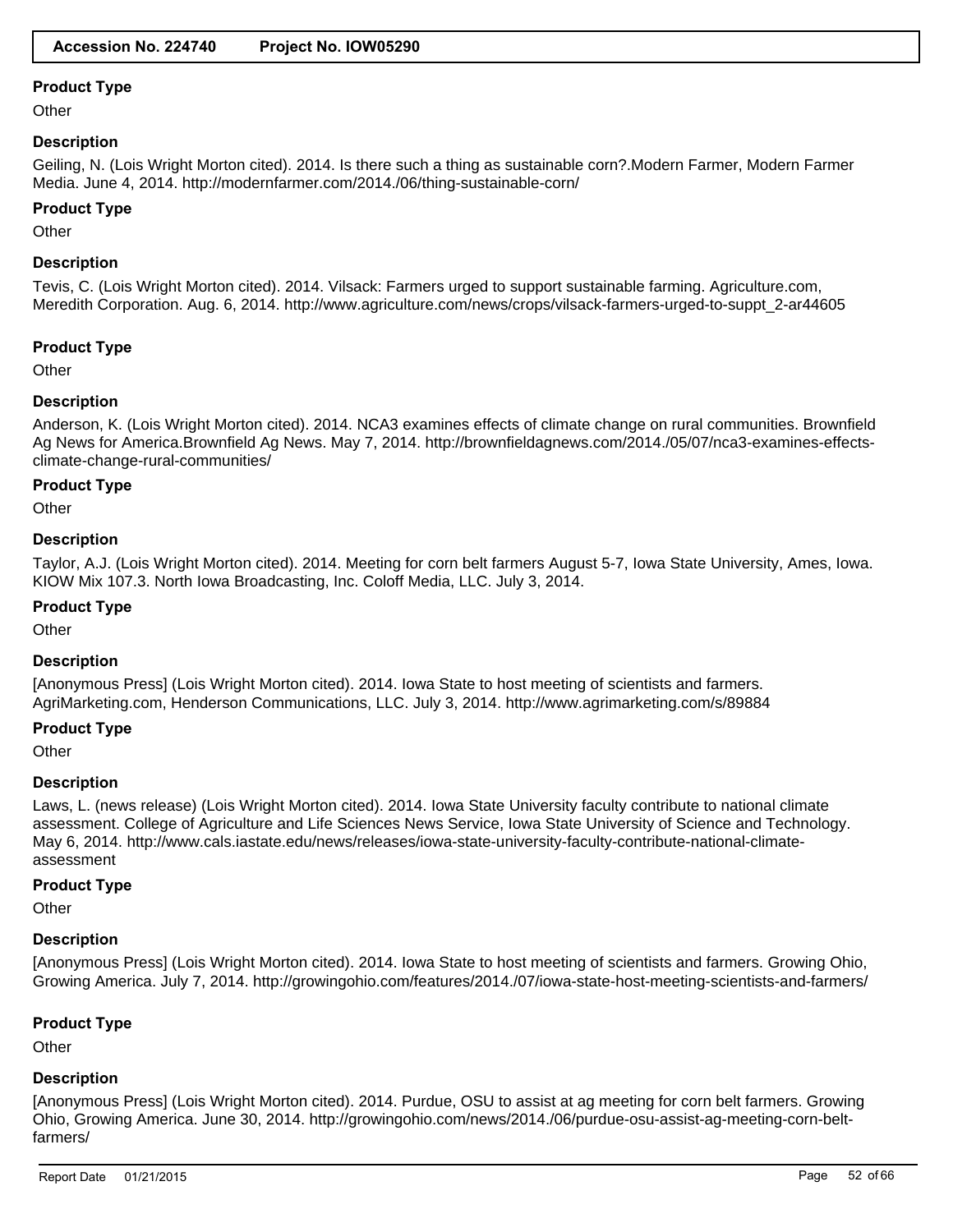**Other** 

### **Description**

[Anonymous Press] (Lois Wright Morton cited). 2014. Iowa State University faculty contribute to national climate assessment. High Plains/Midwest Ag Journal. High Plains Publishers, Inc. May 19, 2014.

#### **Product Type**

**Other** 

### **Description**

[Anonymous Press] (Lois Wright Morton cited). 2014. Meeting for corn belt farmers is Aug. 5-7 at ISU. GlobeGazette.com, Mason City Globe Gazette. July 2, 2014.

# **Product Type**

**Other** 

# **Description**

Anderson, K. (Lois Wright Morton cited). 2014. Resilient agriculture: Adapting to a changing climate. Brownfield Ag News for America, Brownfield Ag News. Aug. 6, 2014.

# **Product Type**

Audio or Video

#### **Description**

Lal, R. 2014. Carbon's resiliency role. CSCAP Resilient Agriculture Conference Video, Ames, IA. Aug. 5-7, 2014. http://www.sustainablecorn.org/Videos/Index.html

# **Product Type**

Audio or Video

#### **Description**

Lauer, J. 2014. Cropping Systems Coordinated Agricultural Project: Extended rotations. CSCAP Resilient Agriculture Conference Video, Ames, IA. Aug. 5-7, 2014. http://www.sustainablecorn.org/Videos/Index.html

#### **Product Type**

Audio or Video

#### **Description**

Eastburn, D. 2014. Climate change and crop diseases. CSCAP Resilient Agriculture Conference Video, Ames, IA. Aug. 5- 7, 2014. http://www.sustainablecorn.org/Videos/Index.html

# **Product Type**

Audio or Video

#### **Description**

Dunbar, M. 2014. Crop insects. CSCAP Resilient Agriculture Conference Video, Ames, IA. Aug. 5-7, 2014. http://www.sustainablecorn.org/Videos/Index.html

#### **Product Type**

Audio or Video

#### **Description**

Anex, R. 2014. Nitrogen and its role in agriculture resilience to climate change. CSCAP Resilient Agriculture Conference Video, Ames, IA. Aug. 5-7, 2014. http://www.sustainablecorn.org/Videos/Index.html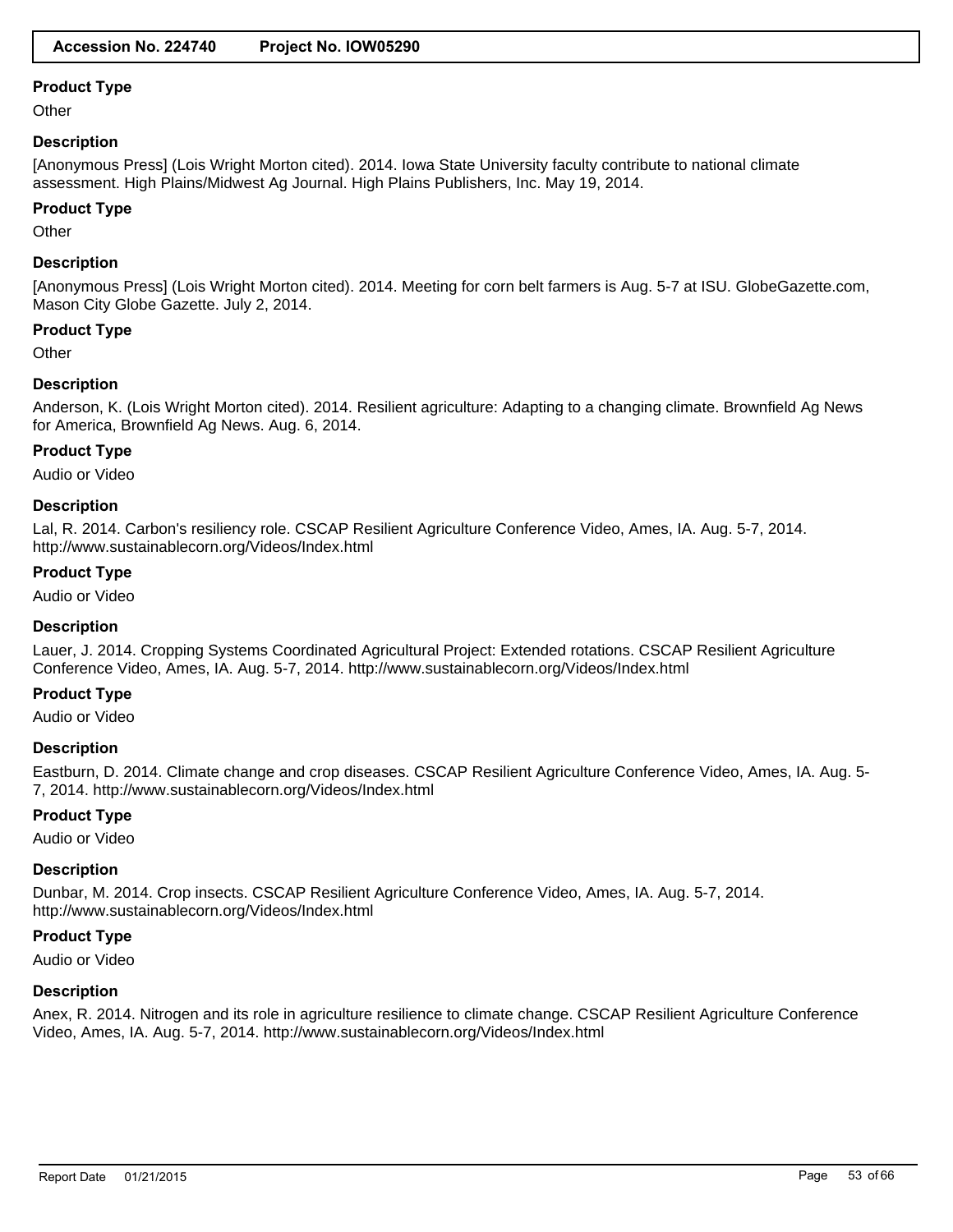Audio or Video

#### **Description**

Basso, B. 2014. Predicting the impact of increasing temperatures on corn yield. CSCAP Resilient Agriculture Conference Video, Ames, IA. Aug. 5-7, 2014. http://www.sustainablecorn.org/Videos/Index.html

### **Product Type**

Audio or Video

# **Description**

Kling, C.L. 2014. Midwestern farmers anticipate and respond to changing change. CSCAP Resilient Agriculture Conference Video, Ames, IA. Aug. 5-7, 2014. http://www.sustainablecorn.org/Videos/Index.html

#### **Product Type**

Audio or Video

# **Description**

Arbuckle, J. 2014. Understanding farmer perspectives on climate change and adaptation to increased weather variability. CSCAP Resilient Agriculture Conference Video, Ames, IA. Aug. 5-7, 2014. http://www.sustainablecorn.org/Videos/Index.html

#### **Product Type**

Audio or Video

# **Description**

Hobbs, J. 2014. Regional water challenges and opportunities to increase crop resilience. CSCAP Resilient Agriculture Conference Video, Ames, IA. Aug. 5-7, 2014. http://www.sustainablecorn.org/Videos/Index.html

# **Product Type**

Audio or Video

#### **Description**

Hatfield, J. 2014. Climate change and agriculture in the United States. CSCAP Resilient Agriculture Conference Video, Ames, IA. Aug. 5-7, 2014. http://www.sustainablecorn.org/Videos/Index.html

# **Product Type**

Audio or Video

#### **Description**

Shea, E. 2014. Agriculture & forestry in a changing climate: Adaptation recommendations. CSCAP Resilient Agriculture Conference Video, Ames, IA. Aug. 5-7, 2014. http://www.sustainablecorn.org/Videos/Index.html

#### **Product Type**

Audio or Video

#### **Description**

Sripada, R. 2014. Integrated approach to sustainability. CSCAP Resilient Agriculture Conference Video, Ames, IA. Aug. 5- 7, 2014. http://www.sustainablecorn.org/Videos/Index.html

#### **Product Type**

Audio or Video

#### **Description**

O'Brien, K. 2014. Encirca Yield-Insight for nitrogen management decisions. CSCAP Resilient Agriculture Conference Video, Ames, IA. Aug. 5-7, 2014. http://www.sustainablecorn.org/Videos/Index.html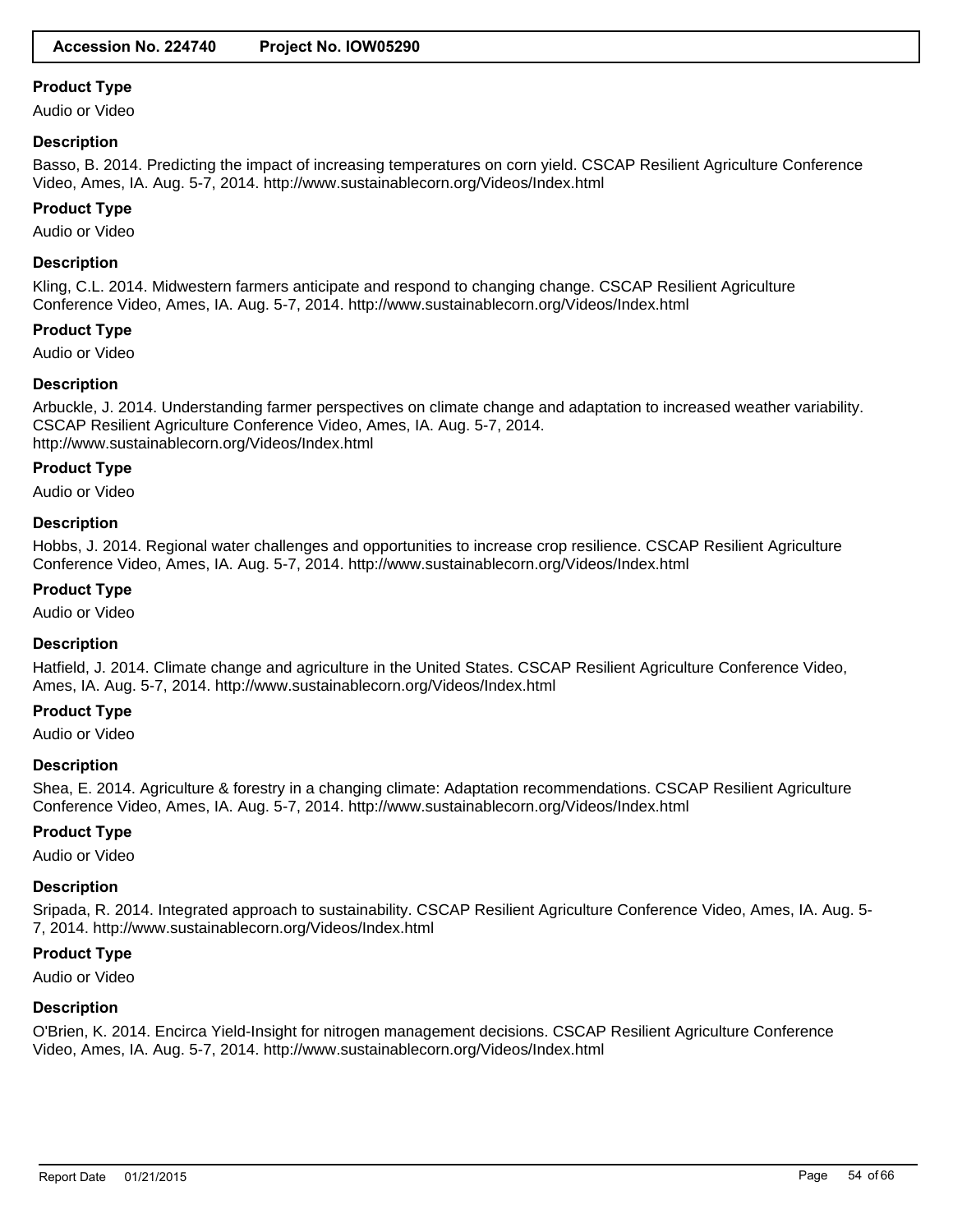Audio or Video

# **Description**

Bradley, P. 2014. Equipment and technology advancements enabling resiliency. CSCAP Resilient Agriculture Conference Video, Ames, IA. Aug. 5-7, 2014. http://www.sustainablecorn.org/Videos/Index.html `

# **Product Type**

Audio or Video

# **Description**

Van Es, H. 2014. Cloud computational tool for precisions nitrogen management. CSCAP Resilient Agriculture Conference Video, Ames, IA. Aug. 5-7, 2014. http://www.sustainablecorn.org/Videos/Index.html

#### **Product Type**

Audio or Video

# **Description**

Muth, D. 2014. Crop decision-making to protect soil and water. CSCAP Resilient Agriculture Conference Video, Ames, IA. Aug. 5-7, 2014. http://www.sustainablecorn.org/Videos/Index.html

# **Product Type**

Audio or Video

#### **Description**

Kadyszewski, J. 2014. Market demand for products with light environmental footprints. CSCAP Resilient Agriculture Conference Video, Ames, IA. Aug. 5-7, 2014. http://www.sustainablecorn.org/Videos/Index.html

# **Product Type**

Audio or Video

#### **Description**

Jackson, M. 2014. International economies and sustainability protocols. CSCAP Resilient Agriculture Conference Video, Ames, IA. Aug. 5-7, 2014. http://www.sustainablecorn.org/Videos/Index.html

### **Product Type**

Audio or Video

#### **Description**

Payne, J. 2014. Keep it for the crop: Sustainability in nutrient management. CSCAP Resilient Agriculture Conference Video, Ames, IA. Aug. 5-7, 2014. http://www.sustainablecorn.org/Videos/Index.html

#### **Product Type**

Audio or Video

# **Description**

Hohenstein, W. 2014. USDA efforts to improve sustainability and resilience in agricultural systems. CSCAP Resilient Agriculture Conference Video, Ames, IA. Aug. 5-7, 2014. http://www.sustainablecorn.org/Videos/Index.html

# **Product Type**

Audio or Video

#### **Description**

Niemeyer, G. 2014. A view of the future from corn and soybean fields: What does long term sustainability and resiliency look like and how do we get there?. CSCAP Resilient Agriculture Conference Video, Ames, IA. Aug. 5-7, 2014. http://www.sustainablecorn.org/Videos/Index.html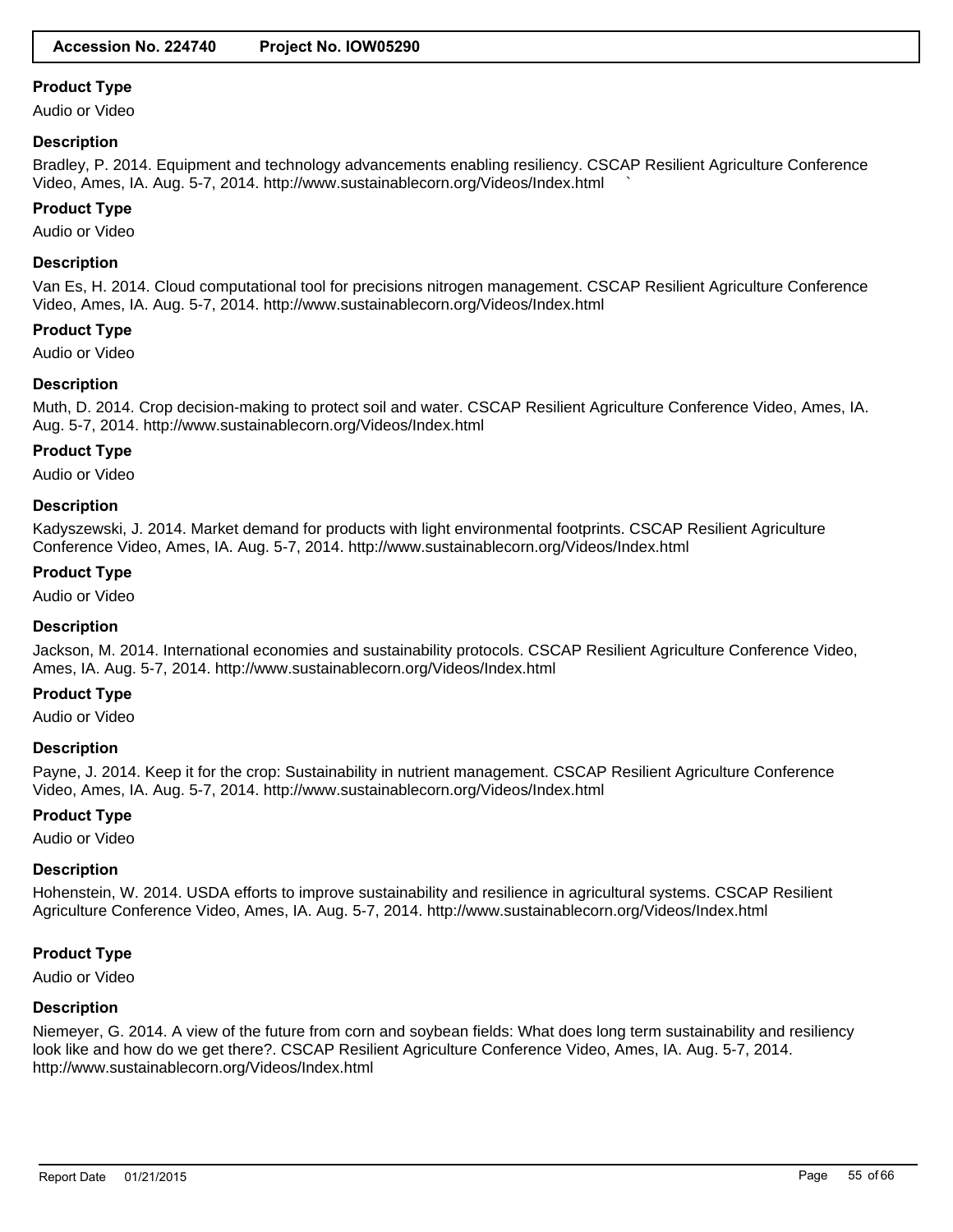Audio or Video

### **Description**

Foell, L. 2014. A view of the future from corn and soybean fields: What does long term sustainability and resiliency look like and how do we get there?. CSCAP Resilient Agriculture Conference Video, Ames, IA. Aug. 5-7, 2014. http://www.sustainablecorn.org/Videos/Index.html

# **Product Type**

**Other** 

# **Description**

Frankenberger, J., L. Abendroth, L. Bowling, L. Brown, N. Fausey, C. Hay, M. Helmers, D. Jaynes, X. Jia, E. Kladivko, K. Nelson, B. Sohngen, J. Strock and M. Youssef. 2014. Managing water for increased resiliency of drained agricultural landscapes. USDA NIFA Water for Agriculture program, Pending, \$4,997,009, Feb. 2015 to Jan. 2020.

# **Product Type**

**Other** 

# **Description**

Helmers, M. 2014. Water and nutrient research: In-field and offsite strategies. Iowa Department of Agriculture and Land Stewardship, Funded, \$110,204, Jan. 2014 to Dec. 2014.

# **Product Type**

**Other** 

# **Description**

Villamil MB, RC Bellm, D Bowman, R Higgins, A Peltier, R Cook and ED Nafziger 2013 Agronomic and environmental assessment of cover crops in Illinois. NREC, Funded, \$1,033,060, Jan. 2013 to Dec. 2017.

#### **Product Type**

**Other** 

#### **Description**

Sawyer, J. 2013 Investigate practices to improve corn yield in a rye cover crop system. Iowa Department of Agriculture and Land Stewardship, Funded, \$75,000, July 2013 to Dec. 2015.

#### **Product Type**

**Other** 

#### **Description**

Strock, et al. 2013 Organic research. CERES Trust.

# **Product Type**

**Other** 

# **Description**

Strock, et al. 2014. Quantifying hydrologic impacts of drainage under corn production systems in the upper Midwest. Minnesota Corn Growers Association, Funded, \$162,206, 2014.

#### **Product Type**

**Other** 

# **Description**

Archontoulis, S., M. Castellano and F. Miguez. 2012 Cropping system modeling to improve soybean management and yield in Iowa. Iowa Soybean Association, Funded, \$300,000, 2012 to 2014.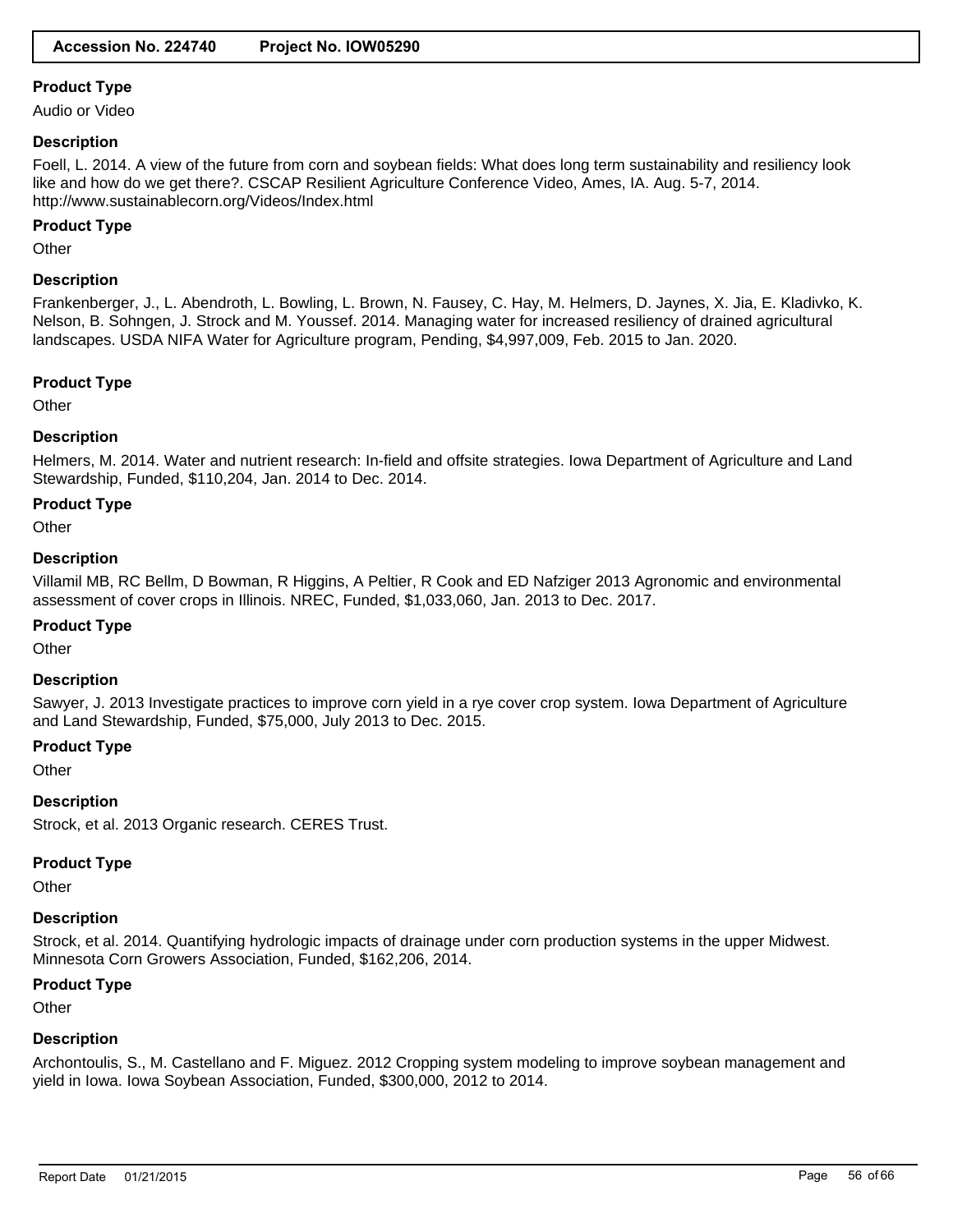**Other** 

# **Description**

Anex, R. and P. Scharf. 2014. Improving life-cycle nitrogen use efficiency and environmental performance of corn production through improved fertilizer timing and rate. USDA-AFRI, Funded, \$473,943, Jan. 2015 to Dec. 2017.

#### **Product Type**

**Other** 

# **Description**

Anex, R. 2013 Cost-effective soil nitrous oxide emission monitoring. USDA Hatch Grant, Funded, \$57,687, Jan. 2014 to Dec. 2015.

#### **Product Type**

**Other** 

# **Description**

Todey, D. 2014. USDA climate hub for extension work. \*Climate Hub, 2014. Funded, \$25,000, \*Special circumstance.

# **Product Type**

**Other** 

# **Description**

Richard, T., R. Moore and N. Nkongolo. 2013. Preparing agriculture and natural resource students to meet the climate change challenge: A modular approach. USDA.

# **Product Type**

**Other** 

# **Description**

Moore, R. 2013. Impacts of agricultural management practices on watershed residence times and harmful algal blooms in Western Lake Erie. NSF, Water Sustainability and Climate (WSC).

### **Product Type**

**Other** 

#### **Description**

Moore, R. et al. 2014. Water quality trading in Lake Erie and the Great Lakes Region. USDA NIFA, Pending, \$4,699,753, Oct. 2014 to Sept. 2019.

# **Product Type**

Data and Research Material

#### **Description**

Anex, R. 2012+. Collaborations with and receipt of a partial data set from Dr. Shannon Osborne, USDA/ARS, Brookings, SD.

#### **Product Type**

**Other** 

# **Description**

Basche, A. 2014. Group hosting for students from Waterloo High School. Iowa State University, Ames, IA. Apr. 21, 2014.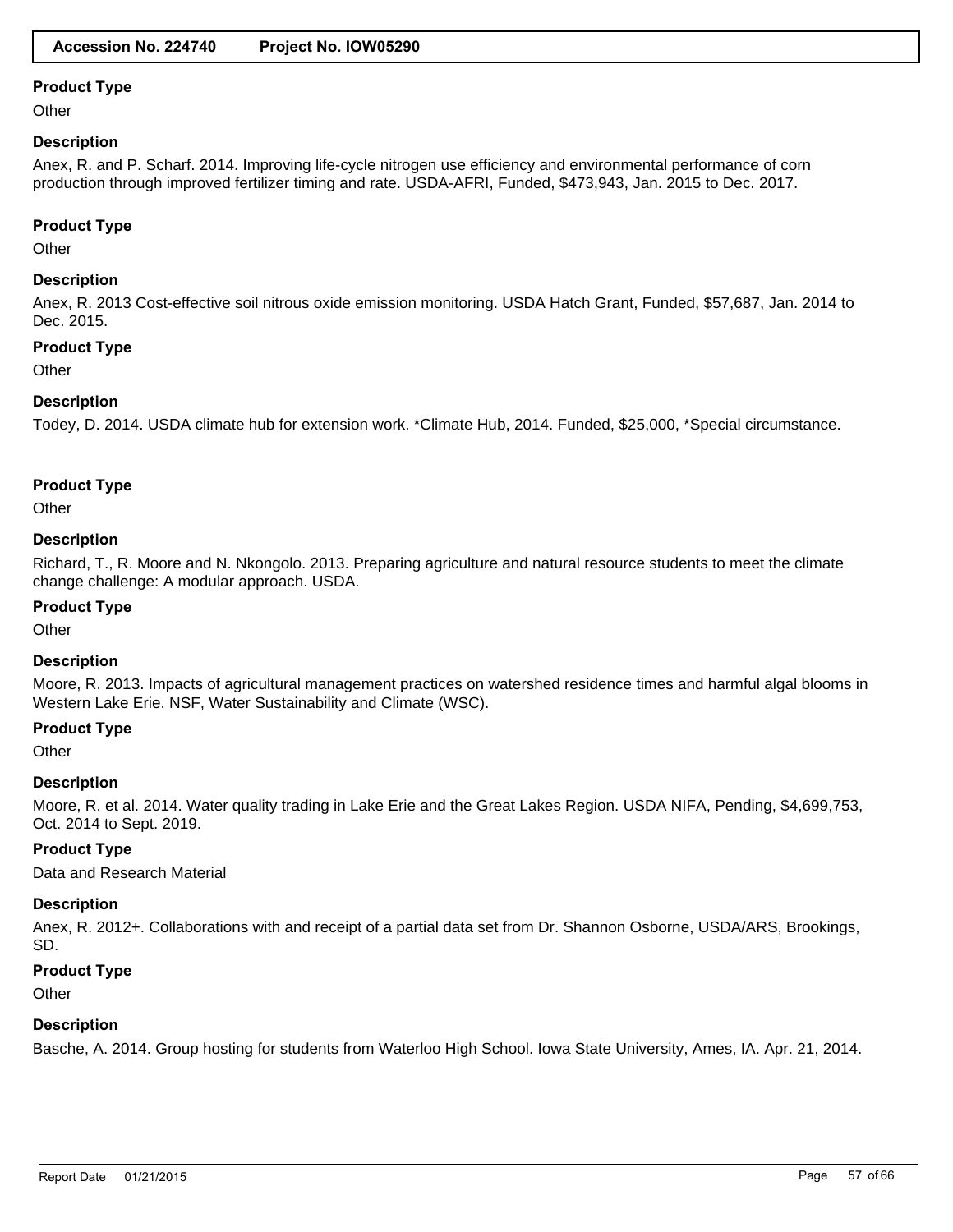Audio or Video

#### **Description**

Anex, R. 2014. Calibrating decagon 5TE probes (PART 1 of 2). Sustainable Corn YouTube channel.Accessible at https://www.youtube.com/user/sustainablecorn. https://www.youtube.com/watch?v=09aLmgDZ9aM

#### **Product Type**

Audio or Video

### **Description**

Anex, R. 2014. Making a calibration curve (PART 2 of 2). Sustainable Corn YouTube channel.Accessible at https://www.youtube.com/user/sustainablecorn. https://www.youtube.com/watch?v=qPmjYYHpkEk

#### **Product Type**

Audio or Video

# **Description**

Basso, B. 2014. Algae blooms in the Great Lakes. Great Lakes Now. July 31, 2014. http://www.greatlakesnow.org/algaeblooms/ http://www.greatlakesnow.org/2014/07/food-supply/

# **Product Type**

Audio or Video

#### **Description**

Wittman, C, and C. Ingels. 2014. End of season cornstalk nitrate testing. YouTube Video published on Oct. 23, 2014. https://www.youtube.com/watch?v=3ER4ZwyWqG0

# **Product Type**

Audio or Video

#### **Description**

Helmers, M. 2014.Drainage water management. The Science Behind Climate Change. CSCAP Spring 2014 Webinar Series. Feb. 12, 2014.

### **Product Type**

Audio or Video

#### **Description**

Tyndall, J. 2014. Economics of different land use projects for farmers. The Science Behind Climate Change. CSCAP Spring 2014 Webinar Series. Feb. 26, 2014.

# **Product Type**

Audio or Video

# **Description**

Takle, G. 2014. Climate change, U.S. commodity production and food security. The Science Behind Climate Change. CSCAP Spring 2014 Webinar Series. Jan. 22, 2014.

#### **Product Type**

Audio or Video

#### **Description**

Lamkey, K. 2014. The future of agronomy: A systems perspective. The Science Behind Climate Change. CSCAP Spring 2014 Webinar Series. Jan. 29, 2014.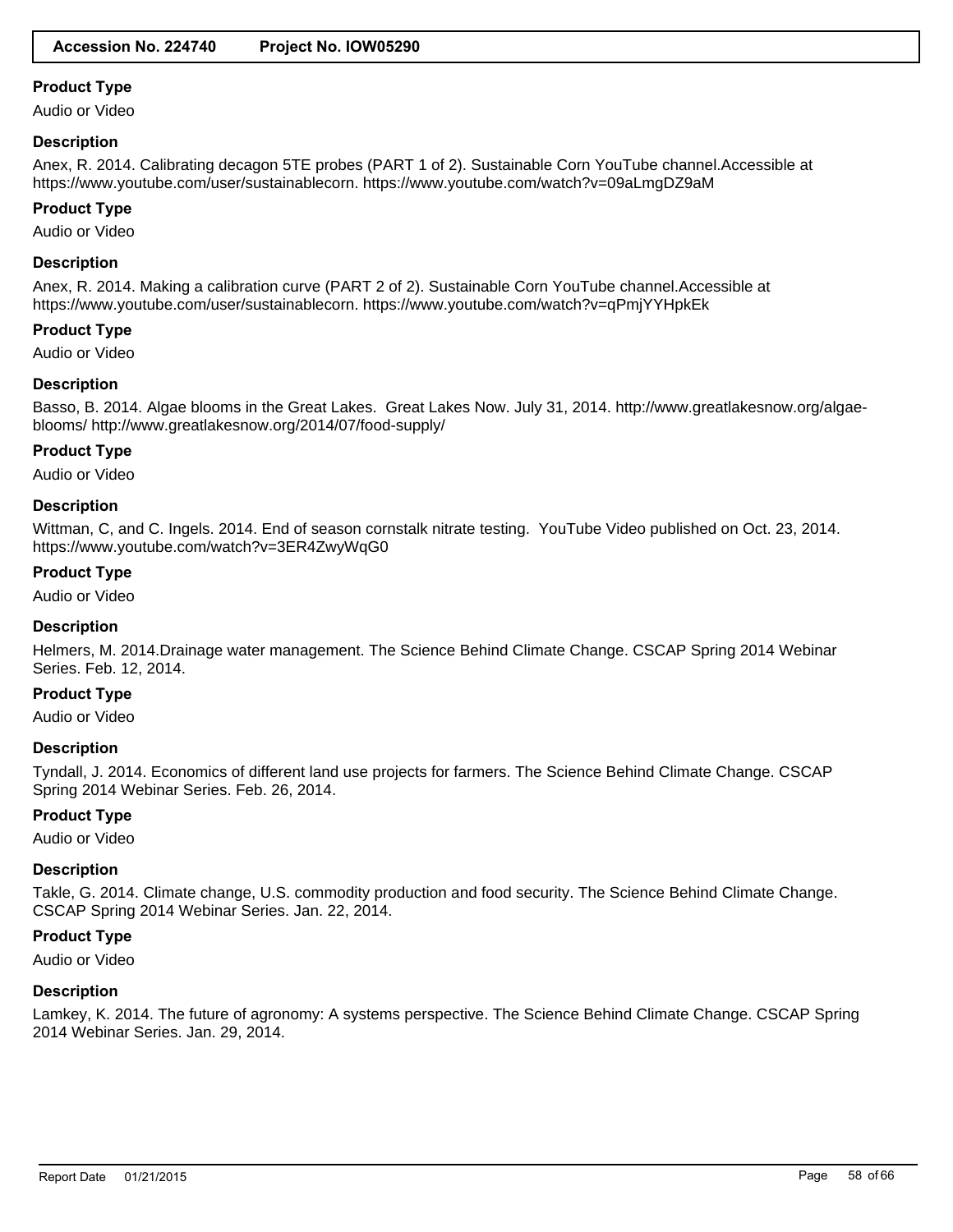Audio or Video

### **Description**

Kasper, T. 2014. Cover crops and climate change. The Science Behind Climate Change. CSCAP Spring 2014 Webinar Series. Feb. 5, 2014.

### **Product Type**

Audio or Video

# **Description**

Bloom, A. 2014.Introduction to climate research. Climate Change: Causes, Consequences and Solutions. CSCAP Fall 2014 Webinar Series. Sept. 29, 2014.

#### **Product Type**

Audio or Video

#### **Description**

Bloom, A. 2014.History of Earth's climate. Climate Change: Causes, Consequences and Solutions. CSCAP Fall 2014 Webinar Series. Oct. 6, 2014.

# **Product Type**

Audio or Video

#### **Description**

Bloom, A. 2014.Climate forcing factors. Climate Change: Causes, Consequences and Solutions. CSCAP Fall 2014 Webinar Series. Oct. 13, 2014.

# **Product Type**

Audio or Video

#### **Description**

Bloom, A. 2014.GCMs & predictions. Climate Change: Causes, Consequences and Solutions. CSCAP Fall 2014 Webinar Series. Oct. 20, 2014.

### **Product Type**

Audio or Video

#### **Description**

Bloom, A. 2014.Climate & biosphere. Climate Change: Causes, Consequences and Solutions. CSCAP Fall 2014 Webinar Series. Oct. 27, 2014.

#### **Product Type**

Audio or Video

#### **Description**

Bloom, A. 2014.Agriculture and climate. Climate Change: Causes, Consequences and Solutions. CSCAP Fall 2014 Webinar Series. Nov. 3, 2014.

#### **Product Type**

Audio or Video

#### **Description**

Bloom, A. 2014. Culture & climate change. Climate Change: Causes, Consequences and Solutions. CSCAP Fall 2014 Webinar Series. Nov. 10, 2014.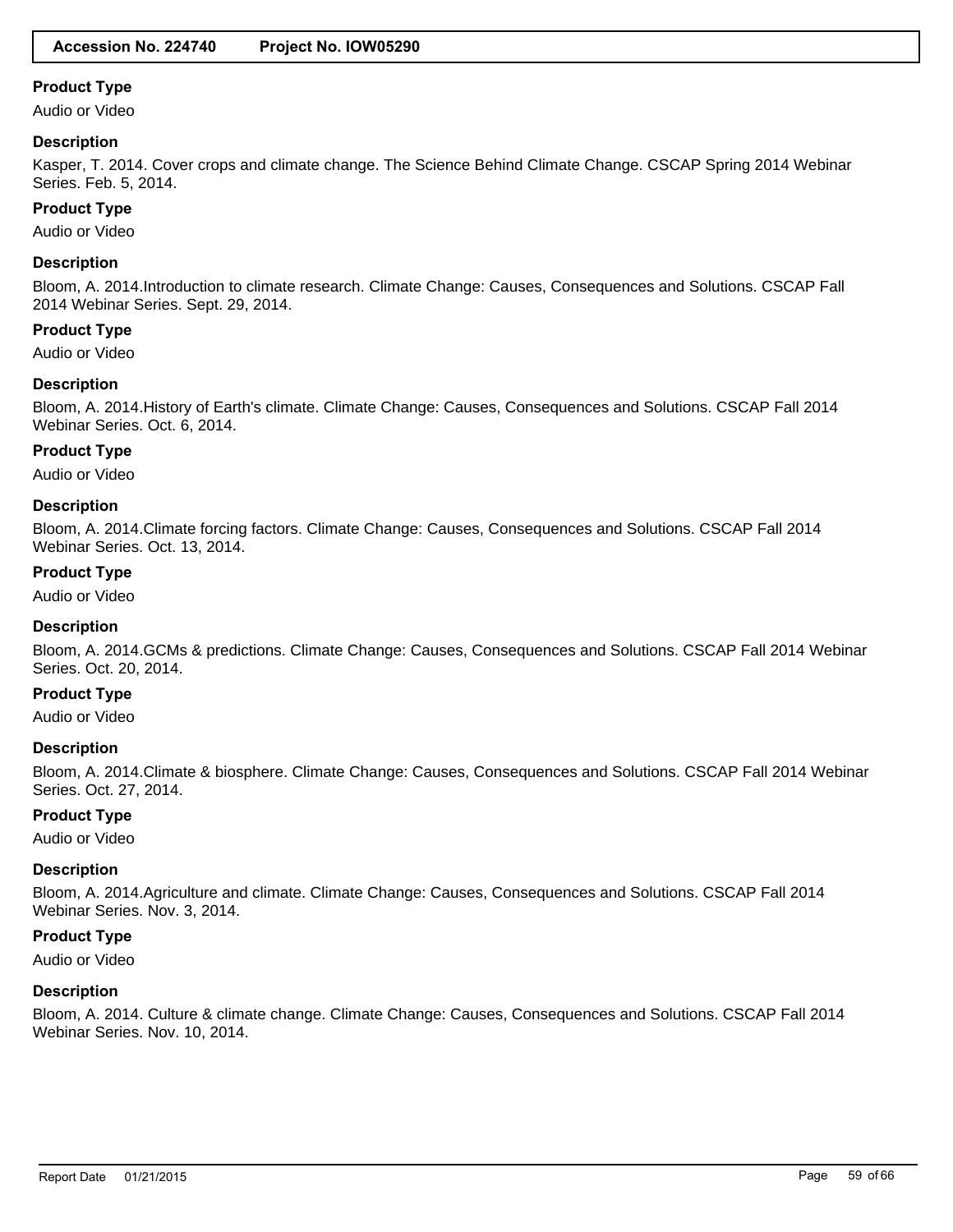Audio or Video

### **Description**

Edwards, L. 2014. Climate science communications. The Science Behind Climate Change. CSCAP Spring 2014 Webinar Series. Feb. 19, 2014.

# **Product Type**

Data and Research Material

### **Description**

Castellano, M., and R. Anex.2012 (on-going).Multiple collaborations with Dr. Timothy Parkin of ARS NLAE, Ames, IA.

# **Product Type**

Data and Research Material

# **Description**

Anex, R. 2012 (on-going). Collaborations with DayCent developers at Colorado State University in an effort to improve model performance for our management systems.

# **Product Type**

Data and Research Material

# **Description**

Anex, R. 2012 (on-going). Collaborations with Dr. Michael Fienen of the USGS in using the PEST model-independent parameter estimation and uncertainty analysis program to calibrate the DayCent soil carbon model.

# **Product Type**

Data and Research Material

#### **Description**

Anex, R. and M. Castellano.2012 (on-going).Multiple collaborations with Dr. Timothy Parkin of ARS NLAE, Ames, IA.

# **Product Type**

Data and Research Material

#### **Description**

Anex, R. 2014 (on-going). Collaborations with Dr. David Wolfe with Cornell-led team regarding collaborative modeling analyses.

# **Product Type**

Data and Research Material

#### **Description**

Gassman, P. and C. Kling.2013 (on-going). Collaborate with a number of scientists within context of NSF funded research in ongoing development of the SWAT modeling system for the UMRB and Ohio River basin, as well as other components of that modeling systems. These collaborations also impact the application of the modeling system for CSCAP. These scientists include Sergey Rabotyagov (Univ. of WA), Jeff Arnold and Mike White (USDA-ARS, Temple, TX), Raghavan Srinivasan (Texas A&M), and ManojJha (North Carolina A&T Univ.).

# **Product Type**

Data and Research Material

# **Description**

Gassman, P. and C. Kling.2012 (on-going). Collaborate with Carlos Tornquist (Federal Univ. of Rio Grande do Sul, southern Brazil) in our quest to test EPIC and DAYCENT with various datasets.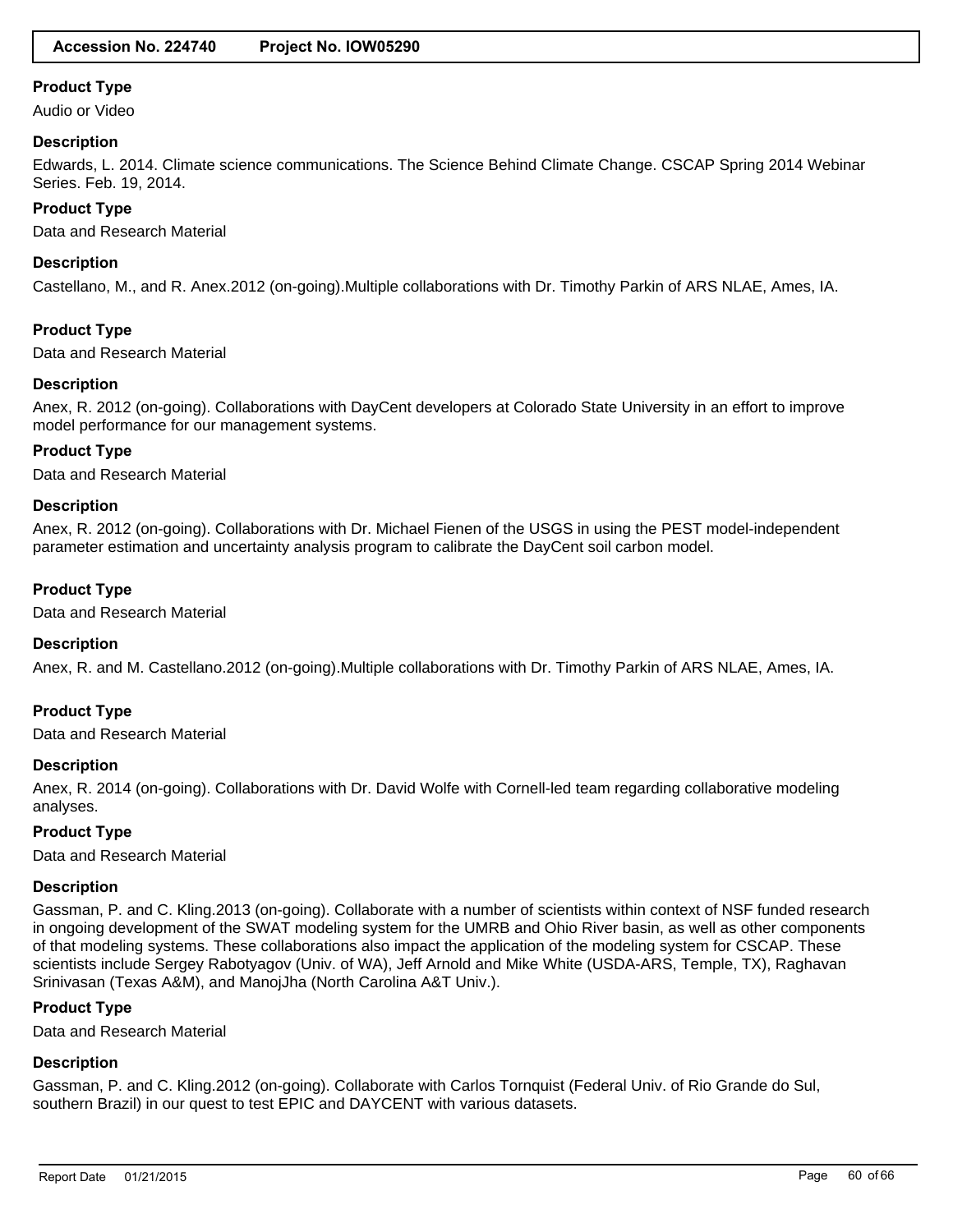Data and Research Material

#### **Description**

Gassman, P. and C. Kling.2012 (on-going). Collaborate with César Izaurralde and Jimmy Williams in regards to our EPIC model applications.

#### **Product Type**

Other

#### **Description**

Frankenberger, J. 2014. Drainage water management in the corn belt. In: Resilient Agriculture. Cropping Systems Coordinated Project (CAP): Climate Change, Mitigation, and Adaptation in Corn-based Cropping Systems. Pub. No. CSCAP-0159-2014. pp 14-15. http://www.sustainablecorn.org/doc/MAG\_REV\_8-15-14.pdf

#### **Product Type**

**Other** 

#### **Description**

Strock, J. 2014. Proceedings of 5th soil and water management field day. Southwest Research and Outreach Center, University of Minnesota, Lamberton, MN. July 23, 2014.

http://swroc.cfans.umn.edu/prod/groups/cfans/@pub/@cfans/@swroc/documents/asset/cfans\_asset\_484298.pdf

#### **Product Type**

**Other** 

#### **Description**

Strock, J. and B. Dalzell. 2014 Understanding water needs of diverse, multi-year crop rotations." In: Resilient Agriculture. Cropping Systems Coordinated Project (CAP): Climate Change, Mitigation, and Adaptation in Corn-based Cropping Systems. Pub. No. CSCAP-0159-2014. pp 18-19. http://www.sustainablecorn.org/doc/MAG\_REV\_8-15-14.pdf

#### **Product Type**

**Other** 

#### **Description**

Castellano, M. 2014. Research shows soybeans provide consistent reduction in nitrous oxide emissions. In: Resilient Agriculture. Cropping Systems Coordinated Project (CAP): Climate Change, Mitigation, and Adaptation in Corn-based Cropping Systems. Pub. No. CSCAP-0159-2014.pp38-39. http://www.sustainablecorn.org/doc/MAG\_REV\_8-15-14.pdf

#### **Product Type**

**Other** 

#### **Description**

Bailey, B. and V. Davis. 2014. Investigating the impact of weeds and nitrogen on nitrous oxide emissions. In: Resilient Agriculture. Cropping Systems Coordinated Project (CAP): Climate Change, Mitigation, and Adaptation in Corn-based Cropping Systems. Pub. No. CSCAP-0159-2014.pp33 http://www.sustainablecorn.org/doc/MAG\_REV\_8-15-14.pdf

#### **Product Type**

**Other** 

#### **Description**

Abendroth, L.J. Benning, R. Elmore, B. Hartzler, M. Helmers, E. Hodgson, C. McGrath, D. Mueller, G. Munkvold, R. Pope, M.E. Rice, A. Robertson, J. Sawyer, K. Schaefer, A. Sisson, J. Tollefson and G. Tylka. 2013 Corn field guide, second edition." Iowa State University, Extension and Outreach. N/A https://store.extension.iastate.edu/Product/Corn-Field-Guide-2nd-Edition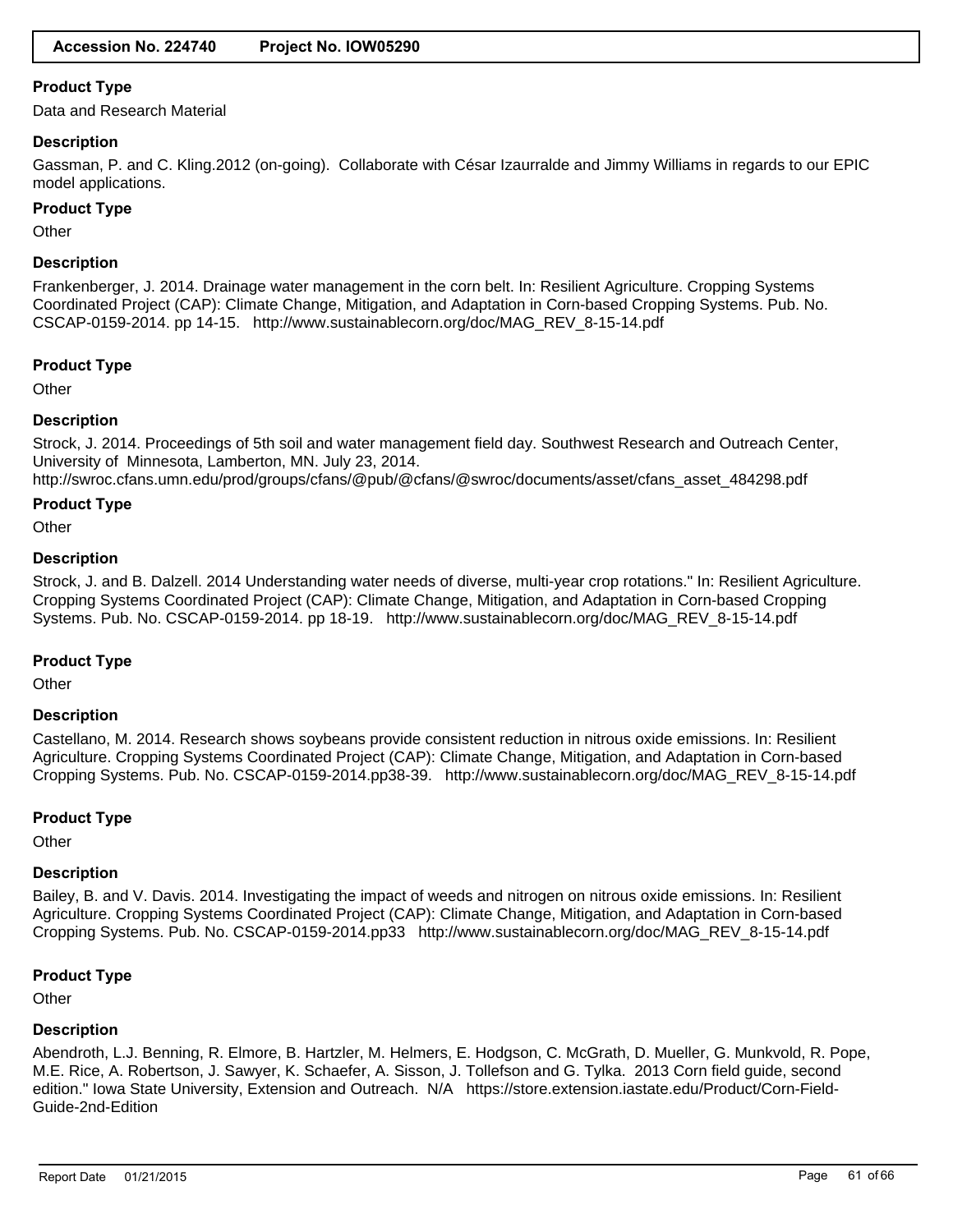**Other** 

### **Description**

Wise, K. 2014. More IPM/Cover crop studies needed. In: Resilient Agriculture. Cropping Systems Coordinated Project (CAP): Climate Change, Mitigation, and Adaptation in Corn-based Cropping Systems. Pub. No. CSCAP-0159-2014.pp41 http://www.sustainablecorn.org/doc/MAG\_REV\_8-15-14.pdf

# **Product Type**

**Other** 

# **Description**

O'Neal, M. 2014. Cover crops shelter beneficial and harmful insects. In: Resilient Agriculture. Cropping Systems Coordinated Project (CAP): Climate Change, Mitigation, and Adaptation in Corn-based Cropping Systems. Pub. No. CSCAP-0159-2014.pp41 http://www.sustainablecorn.org/doc/MAG\_REV\_8-15-14.pdf

#### **Product Type**

**Other** 

# **Description**

Eastburn, D. 2014. Cover crops shown to suppress soybean diseases. In: Resilient Agriculture. Cropping Systems Coordinated Project (CAP): Climate Change, Mitigation, and Adaptation in Corn-based Cropping Systems. Pub. No. CSCAP-0159-2014.pp40 http://www.sustainablecorn.org/doc/MAG\_REV\_8-15-14.pdf

# **Product Type**

**Other** 

# **Description**

Basso, B. and R. Nagelkirk. 2014. Predicting the impact of increasing temperatures on corn yield. In: Resilient Agriculture. Cropping Systems Coordinated Project (CAP): Climate Change, Mitigation, and Adaptation in Corn-based Cropping Systems. Pub. No. CSCAP-0159-2014.pp10-11. http://www.sustainablecorn.org/doc/MAG\_REV\_8-15-14.pdf

# **Product Type**

**Other** 

#### **Description**

Arbuckle, J. 2014. Corn belt farmers are concerned, support adaptation action in the Ag community." In: Resilient Agriculture. Cropping Systems Coordinated Project (CAP): Climate Change, Mitigation, and Adaptation in Corn-based Cropping Systems. Pub. No. CSCAP-0159-2014.pp21-22. http://www.sustainablecorn.org/doc/MAG\_REV\_8-15-14.pdf

#### **Product Type**

**Other** 

#### **Description**

Arbuckle, J. and H. Rosman. 2014. Iowa farmers' nitrogen management practices and perspectives. Extension Report PM3066. Iowa State University Extension, Ames, IA. https://store.extension.iastate.edu/Product/Iowa-Farmers-Nitrogen-Management-Practices-and-Perspectives

#### **Product Type**

**Other** 

# **Description**

Arbuckle, J.G. and P. Lasley. 2013 Iowa farm and rural life poll: 2013 summary report. Extension Report PM3061. Iowa State University Extension, Ames, IA. http://www.soc.iastate.edu/extension/ifrlp/PDF/PM3061.pdf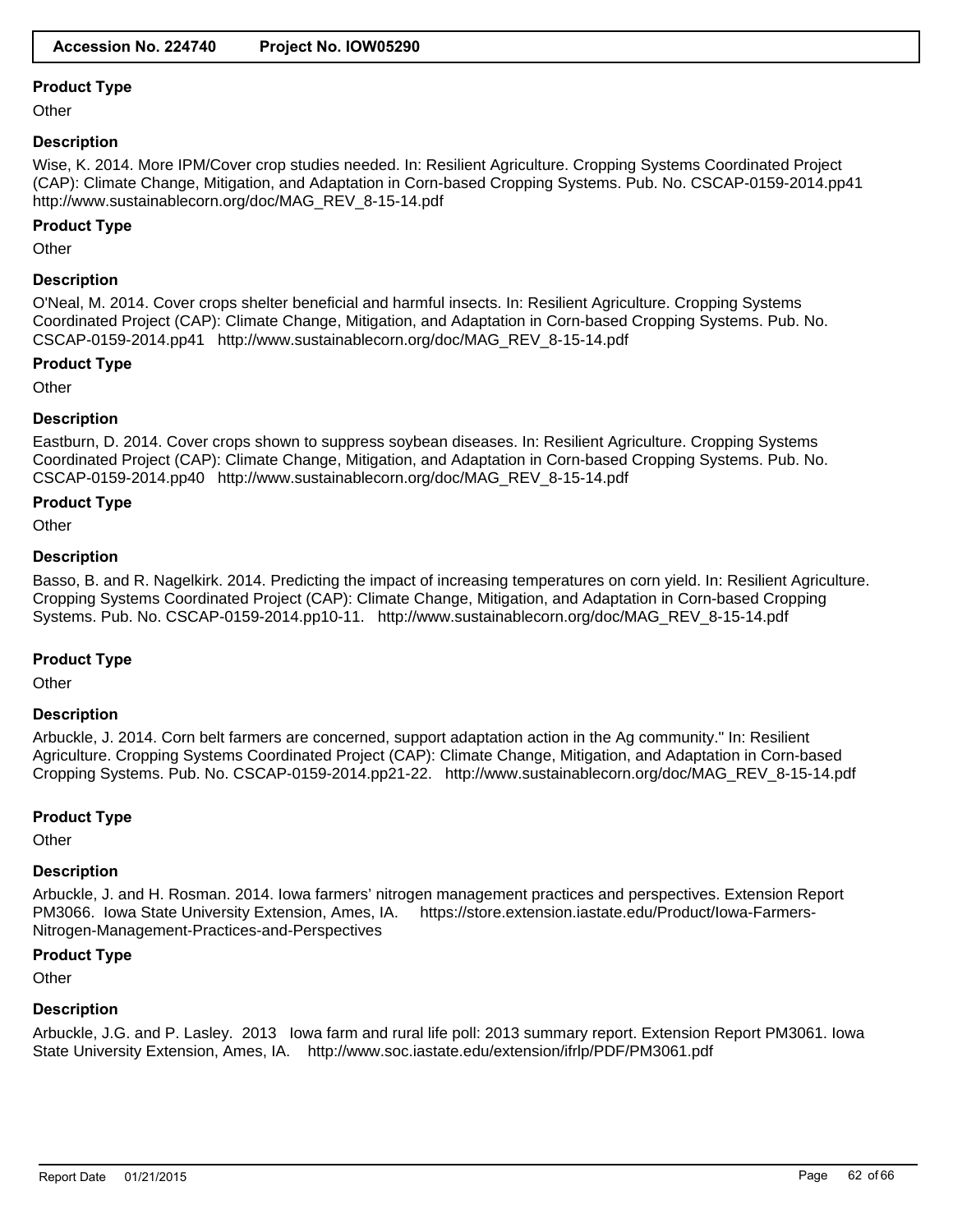**Other** 

# **Description**

Morton, L., J. Hobbs, J. Arbuckle and A. Loy. 2014. Corn Belt farmers' adaptation to increased precipitation. In: Resilient Agriculture. Cropping Systems Coordinated Project (CAP): Climate Change, Mitigation, and Adaptation in Corn-based Cropping Systems. Pub. No. CSCAP-0159-2014.pp24-25. http://www.sustainablecorn.org/doc/MAG\_REV\_8-15-14.pdf

# **Product Type**

**Other** 

# **Description**

Todey, D. 2014. Climate change impacts in the corn belt. In: Resilient Agriculture. Cropping Systems Coordinated Project (CAP): Climate Change, Mitigation, and Adaptation in Corn-based Cropping Systems. Pub. No. CSCAP-0159-2014.pp8-9. http://www.sustainablecorn.org/doc/MAG\_REV\_8-15-14.pdf

# **Product Type**

**Other** 

# **Description**

Abendroth, L. 2014. Corn growth and development: Climate matters. In: Resilient Agriculture. Cropping Systems Coordinated Project (CAP): Climate Change, Mitigation, and Adaptation in Corn-based Cropping Systems. Pub. No. CSCAP-0159-2014.pp6-7. http://www.sustainablecorn.org/doc/MAG\_REV\_8-15-14.pdf

#### **Product Type**

**Other** 

# **Description**

Morton, L.W. 2014.Researching resilience: The sustainable corn project. In: Resilient Agriculture. Cropping Systems Coordinated Project (CAP): Climate Change, Mitigation, and Adaptation in Corn-based Cropping Systems. Pub. No. CSCAP-0159-2014.pp5 http://www.sustainablecorn.org/doc/MAG\_REV\_8-15-14.pdf

# **Product Type**

**Other** 

# **Description**

McGinity, M. 2014. Advice for young farmers. In: Resilient Agriculture. Cropping Systems Coordinated Project (CAP): Climate Change, Mitigation, and Adaptation in Corn-based Cropping Systems. Pub. No. CSCAP-0159-2014.pp42 http://www.sustainablecorn.org/doc/MAG\_REV\_8-15-14.pdf

#### **Product Type**

**Other** 

# **Description**

Project. 2014. Corn Belt states create nutrient reduction strategies to address Gulf of Mexico hypoxia. In: Resilient Agriculture. Cropping Systems Coordinated Project (CAP): Climate Change, Mitigation, and Adaptation in Corn-based Cropping Systems. Pub. No. CSCAP-0159-2014.pp12-13. http://www.sustainablecorn.org/doc/MAG\_REV\_8-15-14.pdf

# **Product Type**

**Other** 

# **Description**

Laws, L. 2014. Cover crops produce benefits in wet and dry times. In: Resilient Agriculture. Cropping Systems Coordinated Project (CAP): Climate Change, Mitigation, and Adaptation in Corn-based Cropping Systems. Pub. No. CSCAP-0159-2014.pp16-17. http://www.sustainablecorn.org/doc/MAG\_REV\_8-15-14.pdf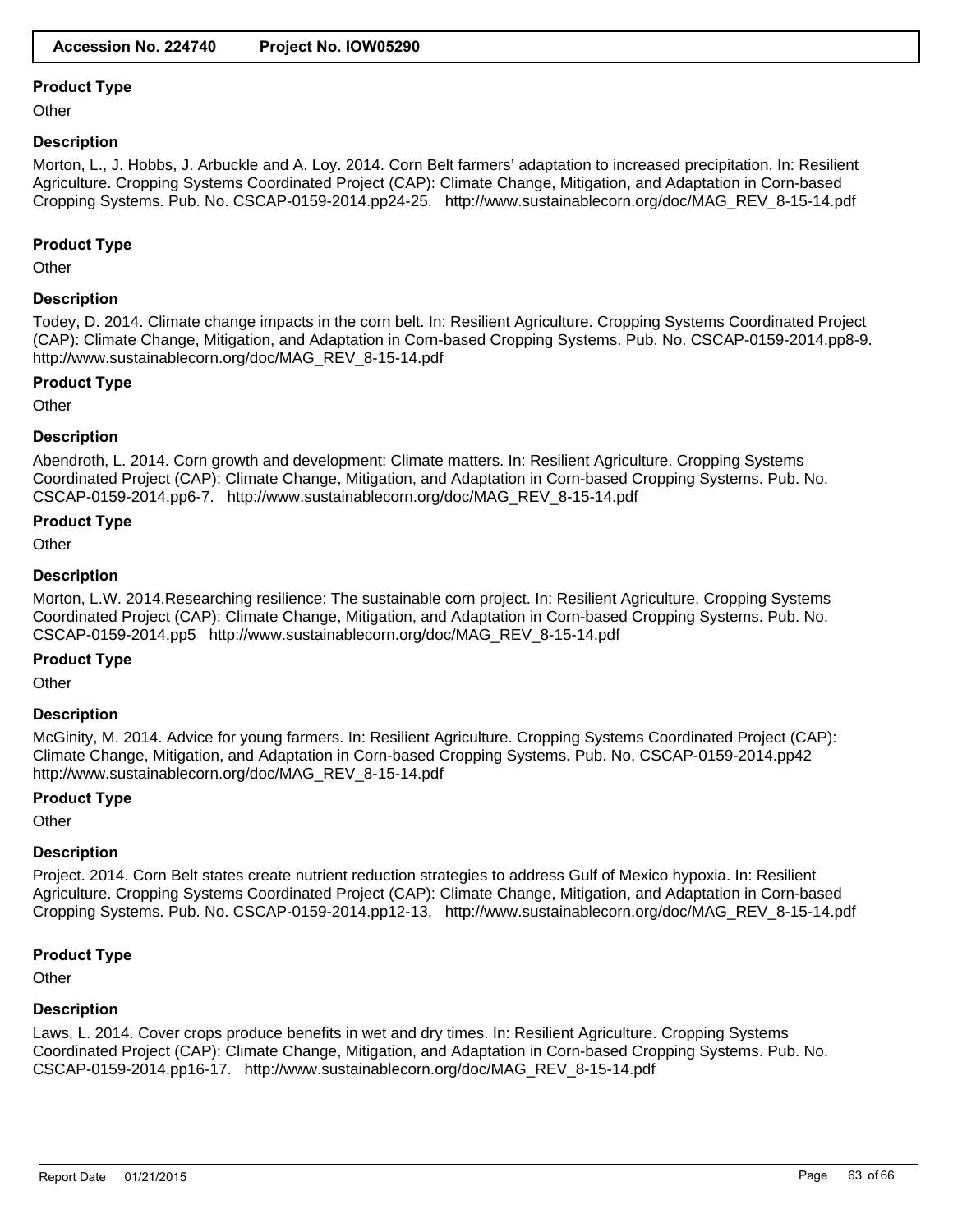**Other** 

### **Description**

Project. 2014. In-season N applications increasing in response to more frequent wet springs. In: Resilient Agriculture. Cropping Systems Coordinated Project (CAP): Climate Change, Mitigation, and Adaptation in Corn-based Cropping Systems. Pub. No. CSCAP-0159-2014.pp34-35. http://www.sustainablecorn.org/doc/MAG\_REV\_8-15-14.pdf

# **Product Type**

**Other** 

# **Description**

Laws, L. 2014.Learning from farmers. In: Resilient Agriculture. Cropping Systems Coordinated Project (CAP): Climate Change, Mitigation, and Adaptation in Corn-based Cropping Systems. Pub. No. CSCAP-0159-2014.pp22 http://www.sustainablecorn.org/doc/MAG\_REV\_8-15-14.pdf

#### **Product Type**

**Other** 

# **Description**

Laws, L. 2014.Lifecycle benefits and costs of inorganic nitrogen fertilizer. In: Resilient Agriculture. Cropping Systems Coordinated Project (CAP): Climate Change, Mitigation, and Adaptation in Corn-based Cropping Systems. Pub. No. CSCAP-0159-2014.pp31-32. http://www.sustainablecorn.org/doc/MAG\_REV\_8-15-14.pdf

#### **Product Type**

**Other** 

# **Description**

Laws, L. 2014. Scientists explore crop management options for storing soil carbon. In: Resilient Agriculture. Cropping Systems Coordinated Project (CAP): Climate Change, Mitigation, and Adaptation in Corn-based Cropping Systems. Pub. No. CSCAP-0159-2014.pp27-28. http://www.sustainablecorn.org/doc/MAG\_REV\_8-15-14.pdf

#### **Product Type**

**Other** 

#### **Description**

http://www.sustainablecorn.org/doc/MAG\_REV\_8-15-14.pdf

Project. 2014. Survey says: Engage farmers as problem solvers. In: Resilient Agriculture. Cropping Systems Coordinated Project (CAP): Climate Change, Mitigation, and Adaptation in Corn-based Cropping Systems. Pub. No. CSCAP-0159- 2014.pp23 http://www.sustainablecorn.org/doc/MAG\_REV\_8-15-14.pdf

# **Product Type**

**Other** 

# **Description**

Laws, L. 2014. Winter rye cover cropping systems: A long-term investment. In: Resilient Agriculture. Cropping Systems Coordinated Project (CAP): Climate Change, Mitigation, and Adaptation in Corn-based Cropping Systems. Pub. No. CSCAP-0159-2014.pp36-37. http://www.sustainablecorn.org/doc/MAG\_REV\_8-15-14.pdf

#### **Product Type**

**Other** 

# **Description**

Sawyer, J.E., J. Pantoja and D. Barker. 2014. Corn and soybean production with a winter rye cover crop. Northeast Research and Demonstration Farm annual report ISRF. Iowa State University, Ames, IA.RFR-A13118.pp 13-13. http://www.ag.iastate.edu/farms/2013/Northeast/CornSoybeanProduction.pdf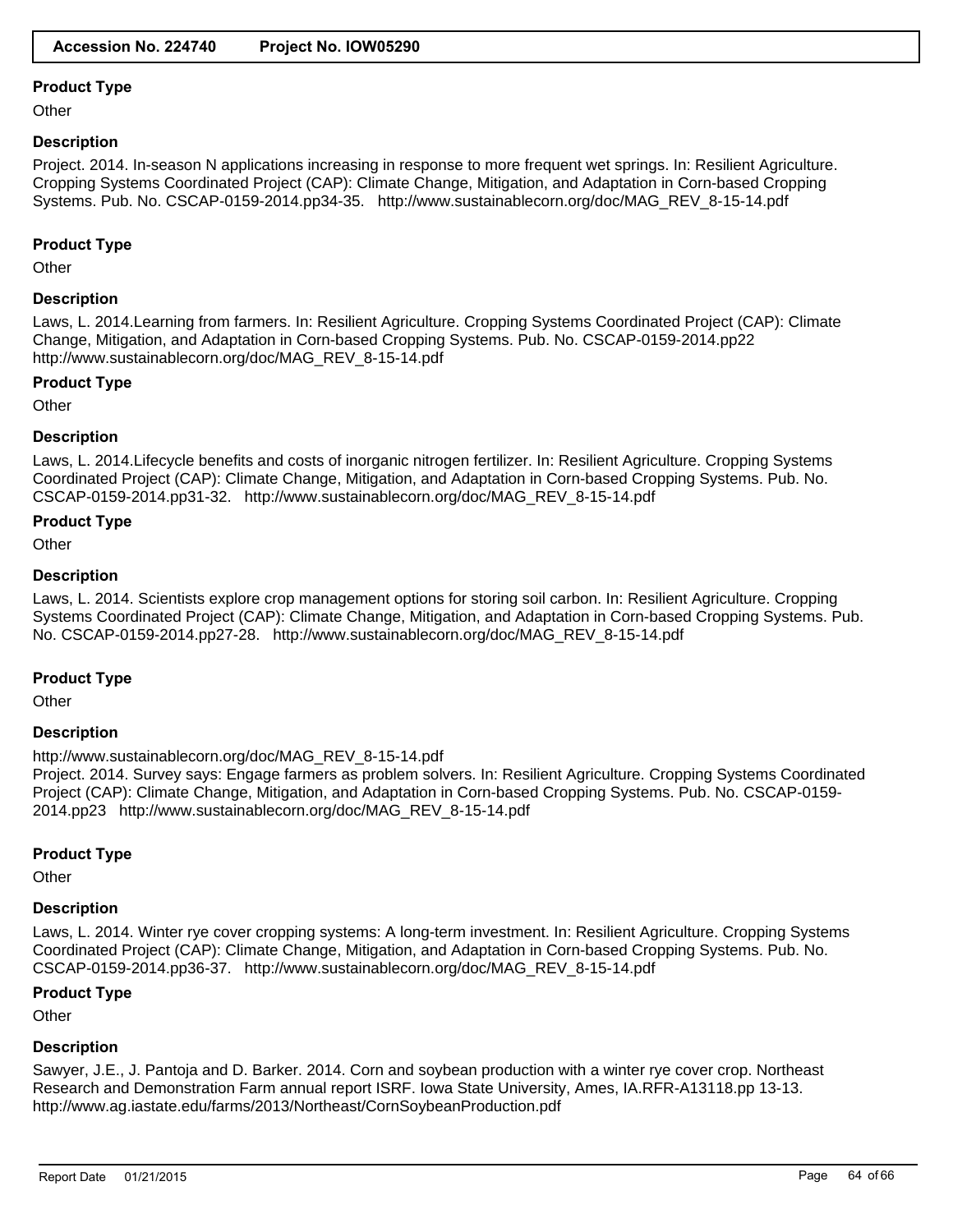**Other** 

### **Description**

Sawyer, J.E., J. Pantoja and D. Barker. 2014. Corn and soybean production with a winter rye cover crop. Agricultural Engineering/Agronomy Research Farms annual report ISRF. Iowa State University, Ames, IA.RFR-A13118. pp 13-16. http://www.ag.iastate.edu/farms/2013/aeareport/CornSoybeanProduction.pdf

### **Product Type**

**Other** 

# **Description**

Gonzalez-Ramirez, J., A. Valcu, C. Kling and P. Gassman. 2014. Cropland cash rental rates estimates and carbon supply curves for the upper Mississippi river basin: Final report. Report submitted to USDA-ERS.

# **Product Type**

**Other** 

# **Description**

Loy, A., J. Hobbs, J.G. Arbuckle Jr., L. Wright Morton, L. Stalker Prokopy, T. Haigh, T. Knoot, C. Knutson, A. Saylor Mase, J. McGuire, J. Tyndall, and M. Widhalm. 2013. Farmer perspectives on agriculture and weather variability in the Corn Belt: A statistical atlas. CSCAP 0153-2013. Ames, IA: Cropping Systems Coordinated Agricultural Project (CAP): Climate Change, Mitigation, and Adaptation in Corn-based Cropping Systems.

http://www.sustainablecorn.org/What\_Farmers\_are\_Saying/Farmer\_Perspectives\_on\_Ag\_and\_Weather\_Variability\_Stat\_ Atlas.html

#### **Product Type**

**Other** 

# **Description**

Bidwell, M.D., C. Landry, D. McGranahan, J. Molnar, L. Wright Morton and M. Vasquez. 2014. Rural communities. 2014 National Climate Assessment.U.S. Global Change Research Program. http://nca2014.globalchange.gov/report/sectors/rural-communities

#### **Product Type**

**Other** 

#### **Description**

Ingels, C. 2011+.The Hewitt Creek watershed website. http://hewittcreek.wordpress.com/

#### **Product Type**

**Other** 

#### **Description**

Ingels, C. 2011+.The Lime Creek watershed website. http://limecreekwatershed.wordpress.com/

# **Product Type**

Educational Aids or Curricula

#### **Description**

Frescoln, L., O.P. McCubbins and W. Miller. 2014. Climate change and agriculture. Summer workshop for high school science and agricultural science teachers, Iowa State University, Ames, IA. June 9-13, 2014.

# **Product Type**

Educational Aids or Curricula

#### **Description**

Moore, R. 2014. Climate, agriculture, and sustainability in the corn belt: Focus on Lake Erie Watershed. Summer Course (ENR 5194). The Ohio State University Stone Laboratory, Aug. 3 - Aug. 9, 2014.